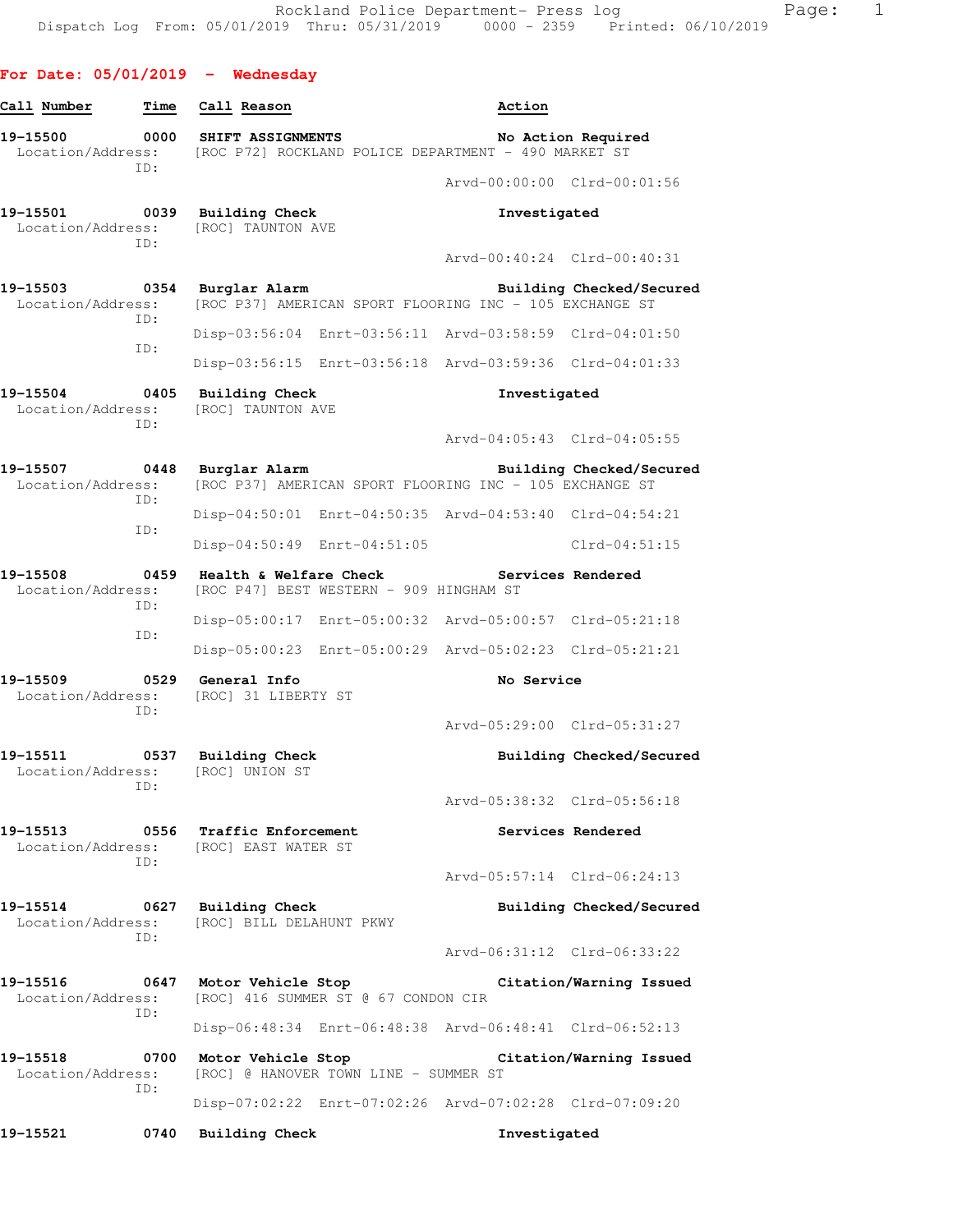|                                 |     | Rockland Police Department- Press log<br>Dispatch Log From: 05/01/2019 Thru: 05/31/2019 0000 - 2359 Printed: 06/10/2019 |                             |                   | Page: | 2 |
|---------------------------------|-----|-------------------------------------------------------------------------------------------------------------------------|-----------------------------|-------------------|-------|---|
|                                 | ID: | Location/Address: [ROC] TAUNTON AVE                                                                                     |                             |                   |       |   |
|                                 |     |                                                                                                                         | Arvd-07:41:19 Clrd-07:41:26 |                   |       |   |
|                                 |     | 19-16378 0800 Animal Complaint<br>Location/Address: [ROC] 200 CENTRE AVE                                                |                             | Services Rendered |       |   |
|                                 | ID: | 19-15522 0804 SHIFT ASSIGNMENTS<br>Location/Address: [ROC P72] ROCKLAND POLICE DEPARTMENT - 490 MARKET ST               |                             | Services Rendered |       |   |
|                                 |     | Disp-08:07:56                                                                                                           |                             | $Clrd-08:08:09$   |       |   |
| Location/Address: [ROC] POND ST | ID: |                                                                                                                         |                             | Services Rendered |       |   |
|                                 |     |                                                                                                                         | Arvd-09:17:26 Clrd-09:25:51 |                   |       |   |
|                                 | ID: | Location/Address: [ROC] FOREST ST                                                                                       |                             | Services Rendered |       |   |
|                                 |     |                                                                                                                         | Arvd-09:51:44 Clrd-09:52:11 |                   |       |   |
|                                 |     | 19-15537 1002 Assist Other Agency<br>Location/Address: [ROC] 237 SUMMER ST                                              | <b>Peace Restored</b>       |                   |       |   |
|                                 | ID: | Disp-10:03:08 Enrt-10:03:59 Arvd-10:05:02 Clrd-10:17:02                                                                 |                             |                   |       |   |
|                                 |     | 19-15542 1100 Suspicious Activity The Services Rendered<br>Location/Address: [ROC] CULVER DR                            |                             |                   |       |   |
|                                 | ID: |                                                                                                                         | Arvd-11:07:42 Clrd-11:11:15 |                   |       |   |
|                                 |     | 19-15543 1101 Breaking & Entering 19-15543 Services Rendered<br>Location/Address: [ROC] 20 RESERVOIR PARK DR            |                             |                   |       |   |
|                                 | ID: | Disp-11:12:05 Arvd-11:19:13 Clrd-11:36:12                                                                               |                             |                   |       |   |
| 19-15544<br>Location/Address:   |     | 1112 Assist Public<br>[ROC P72] ROCKLAND POLICE DEPARTMENT - 490 MARKET ST                                              |                             | Services Rendered |       |   |
|                                 | ID: | $Disp-11:13:56$                                                                                                         |                             | $Clrd-11:14:15$   |       |   |
|                                 | ID: | $Disp-13:02:11$                                                                                                         |                             | $Clrd-13:02:18$   |       |   |
| 19–15545<br>Location/Address:   |     | 1118 911 Accidental<br>[ROC] 846 UNION ST                                                                               |                             | Services Rendered |       |   |
|                                 | ID: | Disp-11:19:52 Enrt-11:19:55 Arvd-11:25:53 Clrd-11:29:12                                                                 |                             |                   |       |   |
| 19-15550<br>Location/Address:   |     | 1137 General Info<br>[ROC P72] ROCKLAND POLICE DEPARTMENT - 490 MARKET ST                                               |                             | Services Rendered |       |   |
|                                 | ID: |                                                                                                                         | Arvd-11:44:15 Clrd-11:59:02 |                   |       |   |
|                                 | ID: | $Disp-11:59:37$                                                                                                         |                             | Clrd-11:59:49     |       |   |
| 19–15548<br>Location/Address:   |     | 1138 Building Check<br>[ROC P85] ROCKLAND FEDERAL CREDIT UNION - 241 UNION ST                                           |                             | Services Rendered |       |   |
|                                 | ID: |                                                                                                                         | Arvd-11:40:07 Clrd-11:41:10 |                   |       |   |
| 19–15553<br>Location/Address:   |     | 1224 Disturbance<br>[ROC P93] THE BANNER - 167 UNION ST                                                                 | Peace Restored              |                   |       |   |
|                                 | ID: | Disp-12:26:43 Enrt-12:27:13 Arvd-12:27:31 Clrd-12:35:14                                                                 |                             |                   |       |   |
|                                 | ID: | Disp-12:26:48 Enrt-12:27:08 Arvd-12:28:55 Clrd-12:35:11                                                                 |                             |                   |       |   |
|                                 | ID: | Disp-12:26:54 Enrt-12:26:58 Arvd-12:28:47 Clrd-12:35:08                                                                 |                             |                   |       |   |
| 19–15560<br>Location/Address:   |     | 1259 Suspicious Activity<br>[ROC] 490 NORTH AVE                                                                         |                             | Services Rendered |       |   |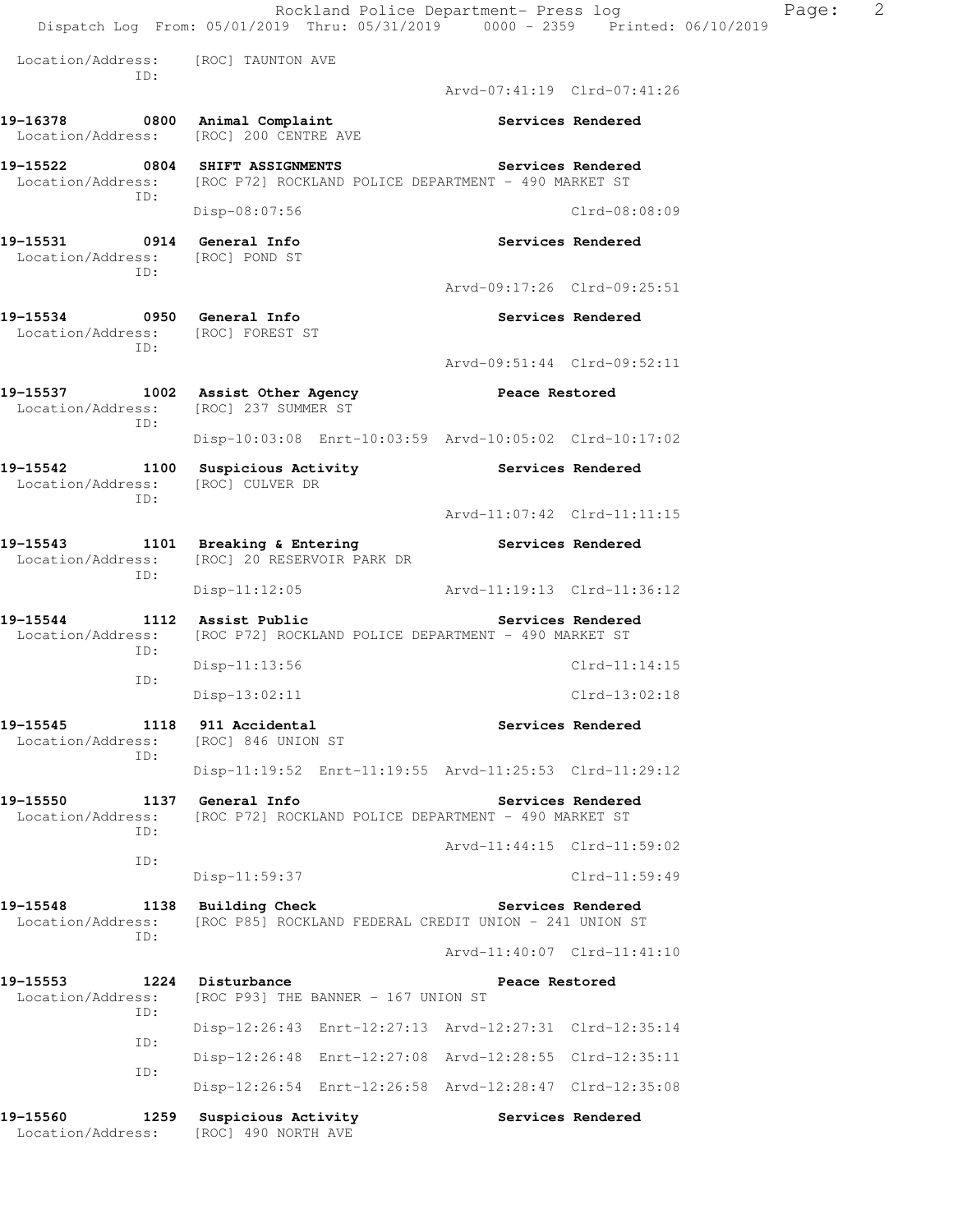|                                              | Rockland Police Department- Press log<br>Dispatch Log From: 05/01/2019 Thru: 05/31/2019 0000 - 2359 Printed: 06/10/2019                                             |                | Page:                       | 3 |
|----------------------------------------------|---------------------------------------------------------------------------------------------------------------------------------------------------------------------|----------------|-----------------------------|---|
| ID:                                          |                                                                                                                                                                     |                |                             |   |
|                                              | Disp-13:02:28 Enrt-13:02:32 Arvd-13:04:24 Clrd-13:12:14                                                                                                             |                |                             |   |
| 19-15562<br>Location/Address:<br>ID:         | 1313 Motor Vehicle Stop<br>[ROC] BY LEISUREWOODS - NORTH AVE                                                                                                        |                | Citation/Warning Issued     |   |
|                                              |                                                                                                                                                                     |                | Arvd-13:13:00 Clrd-13:20:41 |   |
| 19–15563<br>Location/Address:<br>ID:         | 1326 Warrant<br>[ROC] 23 ASPEN CIR                                                                                                                                  | Report Follows |                             |   |
| ID:                                          |                                                                                                                                                                     |                | Arvd-13:26:00 Clrd-14:05:14 |   |
|                                              | Disp-13:26:56 Enrt-13:27:00 Arvd-13:30:17 Clrd-13:53:56                                                                                                             |                |                             |   |
| 19–15572<br>Location/Address:<br>EMS Unit:   | 1453 Health & Welfare Check<br>[ROC] 27 ASPEN CIR<br>ROCKAM1-Rockland A1                                                                                            |                | Transported to Hospital     |   |
| Fire Unit:                                   | Disp-14:54:25 Enrt-14:55:11 Arvd-14:56:54 Clrd-15:07:02<br>Hosp-15:15:59 ClrHosp-15:54:08 InQrtsUnavl-16:02:20 InSrvce-16:02:20<br>ROCKEN1-Pumper-Rockland Engine 1 |                |                             |   |
| ID:                                          | Disp-14:54:30 Enrt-14:55:10 Arvd-14:56:55 Clrd-15:07:04<br>InOrtsUnavl-15:07:05 InSrvce-15:07:05                                                                    |                |                             |   |
| ID:                                          | Disp-14:54:51 Enrt-14:54:54 Arvd-14:58:52 Clrd-15:08:28                                                                                                             |                |                             |   |
|                                              |                                                                                                                                                                     |                | Arvd-14:58:58 Clrd-15:08:37 |   |
| 19–15573<br>1509<br>Location/Address:<br>ID: | Suspicious Activity<br>[ROC] 45 ARLINGTON ST                                                                                                                        |                | Services Rendered           |   |
|                                              | $Disp-15:10:06$                                                                                                                                                     |                |                             |   |
| 19-15583<br>Location/Address:<br>ID:         | 1611 SHIFT ASSIGNMENTS<br>[ROC] 490 MARKET ST                                                                                                                       | No Service     |                             |   |
|                                              |                                                                                                                                                                     |                | Arvd-16:11:00 Clrd-16:13:33 |   |
| 19-15586<br>Location/Address:<br>ID:         | 1631 General Incident<br>[ROC 70] WEBSTER PARK NURSING AND REHAB - 56 WEBSTER ST                                                                                    |                | Services Rendered           |   |
|                                              | Disp-16:33:41 Enrt-16:33:47 Arvd-16:38:35 Clrd-16:56:53                                                                                                             |                |                             |   |
| 19–15592<br>Location/Address:<br>ID:         | 1729 Building Check<br>[ROC] COL BRIAN DUFFY WAY                                                                                                                    | Appears Secure |                             |   |
|                                              |                                                                                                                                                                     |                | Arvd-17:30:34 Clrd-17:31:06 |   |
| 19-15594<br>Location/Address:<br>ID:         | 1731 Building Check<br>[ROC] BILL DELAHUNT PKWY                                                                                                                     | Appears Secure |                             |   |
|                                              |                                                                                                                                                                     |                | Arvd-17:32:14 Clrd-17:32:31 |   |
| 19-15600<br>Location/Address:<br>ID:         | 1822 911 Accidental<br>[ROC] 240 SPRING ST                                                                                                                          | Appears Secure |                             |   |
|                                              | Disp-18:24:39 Enrt-18:24:45 Arvd-18:28:31 Clrd-18:28:56                                                                                                             |                |                             |   |
| 19-15610<br>1928<br>Location/Address:<br>ID: | 911 Accidental<br>[ROC] 220 LIBERTY ST                                                                                                                              | Appears Secure |                             |   |
|                                              | Disp-19:29:31 Enrt-19:29:35 Arvd-19:32:44 Clrd-19:33:20                                                                                                             |                |                             |   |
| 19-15623<br>2055<br>Location/Address:<br>ID: | <b>Building Check</b><br>[ROC] COL BRIAN DUFFY WAY                                                                                                                  | Appears Secure |                             |   |
|                                              |                                                                                                                                                                     |                | Arvd-20:56:04 Clrd-20:57:05 |   |
| 19-15627<br>Location/Address:<br>ID:         | 2221 Burglar Alarm<br>[ROC P83] ROCKLAND GOLF COURSE - 276 PLAIN ST                                                                                                 | Appears Secure |                             |   |
|                                              | Disp-22:23:41 Enrt-22:24:37 Arvd-22:24:39 Clrd-22:35:05                                                                                                             |                |                             |   |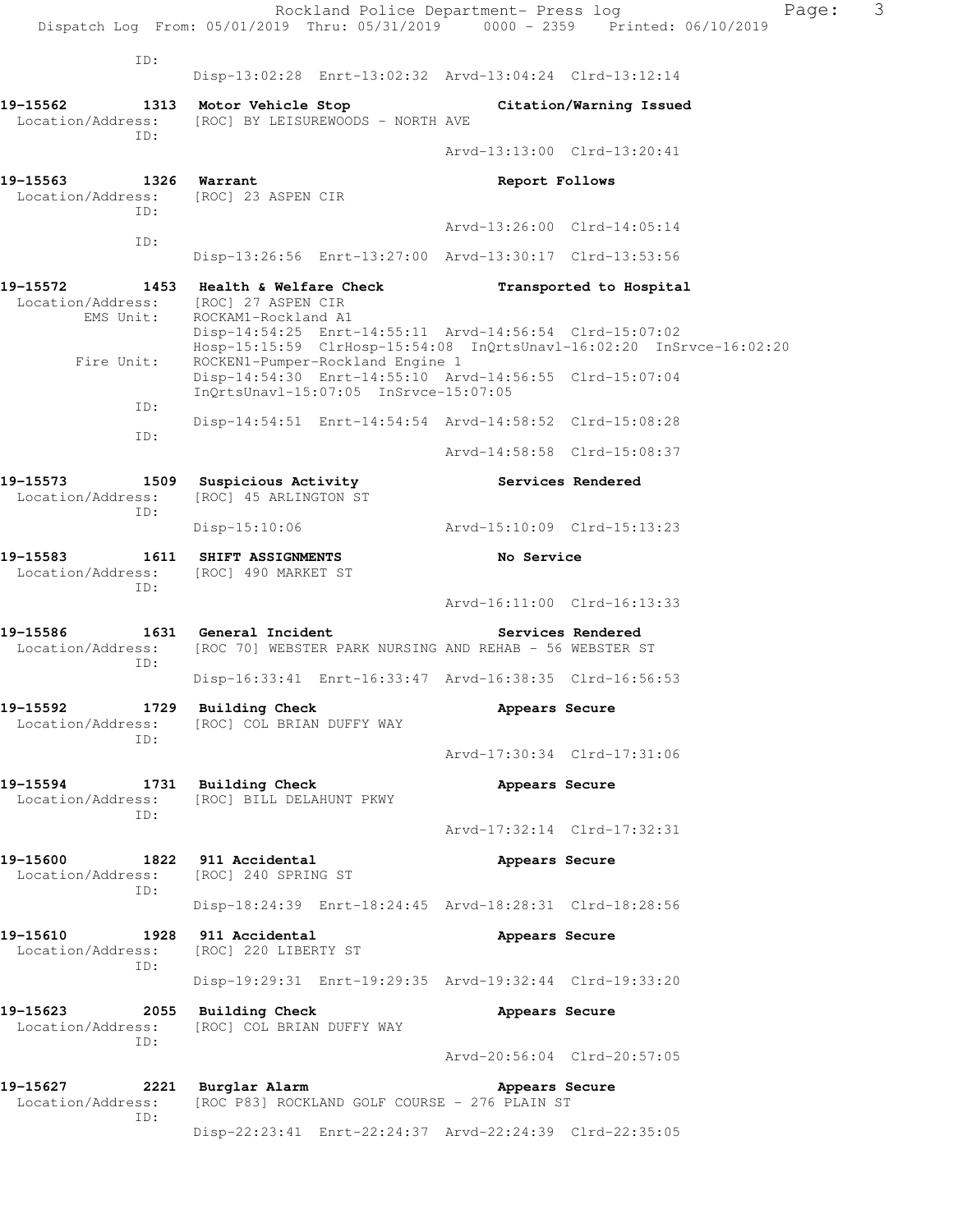|                                                     | Location/Address: [ROC P72] ROCKLAND POLICE DEPARTMENT - 490 MARKET ST                               |                                                                                                                                 |
|-----------------------------------------------------|------------------------------------------------------------------------------------------------------|---------------------------------------------------------------------------------------------------------------------------------|
| Location/Address: [ROC] UNION ST                    | 19-15644 0534 Building Check                                                                         | Building Checked/Secured                                                                                                        |
| ID:                                                 |                                                                                                      | Arvd-05:36:36 Clrd-05:49:25                                                                                                     |
| ID:                                                 | Location/Address: [ROC] 22 CONCORD ST @ 134 ALBION ST                                                | 19-15646 		 0553 Motor Vehicle Stop 		 Citation/Warning Issued                                                                  |
|                                                     |                                                                                                      | Disp-05:54:13 Enrt-05:54:20 Arvd-05:54:22 Clrd-06:01:56                                                                         |
| ID:                                                 | Location/Address: [ROC] 416 SUMMER ST @ 67 CONDON CIR                                                | 19-15648 0611 Motor Vehicle Stop Citation/Warning Issued                                                                        |
|                                                     |                                                                                                      | Arvd-06:11:00 Clrd-06:21:41                                                                                                     |
| ID:                                                 | 19-15652 0806 General Info<br>Location/Address: [ROC P72] ROCKLAND POLICE DEPARTMENT - 490 MARKET ST | Services Rendered                                                                                                               |
|                                                     |                                                                                                      | Arvd-08:06:00 Clrd-08:16:03                                                                                                     |
|                                                     |                                                                                                      | 19-15654      0822  Prisioner Transport          Taken/Referred to Other Agency                                                 |
|                                                     | Location/Address: [HIN 1] HINGHAM COURT - 28 GEORGE WASHINGTON BLVD                                  |                                                                                                                                 |
| ID:                                                 |                                                                                                      | Arvd-08:22:00 Clrd-09:07:47                                                                                                     |
| 19-15660 0931 Warrant<br>ID:                        | Location/Address: [ROC] 355 WEBSTER ST                                                               | Gone on arrival                                                                                                                 |
| ID:                                                 | Disp-09:35:22                                                                                        | Arvd-09:35:26 Clrd-09:38:36                                                                                                     |
|                                                     | Disp-09:35:32                                                                                        | Arvd-09:35:36 Clrd-09:38:34                                                                                                     |
| ID:                                                 | Location/Address: [ROC] 411 POND ST @ 4 TOWNSEND ST                                                  | 19-15662 0952 Motor Vehicle Stop Citation/Warning Issued                                                                        |
|                                                     |                                                                                                      | Arvd-09:52:00 Clrd-09:59:22                                                                                                     |
| ID:                                                 | Location/Address: [ROC] BILL DELAHUNT PKWY                                                           | 19-15665 1017 Motor Vehicle Stop Citation/Warning Issued                                                                        |
|                                                     |                                                                                                      | Arvd-10:17:00 Clrd-10:21:12                                                                                                     |
| 19–15666<br>1022<br>Location/Address:<br>Fire Unit: | Emergency Medical<br>HOLENG1-Pumper-Holbrook Engine 1                                                | Transported to Hospital<br>[HOL 4090] HOLBROOK PUBLIC SCHOOL BUILDING - 245 S FRANKLIN ST                                       |
| EMS Unit:                                           | $Disp-10:23:04$<br>$InOrtsUnav1-10:23:26$<br>ROCKAM1-Rockland A1                                     | $Clrd-10:23:26$<br>$InStvee-10:23:26$                                                                                           |
|                                                     | $Disp-10:23:04$<br>$InOrtsUnav1-10:24:50$                                                            | $Clrd-10:24:50$<br>$InStvee-10:24:50$                                                                                           |
| ID:                                                 | $Disp-10:23:11$                                                                                      | $Clrd-10:23:40$                                                                                                                 |
| EMS Unit:                                           | HOLA1-Holbrook Ambulance 1                                                                           | Disp-10:23:33 Enrt-10:24:27 Arvd-10:26:20 Clrd-10:29:35<br>Hosp-10:38:47 ClrHosp-10:57:58 InQrtsUnavl-11:18:21 InSrvce-11:18:28 |
| Fire Unit:                                          | HOLENG3-Pumper-Holbrook Engine 3<br>InQrtsUnavl-10:30:33 InSrvce-10:30:39                            | Disp-10:23:37 Enrt-10:24:25 Arvd-10:26:17 Clrd-10:29:37                                                                         |
| ID:                                                 | Disp-10:24:07                                                                                        | Arvd-10:24:11<br>$Clrd-10:29:14$                                                                                                |
| Fire Unit:                                          | HOLC4-Staff-Holbrook Car 4<br>$Disp-10:24:43$<br>InQrtsUnavl-10:24:48 InSrvce-10:24:48               | Clrd-10:24:48                                                                                                                   |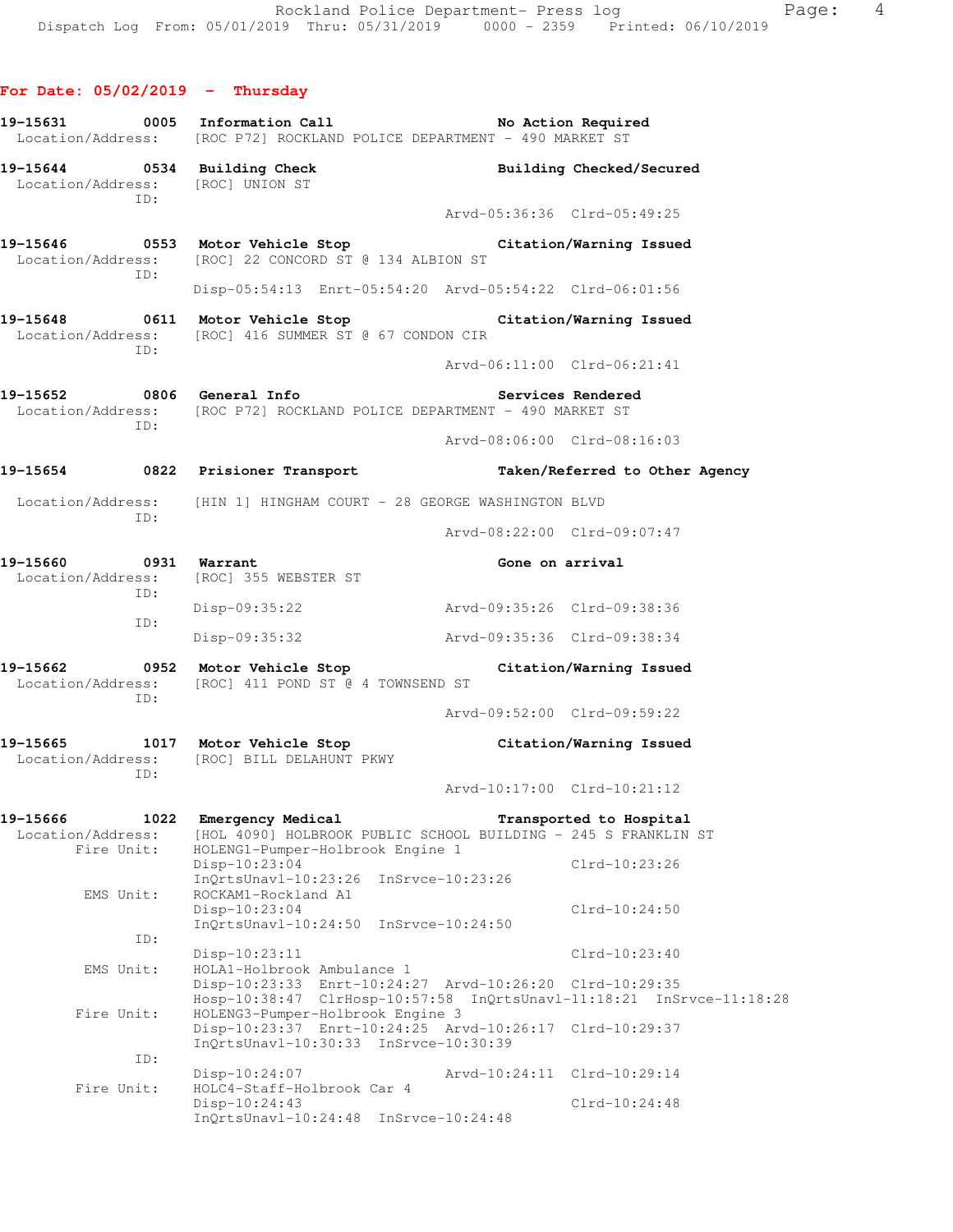Rockland Police Department- Press log Paqe: 5 Dispatch Log From: 05/01/2019 Thru: 05/31/2019 0000 - 2359 Printed: 06/10/2019 **19-15669 1034 Motor Vehicle Stop Citation/Warning Issued**  Location/Address: [ROC] 775 UNION ST @ 8 LIBERTY CT ID: Arvd-10:34:00 Clrd-10:40:44 **19-15671 1042 Motor Vehicle Stop Citation/Warning Issued**  Location/Address: [ROC] UNION ST ID: Arvd-10:42:00 Clrd-10:48:31 **19-15673 1053 Motor Vehicle Stop Citation/Warning Issued**  Location/Address: [ROC] PLAIN ST ID: Arvd-10:53:00 Clrd-10:59:15 **19-15675 1110 Motor Vehicle Stop Verbal Warning**  Location/Address: [ROC] 80 MARKET ST @ 12 CENTRE AVE ID: Arvd-11:10:00 Clrd-11:10:59 19-15683 1208 General Info **1999 1208** No Action Required Location/Address: [HOL 3734] PUBLIC SAFETY BUILDING - 300 S FRANKLIN ST ID: Arvd-12:08:00 Clrd-12:09:50 **19-15685 1218 Traffic Enforcement Services Rendered**  Location/Address: [ROC] EAST WATER ST ID: Arvd-12:18:00 Clrd-15:35:01 19-15693 1313 General Info **1999 Services Not Required**  Location/Address: [ROC P41] BELLEW TILE & MARBLE INC - 308 HINGHAM ST **19-15699 1354 Traffic Enforcement Services Rendered**  Location/Address: [ROC] EAST WATER ST ID: Arvd-13:54:00 Clrd-14:33:06 **19-15703 1446 Motor Vehicle Stop Citation/Warning Issued**  Location/Address: [ROC] J A DUNN MEM DR ID: Arvd-14:46:00 Clrd-14:55:10 **19-15709 1531 Motor Vehicle Stop Citation/Warning Issued**  Location/Address: [ROC] 142 BEECH ST ID: Arvd-15:31:00 Clrd-15:37:31 **19-15710 1541 Motor Vehicle Stop Verbal Warning**  Location/Address: [ROC] 115 UNION ST @ 20 VERNON ST ID: Arvd-15:41:00 Clrd-15:45:05 **19-15717 1648 Disabled Motor Vehicle Services Rendered**  Location/Address: [ROC] 194 LIBERTY ST @ 73 CUSTER ST ID: Arvd-16:48:00 Clrd-16:54:57 **19-15719 1721 Emergency Medical Transported to Hospital**  Location/Address: [ROC] BAGEL AUTO SUPPLY - 199 UNION ST<br>Fire Unit: ROCKEN1-Pumper-Rockland Engine 1 ROCKEN1-Pumper-Rockland Engine 1 Disp-17:22:22 Enrt-17:23:32 Arvd-17:24:17 Clrd-17:28:28 InQrtsUnavl-17:31:11 InSrvce-17:31:14 EMS Unit: ROCKAM1-Rockland A1 Disp-17:22:28 EMS Unit: ROCKAM1-Rockland A1 Disp-17:22:39 Enrt-17:23:29 Arvd-17:24:14 Clrd-17:28:25 Hosp-17:37:06 ClrHosp-18:19:11 InQrtsUnavl-18:25:14 InSrvce-18:25:14 ID: Disp-17:22:53 Enrt-17:24:02 Clrd-17:28:22

ID: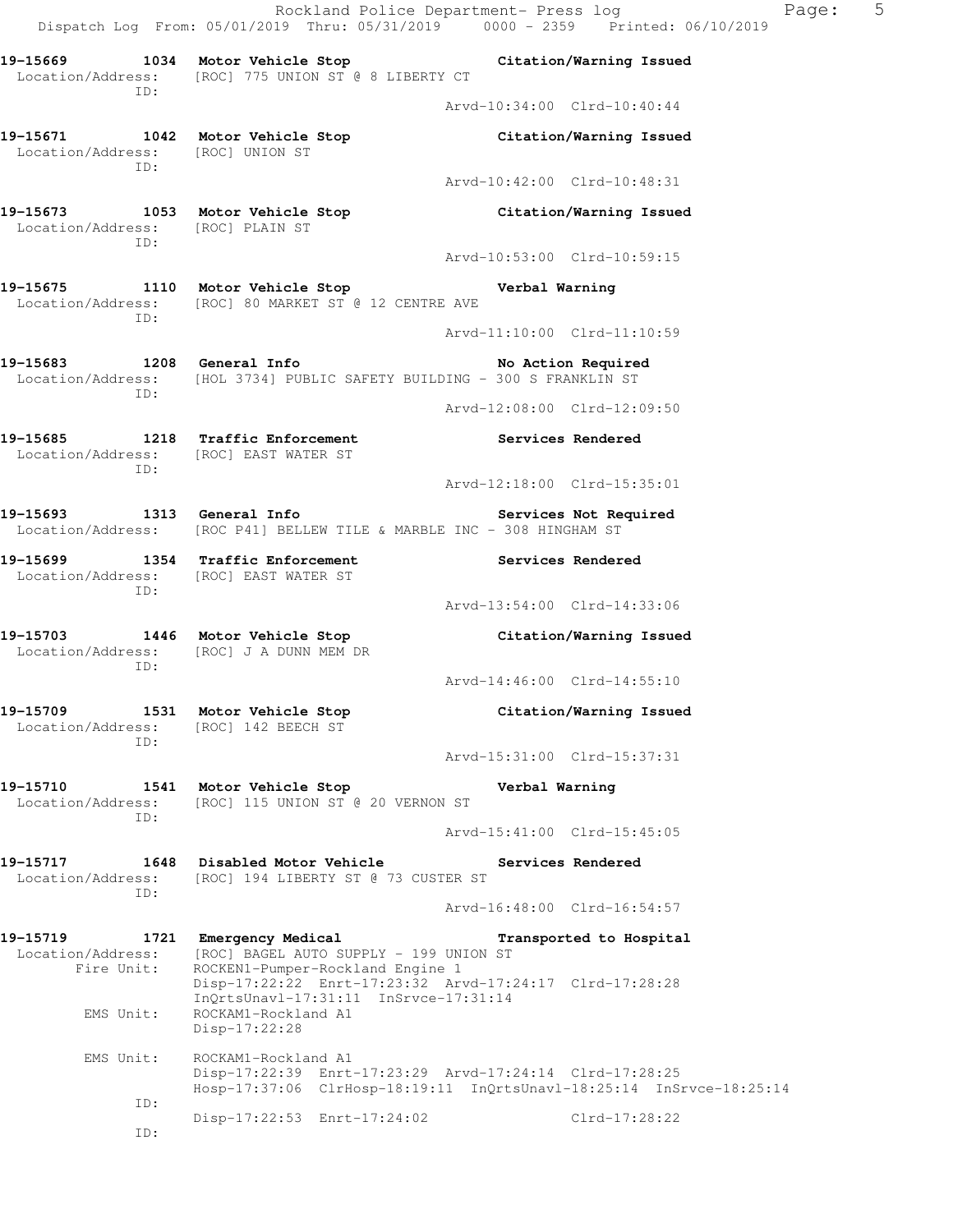Disp-17:23:48 Enrt-17:23:59 Clrd-17:28:25 **19-15725 1826 911 Accidental Services Not Required**  Location: [ROC] ROCKLAND **19-15724 1828 Suspicious Activity 1828 Peace Restored Peace Restored IPS** [ROC] 19 BALSAM ST ID: Disp-18:30:17 Enrt-18:30:49 Clrd-18:31:51 ID: Disp-18:30:17 Enrt-18:30:46 Arvd-18:33:04 Clrd-18:49:59 ID: Disp-18:31:46 Enrt-18:31:49 Arvd-18:33:02 Clrd-18:38:36 ID: Disp-18:45:58 Enrt-18:46:06 Arvd-18:46:21 Clrd-18:50:03 **19-15727 1841 911 Accidental Services Rendered**  Location/Address: [ROC] 279 EAST WATER ST ID: Disp-18:42:19 Enrt-18:42:22 Clrd-18:45:53 ID: Disp-18:45:48 Enrt-18:45:51 Arvd-18:47:32 Clrd-18:50:55 **19-15729 1931 Motor Vehicle Stop Citation/Warning Issued**  Location/Address: [ROC] 64 BEECH ST @ 1 BAY PATH LN ID: Arvd-19:31:00 Clrd-19:37:10 **19-15737 1945 MARKETSummons Summons To Court**  Location/Address: [ROC] 292 MARKET ST ID: Arvd-19:45:00 Clrd-20:04:50 **19-15732 1946 Summons Summons To Court**  Location/Address: [ROC] 51 HANNAH WAY ID: Disp-19:47:26 Enrt-19:47:32 Arvd-19:47:35 Clrd-19:57:40 **19-15734 1949 Summons Summons To Court**  Location/Address: [ROC] 51 HANNAH WAY ID: Arvd-19:51:27 Clrd-19:57:37 19-15735 1958 Building Check **Building Building Checked/Secured**  Location/Address: [ROC] MARTHA DR ID: Arvd-19:59:34 Clrd-19:59:43 **19-15736 2000 Building Check Appears Secure**  Location/Address: [ROC] 292 MARKET ST ID: Arvd-20:01:01 Clrd-20:04:42 19-15743 2041 Building Check **Services Rendered**  Location/Address: [ROC] EAST WATER ST ID: Arvd-20:42:12 Clrd-21:06:53 **19-15745 2114 Building Check Services Rendered**  Location/Address: [ROC] MACKINLAY WAY ID: Arvd-21:15:02 Clrd-21:15:32 **19-15746 2132 Animal Complaint Services Rendered**  Location/Address: [ROC] 64 SUMMER ST ID: Disp-21:38:28 Enrt-21:38:34 Arvd-21:38:36 Clrd-21:51:24 ID: Disp-21:43:43 Enrt-21:49:19 Arvd-21:49:21 Clrd-21:51:50 ID: Disp-21:51:14 Arvd-21:51:16 Clrd-21:51:18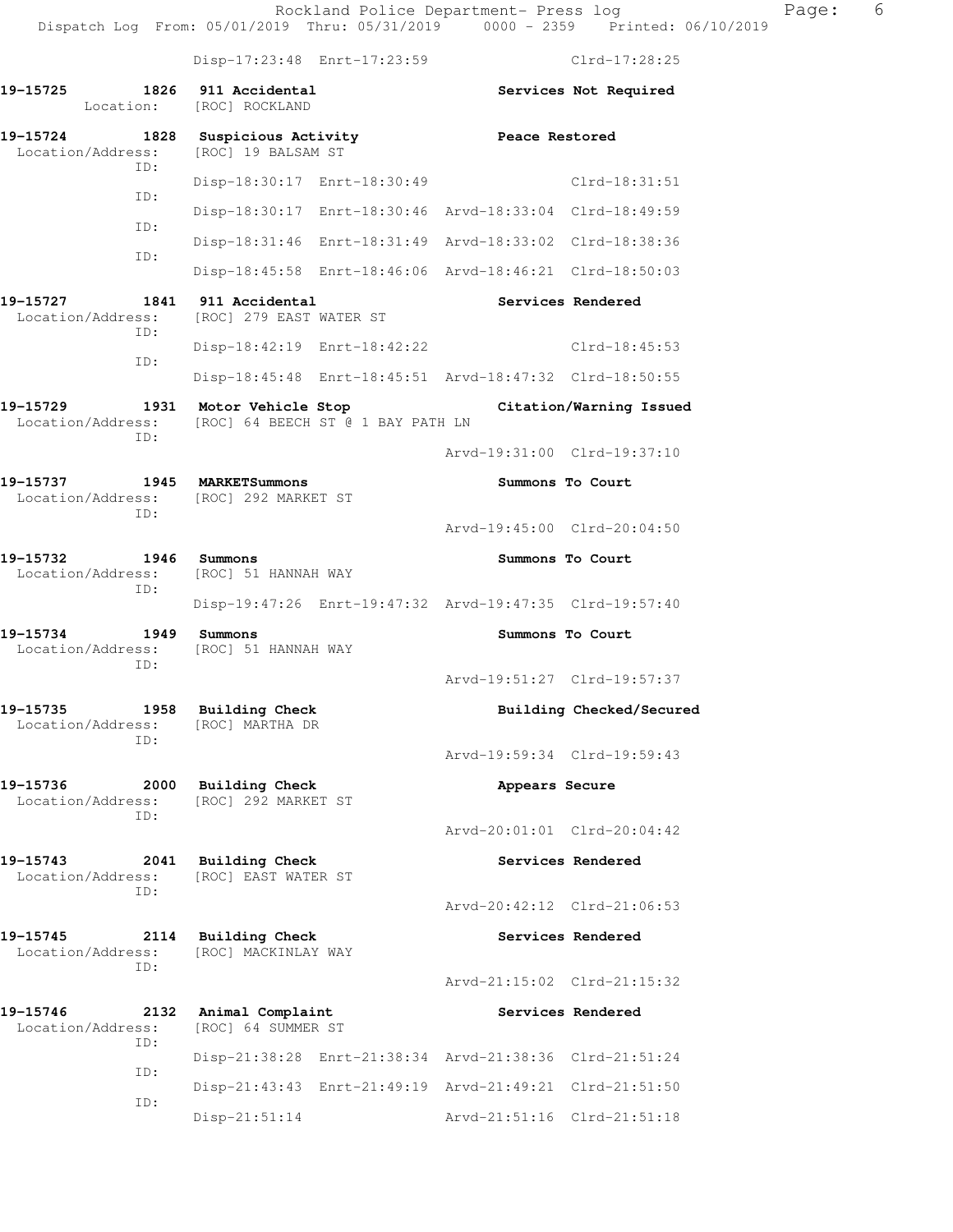| 19–15747 | 2148 | Warrant<br>Location/Address: [ROC] 538 MARKET ST |  |                                                         | Could Not Locate |
|----------|------|--------------------------------------------------|--|---------------------------------------------------------|------------------|
|          | TD:  |                                                  |  |                                                         |                  |
|          |      | Disp-21:51:41 Enrt-21:51:44                      |  |                                                         | $Clrd-22:05:34$  |
|          | TD:  |                                                  |  | Disp-22:05:31 Enrt-22:05:37 Arvd-22:12:38 Clrd-22:21:06 |                  |

**19-16380 2200 Animal Complaint Services Rendered**  Location/Address: [ROC] 24 UNION ST

## **For Date: 05/03/2019 - Friday**

| 19-15753<br>0000<br>ID:                      |             | SHIFT ASSIGNMENTS<br>Location/Address: [ROC P72] ROCKLAND POLICE DEPARTMENT - 490 MARKET ST | No Service                                              |  |  |
|----------------------------------------------|-------------|---------------------------------------------------------------------------------------------|---------------------------------------------------------|--|--|
|                                              |             |                                                                                             | Arvd-00:00:00 Clrd-00:14:13                             |  |  |
| 19-15754 0020<br>Location/Address:           |             | <b>Building Check</b><br>[ROC] EAST WATER ST                                                | Services Rendered                                       |  |  |
|                                              | TD:         |                                                                                             | Arvd-00:21:55 Clrd-00:26:43                             |  |  |
| 0117<br>19-15759<br>Location/Address:        | ID:         | Motor Vehicle Stop<br>[ROC] 678 HINGHAM ST @ 624 FOREST ST                                  | Citation/Warning Issued                                 |  |  |
|                                              | ID:         |                                                                                             | Arvd-01:17:00 Clrd-01:24:30                             |  |  |
|                                              |             |                                                                                             | Disp-01:23:40 Enrt-01:23:43 Arvd-01:23:45 Clrd-01:24:30 |  |  |
| 19-15760<br>Location/Address:                | ID:         | 0147 Building Check<br>[ROC] 117 PLAIN ST                                                   | Building Checked/Secured                                |  |  |
|                                              | ID:         |                                                                                             | Arvd-01:47:00 Clrd-01:56:12                             |  |  |
|                                              | ID:         | Disp-01:48:02                                                                               | Arvd-01:48:04 Clrd-01:56:12                             |  |  |
|                                              |             | Disp-01:50:20                                                                               | Arvd-01:50:27 Clrd-01:56:12                             |  |  |
| 19-15764<br>0531<br>Location/Address:<br>ID: |             | <b>Building Check</b><br>[ROC] UNION ST                                                     | Building Checked/Secured                                |  |  |
|                                              |             |                                                                                             | Arvd-05:32:27 Clrd-05:52:23                             |  |  |
| 19-15767<br>Location/Address:                | ID:         | 0559 Motor Vehicle Stop<br>[ROC] 416 SUMMER ST @ 67 CONDON CIR                              | Citation/Warning Issued                                 |  |  |
|                                              | ID:         |                                                                                             | Arvd-05:59:00 Clrd-06:01:33                             |  |  |
|                                              |             |                                                                                             | Disp-06:01:27 Enrt-06:01:29 Arvd-06:01:30 Clrd-06:05:51 |  |  |
| 19-15769                                     | ID:         | 0613 Motor Vehicle Stop<br>Location/Address: [ROC] 635 SALEM ST @ 433 NORTH AVE             | Citation/Warning Issued                                 |  |  |
|                                              |             |                                                                                             | Arvd-06:13:00 Clrd-06:27:02                             |  |  |
| 19–15772<br>Vicinity of:                     | ID:         | 0630 Motor Vehicle Stop<br>[ROC] 225 LIBERTY ST @ 225 E WATER ST                            | Citation/Warning Issued                                 |  |  |
|                                              |             |                                                                                             | Arvd-06:30:00 Clrd-06:41:08                             |  |  |
| 19–15773<br>Location/Address:                | 0632<br>ID: | Motor Vehicle Stop<br>[ROC] SALEM ST @ CONDON CIR                                           | Citation/Warning Issued                                 |  |  |
|                                              |             |                                                                                             | Arvd-06:32:00 Clrd-06:45:51                             |  |  |
| 19-15778<br>Location/Address:                | 0658<br>ID: | Summons<br>[ROC] 538 MARKET ST                                                              | No Service                                              |  |  |
|                                              | ID:         |                                                                                             | Arvd-06:58:00 Clrd-07:00:49                             |  |  |
|                                              |             |                                                                                             | Disp-06:59:27 Enrt-06:59:30 Arvd-06:59:31 Clrd-07:00:49 |  |  |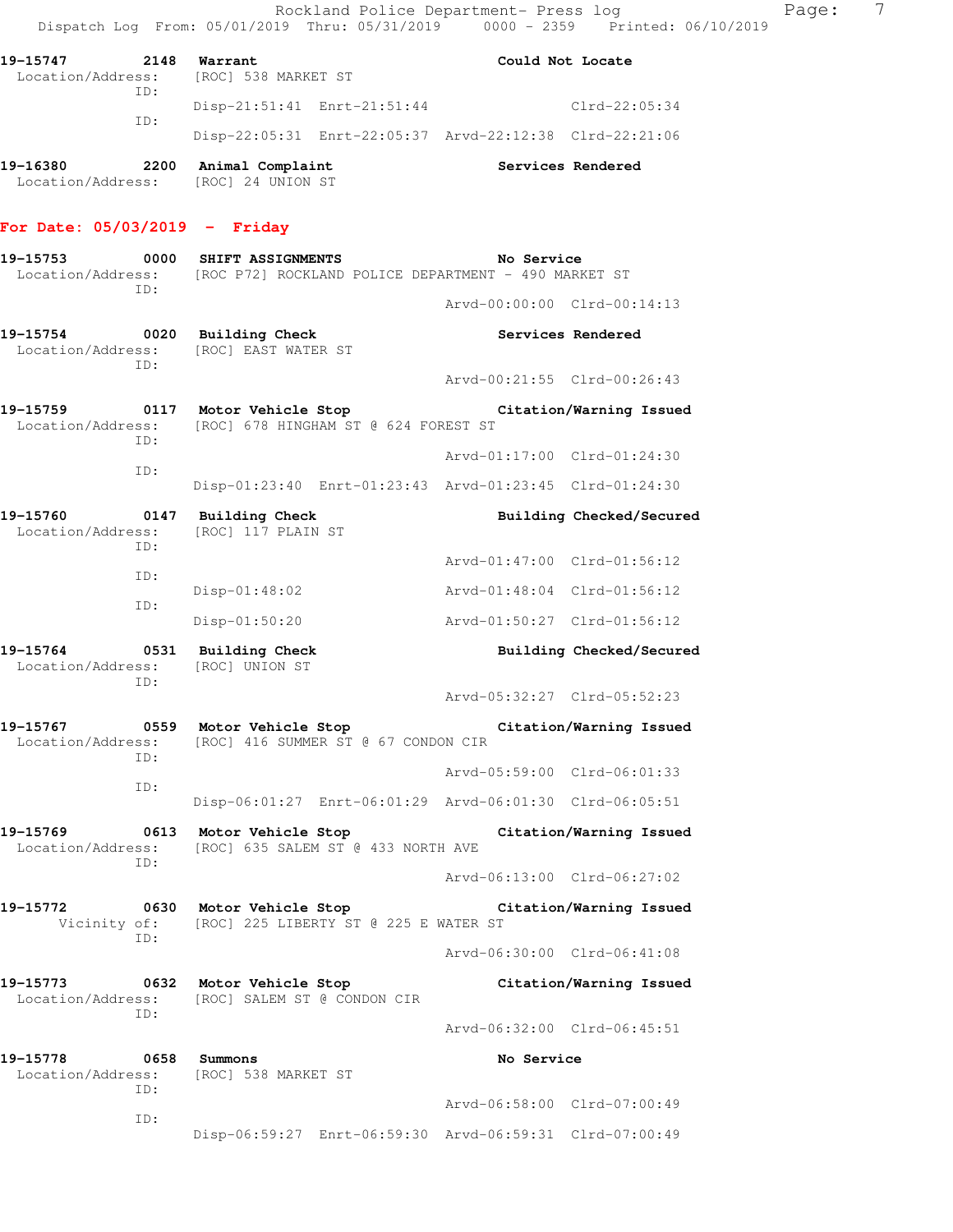Location/Address: [ROC 65] ROGERS MIDDLE SCHOOL - 100 TAUNTON AVE ID: Disp-07:48:44 Enrt-07:48:50 Arvd-07:57:58 Clrd-08:01:08

**19-15789 0801 General Info Services Rendered**  Location/Address: [ROC P72] ROCKLAND POLICE DEPARTMENT - 490 MARKET ST

19-15788 **0933** General Info **Services Rendered**  Location/Address: [ROC P72] ROCKLAND POLICE DEPARTMENT - 490 MARKET ST ID:

**19-15790 0942 Motor Vehicle Stop Citation/Warning Issued**  Location/Address: [ROC] 35 MARKET ST @ 50 J A DUNN MEM DR ID:

Arvd-09:42:00 Clrd-09:48:39

Arvd-09:35:23 Clrd-09:35:34

| 19–15795 | 1014 | Disturbance                                   |                                                         | Services Rendered |
|----------|------|-----------------------------------------------|---------------------------------------------------------|-------------------|
|          | TD:  | Location/Address: [ROC] 140 MARTHA DR Apt. #F |                                                         |                   |
|          | TD:  | Disp-10:18:06                                 |                                                         | Clrd-10:20:21     |
|          | TD:  |                                               | Disp-10:18:27 Enrt-10:18:59 Arvd-10:20:33 Clrd-10:29:03 |                   |
|          |      |                                               | Disp-10:18:53 Enrt-10:18:56 Arvd-10:21:12 Clrd-10:29:06 |                   |

**19-15812 1147 Assist Public No Service**  Location/Address: [ROC] 207 GARDEN TER ID: Disp-11:50:35 Enrt-11:57:51 Arvd-12:11:02 Clrd-12:23:08 ID: Disp-11:50:35 Enrt-11:57:54 Arvd-12:11:05 Clrd-12:23:05

**19-15816 1232 MVA Property Damage Only Paper Exchange**  Location/Address: [ROC P115] ROCKLAND ICE RINK - 599 SUMMER ST ID: Disp-12:34:21 Enrt-12:34:24 Arvd-12:37:13 Clrd-13:16:59

**19-15820 1315 Neighbor Disturbance Services Rendered**  Location/Address: [ROC] 24 BALSAM ST ID: Disp-13:17:58 Enrt-13:30:40 Arvd-13:35:57 Clrd-13:36:02 ID: Disp-13:35:47 Enrt-13:35:50 Clrd-13:35:54

**19-15822 1330 Police Information Services Rendered**  Location/Address: [BRA] MA RMV - PLAIN ST ID: Disp-13:35:02 Clrd-13:35:12 ID:

 Disp-13:41:52 Enrt-13:41:56 Arvd-13:42:00 Clrd-15:19:04 **19-15823 1338 Assist Public Report Follows**  Location/Address: [ROC 70] WEBSTER PARK NURSING AND REHAB - 56 WEBSTER ST ID:

 Disp-13:41:04 Enrt-13:41:10 Arvd-13:44:50 Clrd-13:58:11 **19-15829 1413 911 Accidental Services Rendered**  Location/Address: [ROC] 1 TECHNOLOGY PL ID:

Disp-14:13:58 Enrt-14:14:01 Arvd-14:32:47 Clrd-14:33:00

**19-15831 1433 Motor Vehicle Stop Verbal Warning**  Location/Address: [ROC] WEBSTER ST ID: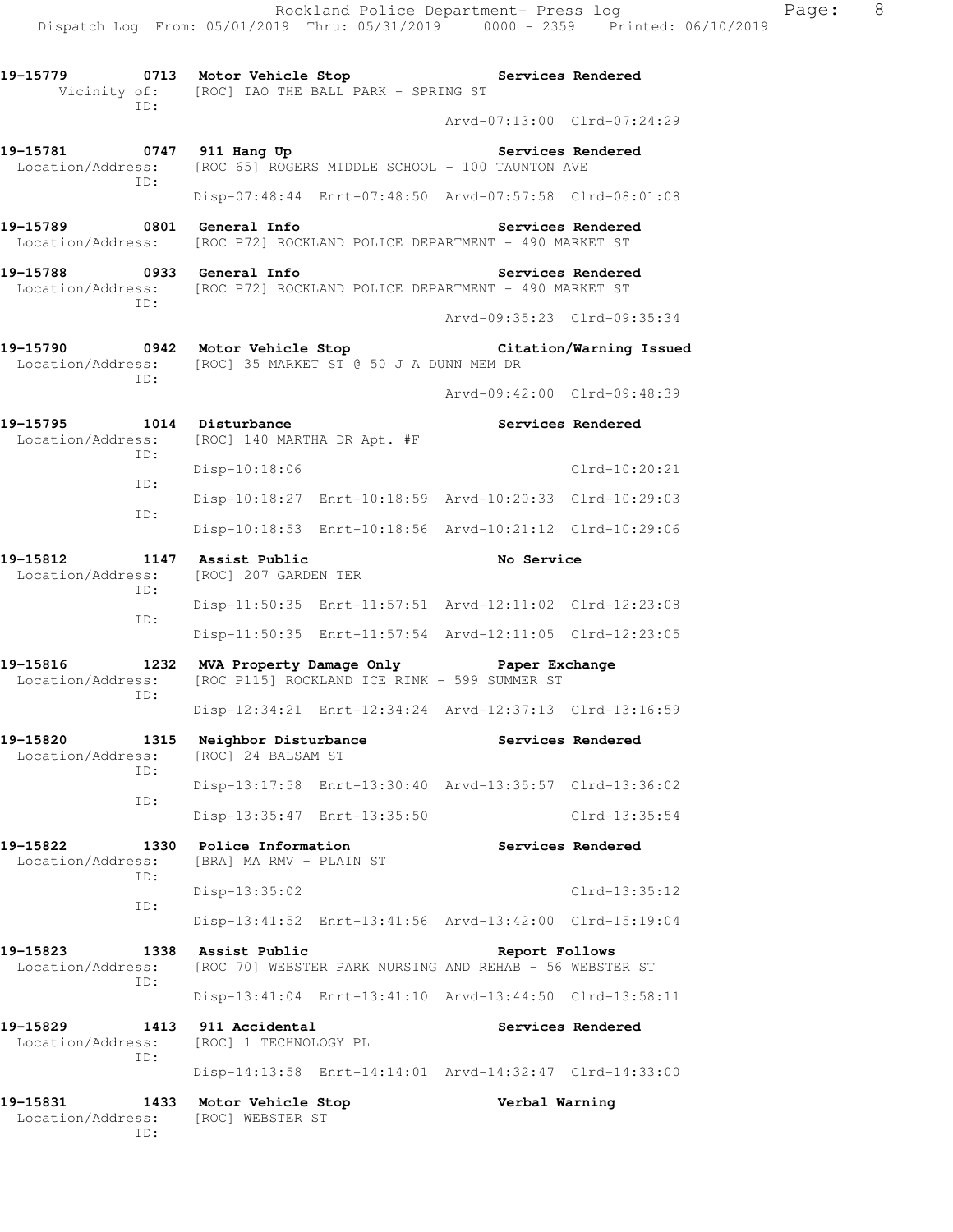|                                                                                                        |                                                                                       | Arvd-14:33:00 Clrd-14:35:22 |                    |
|--------------------------------------------------------------------------------------------------------|---------------------------------------------------------------------------------------|-----------------------------|--------------------|
| 19-15833 1440 General Info<br>Location/Address: [ROC P72] ROCKLAND POLICE DEPARTMENT - 490 MARKET ST   |                                                                                       |                             | Services Rendered  |
| ID:                                                                                                    |                                                                                       | Arvd-14:42:03 Clrd-14:42:17 |                    |
| 19-15834 1449 911 Accidental<br>Location/Address: [ROC] 49 LEISUREWOODS DR                             |                                                                                       |                             | Services Rendered  |
| ID:                                                                                                    | Disp-14:50:37 Enrt-14:51:04 Arvd-14:56:36 Clrd-14:58:57                               |                             |                    |
| 19-15836 1511 Illegal Dumping<br>Location/Address: [ROC] FOREST ST<br>TD:                              |                                                                                       | Investigated                |                    |
|                                                                                                        |                                                                                       | Arvd-15:11:53 Clrd-15:13:55 |                    |
| 19-15837 1522 911 Accidental<br>Location/Address: [ROC] 221 HINGHAM ST<br>ID:                          |                                                                                       |                             | Services Rendered  |
|                                                                                                        | Disp-15:23:17 Enrt-15:23:22 Arvd-15:25:47 Clrd-15:27:02                               |                             |                    |
| 19–15839<br>Location/Address:                                                                          | <b>1600 SHIFT ASSIGNMENTS</b><br>[ROC P72] ROCKLAND POLICE DEPARTMENT - 490 MARKET ST |                             | No Action Required |
| 19-15841<br>Location/Address: [ROC] EAST WATER ST<br>ID:                                               | 1614 Traffic Enforcement                                                              |                             | Services Rendered  |
|                                                                                                        |                                                                                       | Arvd-16:14:00 Clrd-19:30:05 |                    |
| 19-15842 1616 911 Hang Up<br>Location/Address:<br>ID:                                                  | [ROC] 96 ARLINGTON ST                                                                 | Appears Secure              |                    |
|                                                                                                        | Disp-16:18:23 Enrt-16:18:26 Arvd-16:21:55 Clrd-16:24:26                               |                             |                    |
| 19-15844 1629 Building Check<br>Location/Address:<br>ID:                                               | [ROC] TAUNTON AVE                                                                     | Investigated                |                    |
|                                                                                                        |                                                                                       | Arvd-16:29:53 Clrd-16:30:01 |                    |
| 19-15847 1655 Motor Vehicle Complaint Services Rendered<br>Location/Address: [ROC] 19 BALSAM ST<br>ID: |                                                                                       |                             |                    |
|                                                                                                        | Disp-16:58:10 Enrt-16:58:12 Arvd-17:03:53 Clrd-17:07:17                               |                             |                    |
| 19-15848<br>1711<br>Location/Address:<br>ID:                                                           | Neighbor Disturbance<br>[ROC] 19 BALSAM ST                                            | Peace Restored              |                    |
| ID:                                                                                                    | Disp-17:12:43 Enrt-17:12:48 Arvd-17:16:26 Clrd-17:27:26                               |                             |                    |
|                                                                                                        | Disp-17:13:27 Enrt-17:13:30 Arvd-17:16:29 Clrd-17:27:11                               |                             |                    |
| 19-15858<br>1716<br>Location/Address:<br>ID:                                                           | MVA Property Damage Only<br>[ROC] 73 RESERVOIR PARK DR @ 141 WEYMOUTH ST              | <b>Services Rendered</b>    |                    |
|                                                                                                        | Disp-18:31:49                                                                         |                             | Clrd-18:32:58      |
| 19–15852<br>1743<br>Location/Address:<br>ID:                                                           | Complaint<br>[ROC 70] WEBSTER PARK NURSING AND REHAB - 56 WEBSTER ST                  |                             | Services Rendered  |
|                                                                                                        | Disp-17:46:48 Enrt-17:46:52 Arvd-17:52:10 Clrd-18:12:03                               |                             |                    |
| 19-15867<br>1928<br>Location/Address:<br>ID:                                                           | Assist Public<br>[ROC] 23 NORTH AVE                                                   | Gone on arrival             |                    |
| ID:                                                                                                    | Disp-19:30:28                                                                         |                             | $Clrd-19:31:42$    |
|                                                                                                        | Disp-19:31:38 Enrt-19:31:45 Arvd-19:43:09 Clrd-19:43:11                               |                             |                    |
| 19-15869<br>2002<br>Location/Address:<br>ID:                                                           | Motor Vehicle Stop<br>[ROC] EAST WATER ST @ UNION ST                                  | Verbal Warning              |                    |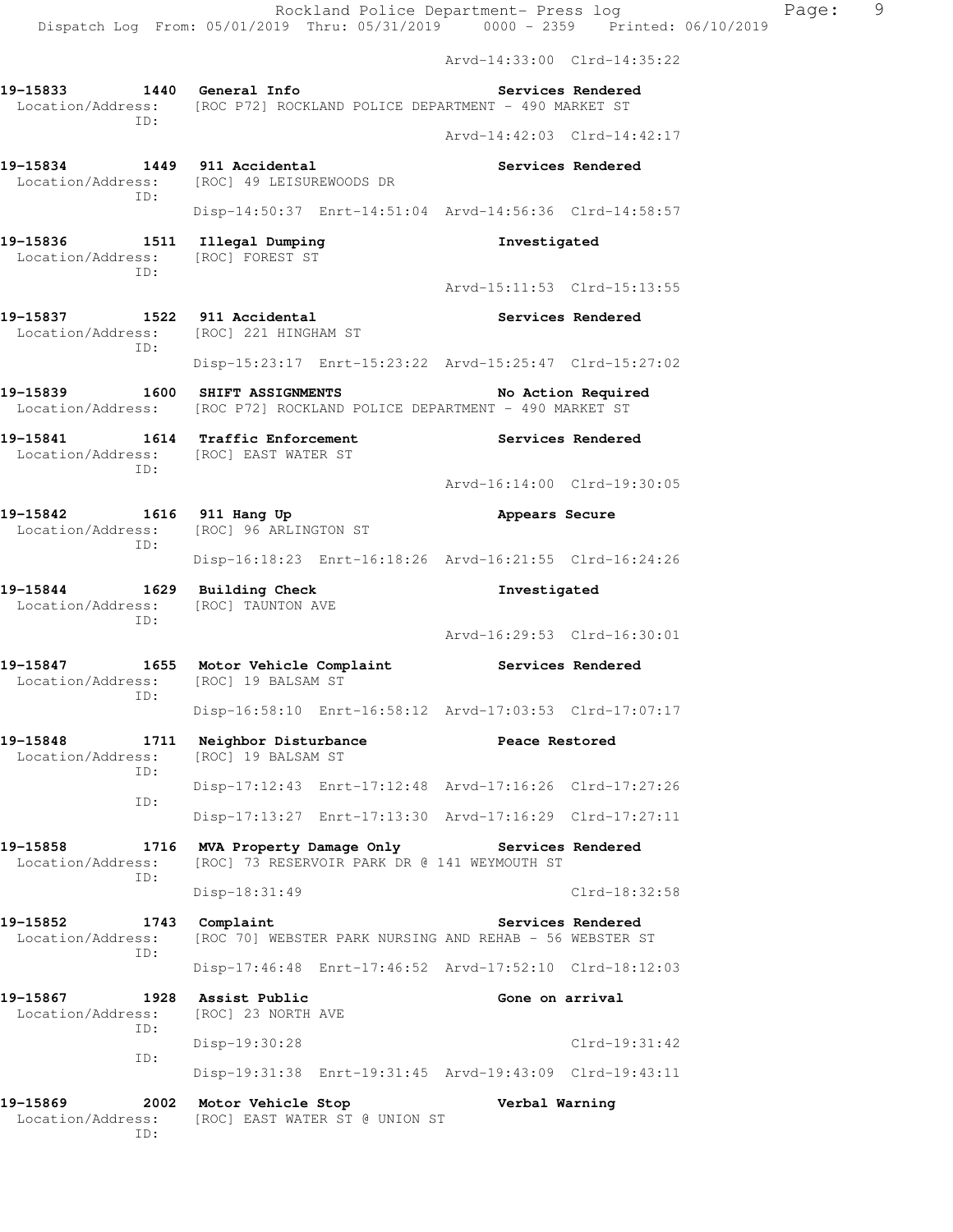Arvd-20:02:00 Clrd-20:07:29

**19-15871 2039 Motor Vehicle Stop Citation/Warning Issued**  Location/Address: [ROC] SPRING ST ID: Arvd-20:39:00 Clrd-20:50:14 **19-15872 2113 Lockout Services Rendered**  Location/Address: [ROC] 23 NORTH AVE ID: Disp-21:14:15 Enrt-21:14:19 Arvd-21:19:18 Clrd-21:23:55 **19-15882 2313 Suspicious Activity Services Rendered**  Location/Address: [ROC] CHURCH ST ID: Disp-23:17:00 Clrd-23:43:15 **For Date: 05/04/2019 - Saturday 19-15885 0001 SHIFT ASSIGNMENTS Services Rendered**  Location/Address: [ROC P72] ROCKLAND POLICE DEPARTMENT - 490 MARKET ST ID: Disp-00:05:16 Clrd-00:05:26 **19-15893 0127 Motor Vehicle Stop Services Rendered**  Location/Address: [ROC] 354 LIBERTY ST @ 200 WEBSTER ST ID: Arvd-01:27:00 Clrd-01:39:33 **19-15899 0228 Building Check Investigated**  Location/Address: [ROC] TAUNTON AVE ID: Arvd-02:29:13 Clrd-02:29:23 **19-15913 0557 Building Check Services Rendered**  Location/Address: [ROC] UNION ST ID: Arvd-05:58:29 Clrd-06:25:33 **19-15914 0608 911 Accidental Services Rendered**  Location/Address: [ROC] 350 WEST WATER ST ID: Disp-06:09:25 Enrt-06:09:28 Arvd-06:13:26 Clrd-06:15:57 **19-15930 1004 MVA Property Damage Only Paper Exchange**  Location/Address: [ROC P65] 7-ELEVEN CONVENIENCE STORE - 92 MARKET ST ID: Disp-10:05:33 Enrt-10:06:31 Arvd-10:06:36 Clrd-10:21:25 ID: Disp-10:15:27 Enrt-10:15:31 Arvd-10:15:35 Clrd-10:21:25 **19-15933 1044 Motor Vehicle Stop Citation/Warning Issued**  Vicinity of: [ROC] 28 SUMMIT ST ID: Arvd-10:44:00 Clrd-10:49:44 ID: Disp-10:47:02 Arvd-10:47:05 Clrd-10:49:44 **19-15935 1057 Building Check Building Checked/Secured**  Location/Address: [ROC P75] UNION POINT - BILL DELAHUNT PKWY ID: Arvd-10:57:00 Clrd-10:58:02 **19-15939 1113 Traffic Enforcement Services Rendered**  Vicinity of: [ROC] EAST WATER ST ID: Arvd-11:13:00 Clrd-11:47:36 **19-15941 1149 Building Check Building Checked/Secured**  Location/Address: [ROC P85] ROCKLAND FEDERAL CREDIT UNION - 241 UNION ST

ID: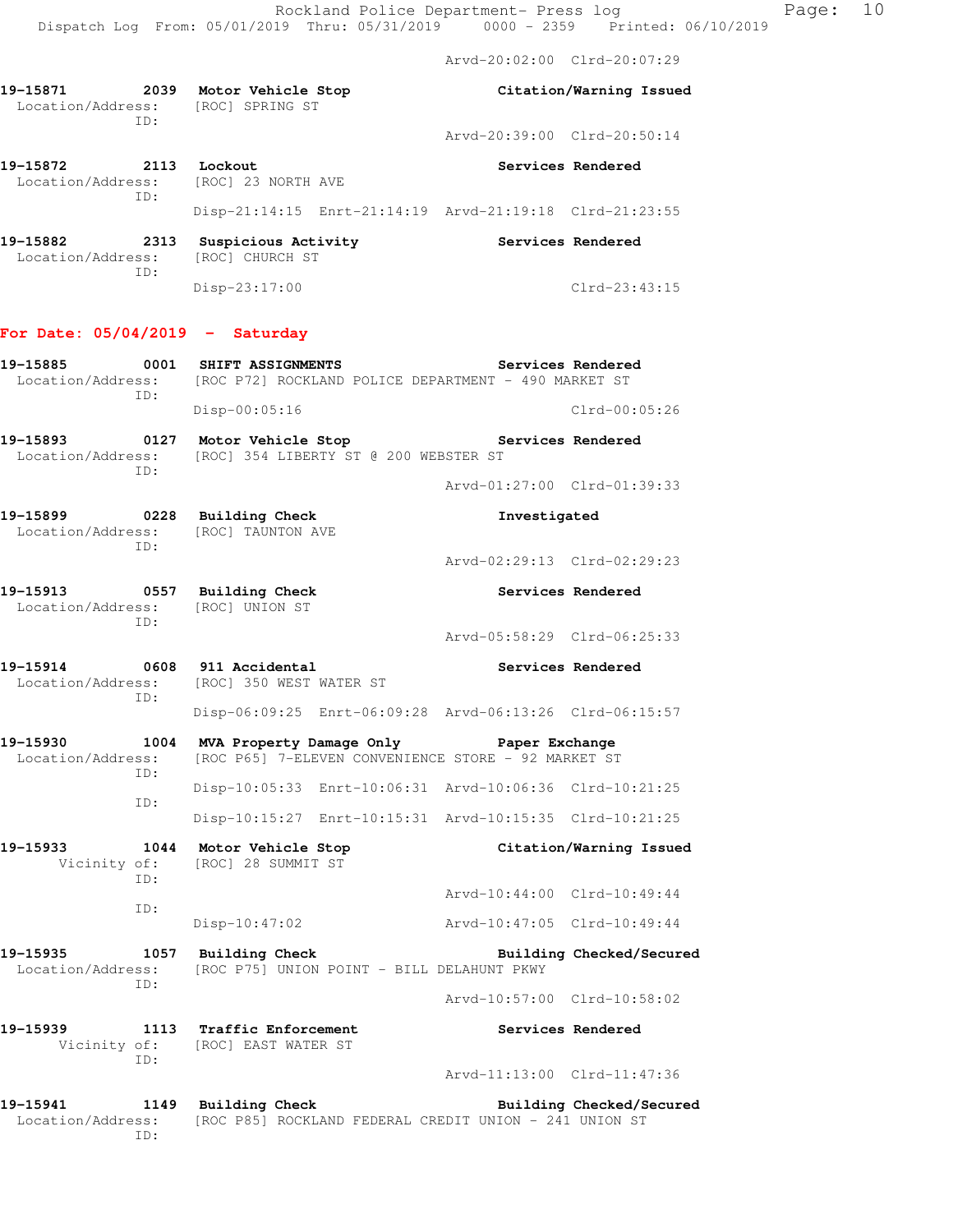Arvd-11:49:00 Clrd-11:50:17

**19-15944 1235 Motor Vehicle Stop Verbal Warning**  Location/Address: [ROC] POND ST ID: Arvd-12:35:00 Clrd-12:38:25 **19-15951 1359 Warrant Arrest(s) Made**  Location/Address: [ROC] 60 WILLOW POND DR ID: Disp-14:00:42 Enrt-14:01:04 Arvd-14:46:03 Clrd-15:04:33 ID: Disp-14:00:46 Enrt-14:01:04 Arvd-14:46:03 Clrd-15:04:25 ID: Disp-14:00:51 Enrt-14:01:04 Arvd-14:46:03 Clrd-14:46:10 ID: Disp-14:01:01 Enrt-14:01:04 Arvd-14:46:03 Clrd-15:04:20 **19-15959 1452 MVA Property Damage Only Paper Exchange**  Vicinity of: [ROC P69] MCDONALD'S - 117 MARKET ST ID: Disp-14:53:59 Enrt-14:54:04 Arvd-14:54:52 Clrd-15:05:34 19-15961 1507 911 Accidental **1507 Services Not Required** Location/Address: [ROC] 135 GROVE ST ID: Disp-15:09:51 Enrt-15:09:54 Arvd-15:15:37 Clrd-15:16:08 **19-15963 1521 911 Hang Up Services Not Required**  Vicinity of: [ROC P50] DINA'S PIZZA - 930 HINGHAM ST ID: Disp-15:22:49 Enrt-15:23:03 Arvd-15:25:09 Clrd-15:31:16 ID: Disp-15:22:56 Enrt-15:23:03 Arvd-15:25:40 Clrd-15:31:16 **19-15969 1600 SHIFT ASSIGNMENTS Services Rendered**  Location/Address: [ROC P72] ROCKLAND POLICE DEPARTMENT - 490 MARKET ST ID: Disp-16:52:32 Clrd-16:52:42 **19-15973 1701 Building Check Building Checked/Secured**  Location/Address: [ROC 65] ROGERS MIDDLE SCHOOL - 100 TAUNTON AVE ID: Arvd-17:03:13 Clrd-17:03:33 **19-15974 1715 Motor Vehicle Complaint Services Rendered**  Location/Address: [ROC] SAW MILL LN ID: Disp-17:16:41 Enrt-17:16:46 Arvd-17:23:37 Clrd-17:23:51 **19-15981 1850 Suspicious Activity Gone on arrival**  Vicinity of: [ROC] SCHOOL ST ID: Disp-18:51:28 Enrt-18:51:34 Arvd-18:54:56 Clrd-18:57:35 ID: Disp-18:54:40 Enrt-18:54:48 Arvd-18:54:54 Clrd-19:01:01 **19-15992 2021 Motor Vehicle Stop Services Rendered**  Vicinity of: [ROC 2] REED'S POND PARK - SPRING ST ID: Arvd-20:21:00 Clrd-20:25:25 **19-15994 2058 Emergency Medical Transported to Hospital**  Location/Address: [ROC P72] ROCKLAND POLICE DEPARTMENT - 490 MARKET ST Fire Unit: ROCKEN1-Pumper-Rockland Engine 1 Disp-20:59:01 Enrt-21:00:41 Arvd-21:03:23 Clrd-21:10:06 InQrtsUnavl-21:15:51 InSrvce-21:15:51 EMS Unit: ROCKAM1-Rockland A1 Disp-20:59:01 Enrt-21:00:43 Arvd-21:03:25 Clrd-21:10:16 Hosp-21:21:40 ClrHosp-22:04:10 InQrtsUnavl-22:09:44 InSrvce-22:09:46 ID: Disp-21:13:06 Arvd-21:13:28 Clrd-21:13:53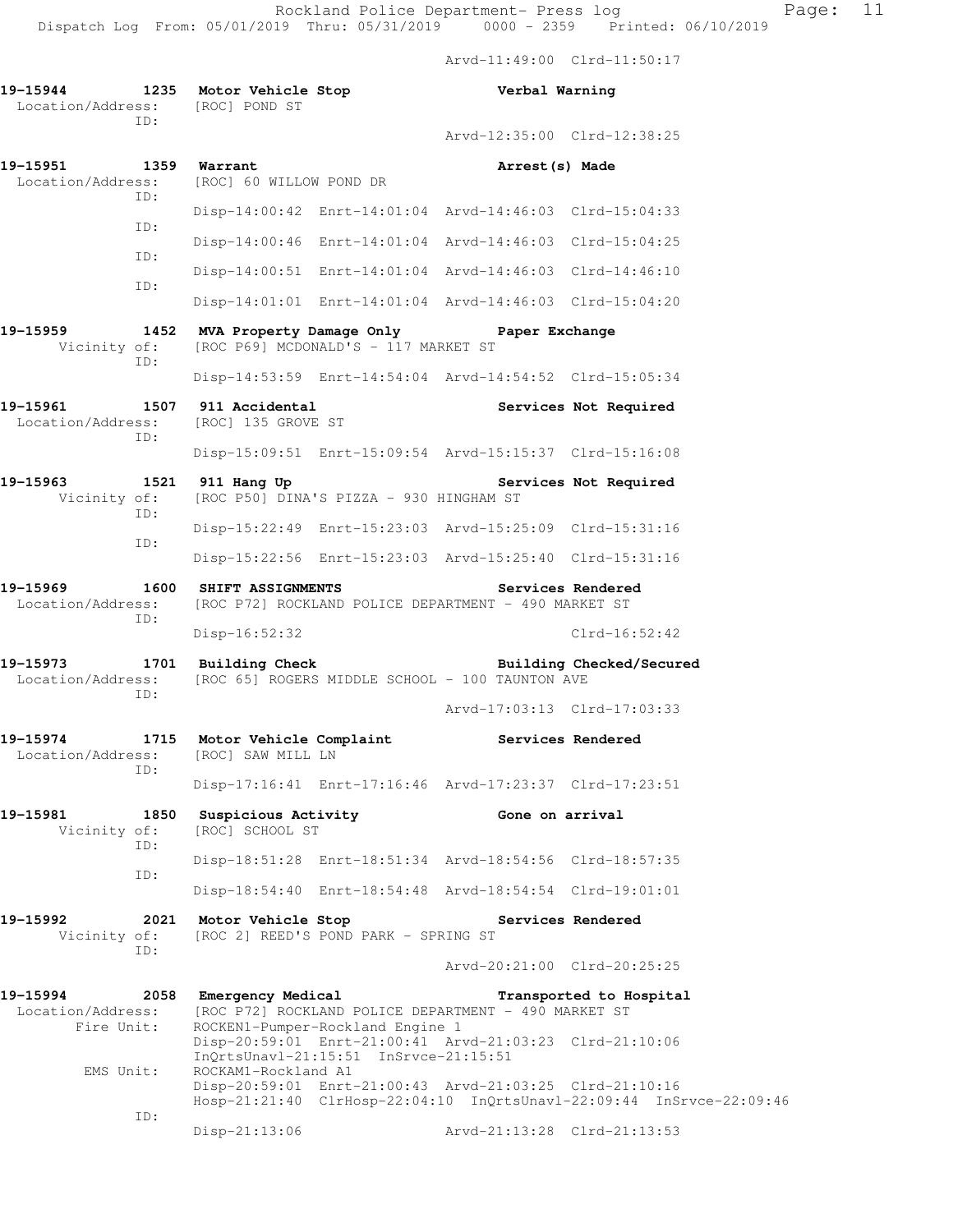| ID:                                                                                       |                                                                                              | Arvd-21:14:18 Clrd-22:08:01 |                          |
|-------------------------------------------------------------------------------------------|----------------------------------------------------------------------------------------------|-----------------------------|--------------------------|
|                                                                                           | $Disp-21:14:13$                                                                              |                             |                          |
| 19-16000<br>Location/Address:<br>ID:                                                      | 2134 Suspicious Activity The Services Rendered<br>[ROC P1] 99 RESTAURANT - 29 ACCORD PARK DR |                             |                          |
|                                                                                           | Disp-21:40:53 Enrt-21:41:15 Arvd-21:43:12 Clrd-21:53:30                                      |                             |                          |
| 19-16002 2226<br>Location/Address: [ROC 65] ROGERS MIDDLE SCHOOL - 100 TAUNTON AVE<br>TD: | <b>Building Check</b>                                                                        |                             | Building Checked/Secured |
|                                                                                           |                                                                                              | Arvd-22:27:37 Clrd-22:27:53 |                          |
| 19-16009 2304 911 Hang Up<br>Location/Address: [ROC] 320 PLEASANT ST<br>ID:               |                                                                                              |                             | Services Rendered        |
|                                                                                           | Disp-23:08:46 Enrt-23:08:48 Arvd-23:13:29 Clrd-23:13:31                                      |                             |                          |
| 19-16012<br>Location/Address:<br>ID:                                                      | 2336 Burglar Alarm<br>[ROC P68] AL PRIME - 104 MARKET ST                                     |                             | Building Checked/Secured |
| ID:                                                                                       | Disp-23:37:07                                                                                |                             | Clrd-23:37:27            |
|                                                                                           | Disp-23:37:23 Enrt-23:37:29 Arvd-23:40:12 Clrd-23:41:37                                      |                             |                          |

## **For Date: 05/05/2019 - Sunday**

| 19-16017<br>Location/Address:                | 0004<br>ID: | SHIFT ASSIGNMENTS<br>Disp-00:07:51         |                                                         | Services Rendered<br>[ROC P72] ROCKLAND POLICE DEPARTMENT - 490 MARKET ST<br>$Clrd-00:08:00$ |                          |  |
|----------------------------------------------|-------------|--------------------------------------------|---------------------------------------------------------|----------------------------------------------------------------------------------------------|--------------------------|--|
| 19-16019<br>0029<br>Location/Address:<br>TD: |             | <b>Building Check</b><br>[ROC] TAUNTON AVE |                                                         | Investigated                                                                                 |                          |  |
|                                              |             |                                            |                                                         | Arvd-00:30:44 Clrd-00:30:51                                                                  |                          |  |
| 19-16022<br>Location/Address:                | 0129<br>ID: | Complaint<br>[ROC] 215 MARKET ST           |                                                         |                                                                                              | Services Rendered        |  |
|                                              | ID:         |                                            | Disp-01:31:48 Enrt-01:31:59 Arvd-01:32:37 Clrd-01:36:24 |                                                                                              |                          |  |
|                                              |             |                                            | Disp-01:31:48 Enrt-01:31:59 Arvd-01:32:28 Clrd-01:36:24 |                                                                                              |                          |  |
|                                              | ID:         | Disp-01:32:46                              |                                                         | Arvd-01:32:50 Clrd-01:36:24                                                                  |                          |  |
| 19-16024<br>0320<br>Location/Address:<br>TD: |             | <b>Building Check</b><br>[ROC] TAUNTON AVE |                                                         | Investigated                                                                                 |                          |  |
|                                              |             |                                            |                                                         | Arvd-03:21:18 Clrd-03:21:29                                                                  |                          |  |
| 19-16026<br>Location/Address:                | 0603        | <b>Building Check</b><br>[ROC] UNION ST    |                                                         |                                                                                              | Building Checked/Secured |  |
|                                              | ID:         |                                            |                                                         | Arvd-06:03:53 Clrd-06:28:41                                                                  |                          |  |
| 19-16027<br>0628<br>Location/Address:        | ID:         | Traffic Enforcement<br>[ROC] EAST WATER ST |                                                         |                                                                                              | Services Rendered        |  |
|                                              |             |                                            |                                                         | Arvd-06:42:42 Clrd-06:43:00                                                                  |                          |  |
| 19-16028<br>Location/Address:                | 0706<br>ID: | <b>Building Check</b><br>[ROC] TAUNTON AVE |                                                         | Investigated                                                                                 |                          |  |
|                                              |             |                                            |                                                         | Arvd-07:06:46 Clrd-07:07:05                                                                  |                          |  |
| 19-16029<br>Location/Address:                | 0729<br>TD: | Motor Vehicle Stop                         | [ROC] 5 UNION ST @ 158 MARKET ST                        | Verbal Warning                                                                               |                          |  |
|                                              | ID:         |                                            |                                                         | Arvd-07:29:00 Clrd-07:31:06                                                                  |                          |  |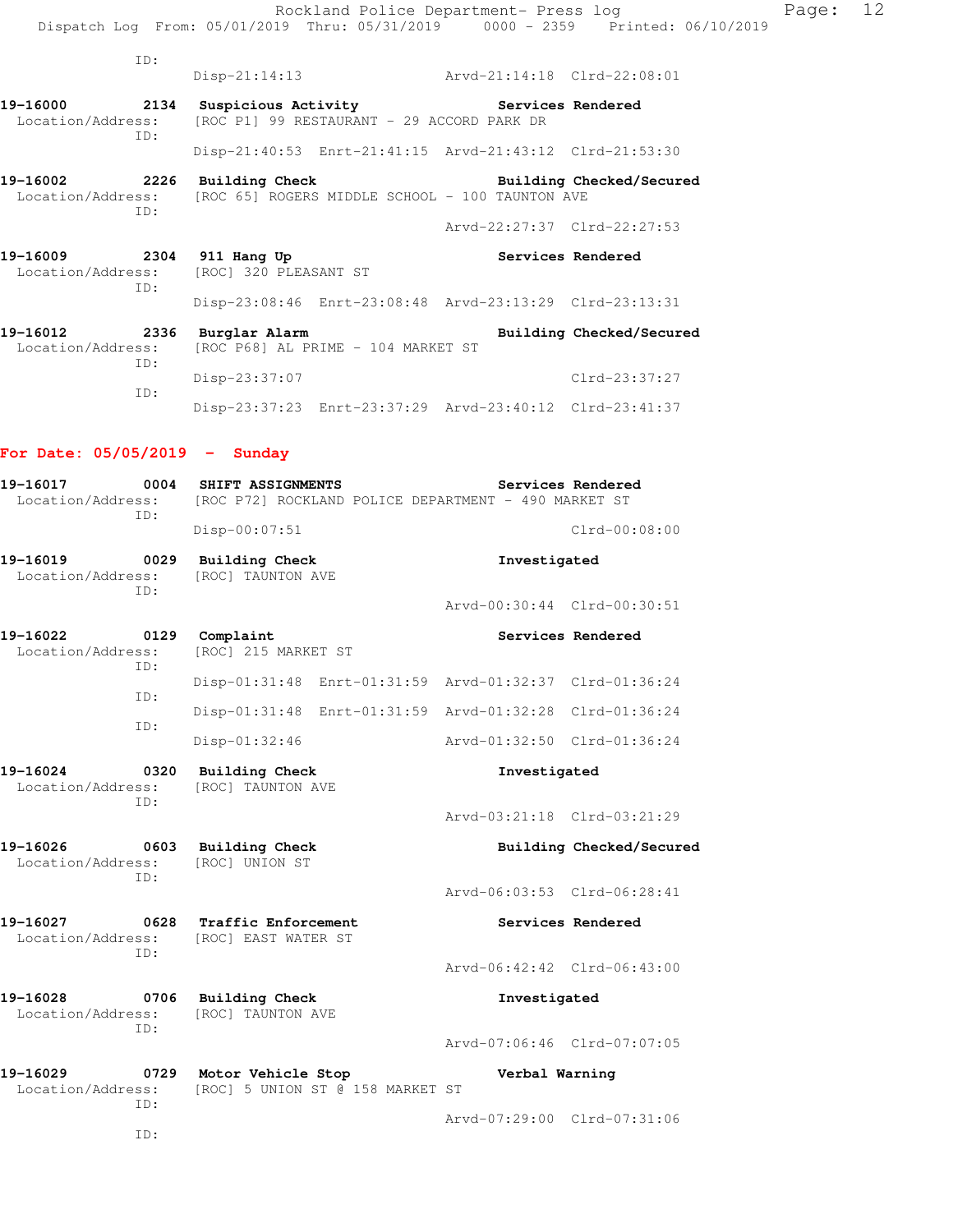|                                                                                                                                   |      |                                            |                                                                 | Rockland Police Department- Press log                   | Dispatch Log From: 05/01/2019 Thru: 05/31/2019 0000 - 2359 Printed: 06/10/2019 | Page: 13 |  |
|-----------------------------------------------------------------------------------------------------------------------------------|------|--------------------------------------------|-----------------------------------------------------------------|---------------------------------------------------------|--------------------------------------------------------------------------------|----------|--|
|                                                                                                                                   |      |                                            |                                                                 | Disp-07:30:55 Arvd-07:31:00 Clrd-07:33:48               |                                                                                |          |  |
| 19-16030 0737 Assist Public<br>Location/Address: [ROC] 32 EAST WATER ST                                                           | ID:  |                                            |                                                                 | Services Rendered                                       |                                                                                |          |  |
|                                                                                                                                   |      | $Disp-07:42:04$                            |                                                                 |                                                         | Clrd-07:42:12                                                                  |          |  |
| 19-16034 0809 General Info 2010 Services Rendered<br>Location/Address: [ROC P72] ROCKLAND POLICE DEPARTMENT - 490 MARKET ST       |      |                                            |                                                                 |                                                         |                                                                                |          |  |
|                                                                                                                                   | ID:  |                                            |                                                                 | Arvd-08:09:00 Clrd-08:11:27                             |                                                                                |          |  |
| 19-16041 1009 Building Check Building Checked/Secured<br>Location/Address: [ROC P85] ROCKLAND FEDERAL CREDIT UNION - 241 UNION ST | ID:  |                                            |                                                                 |                                                         |                                                                                |          |  |
|                                                                                                                                   |      |                                            |                                                                 | Arvd-10:10:10 Clrd-10:10:44                             |                                                                                |          |  |
| 19-16042 1025 Building Check Building Checked/Secured<br>Location/Address: [ROC P75] UNION POINT - BILL DELAHUNT PKWY             | ID:  |                                            |                                                                 |                                                         |                                                                                |          |  |
|                                                                                                                                   |      |                                            |                                                                 | Arvd-10:26:55 Clrd-10:30:46                             |                                                                                |          |  |
| 19-16044 1041 Motor Vehicle Stop Citation/Warning Issued<br>Location/Address: [ROC] 370 POND ST                                   | ID:  |                                            |                                                                 |                                                         |                                                                                |          |  |
|                                                                                                                                   |      |                                            |                                                                 | Arvd-10:41:00 Clrd-10:51:02                             |                                                                                |          |  |
| 19-16049 1129 Building Check Building Checked/Secured<br>Location/Address: [ROC P85] ROCKLAND FEDERAL CREDIT UNION - 241 UNION ST | ID:  |                                            |                                                                 |                                                         |                                                                                |          |  |
|                                                                                                                                   |      |                                            |                                                                 | Arvd-11:29:59 Clrd-11:30:08                             |                                                                                |          |  |
| 19-16057 1219 911 Accidental 2008 Services Rendered<br>Location/Address: [ROC P64] CVS PHARMACY - 80 MARKET ST<br>ID:             |      |                                            |                                                                 |                                                         |                                                                                |          |  |
|                                                                                                                                   |      |                                            |                                                                 | Disp-12:20:46 Enrt-12:20:49 Arvd-12:23:32 Clrd-12:26:00 |                                                                                |          |  |
| 19-16063 1314 Traffic Enforcement 2008 Services Rendered<br>Location/Address: [ROC] EAST WATER ST<br>ID:                          |      |                                            |                                                                 |                                                         |                                                                                |          |  |
|                                                                                                                                   |      |                                            |                                                                 | Arvd-13:14:00 Clrd-13:47:25                             |                                                                                |          |  |
| 19-16065<br>Location/Address:<br>TD:                                                                                              |      |                                            | 1348 Motor Vehicle Complaint<br>[ROC] NEAR EXIT 14 - HINGHAM ST | Could Not Locate                                        |                                                                                |          |  |
|                                                                                                                                   |      |                                            |                                                                 | Disp-13:49:41 Enrt-13:49:44 Arvd-13:50:44 Clrd-13:58:05 |                                                                                |          |  |
| 19-16068<br>Location/Address:<br>ID:                                                                                              | 1451 | Suspicious Activity                        | [ROC 18] LIBERTY TAVERN - 354 LIBERTY ST                        | Investigated                                            |                                                                                |          |  |
| ID:                                                                                                                               |      |                                            |                                                                 | Disp-14:52:37 Enrt-14:52:40 Arvd-14:54:09 Clrd-15:22:35 |                                                                                |          |  |
| ID:                                                                                                                               |      |                                            |                                                                 | Disp-14:56:56 Enrt-14:56:58 Arvd-15:06:11 Clrd-15:17:34 |                                                                                |          |  |
|                                                                                                                                   |      | $Disp-15:17:49$                            |                                                                 | Arvd-15:17:52 Clrd-15:21:57                             |                                                                                |          |  |
| 19-16070<br>Vicinity of:<br>ID:                                                                                                   |      | 1515 Noise Complaint<br>[ROC] 180 PLAIN ST |                                                                 |                                                         | Services Rendered                                                              |          |  |
|                                                                                                                                   |      |                                            |                                                                 | Disp-15:22:28 Enrt-15:22:31 Arvd-15:22:33 Clrd-15:31:37 |                                                                                |          |  |
| 19-16072<br>Location/Address:<br>ID:                                                                                              |      | 1524 Building Check                        |                                                                 | [ROC P85] ROCKLAND FEDERAL CREDIT UNION - 241 UNION ST  | Building Checked/Secured                                                       |          |  |
|                                                                                                                                   |      |                                            |                                                                 | Arvd-15:26:50 Clrd-15:27:00                             |                                                                                |          |  |
| 19-16077                                                                                                                          |      | 1602 SHIFT ASSIGNMENTS                     |                                                                 | No Service                                              |                                                                                |          |  |
| Location/Address:<br>ID:                                                                                                          |      | $Disp-16:09:33$                            |                                                                 | [ROC P72] ROCKLAND POLICE DEPARTMENT - 490 MARKET ST    | $Clrd-16:10:28$                                                                |          |  |
| 19-16079                                                                                                                          | 1634 | Threats                                    |                                                                 | Peace Restored                                          |                                                                                |          |  |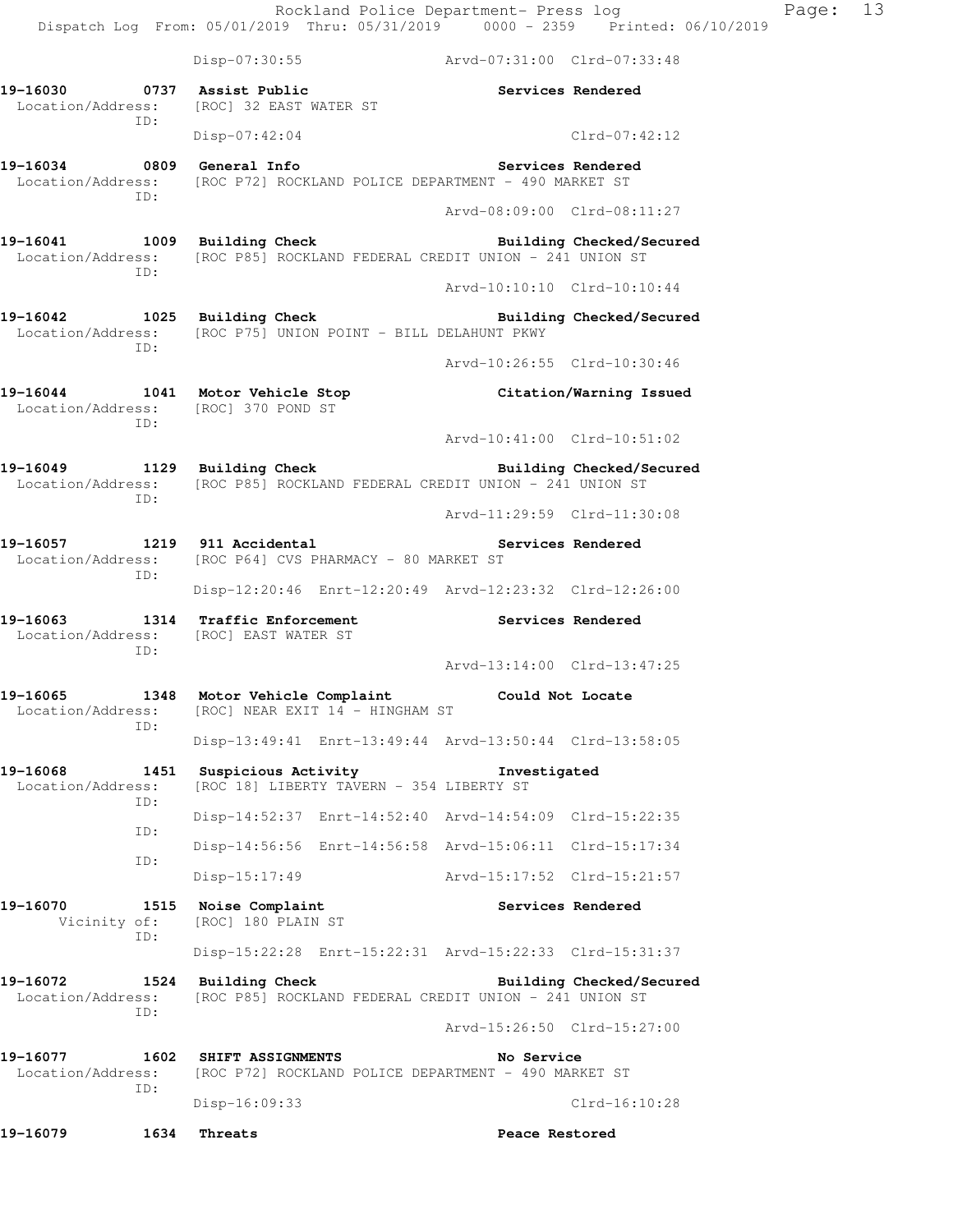|                                              |                                                                                                                          |                                      | Rockland Police Department- Press log                   | Dispatch Log From: 05/01/2019 Thru: 05/31/2019 0000 - 2359 Printed: 06/10/2019 | Page: | 14 |
|----------------------------------------------|--------------------------------------------------------------------------------------------------------------------------|--------------------------------------|---------------------------------------------------------|--------------------------------------------------------------------------------|-------|----|
| Location/Address:                            | [ROC] 12 LINDEN ST                                                                                                       |                                      |                                                         |                                                                                |       |    |
| ID:                                          |                                                                                                                          |                                      | Disp-16:36:15 Enrt-16:37:09 Arvd-16:37:17 Clrd-16:45:24 |                                                                                |       |    |
| ID:                                          |                                                                                                                          |                                      | Disp-16:36:45 Enrt-16:36:59 Arvd-16:37:23 Clrd-16:41:40 |                                                                                |       |    |
| ID:                                          |                                                                                                                          |                                      | Disp-16:36:51 Enrt-16:37:05 Arvd-16:39:12 Clrd-16:41:57 |                                                                                |       |    |
| 19-16080<br>1640<br>Location/Address:<br>ID: | Suspicious Activity                                                                                                      | [ROC P69] MCDONALD'S - 117 MARKET ST |                                                         | Services Rendered                                                              |       |    |
| ID:                                          |                                                                                                                          |                                      | Disp-16:42:03 Enrt-16:43:02 Arvd-16:43:05 Clrd-16:54:33 |                                                                                |       |    |
| ID:                                          |                                                                                                                          |                                      | Disp-16:42:07 Enrt-16:43:04 Arvd-16:43:10 Clrd-16:54:36 |                                                                                |       |    |
|                                              | $Disp-16:52:13$                                                                                                          |                                      | Arvd-16:52:15 Clrd-16:53:47                             |                                                                                |       |    |
| 19-16084<br>Location/Address:<br>ID:         | 1809 Building Check<br>[ROC] BILL DELAHUNT PKWY                                                                          |                                      |                                                         | Services Rendered                                                              |       |    |
| ID:                                          |                                                                                                                          |                                      | Arvd-18:10:00 Clrd-18:10:15                             |                                                                                |       |    |
| ID:                                          | Disp-00:00:22                                                                                                            |                                      |                                                         | Clrd-05/06/2019 @ 00:01:37                                                     |       |    |
| ID:                                          | $Disp-00:01:54$                                                                                                          |                                      |                                                         | Clrd-05/06/2019 @ 00:01:59                                                     |       |    |
|                                              | $Disp-00:03:03$                                                                                                          |                                      |                                                         | Clrd-05/06/2019 @ 00:03:09                                                     |       |    |
| 19-16087<br>Location/Address:<br>Fire Unit:  | 1852 Emergency Medical<br>[ROC] 27 LEVIN RD<br>ROCKEN1-Pumper-Rockland Engine 1<br>InQrtsUnavl-19:06:38 InSrvce-19:06:38 |                                      | Disp-18:53:20 Enrt-18:54:52 Arvd-18:57:38 Clrd-19:02:13 | Transported to Hospital                                                        |       |    |
| EMS Unit:                                    | ROCKAM1-Rockland A1                                                                                                      |                                      | Disp-18:53:26 Enrt-18:54:53 Arvd-18:57:36 Clrd-19:01:50 | Hosp-19:14:48 ClrHosp-19:52:08 InQrtsUnavl-19:59:35 InSrvce-19:59:35           |       |    |
| ID:                                          | Disp-18:54:39 Enrt-18:54:40                                                                                              |                                      |                                                         | Clrd-18:55:07                                                                  |       |    |
| ID:                                          |                                                                                                                          |                                      | Disp-18:55:04 Enrt-18:55:08 Arvd-19:02:46 Clrd-19:02:49 |                                                                                |       |    |
| ID:                                          | $Disp-18:55:38$                                                                                                          |                                      | Arvd-18:55:42 Clrd-19:02:55                             |                                                                                |       |    |
| 19-16088<br>1936<br>Location/Address:<br>ID: | Noise Complaint<br>[ROC] 206 EAST WATER ST                                                                               |                                      |                                                         | Services Rendered                                                              |       |    |
|                                              |                                                                                                                          |                                      | Disp-19:37:49 Enrt-19:40:27 Arvd-19:40:44 Clrd-19:47:53 |                                                                                |       |    |
| 19-16090<br>Location/Address:<br>ID:         | 1944 Follow-Up Investigation<br>[ROC] 12 LINDEN ST                                                                       |                                      | No Service                                              |                                                                                |       |    |
|                                              |                                                                                                                          |                                      | Arvd-19:44:00 Clrd-19:57:39                             |                                                                                |       |    |
| 19-16092<br>Location/Address:<br>ID:         | 1949 Traffic Enforcement<br>[ROC] EAST WATER ST                                                                          |                                      |                                                         | Services Rendered                                                              |       |    |
| ID:                                          |                                                                                                                          |                                      | Arvd-19:50:49 Clrd-19:51:03                             |                                                                                |       |    |
|                                              | $Disp-19:51:43$                                                                                                          |                                      | Arvd-19:51:45 Clrd-20:51:30                             |                                                                                |       |    |
| 19-16094<br>2050<br>Location/Address:<br>ID: | 911 Accidental<br>[ROC] 61 WILLOW POND DR                                                                                |                                      |                                                         | Services Rendered                                                              |       |    |
| ID:                                          | Disp-20:50:23 Enrt-20:50:34                                                                                              |                                      |                                                         | $Clrd-20:51:19$                                                                |       |    |
|                                              |                                                                                                                          |                                      | Disp-20:51:41 Enrt-20:51:43 Arvd-21:02:55 Clrd-21:02:57 |                                                                                |       |    |
| 19-16096<br>2052<br>Location/Address:<br>ID: | Follow-Up Investigation<br>[ROC] 27 LINDEN ST                                                                            |                                      |                                                         | Services Rendered                                                              |       |    |
|                                              |                                                                                                                          |                                      | Arvd-20:52:00 Clrd-21:01:18                             |                                                                                |       |    |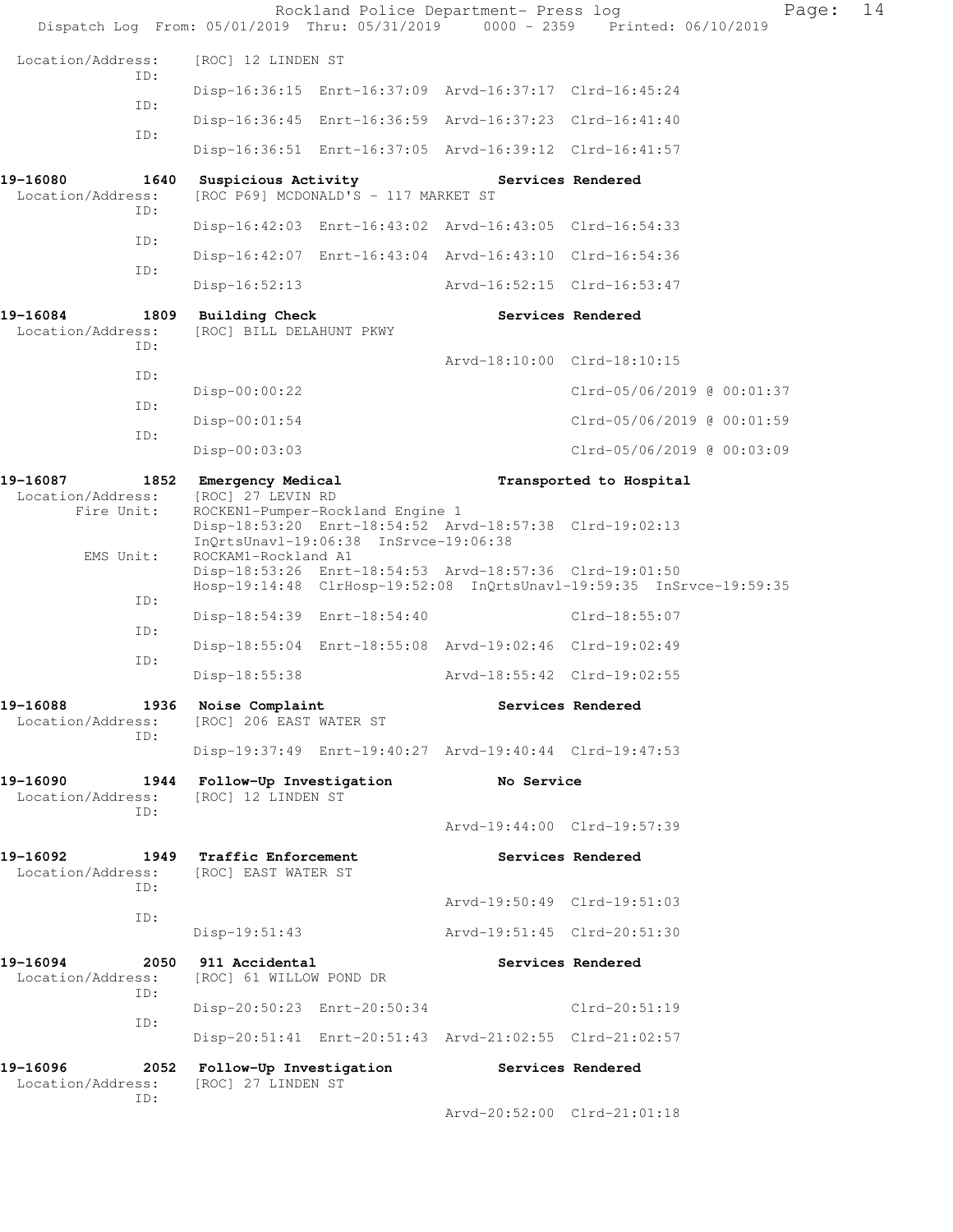**For Date: 05/06/2019 - Monday 19-16102 0000 SHIFT ASSIGNMENTS Services Rendered**  Location/Address: [ROC P72] ROCKLAND POLICE DEPARTMENT - 490 MARKET ST ID: Disp-00:06:31 Arvd-00:06:38 Clrd-00:06:40 **19-16104 0040 Building Check Investigated**  Location/Address: [ROC] TAUNTON AVE ID: Arvd-00:41:14 Clrd-00:41:23 **19-16107 0226 Building Check Investigated**  Location/Address: [ROC] TAUNTON AVE ID: Arvd-02:27:42 Clrd-02:27:49 **19-16110 0537 Building Check Appears Secure**  Location/Address: [ROC] UNION ST ID: Arvd-05:45:48 Clrd-05:56:29 19-16112 **19-16112** 0555 Burglar Alarm **19-16112** Services Rendered Location/Address: [ROC] ABINGTON/ROCKLAND WATER DEPT. - 835 HINGHAM ST ID: Disp-05:56:29 Enrt-05:56:33 Arvd-06:00:11 Clrd-06:03:46 **19-16117 0640 Building Check Investigated**  Location/Address: [ROC] TAUNTON AVE ID: Arvd-06:40:58 Clrd-06:42:14 **19-16118 0650 Motor Vehicle Stop Citation/Warning Issued**  Location/Address: [ROC] RT 3 - HINGHAM ST ID: Arvd-06:50:00 Clrd-06:55:57 **19-16122 0754 Larceny / Forgery/ Fraud Services Rendered**  Location/Address: [ROC] 409 VFW DR ID: Disp-07:55:45 Enrt-07:55:49 Arvd-08:06:58 Clrd-08:09:45 19-16124 0800 General Info **1999 Services Rendered**  Location/Address: [ROC P72] ROCKLAND POLICE DEPARTMENT - 490 MARKET ST **19-16126 0818 Illegal Dumping Peace Restored**  Location/Address: [ROC] 115 HINGHAM ST ID: Disp-08:21:33 Enrt-08:21:39 Arvd-08:31:32 Clrd-08:34:01 **19-16127 0820 General Incident Services Rendered**  Location/Address: [ROC] BOXBERRY LN @ FOREST ST ID: Disp-08:37:22 Enrt-08:37:25 Arvd-08:41:14 Clrd-08:45:48 **19-16129 0833 Prisioner Transport Taken/Referred to Other Agency**  Location/Address: [HIN 1] HINGHAM COURT - 28 GEORGE WASHINGTON BLVD ID: Disp-08:33:00 Enrt-08:33:50 Arvd-09:10:27 Clrd-10:19:59 **19-16132 0909 OVERDOSE Services Rendered**  Location/Address: [ROC] 148 UNION ST ID: Disp-09:10:35 Enrt-09:10:38 Arvd-09:13:29 Clrd-09:30:25 ID: Disp-09:13:59 Enrt-09:14:01 Arvd-09:14:02 Clrd-09:30:18 19-16389 **0930** Animal Complaint **Complaint** Services Rendered Location/Address: [ROC] 50 DUBLIN ROW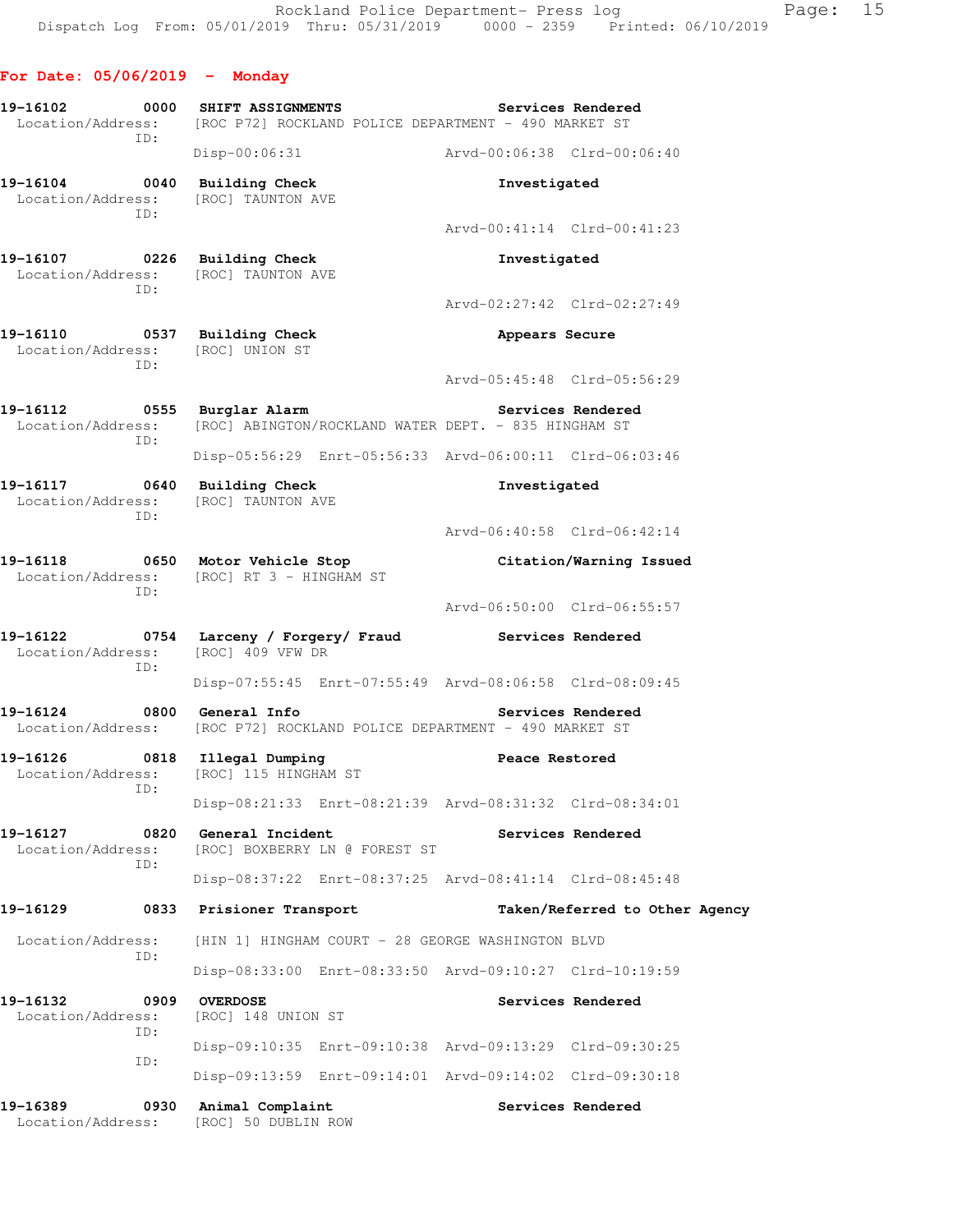**19-16142 0948 Animal Complaint Services Rendered**  Location/Address: [ROC] 4 CHERRY CIR ID: Arvd-09:48:00 Clrd-10:19:27 19-16393 1000 Animal Complaint **Services Rendered** Location/Address: [ROC] 51 MAPLE ST 19-16390 1015 Animal Complaint **19-16390** Services Rendered Location/Address: [ROC] 95 BROOKSIDE RD 19-16145 1016 Health & Welfare Check **Services Rendered**  Location/Address: [ROC] 19 WEBSTER ST Apt. #1 ID: Disp-10:18:39 Enrt-10:19:00 Arvd-10:21:56 Clrd-11:28:34 **19-16146 1017 Health & Welfare Check Services Rendered**  Location/Address: [ROC] 134 LEVIN RD Apt. #2 ID: Disp-10:19:23 Enrt-10:19:27 Arvd-10:27:02 Clrd-10:32:37 **19-16150 1059 Motor Vehicle Stop Verbal Warning**  Location/Address: [ROC] BILL DELAHUNT PKWY ID: Arvd-10:59:00 Clrd-10:59:54 **19-16157 1144 Suspicious Activity Sent On Way**  Location/Address: [ROC P64] CVS PHARMACY - 80 MARKET ST ID: Disp-11:44:50 Enrt-11:44:59 Arvd-11:45:02 Clrd-12:01:28 ID: Disp-11:44:50 Enrt-11:45:05 Arvd-11:45:28 Clrd-12:01:30 19-16381 1145 Animal Complaint **Services Rendered**  Location/Address: [ROC] 132 WEST WATER ST 19-16158 1207 Suspicious Activity **1207 Services Rendered**  Vicinity of: [ROC] SPRING ST @ BEECH ST ID: Disp-12:08:30 Arvd-12:09:40 Clrd-12:21:15 ID: Disp-12:08:30 Arvd-12:09:34 Clrd-12:21:10 ID: Disp-12:09:48 Arvd-12:09:50 Clrd-12:21:13 19-16391 1300 Animal Complaint **1200 18** Services Rendered Location/Address: [ROC] 72 JOHNSON TER 19-16165 1302 Traffic Enforcement **19-16165** Services Rendered Location/Address: [ROC] EAST WATER ST ID: Arvd-13:02:00 Clrd-13:42:32 **19-16172 1411 Motor Vehicle Stop Citation/Warning Issued**  Location/Address: [ROC] 896 SUMMER ST ID: Arvd-14:11:00 Clrd-14:17:03 **19-16174 1434 Motor Vehicle Stop Citation/Warning Issued**  Vicinity of: [ROC] EAST WATER ST @ BEAL ST ID: Arvd-14:34:00 Clrd-14:40:51 **19-16176 1454 Motor Vehicle Complaint Services Rendered**  Location/Address: [ROC] 82 WEBSTER ST ID: Disp-14:58:48 Enrt-14:58:51 Arvd-15:03:27 Clrd-15:12:13 **19-16181 1627 Burglar Alarm Building Checked/Secured**  Location/Address: [ROC] 10 LEISUREWOODS DR ID: Disp-16:28:47 Enrt-16:28:51 Arvd-16:47:22 Clrd-16:59:09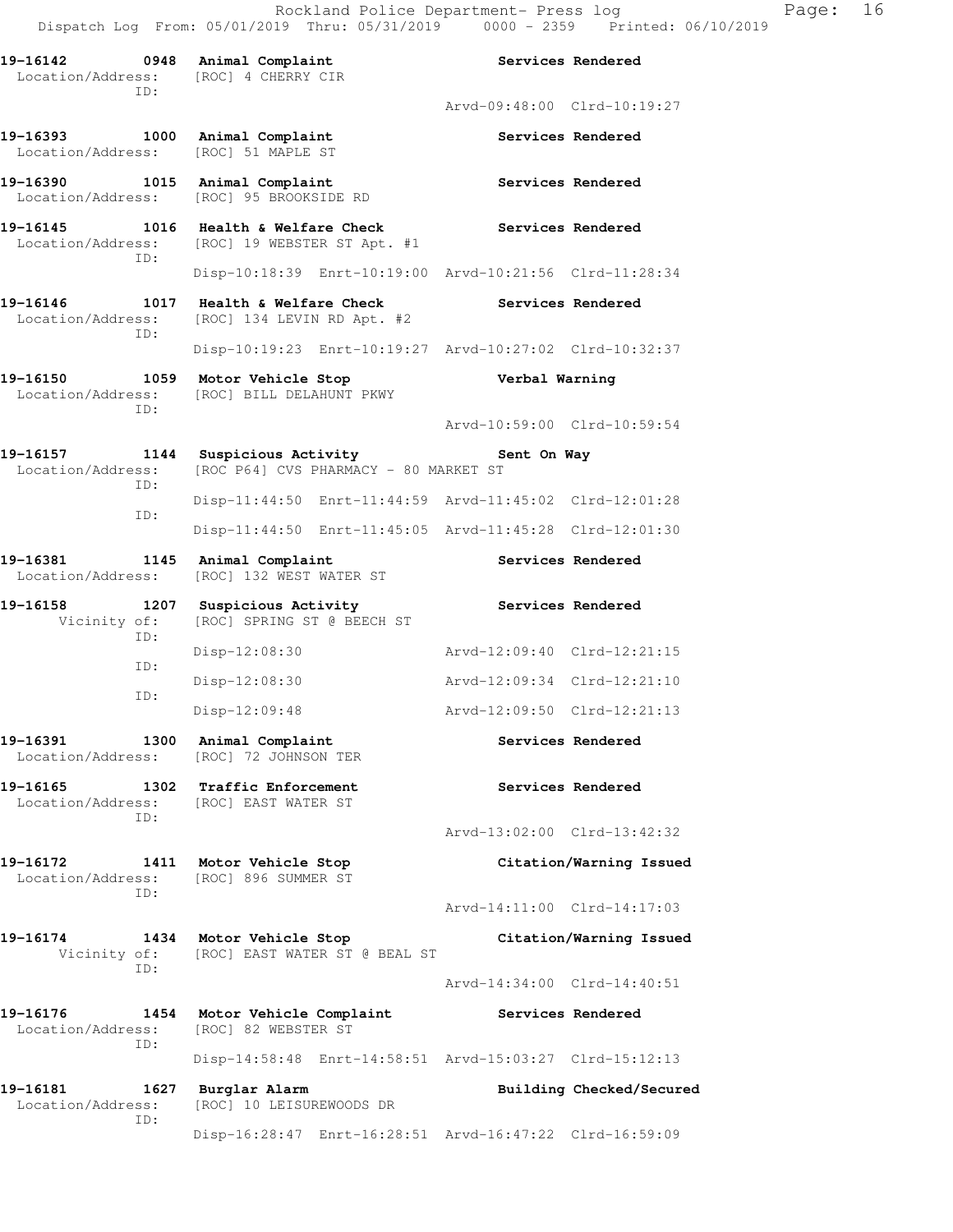| 19-16182<br>1716<br>Location/Address:<br>ID: |      | Building Check<br>[ROC] TAUNTON AVE             |  | Building Checked/Secured                                |                                |  |
|----------------------------------------------|------|-------------------------------------------------|--|---------------------------------------------------------|--------------------------------|--|
|                                              |      |                                                 |  | Arvd-17:17:06 Clrd-17:17:25                             |                                |  |
| 19-16186<br>Location/Address:<br>ID:         | 1739 | Disturbance<br>[ROC] 110 MARTHA DR              |  |                                                         | Services Rendered              |  |
| TD:                                          |      |                                                 |  | Disp-17:40:01 Enrt-17:40:08 Arvd-17:40:37 Clrd-17:57:56 |                                |  |
| ID:                                          |      |                                                 |  | Disp-17:40:01 Enrt-17:40:11 Arvd-17:40:37 Clrd-17:57:56 |                                |  |
|                                              |      |                                                 |  | Disp-17:40:32 Enrt-17:40:34 Arvd-17:40:37 Clrd-17:57:56 |                                |  |
| 19-16190<br>Location/Address:<br>TD:         | 1807 | Disturbance<br>[ROC] 4 CHERRY CIR               |  | Peace Restored                                          |                                |  |
|                                              |      |                                                 |  | Disp-18:09:30 Enrt-18:09:36 Arvd-18:15:20 Clrd-18:50:04 |                                |  |
| 19-16193<br>Location/Address:<br>TD:         | 1901 | Assist Other Agency<br>[ROC] BILL DELAHUNT PKWY |  | Services Rendered                                       |                                |  |
| TD:                                          |      |                                                 |  | Disp-19:04:44 Enrt-19:04:49 Arvd-19:10:26 Clrd-19:54:57 |                                |  |
| ID:                                          |      |                                                 |  | Disp-19:08:00 Enrt-19:08:03 Arvd-19:27:43 Clrd-19:27:58 |                                |  |
| ID:                                          |      |                                                 |  | Arvd-19:18:44 Clrd-19:28:25                             |                                |  |
|                                              |      |                                                 |  | Disp-19:28:18 Enrt-19:28:20 Arvd-19:28:22 Clrd-23:37:31 |                                |  |
| 19-16195<br>Location:<br>TD:                 | 1923 | Assault Offenses<br>[ROC] MEMORIAL PARK         |  | Gone on arrival                                         |                                |  |
| ID:                                          |      |                                                 |  | Disp-19:28:58 Enrt-19:29:00 Arvd-19:33:37 Clrd-19:55:00 |                                |  |
|                                              |      | Disp-19:33:26                                   |  | Arvd-19:33:30 Clrd-19:55:06                             |                                |  |
| 19-16200                                     | 2023 | Animal Complaint                                |  |                                                         | Taken/Referred to Other Agency |  |
| Location/Address:                            |      | [ROC] CHURCH - UNION ST                         |  |                                                         |                                |  |
| ID:                                          |      | Disp-20:24:02                                   |  |                                                         | $Clrd-20:24:08$                |  |
| 19-16208<br>2220<br>Location/Address:<br>ID: |      | Suspicious Activity<br>[ROC] 482 UNION ST       |  | Investigated                                            |                                |  |
|                                              |      | Disp-22:22:15 Enrt-22:22:23                     |  |                                                         | Clrd-22:22:47                  |  |
| ID:                                          |      |                                                 |  | Disp-22:22:33 Enrt-22:22:36 Arvd-22:27:36 Clrd-22:34:23 |                                |  |
| ID:                                          |      |                                                 |  | Disp-22:23:16 Enrt-22:23:19 Arvd-22:27:44 Clrd-22:34:17 |                                |  |

## **For Date: 05/07/2019 - Tuesday**

| 19-16213<br>Location/Address: | 0000<br>ID:     | General Incident                                           | Services Rendered<br>[ROC P72] ROCKLAND POLICE DEPARTMENT - 490 MARKET ST |
|-------------------------------|-----------------|------------------------------------------------------------|---------------------------------------------------------------------------|
|                               |                 | $Disp-00:02:29$                                            | $Clrd-00:02:35$                                                           |
| 19-16219<br>Location/Address: | 0229<br>ID:     | Disturbance<br>[ROC P86] MOBIL GAS STATION - 158 MARKET ST | Investigated                                                              |
|                               | ID:             |                                                            | Arvd-02:29:00 Clrd-02:40:36                                               |
| TD:                           | $Disp-02:30:32$ | Arvd-02:30:37 Clrd-02:40:36                                |                                                                           |
|                               |                 | $Disp-02:30:44$                                            | Arvd-02:30:47 Clrd-02:40:36                                               |
| 19-16221                      | 0253            | Burglar Alarm                                              | Building Checked/Secured                                                  |

Location/Address: [ROC P83] ROCKLAND GOLF COURSE - 276 PLAIN ST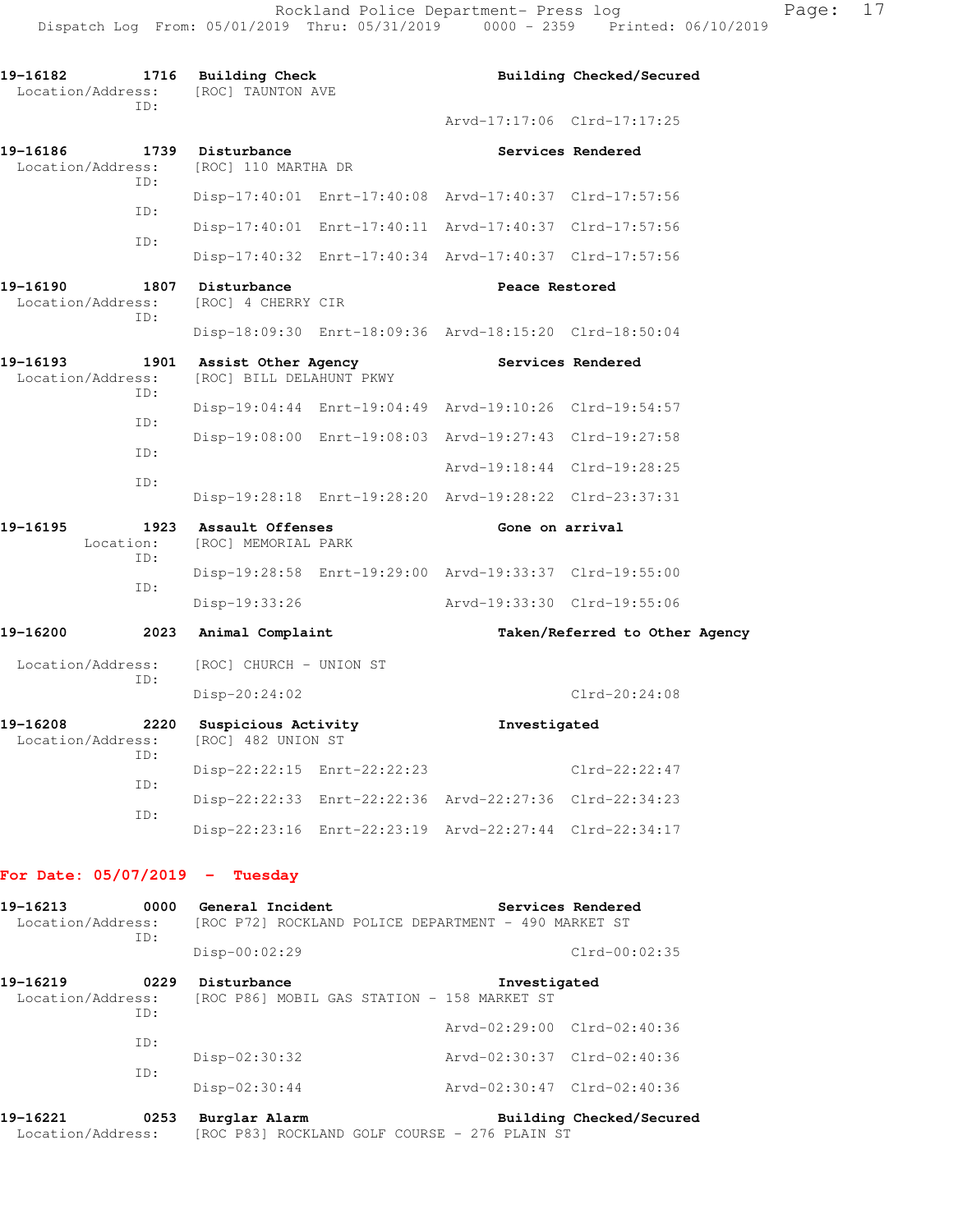Rockland Police Department- Press log Page: 18 Dispatch Log From: 05/01/2019 Thru: 05/31/2019 0000 - 2359 Printed: 06/10/2019 ID: Disp-02:55:12 Enrt-02:55:20 Arvd-02:56:36 Clrd-03:01:59 ID: Disp-02:55:12 Enrt-02:55:20 Arvd-02:55:41 Clrd-03:01:59 **19-16222 0304 Suspicious Activity Investigated**  Location/Address: [ROC] WEST WATER ST ID: Arvd-03:04:00 Clrd-03:09:53 **19-16226 0548 Building Check Building Checked/Secured**  Location/Address: [ROC] UNION ST ID: Arvd-05:49:35 Clrd-06:13:43 **19-16231 0633 Motor Vehicle Stop Citation/Warning Issued**  Vicinity of: [ROC] WEST WATER ST @ CENTRAL ST ID: Arvd-06:33:00 Clrd-06:38:27 **19-16233 0645 Motor Vehicle Stop Citation/Warning Issued**  Vicinity of: [ROC] 251 CENTRAL ST @ 582 W WATER ST ID: Arvd-06:45:00 Clrd-06:50:08 19-16238 **0800** General Info **Services Rendered**  Location/Address: [ROC P72] ROCKLAND POLICE DEPARTMENT - 490 MARKET ST **19-16241 0838 Vehicle Maintenance Services Rendered**  Location: [ROC] DETAIL SHOP **19-16245 0913 911 Accidental Services Rendered**  Location/Address: [ROC P64] CVS PHARMACY - 80 MARKET ST ID: Disp-09:14:16 Enrt-09:14:19 Arvd-09:17:47 Clrd-09:19:50 **19-16248 0946 Warrant No Service**  Location/Address: [ROC] 16 SAW MILL LN ID: Disp-09:47:17 Arvd-09:47:23 Clrd-09:49:20 ID: Disp-09:47:20 Arvd-09:47:26 Clrd-09:49:23 **19-16250 1004 MVA Property Damage Only Paper Exchange**  Location/Address: [ROC] E WATER ST @ UNION ST ID: Arvd-10:04:00 Clrd-10:19:59 **19-16252 1025 Motor Vehicle Stop Citation/Warning Issued**  Location/Address: [ROC] 511 WEBSTER ST ID: Arvd-10:25:00 Clrd-10:32:04 **19-16253 1032 Motor Vehicle Stop Citation/Warning Issued**  Location/Address: [ROC] 291 MARKET ST @ 15 ALBION ST ID: Arvd-10:32:00 Clrd-10:42:52 **19-16256 1045 Assist Fire Department Services Rendered**  Location/Address: [ROC 69] SOUTH SHORE REHAB & NURSING - 115 NORTH AVE ID: Disp-10:46:56 Enrt-10:46:58 Arvd-10:48:32 Clrd-10:57:03 **19-16259 1118 General Info Services Rendered**  Location/Address: [ROC P72] ROCKLAND POLICE DEPARTMENT - 490 MARKET ST ID: Arvd-11:20:04 Clrd-11:20:48 **19-16260 1121 MVA Property Damage Only Paper Exchange**  Location/Address: [ROC P56] BURGER KING - 1133 HINGHAM ST ID: Disp-11:22:49 Enrt-11:22:51 Arvd-11:30:19 Clrd-11:34:47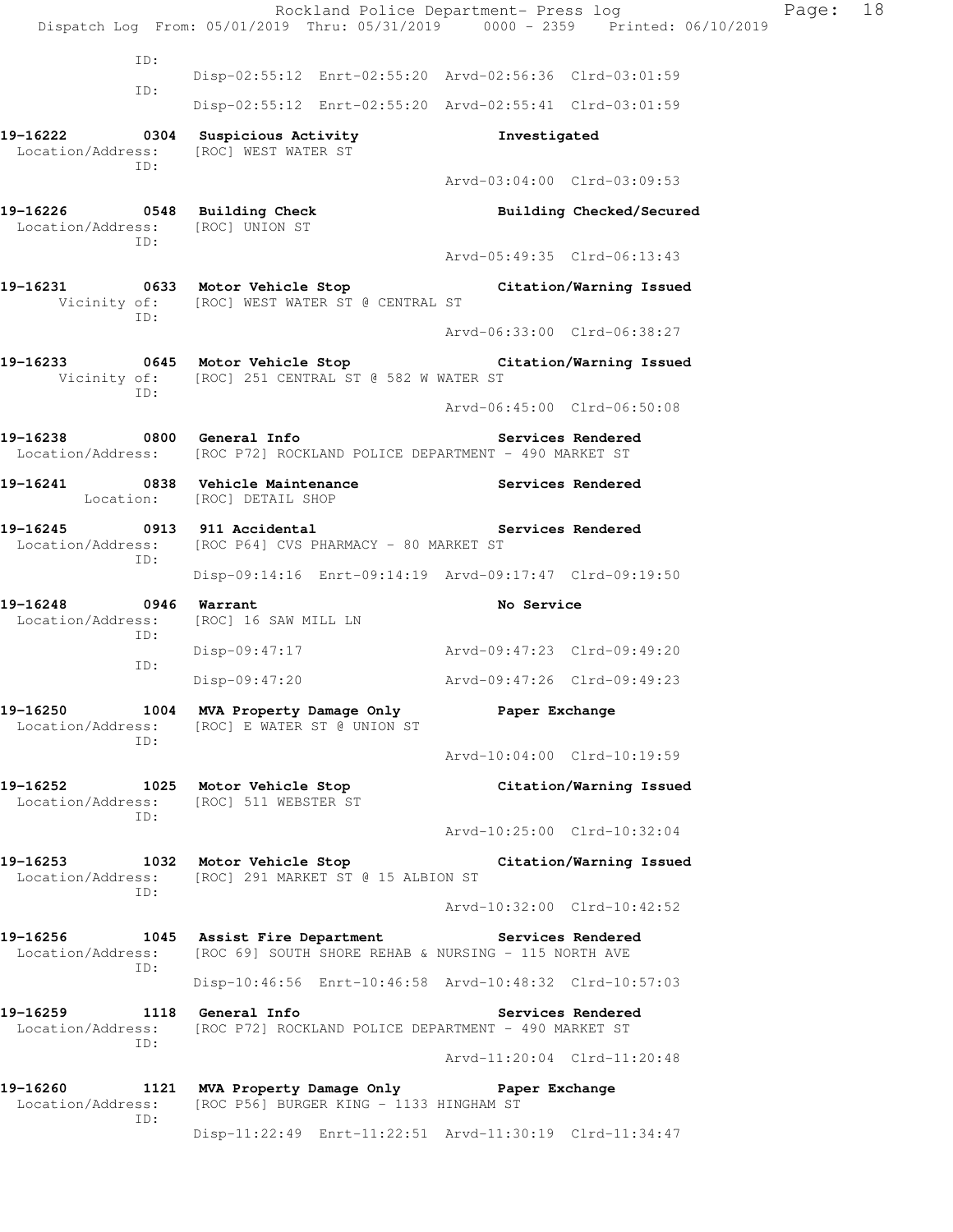Rockland Police Department- Press log Fage: 19 Dispatch Log From: 05/01/2019 Thru: 05/31/2019 0000 - 2359 Printed: 06/10/2019 **19-16261 1127 General Info Services Rendered**  Location/Address: [ROC P72] ROCKLAND POLICE DEPARTMENT - 490 MARKET ST **19-16394 1210 Animal Complaint Services Rendered**  Location/Address: [ROC] 51 HANNAH WAY **19-16267 1217 Police Information Report Follows**  Location/Address: [ROC 69] SOUTH SHORE REHAB & NURSING - 115 NORTH AVE ID: Disp-12:22:19 Arvd-12:38:22 Clrd-12:47:30 **19-16271 1242 Assist Fire Department Services Rendered**  Location/Address: [ROC] 54 BEAL ST @ 408 E WATER ST ID: Disp-12:43:31 Arvd-12:43:33 Clrd-13:12:48 **19-16283 1436 Motor Vehicle Stop Citation/Warning Issued**  Location/Address: [ROC] BEECH ST ID: Arvd-14:36:00 Clrd-14:46:27 **19-16291 1526 Lost/Found Property Report Follows**  Location/Address: [ROC] 105 MARKET ST Apt. #11 ID: Disp-15:30:46 Arvd-15:30:49 Clrd-15:48:02 19-16294 1608 SHIFT ASSIGNMENT **No Service** Location/Address: [ROC P72] ROCKLAND POLICE DEPARTMENT - 490 MARKET ST ID: Arvd-16:08:00 Clrd-16:14:03 **19-16302 1708 Health & Welfare Check Report Follows**  Location/Address: [ROC] 115 MARKET ST Apt. #15 ID: Disp-17:11:45 Enrt-17:12:39 Arvd-17:16:22 Clrd-17:51:45 ID: Disp-17:13:02 Enrt-17:13:04 Arvd-17:15:20 Clrd-17:47:39 **19-16303 1716 Traffic Enforcement No Action Required**  Location/Address: [ROC] EAST WATER ST ID: Arvd-17:18:34 Clrd-17:33:09 **19-16328 2110 Suspicious Activity Appears Secure**  Location/Address: [ROC] 14 LEISUREWOODS DR ID: Disp-21:13:38 Enrt-21:14:05 Clrd-21:14:44 ID: Disp-21:14:39 Enrt-21:14:42 Arvd-21:21:20 Clrd-21:30:53 **19-16331 2200 Emergency Medical Transported to Hospital**  Location/Address: [ROC] 7 MARKS ST ID: Disp-22:01:33 Enrt-22:01:36 Arvd-22:04:57 Clrd-23:24:12 ID: Disp-22:01:48 Enrt-22:01:51 Clrd-22:05:26<br>EMS Unit: ROCKAM1-Rockland A1 ROCKAM1-Rockland A1 Disp-22:01:59 Enrt-22:03:37 Arvd-22:05:28 Clrd-22:45:12 InQrtsUnavl-22:45:15 InSrvce-22:45:15<br>Fire Unit: ROCKEN1-Pumper-Rockland Engine 1 ROCKEN1-Pumper-Rockland Engine 1 Disp-22:02:05 Enrt-22:03:34 Arvd-22:05:25 Clrd-22:32:50 InQrtsUnavl-22:32:50 InSrvce-22:32:50 **19-16332 2203 Burglar Alarm Appears Secure**  Location/Address: [ROC P91] ROCKLAND ATHLETIC SUPPLIES - 320 UNION ST ID: Disp-22:05:56 Enrt-22:06:36 Arvd-22:08:14 Clrd-22:12:08 **19-16338 2238 Motor Vehicle Stop Citation/Warning Issued**  Location/Address: [ROC P81] OCEAN STATE JOB LOT - 360 MARKET ST

ID: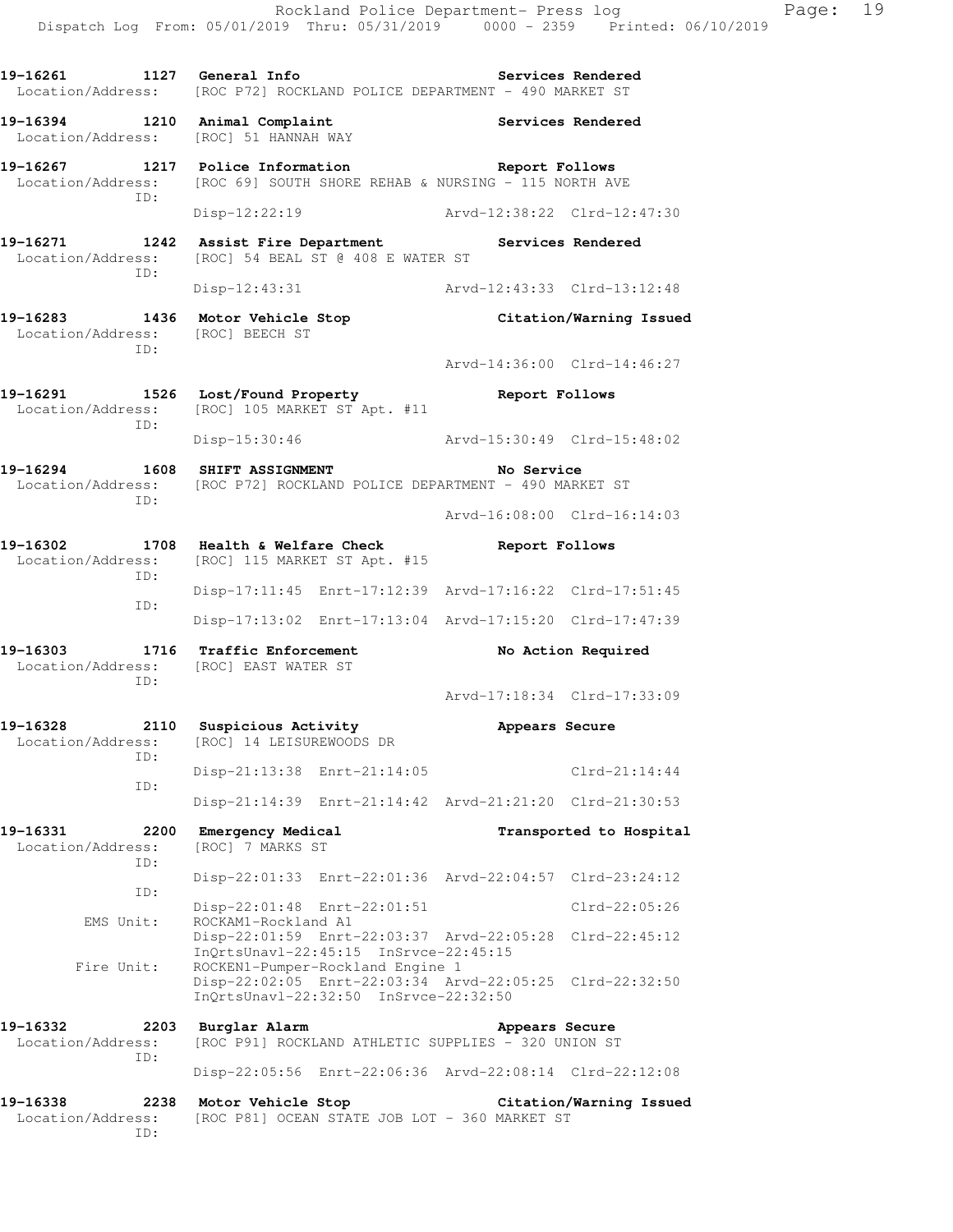Disp-22:39:00 Arvd-22:39:08 Clrd-22:41:51

# **For Date: 05/08/2019 - Wednesday**

| 19-16340<br>Location/Address:    | 0005        | General Incident<br>[ROC P72] ROCKLAND POLICE DEPARTMENT - 490 MARKET ST                    |                             | Services Rendered        |
|----------------------------------|-------------|---------------------------------------------------------------------------------------------|-----------------------------|--------------------------|
|                                  | ID:         | $Disp-00:07:07$                                                                             |                             | $Clrd-00:07:12$          |
| 19-16343<br>0125<br>Vicinity of: | ID:         | Motor Vehicle Stop<br>[ROC] 10 SPRING ST @ 7 MARKET ST                                      |                             | Citation/Warning Issued  |
|                                  | ID:         |                                                                                             | Arvd-01:25:00 Clrd-01:31:16 |                          |
|                                  | ID:         | $Disp-01:26:08$                                                                             | Arvd-01:26:14 Clrd-01:28:38 |                          |
|                                  |             | Disp-01:28:26                                                                               | Arvd-01:28:32 Clrd-01:28:41 |                          |
| 19-16344<br>Vicinity of:         | 0129<br>ID: | Disabled Motor Vehicle<br>[ROC P73] UNION POINT ENTRANCE - RESERVOIR PARK DR                | Services Rendered           |                          |
|                                  | ID:         |                                                                                             | Arvd-01:29:00 Clrd-01:59:23 |                          |
|                                  |             | Disp-01:32:03 Enrt-01:32:07 Arvd-01:36:51 Clrd-01:37:08                                     |                             |                          |
| 19-16351<br>Location/Address:    | ID:         | 0536 Building Check<br>[ROC] UNION ST                                                       |                             | Building Checked/Secured |
|                                  |             |                                                                                             | Arvd-05:37:36 Clrd-05:58:02 |                          |
| 19–16355                         | ID:         | 0626 Motor Vehicle Stop<br>Vicinity of: [ROC] 187 POND ST @ 285 TURNER RD                   |                             | Citation/Warning Issued  |
|                                  |             |                                                                                             | Arvd-06:26:00 Clrd-06:33:27 |                          |
| 19-16358                         | ID:         | 0718 Motor Vehicle Stop<br>Vicinity of: [ROC] 500 SUMMER ST                                 |                             | Citation/Warning Issued  |
|                                  |             |                                                                                             | Arvd-07:18:00 Clrd-07:24:50 |                          |
| 19–16363<br>ID:                  |             | 0806 General Info<br>Location/Address: [ROC P72] ROCKLAND POLICE DEPARTMENT - 490 MARKET ST |                             | Services Rendered        |
|                                  |             |                                                                                             | Arvd-08:06:00 Clrd-08:10:04 |                          |
| 19–16365                         | ID:         | 0844 Lockout<br>Location/Address: [ROC 73] ROCKLAND TOWN HALL - 242 UNION ST                |                             | Services Rendered        |
|                                  |             | Disp-08:47:21 Enrt-08:47:29 Arvd-08:52:06 Clrd-08:55:02                                     |                             |                          |
| 19–16369<br>Location/Address:    | 0905<br>ID: | Lockout<br>[ROC] 113 BELMONT ST                                                             |                             | Services Rendered        |
|                                  |             | Disp-09:07:15 Enrt-09:07:29 Arvd-09:07:36 Clrd-09:12:32                                     |                             |                          |
| 19–16373<br>Location/Address:    | 0918<br>ID: | Follow-Up Investigation<br>[ROC P63] WALGREENS - 75 MARKET ST                               | Services Rendered           |                          |
|                                  |             | $Disp-09:19:43$                                                                             | Arvd-09:20:45 Clrd-09:41:10 |                          |
| 19-16375<br>Location/Address:    | 0939<br>ID: | 911 Hang Up<br>[ROC] 58 BIGELOW AVE                                                         |                             | Services Rendered        |
|                                  | ID:         | Disp-09:39:54 Enrt-09:39:58                                                                 |                             | $Clrd-09:42:11$          |
|                                  | ID:         | $Disp-09:42:00$                                                                             | Arvd-09:42:35 Clrd-09:46:32 |                          |
|                                  |             | $Disp-09:42:29$                                                                             | Arvd-09:42:35 Clrd-09:46:32 |                          |
| 19-16386<br>Location/Address:    | 1000        | Animal Complaint<br>[ROC] 242 GREENWOOD ST                                                  |                             | Services Rendered        |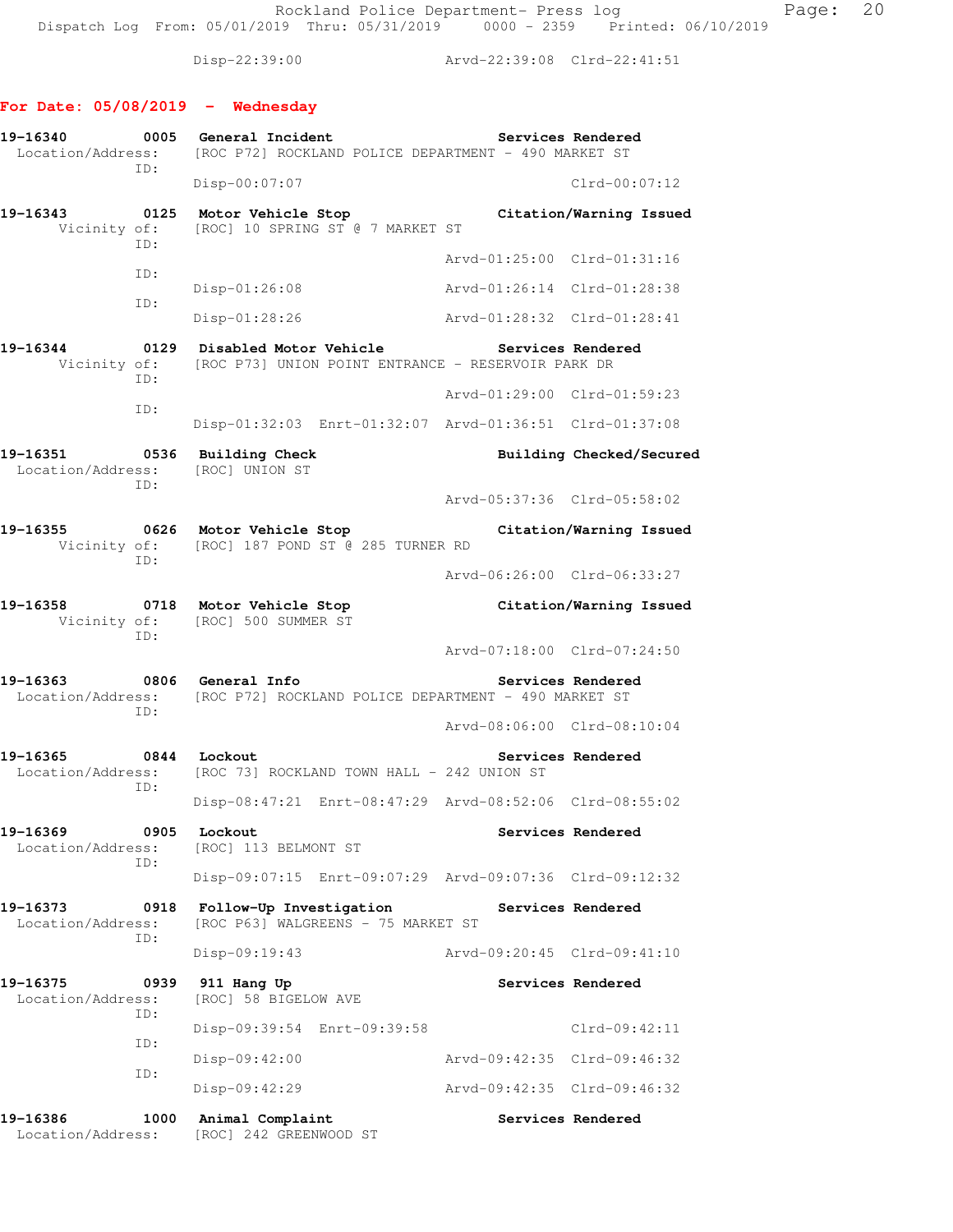19-16397 1114 911 Accidental **1918** Services Rendered Location/Address: [ROC P81] OCEAN STATE JOB LOT - 327 MARKET ST ID: Disp-11:17:12 Enrt-11:17:15 Arvd-11:18:55 Clrd-11:28:30 **19-16403 1219 Motor Vehicle Stop Citation/Warning Issued**  Location/Address: [ROC] BEECH ST ID: Disp-12:20:06 Enrt-12:20:39 Arvd-12:20:41 Clrd-12:29:15 ID: Disp-12:25:43 Enrt-12:25:48 Arvd-12:25:53 Clrd-12:26:02 **19-16405 1235 Motor Vehicle Stop Citation/Warning Issued**  Location/Address: [ROC] 180 BEECH ST ID: Arvd-12:35:00 Clrd-12:45:55 **19-16408 1246 Motor Vehicle Stop Citation/Warning Issued**  Location/Address: [ROC] 252 BEECH ST ID: Arvd-12:46:00 Clrd-12:49:33 **19-16410 1254 Burglar Alarm Services Rendered**  Location/Address: [ROC P91] ROCKLAND ATHLETIC SUPPLIES - 320 UNION ST ID: Disp-12:55:19 Enrt-12:55:28 Arvd-12:57:06 Clrd-12:58:03 19-16519 1300 Animal Complaint **19-16519** Services Rendered Location/Address: [ROC] 114 HINGHAM ST **19-16412 1320 Motor Vehicle Stop Citation/Warning Issued**  Location/Address: [ROC] 215 MARKET ST @ 13 CONCORD ST ID: Arvd-13:20:00 Clrd-13:22:53 **19-16417 1412 Motor Vehicle Stop Citation/Warning Issued**  Location/Address: [ROC] 292 SPRING ST ID: Arvd-14:12:00 Clrd-14:20:55 **19-16419 1427 Lockout Services Rendered**  Location/Address: [ROC P81] OCEAN STATE JOB LOT - 360 MARKET ST ID: Disp-14:34:39 Enrt-14:34:46 Arvd-14:36:27 Clrd-14:39:08 **19-16421 1431 MVA Property Damage Only Paper Exchange**  Location/Address: [ROC] 1050 HINGHAM ST @ 4 GARDNER ST ID: Disp-14:32:13 Arvd-14:32:39 Clrd-14:54:38 ID: Disp-14:32:13 Clrd-14:34:12 19-16427 1606 General Info **1999 Services Rendered**  Location/Address: [ROC P72] ROCKLAND POLICE DEPARTMENT - 490 MARKET ST ID: Arvd-16:06:00 Clrd-16:08:56 **19-16428 1608 Traffic Enforcement Services Rendered**  Location/Address: [ROC] 543 SUMMER ST @ 43 WINTER CIR ID: Disp-16:10:21 Arvd-16:12:45 Clrd-20:17:32 **19-16429 1634 911 Hang Up Investigated**  Location/Address: [ROC] 1 TECHNOLOGY PL ID: Disp-16:35:58 Enrt-16:36:26 Clrd-17:04:38 **19-16437 1739 Larceny / Forgery/ Fraud Services Rendered**  Location/Address: [ROC] 19 SAW MILL LN ID: Arvd-17:39:00 Clrd-17:45:08

Dispatch Log From: 05/01/2019 Thru: 05/31/2019 0000 - 2359 Printed: 06/10/2019

Rockland Police Department- Press log Page: 21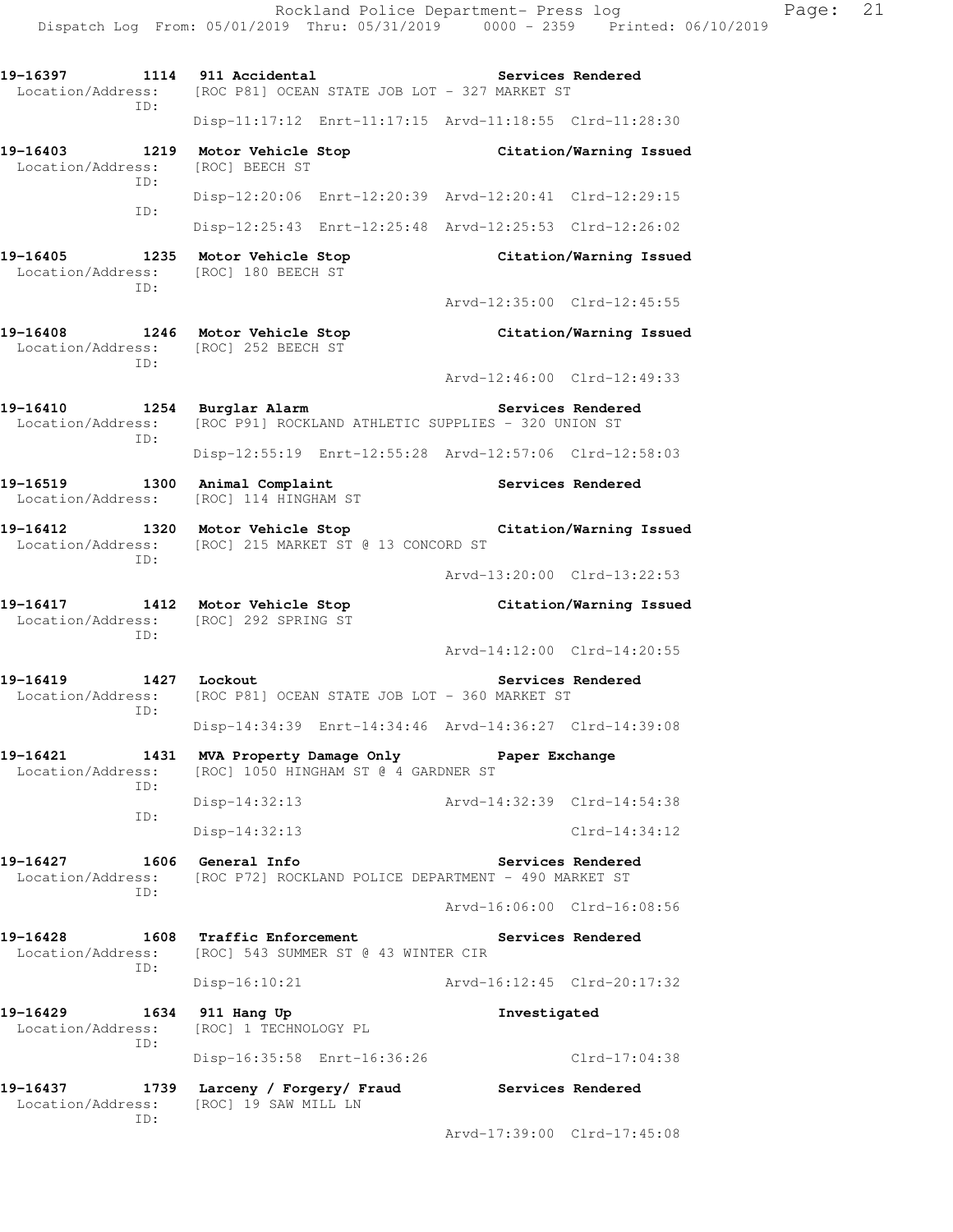Rockland Police Department- Press log Fage: 22 Dispatch Log From: 05/01/2019 Thru: 05/31/2019 0000 - 2359 Printed: 06/10/2019 **19-16442 1801 MVA Property Damage Only Report Follows**  Location/Address: [ROC] 240 LIBERTY ST ID: Disp-18:02:05 Enrt-18:02:09 Arvd-18:03:07 Clrd-18:23:12 ID: Disp-18:08:08 Enrt-18:08:12 Clrd-18:23:01 **19-16447 1825 Burglar Alarm Investigated**  Location/Address: [ROC P17] THE RUG MERCHANT - 11 COMMERCE RD Apt. #D ID: Disp-18:27:58 Enrt-18:28:04 Clrd-18:42:04 **19-16457 2006 Building Check Building Checked/Secured**  Location/Address: [ROC] BILL DELAHUNT PKWY ID: Arvd-20:07:38 Clrd-20:07:57

- **19-16458 2008 Traffic Enforcement Services Rendered**  Location/Address: [ROC] BILL DELAHUNT PKWY ID:
- **19-16460 2100 Noise Complaint Services Rendered**  Location/Address: [ROC] OREILLY AUTO - CENTRE AVE ID: Disp-21:02:21 Enrt-21:02:25 Clrd-21:20:34

**19-16465 2122 Suspicious Activity Services Rendered**  Location/Address: [ROC] 80 MARKET ST @ 16 HIGHLAND ST ID:

Disp-21:27:52 Enrt-21:29:05 Arvd-21:29:09 Clrd-21:29:12

**19-16466 2134 Motor Vehicle Stop Verbal Warning**  Location/Address: [ROC] VFW DR ID:

Arvd-21:34:00 Clrd-22:05:30

Arvd-20:09:29 Clrd-20:34:49

**19-16469 2208 Emergency Medical Transported to Hospital**  Location/Address: [ROC] 7 HAWTHORNE ST EMS Unit: ROCKAM1-Rockland A1 Disp-22:09:43 Enrt-22:11:05 Arvd-22:14:26 Clrd-22:27:13 Hosp-22:36:46 ClrHosp-23:32:40 InQrtsUnavl-23:41:49 InSrvce-23:41:51<br>Fire Unit: ROCKEN1-Pumper-Rockland Engine 1 ROCKEN1-Pumper-Rockland Engine 1 Disp-22:09:49 Enrt-22:11:00 Arvd-22:14:48 Clrd-22:28:13 InQrtsUnavl-22:32:08 InSrvce-22:32:10 ID: Disp-22:10:34 Enrt-22:10:40 Arvd-22:16:58 Clrd-22:20:13

#### **For Date: 05/09/2019 - Thursday**

ID:

**19-16473 0010 General Incident Services Rendered**  Location/Address: [ROC P72] ROCKLAND POLICE DEPARTMENT - 490 MARKET ST ID: Disp-00:12:28 Clrd-00:12:33 **19-16484 0532 Building Check Building Checked/Secured**  Location/Address: [ROC] UNION ST ID: Arvd-05:33:37 Clrd-05:58:11 **19-16485 0600 Building Check Building Checked/Secured**  Location/Address: [ROC] TAUNTON AVE ID: Arvd-06:01:01 Clrd-06:01:15 **19-16486 0601 Motor Vehicle Stop Verbal Warning**  Location/Address: [ROC] AT THE BRIDGE - BILL DELAHUNT PKWY

Disp-06:03:41 Enrt-06:03:48 Arvd-06:03:54 Clrd-06:04:39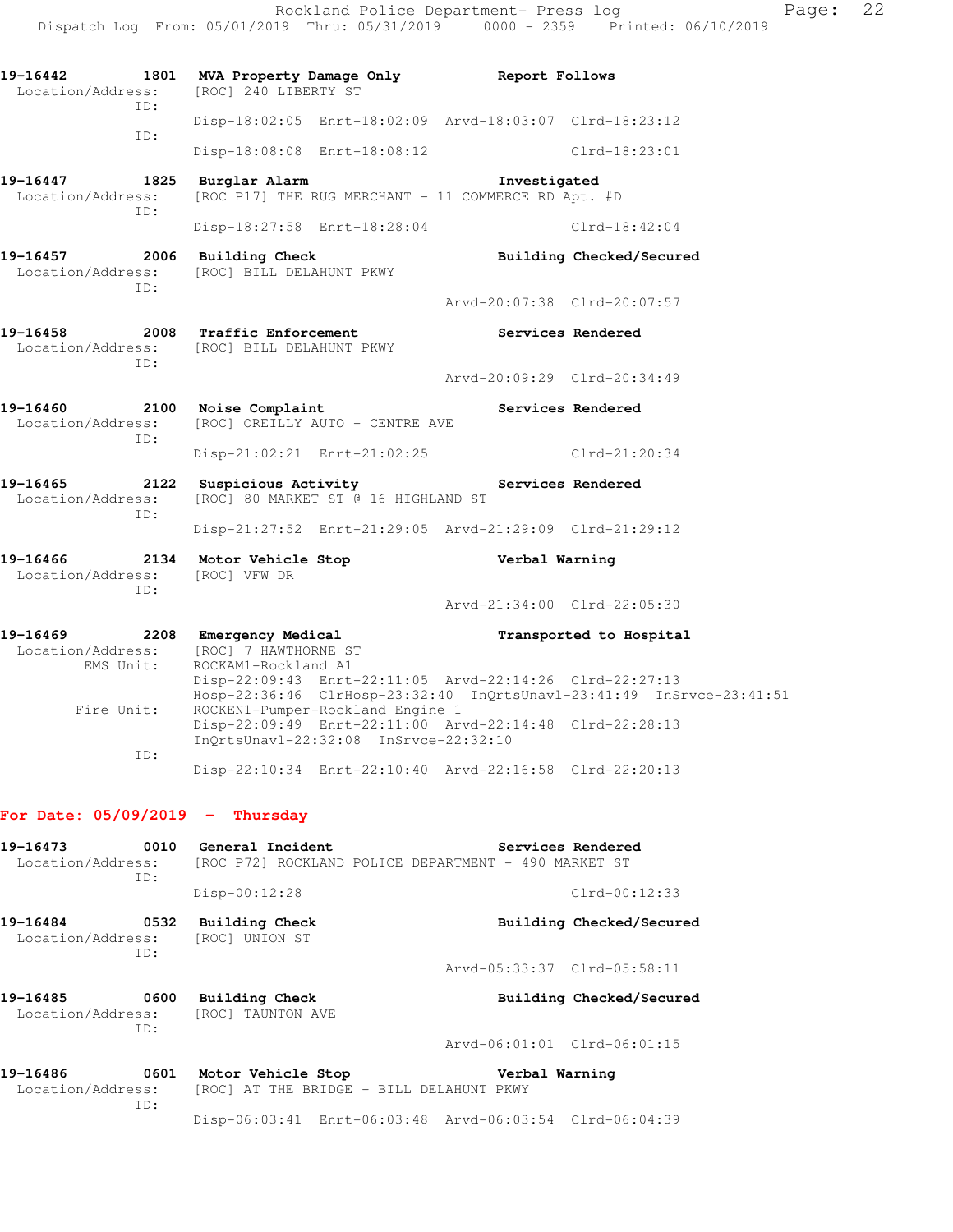**19-16489 0630 Motor Vehicle Stop Citation/Warning Issued** 

Location/Address: [ROC] 300 CONCORD ST

 ID: Arvd-06:30:00 Clrd-06:39:04 **19-16490 0631 Motor Vehicle Stop Citation/Warning Issued**  Location/Address: [ROC] AT THE ABINGTON TOWN LINE - NORTH AVE ID: Arvd-06:31:00 Clrd-06:40:09 **19-16492 0641 911 Accidental Services Rendered**  Location/Address: [ROC P51] DOUBLE TREE - 929 HINGHAM ST ID: Disp-06:43:27 Enrt-06:48:58 Arvd-06:51:24 Clrd-06:56:27 **19-16500 0842 911 Accidental Appears Secure**  Location/Address: [ROC] 1099 HINGHAM ST ID: Disp-08:43:53 Enrt-08:43:58 Arvd-08:55:43 Clrd-08:59:09 **19-16502 0905 Larceny / Forgery/ Fraud Services Rendered**  Location/Address: [ROC] 51 REED ST Apt. #2 ID: Disp-09:06:50 Enrt-09:06:54 Arvd-09:16:32 Clrd-09:37:27 **19-16505 0923 Building Check Building Checked/Secured**  Location/Address: [ROC] BILL DELAHUNT PKWY ID: Arvd-09:23:54 Clrd-09:25:19 19-16508 **0936** Assist Public **Communist Constructs Rendered**  Location/Address: [ROC] 105 MARKET ST ID: Disp-09:38:22 Enrt-09:38:26 Clrd-09:38:45 ID: Disp-09:38:59 Enrt-09:42:57 Arvd-09:43:35 Clrd-09:51:24 **19-16516 1000 Animal Complaint Services Rendered**  Location/Address: [ROC] 425 LIBERTY ST **19-16513 1020 Burglar Alarm Appears Secure**  Location/Address: [ROC] 103 REED ST ID: Disp-10:21:37 Enrt-10:21:46 Arvd-10:23:26 Clrd-10:25:40 19-18078 1045 Animal Complaint **10.12 Services Rendered**  Location/Address: [ROC] 162 LIBERTY ST 19-16539 1100 Animal Complaint **Services Rendered**  Location/Address: [ROC] 213 CENTRAL ST 19-16520 1127 Warrant **Summons To Court**  Location/Address: [ROC] 32 CLIFF ST ID: Disp-11:28:35 Enrt-11:28:44 Arvd-11:31:45 Clrd-11:51:28 ID: Disp-11:28:41 Enrt-11:28:44 Arvd-11:31:43 Clrd-11:51:25 19-16522 1132 Harassment Services Rendered Location/Address: [ROC] 119 GROVE ST Apt. #134 ID: Disp-11:37:40 Enrt-11:39:09 Clrd-13:13:46 **19-16523 1139 Motor Vehicle Stop Citation/Warning Issued**  Vicinity of: [ROC P63] WALGREENS - 75 MARKET ST ID: Disp-11:40:11 Arvd-11:40:14 Clrd-11:49:04 **19-16524 1152 Summons Services Rendered**  Location/Address: [ROC] 200 HOWARD ST ID: Arvd-11:52:00 Clrd-12:00:27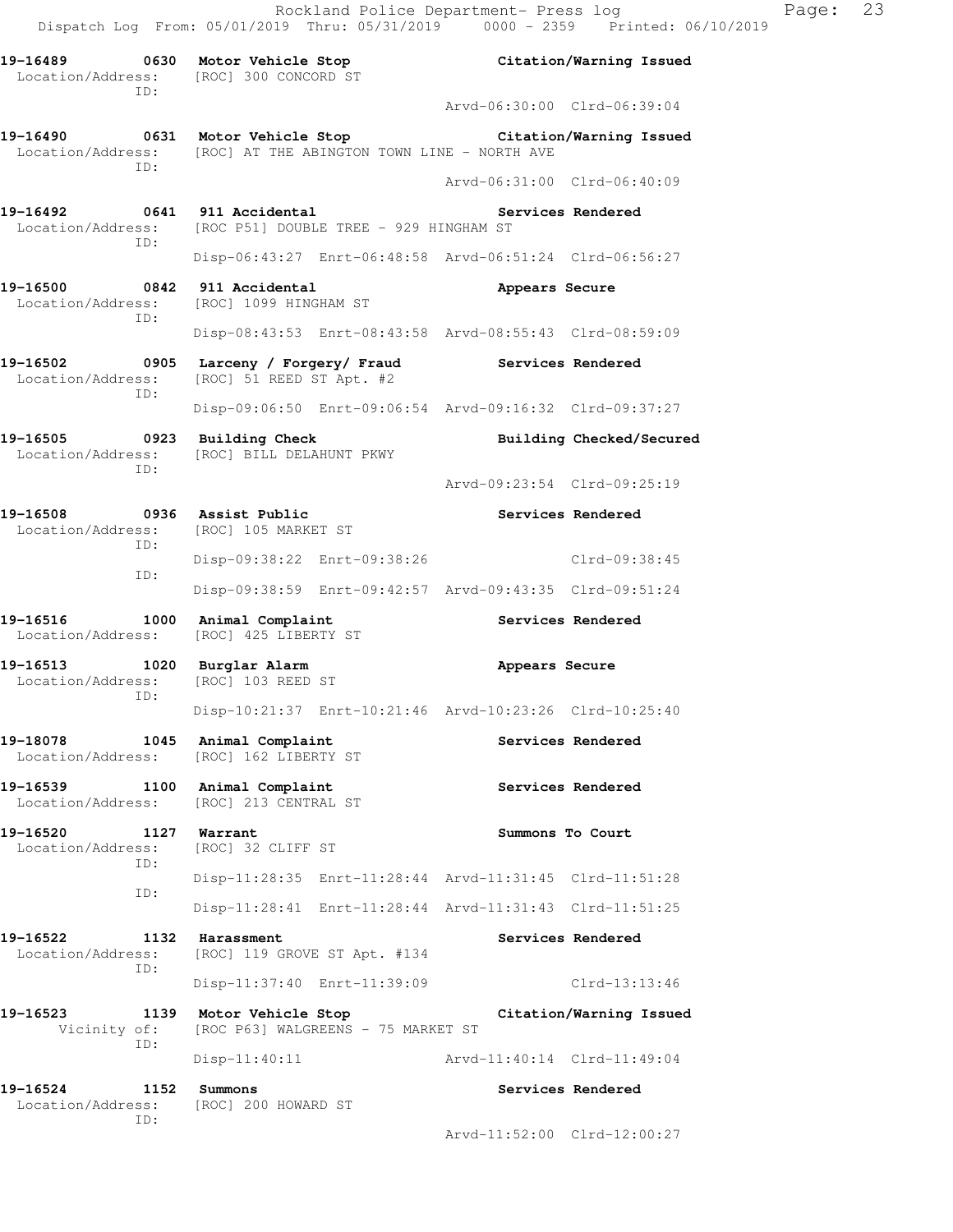19-16529 1240 Building Check **19 Services Rendered**  Location/Address: [ROC] EAST WATER ST ID: Arvd-12:41:36 Clrd-13:12:12 **19-16536 1316 Follow-Up Investigation Investigated**  Location/Address: [ROC 65] ROGERS MIDDLE SCHOOL - 100 TAUNTON AVE ID: Disp-13:18:28 Enrt-13:18:34 Clrd-14:29:55 **19-16543 1430 Assist Fire Department Transported to Hospital**  Location/Address: [ROC] 11 PACIFIC ST Apt. #4 ID: Disp-14:31:58 Enrt-14:32:02 Arvd-14:35:52 Clrd-14:47:01 ID: Disp-14:36:15 Arvd-14:36:19 Clrd-14:47:01 **19-16545 1431 Building Check Building Checked/Secured**  Location/Address: [ROC] UNION ST ID: Arvd-14:31:51 Clrd-14:32:18 **19-16548 1453 Larceny / Forgery/ Fraud Services Rendered**  Location/Address: [ROC P64] CVS PHARMACY - 80 MARKET ST ID: Disp-14:54:47 Enrt-14:54:51 Arvd-14:56:40 Clrd-16:04:05 19-16549 1500 Animal Complaint **19-16549** Services Rendered Location/Address: [ROC] 569 UNION ST ID: Arvd-15:00:00 Clrd-16:03:48 **19-16552 1604 SHIFT ASSIGNMENTS No Action Required**  Location/Address: [ROC P72] ROCKLAND POLICE DEPARTMENT - 490 MARKET ST **19-16560 1704 Larceny / Forgery/ Fraud No Service**  Location/Address: [ROC 68] 204 MONCRIEF RD ID: Disp-17:07:09 Enrt-17:07:15 Arvd-17:13:22 Clrd-17:17:26 **19-16561 1709 911 Hang Up Services Rendered**  Location/Address: [ROC] 77 EMERSON ST ID: Disp-17:09:45 Enrt-17:10:16 Arvd-17:21:04 Clrd-17:21:46 **19-16565 1750 Burglar Alarm Appears Secure**  Location/Address: [ROC P2] COLLISION CENTER COASTAL - 61 ACCORD PARK DR ID: Disp-17:52:00 Enrt-17:52:46 Arvd-18:03:29 Clrd-18:16:57 ID: Disp-18:05:58 Enrt-18:06:02 Arvd-18:06:18 Clrd-18:17:02 **19-16573 1916 Motor Vehicle Stop Verbal Warning**  Location/Address: [ROC] POND ST ID: Arvd-19:16:00 Clrd-19:34:58 19-16585 2101 Lockout **Services Rendered**  Location/Address: [ROC] 926 HINGHAM ST ID: Disp-21:02:36 Enrt-21:03:45 Arvd-21:11:48 Clrd-21:14:26

#### **For Date: 05/10/2019 - Friday**

| 19-16594          | 0000 | SHIFT ASSIGNMENTS                                    |  | Services Rendered           |
|-------------------|------|------------------------------------------------------|--|-----------------------------|
| Location/Address: | TD:  | [ROC P72] ROCKLAND POLICE DEPARTMENT - 490 MARKET ST |  |                             |
|                   |      | Disp-00:05:45                                        |  | Arvd-00:05:52 Clrd-00:05:55 |
| 19-16596          | 0033 | Building Check                                       |  | Investigated                |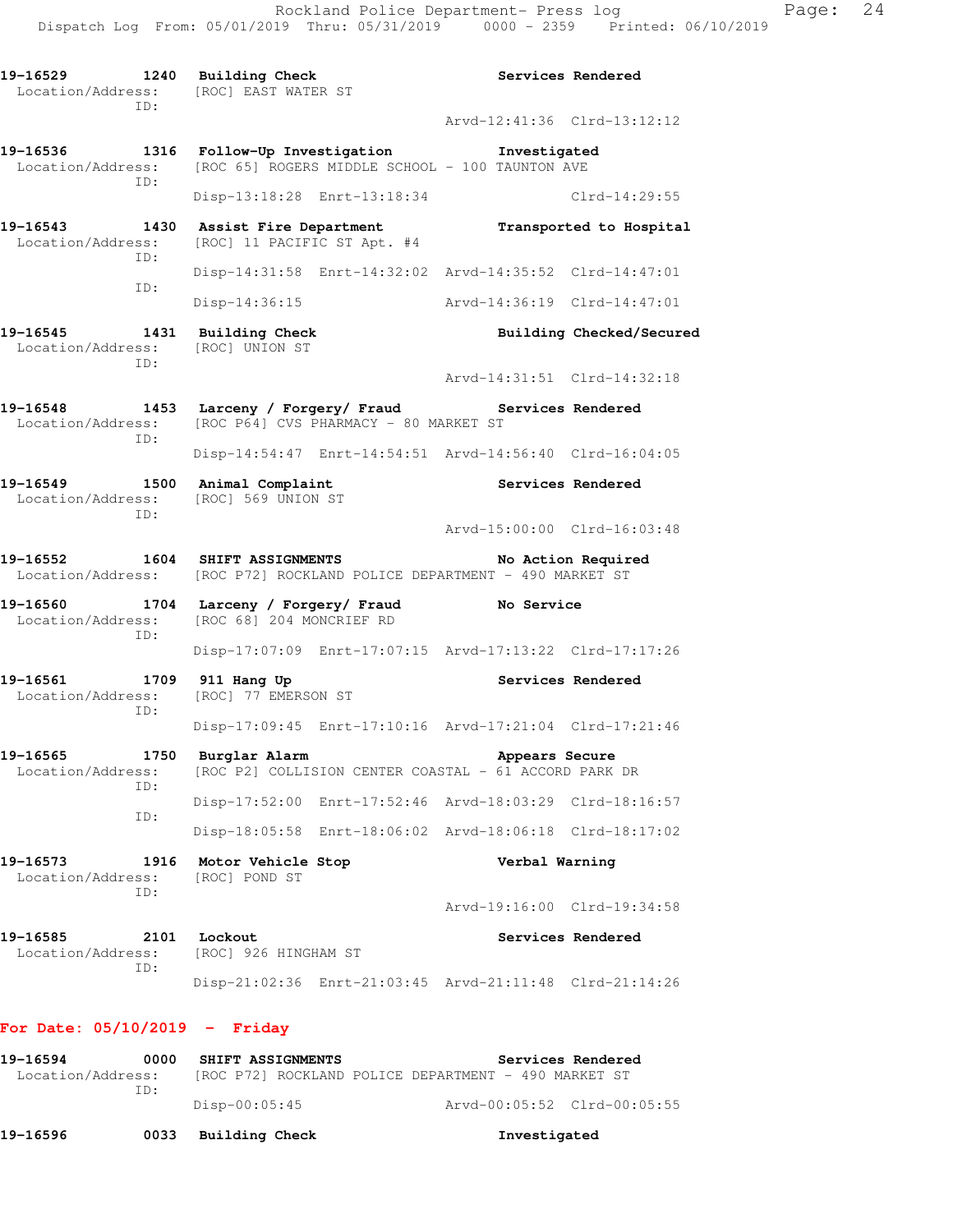Rockland Police Department- Press log Fage: 25 Dispatch Log From: 05/01/2019 Thru: 05/31/2019 0000 - 2359 Printed: 06/10/2019 Location/Address: [ROC] TAUNTON AVE ID: Arvd-00:34:23 Clrd-00:34:29 **19-16597 0043 Motor Vehicle Stop Citation/Warning Issued**  Location/Address: [ROC] W WATER ST @ ARLINGTON ST ID: Arvd-00:43:00 Clrd-00:47:30 ID: Disp-00:44:28 Enrt-00:44:32 Arvd-00:44:35 Clrd-00:45:37 **19-16602 0534 Building Check Building Checked/Secured**  Location/Address: [ROC] UNION ST ID: Arvd-05:36:30 Clrd-05:52:04 **19-16605 0601 Motor Vehicle Stop Citation/Warning Issued**  Location/Address: [ROC] 416 SUMMER ST @ 67 CONDON CIR ID: Arvd-06:01:00 Clrd-06:07:56 19-16606 0717 Disturbance **Cone on a Senate Cone on a rival** Location/Address: [ROC P21] STATION LIQUORS - 21 EAST WATER ST ID: Disp-07:18:34 Enrt-07:18:44 Arvd-07:20:24 Clrd-07:21:55 ID: Disp-07:18:34 Enrt-07:18:46 Arvd-07:20:19 Clrd-07:22:40 ID: Arvd-07:20:39 Clrd-07:21:51 19-16607 **0723** Juvenile Offenses **19-16607** Services Rendered Location/Address: [ROC] 93 MARTHA DR Apt. #E ID: Disp-07:25:36 Enrt-07:27:33 Arvd-07:29:51 Clrd-07:49:25 19-16610 **0738** Animal Complaint **19-16610** Provided Assistance Location/Address: [ROC] EXIT 14 OFF RAMP - HINGHAM ST ID: Disp-07:41:02 Enrt-07:41:11 Arvd-07:49:21 Clrd-07:58:50 **19-16613 0815 General Info Services Rendered**  Location/Address: [ROC P72] ROCKLAND POLICE DEPARTMENT - 490 MARKET ST **19-16614 0843 Assault Offenses Services Rendered**  Location/Address: [ROC] 71 UNION ST @ 15 CRESCENT ST ID: Disp-08:45:41 Arvd-08:45:52 Clrd-10:55:35 **19-16615 0939 Suspicious Activity Investigated**  Location/Address: [ROC P80] METRO PCS - 188 UNION ST ID: Disp-09:42:34 Enrt-09:43:14 Arvd-09:47:30 Clrd-09:52:24 **19-16617 1003 MVA Property Damage Only Investigated**  Location/Address: [ROC] 1099 HINGHAM ST ID: Disp-10:05:29 Enrt-10:05:33 Arvd-10:09:13 Clrd-10:19:36 ID: Disp-10:07:18 Enrt-10:07:20 Arvd-10:19:24 Clrd-10:19:33 19-16621 1031 Building Check **Appears Secure**  Location/Address: [ROC] BILL DELAHUNT PKWY ID: Arvd-10:33:04 Clrd-10:33:36 **19-16623 1042 Emergency Medical Transported to Hospital**  Location/Address: [ROC 65] ROGERS MIDDLE SCHOOL - 100 TAUNTON AVE Fire Unit: ROCKEN3-Pumper-Rockland Engine 3 Disp-10:43:05 Enrt-10:43:59 Arvd-10:44:45 Clrd-10:54:34 InQrtsUnavl-10:56:06 InSrvce-10:56:06<br>EMS Unit: ROCKAM2-Rockland A2 ROCKAM2-Rockland A2

Disp-10:43:11 Enrt-10:43:56 Arvd-10:44:42 Clrd-10:55:03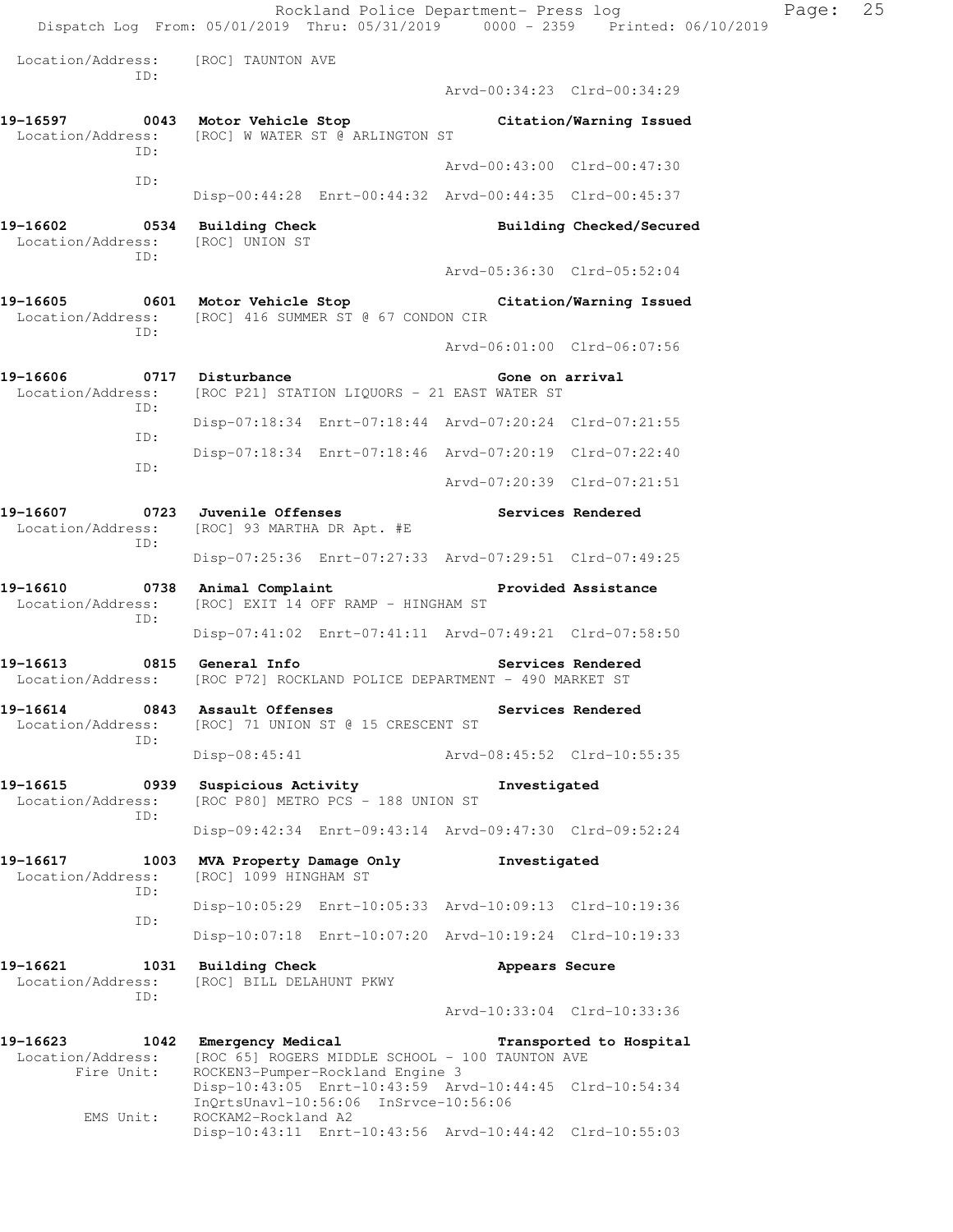|                                                         |                                                                                                  | Page:<br>Rockland Police Department- Press log<br>Dispatch Log From: 05/01/2019 Thru: 05/31/2019 0000 - 2359 Printed: 06/10/2019 | 26 |
|---------------------------------------------------------|--------------------------------------------------------------------------------------------------|----------------------------------------------------------------------------------------------------------------------------------|----|
|                                                         |                                                                                                  | Hosp-11:02:24 ClrHosp-11:48:53 InQrtsUnavl-11:56:27 InSrvce-11:56:27                                                             |    |
| ID:                                                     |                                                                                                  | Disp-10:43:16 Enrt-10:43:21 Arvd-10:45:25 Clrd-10:46:23                                                                          |    |
| 19-16624<br>Location/Address:                           | 1056 Suspicious Activity<br>[ROC] 139 WEYMOUTH ST                                                | Services Rendered                                                                                                                |    |
| ID:                                                     | $Disp-11:03:52$                                                                                  | $Clrd-11:04:06$                                                                                                                  |    |
| 19-16627 1123 Burglar Alarm<br>Location/Address:<br>ID: | [ROC] 10 KRISROY DR                                                                              | Appears Secure                                                                                                                   |    |
|                                                         |                                                                                                  | Disp-11:25:04 Enrt-11:25:08 Arvd-11:43:11 Clrd-11:43:14                                                                          |    |
| 19–16633<br>Location/Address:<br>ID:                    | 1200 Follow-Up Investigation<br>[ROC] 1079 UNION ST                                              | Transported to Hospital                                                                                                          |    |
|                                                         | $Disp-12:01:27$                                                                                  | Arvd-12:03:28 Clrd-12:16:52                                                                                                      |    |
| 19-16638<br>Location/Address:<br>ID:                    | 1258 Animal Complaint<br>[ROC] 26 BELMONT ST                                                     | Services Rendered                                                                                                                |    |
|                                                         | $Disp-13:00:56$                                                                                  | $Clrd-13:01:05$                                                                                                                  |    |
| 19-16643<br>Location/Address:                           | 1329 Assist Other Agency<br>[ROC] 261 UNION ST                                                   | Services Rendered                                                                                                                |    |
| ID:                                                     |                                                                                                  | Disp-13:35:02 Enrt-13:35:10 Arvd-13:48:29 Clrd-14:22:50                                                                          |    |
| ID:                                                     |                                                                                                  | Disp-13:35:02 Enrt-13:35:15 Arvd-13:48:29 Clrd-14:22:53                                                                          |    |
| 19-16649<br>Location/Address:<br>ID:                    | 1450 Building Check<br>[ROC] UNION ST                                                            | Appears Secure                                                                                                                   |    |
|                                                         |                                                                                                  | Arvd-14:50:51 Clrd-14:50:59                                                                                                      |    |
| 19-16650<br>Location/Address:<br>ID:                    | 1451 Building Check<br>[ROC] EAST WATER ST                                                       | Appears Secure                                                                                                                   |    |
|                                                         |                                                                                                  | Arvd-14:51:32 Clrd-15:11:48                                                                                                      |    |
| 19-16665<br>ID:                                         | 1600 SHIFT ASSIGNMENTS<br>Location/Address: [ROC P72] ROCKLAND POLICE DEPARTMENT - 490 MARKET ST | Services Rendered                                                                                                                |    |
|                                                         |                                                                                                  | Arvd-16:00:00 Clrd-17:43:39                                                                                                      |    |
| 19-16671<br>Location/Address:<br>ID:                    | 1815 Emergency Medical<br>[ROC] 135 GROVE ST                                                     | Transported to Hospital                                                                                                          |    |
|                                                         |                                                                                                  | Disp-18:16:36 Enrt-18:16:37 Arvd-18:18:03 Clrd-18:26:47                                                                          |    |
| 19-16675<br>1853<br>Location/Address:<br>ID:            | Assist Other Agency<br>[ROC] 30 COMMERCE RD                                                      | Investigated                                                                                                                     |    |
|                                                         |                                                                                                  | Disp-18:55:31 Enrt-18:55:33 Arvd-19:00:48 Clrd-19:07:58                                                                          |    |
| 19-16687<br>2053<br>Location/Address:<br>ID:            | Suspicious Activity<br>[ROC P45] COMFORT INN - 850 HINGHAM ST Apt. #326                          | Transported to Hospital                                                                                                          |    |
| ID:                                                     |                                                                                                  | Disp-20:54:52 Enrt-20:55:16 Arvd-20:58:28 Clrd-21:25:17                                                                          |    |
| ID:                                                     | $Disp-20:54:52$                                                                                  | Arvd-20:55:05 Clrd-20:55:07                                                                                                      |    |
| ID:                                                     |                                                                                                  | Disp-20:54:52 Enrt-20:55:17 Arvd-20:58:26 Clrd-21:25:20                                                                          |    |
| ID:                                                     |                                                                                                  | Disp-20:55:03 Enrt-20:55:06 Arvd-21:09:07 Clrd-21:11:50                                                                          |    |
|                                                         | $Disp-20:55:11$                                                                                  | Arvd-20:55:14 Clrd-21:25:14                                                                                                      |    |
| 19-16690<br>2109<br>Location/Address:<br>ID:            | 911 Accidental<br>[ROC] 135 GROVE ST Apt. #148                                                   | Investigated                                                                                                                     |    |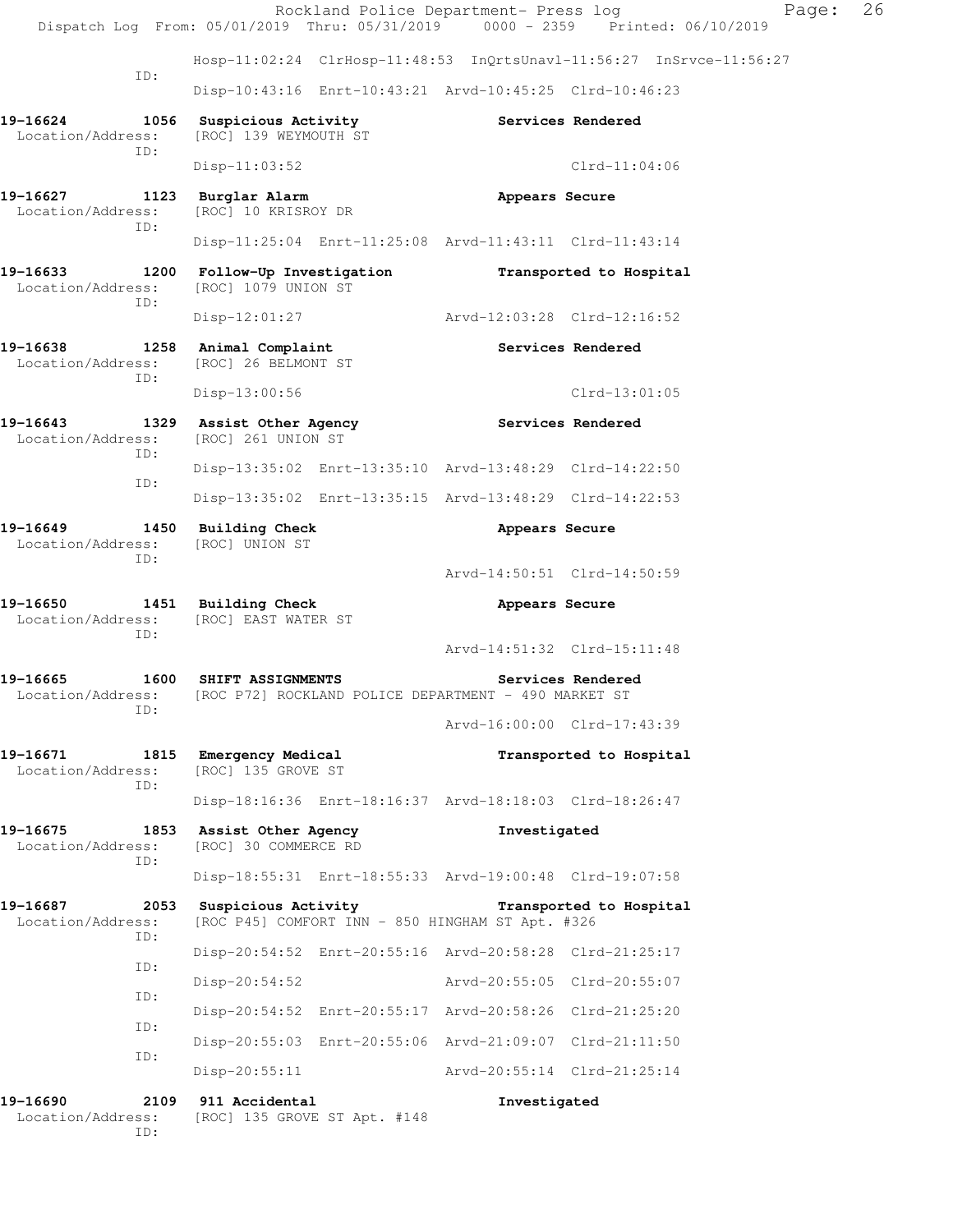Rockland Police Department- Press log Page: 27 Dispatch Log From: 05/01/2019 Thru: 05/31/2019 0000 - 2359 Printed: 06/10/2019

Disp-21:12:14 Enrt-21:12:20 Arvd-21:21:30 Clrd-21:27:55

| 19-16698<br>Location/Address:<br>TD: |      | 2151 911 Accidental<br>[ROC] 23 SUNNYBANK AVE | Investigated                                            |                     |  |
|--------------------------------------|------|-----------------------------------------------|---------------------------------------------------------|---------------------|--|
|                                      |      |                                               | Disp-21:53:02 Enrt-21:53:04 Arvd-21:56:41 Clrd-21:57:34 |                     |  |
| 19-16707                             | 2225 | Assist Public                                 |                                                         | Provided Assistance |  |

 Location/Address: [ROC P68] AL PRIME - 104 MARKET ST ID: daress: 1000 1000<br>
Disp-22:27:34 Arvd-22:27:41 Clrd-22:27:44

## **For Date: 05/11/2019 - Saturday**

| 19-16711<br>Location/Address:                                              | 0000        | SHIFT ASSIGNMENTS                                                          | [ROC P72] ROCKLAND POLICE DEPARTMENT - 490 MARKET ST    |                             | Services Rendered        |
|----------------------------------------------------------------------------|-------------|----------------------------------------------------------------------------|---------------------------------------------------------|-----------------------------|--------------------------|
|                                                                            | ID:         | $Disp-00:05:04$                                                            |                                                         | Arvd-00:05:12 Clrd-00:05:15 |                          |
| 19-16724 0033<br>Location/Address:                                         | ID:         | 911 Hang Up<br>Services Rendered<br>[ROC P51] HOLIDAY INN - 929 HINGHAM ST |                                                         |                             |                          |
|                                                                            |             |                                                                            | Disp-01:56:31 Enrt-01:56:36 Arvd-02:01:48 Clrd-02:06:46 |                             |                          |
| 19-16717<br>0036<br>Location/Address:                                      | ID:         | Disturbance                                                                | [ROC] 29 HINGHAM ST Apt. #M                             |                             | Services Rendered        |
|                                                                            | ID:         |                                                                            | Disp-00:37:46 Enrt-00:37:48 Arvd-00:42:18 Clrd-00:59:58 |                             |                          |
|                                                                            |             |                                                                            | Disp-00:38:01 Enrt-00:38:03 Arvd-00:42:19 Clrd-00:51:51 |                             |                          |
| 19-16727<br>$\overline{0220}$<br>Location/Address:                         | ID:         | Noise Complaint                                                            | [ROC] 43 HANNAH WAY Apt. #E                             |                             | Services Rendered        |
|                                                                            | ID:         |                                                                            | Disp-02:20:42 Enrt-02:21:07 Arvd-02:24:35 Clrd-02:30:44 |                             |                          |
|                                                                            |             |                                                                            | Disp-02:21:24 Enrt-02:21:25 Arvd-02:24:38 Clrd-02:30:44 |                             |                          |
| 0550<br>19-16734<br>Location/Address:                                      | ID:         | Building Check<br>[ROC] UNION ST                                           |                                                         | Services Rendered           |                          |
|                                                                            |             |                                                                            |                                                         | Arvd-05:51:03 Clrd-06:16:27 |                          |
| 19-16741<br>Location/Address:                                              |             | 0757 Burglar Alarm                                                         | [ROC 28] 18 ROCKVIEW WAY - 18 ROCKVIEW WAY              |                             | Building Checked/Secured |
|                                                                            | ID:         | $Disp-08:14:53$                                                            |                                                         | Arvd-08:14:58 Clrd-08:16:38 |                          |
| 19-16744<br>Location/Address:                                              |             | 0800 General Info                                                          | [ROC P72] ROCKLAND POLICE DEPARTMENT - 490 MARKET ST    |                             | Services Rendered        |
| 19-16747<br>Location/Address:                                              |             | 0841 Building Check                                                        | [ROC P75] UNION POINT - BILL DELAHUNT PKWY              |                             | Building Checked/Secured |
|                                                                            | ID:         |                                                                            |                                                         | Arvd-08:41:00 Clrd-08:43:08 |                          |
| 19-16748 0857 Assist Other Agency<br>Location/Address: [ROC] 627 SUMMER ST |             |                                                                            |                                                         | Services Rendered           |                          |
|                                                                            | ID:         | $Disp-08:57:35$                                                            |                                                         | Arvd-08:57:41 Clrd-09:02:21 |                          |
| ID:<br>ID:                                                                 |             | Disp-08:57:35                                                              |                                                         | Arvd-08:57:42 Clrd-09:11:55 |                          |
|                                                                            |             | $Disp-09:02:40$                                                            |                                                         | Arvd-09:02:43 Clrd-09:11:49 |                          |
| 19-16752<br>Location/Address:                                              | 0925<br>ID: | MVA Property Damage Only                                                   | [ROC] 158 MARKET ST @ 5 UNION ST                        | Paper Exchange              |                          |
|                                                                            | ID:         |                                                                            | Disp-09:25:46 Enrt-09:25:51 Arvd-09:25:53 Clrd-09:33:42 |                             |                          |

Disp-09:25:46 Arvd-09:25:55 Clrd-09:33:38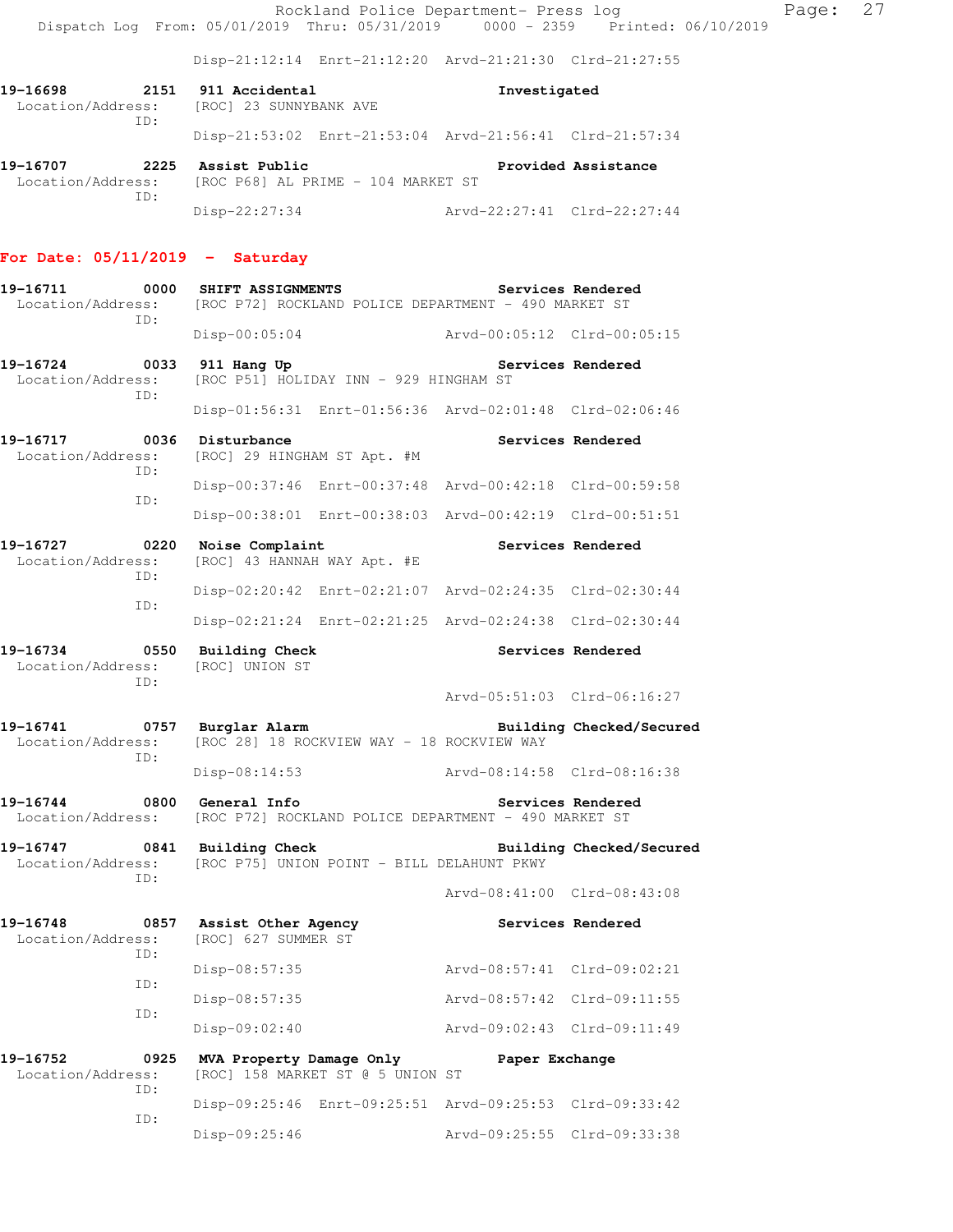ID: Disp-09:26:31 Arvd-09:26:34 Clrd-09:33:39 **19-16756 0942 Larceny / Forgery/ Fraud Services Rendered**  Location/Address: [ROC] 10 CRABAPPLE CIR ID: Disp-09:44:06 Enrt-09:44:09 Arvd-09:49:37 Clrd-10:12:36 19-16758 1010 Harassment **19-16758** Services Rendered Location/Address: [ROC P72] ROCKLAND POLICE DEPARTMENT - 490 MARKET ST ID: Disp-10:11:35 Arvd-10:11:39 Clrd-10:25:44 **19-16761 1039 Motor Vehicle Stop Verbal Warning**  Location/Address: [ROC] GARDNER ST ID: Arvd-10:39:00 Clrd-10:41:03 **19-16766 1120 Assist Other Agency Services Rendered**  Location/Address: [ABI 99] TARGET STORE - 385 CENTRE AVE ID: Arvd-11:20:00 Clrd-11:33:23 **19-16772 1234 911 Accidental Gone on arrival**  Location/Address: [ROC 31] HOLBROOK ASSOCIATES INC - 35 RESERVOIR PARK DR ID: Disp-12:37:26 Enrt-12:37:29 Arvd-12:39:45 Clrd-12:41:09 **19-16775 1302 Motor Vehicle Stop Sent On Way**  Location/Address: [ROC] FAR RUNWAY - BILL DELAHUNT PKWY ID: Arvd-13:02:00 Clrd-13:13:50 ID: Disp-13:07:13 Arvd-13:07:15 Clrd-13:13:51 19-16778 1329 Building Check **Building Checked/Secured**  Location/Address: [ROC] TAUNTON AVE ID: Arvd-13:30:04 Clrd-13:30:38 19-16779 1331 Building Check **Building Checked/Secured**  Location/Address: [ROC] SCHOOL ST ID: Arvd-13:31:41 Clrd-13:31:59 **19-16784 1413 Motor Vehicle Stop Citation/Warning Issued**  Location/Address: [ROC] 457 EAST WATER ST ID: Arvd-14:13:00 Clrd-14:16:36 **19-16787 1442 Motor Vehicle Stop Verbal Warning**  Location/Address: [ROC] 543 SUMMER ST @ 43 WINTER CIR ID: Arvd-14:42:00 Clrd-14:44:10 **19-16792 1509 General Info Services Rendered**  Location/Address: [ROC P84] PLAYERS SPORTS BAR - 86 VFW DR **19-16795 1558 General Info Services Not Required**  Location/Address: [ROC P72] ROCKLAND POLICE DEPARTMENT - 490 MARKET ST ID: Arvd-15:58:00 Clrd-16:00:07 **19-16800 1700 911 Accidental Services Rendered**  Location/Address: [ROC] 21 WARD AVE ID: Disp-17:00:45 Enrt-17:00:48 Arvd-17:10:45 Clrd-17:10:46 **19-16815 1912 Suspicious Activity Investigated**  Location/Address: [ROC P77] BURGER KING - 157 MARKET ST ID: Disp-19:13:37 Enrt-19:14:46 Arvd-19:15:55 Clrd-19:24:04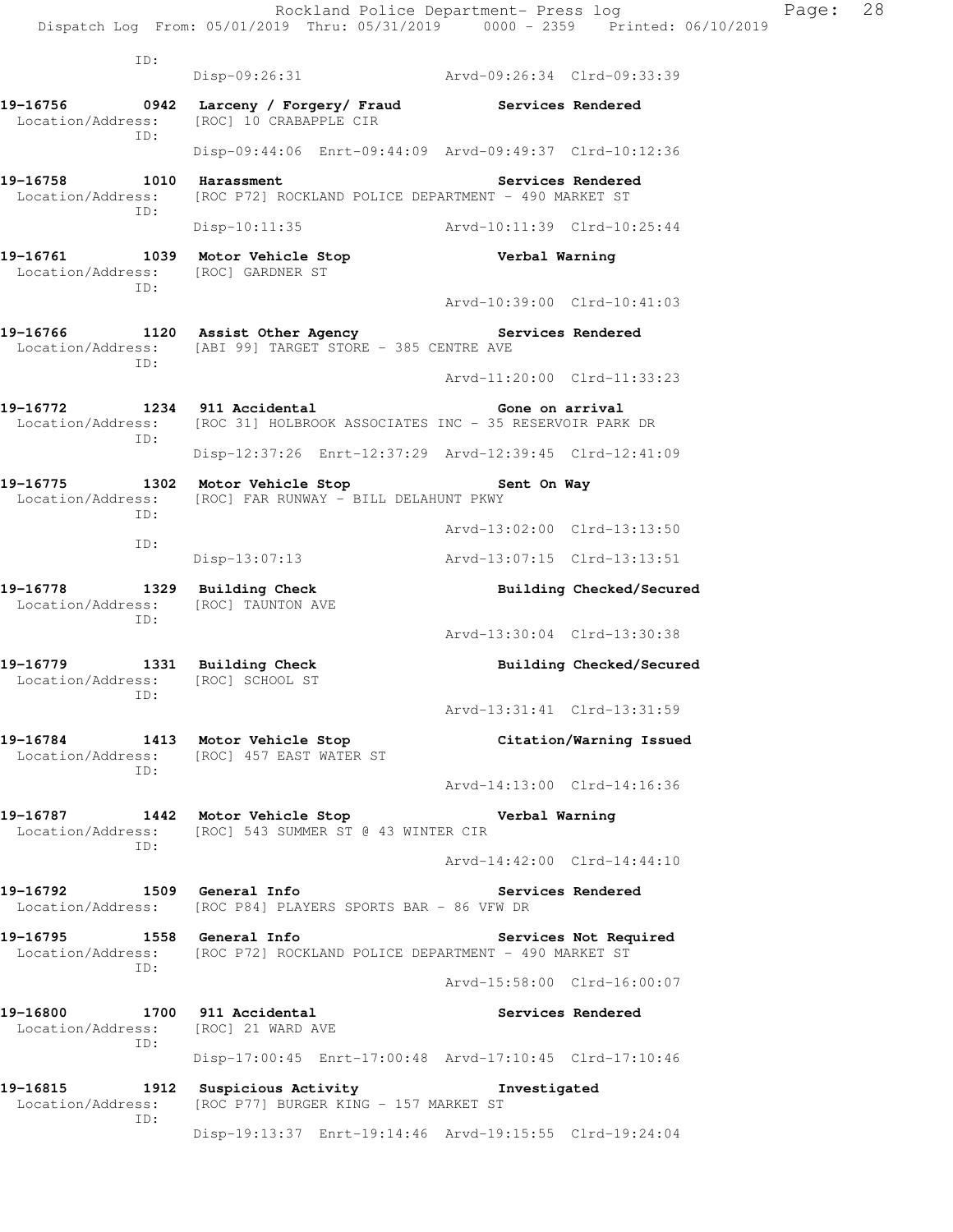| 19-16819<br>Location/Address:                     | 1943        |                                                              | [HOL] S FRANKLIN ST                        | Motor Vehicle Complaint                   | Gone on arrival                                         |                   |
|---------------------------------------------------|-------------|--------------------------------------------------------------|--------------------------------------------|-------------------------------------------|---------------------------------------------------------|-------------------|
|                                                   | ID:         |                                                              |                                            |                                           | Disp-19:44:29 Enrt-19:44:48 Arvd-19:48:13 Clrd-19:49:25 |                   |
|                                                   | ID:         |                                                              | Disp-19:44:40                              |                                           | Enrt-19:44:44 Arvd-19:48:00                             | Clrd-19:49:21     |
|                                                   | ID:         |                                                              |                                            | Disp-19:44:58 Enrt-19:45:12 Arvd-19:47:56 |                                                         | Clrd-19:48:21     |
|                                                   | ID:<br>ID:  |                                                              |                                            | Disp-19:45:46 Enrt-19:46:17               |                                                         | $Clrd-19:58:17$   |
|                                                   |             |                                                              |                                            |                                           | Disp-19:46:28 Enrt-19:46:31 Arvd-19:46:36 Clrd-19:57:58 |                   |
| 19-16820<br>Location/Address:                     | 1944<br>ID: | Disturbance                                                  |                                            |                                           | [ROC P115] ROCKLAND ICE RINK - 599 SUMMER ST            | Services Rendered |
|                                                   | ID:         |                                                              | Disp-19:58:05                              |                                           | Arvd-19:58:45 Clrd-19:58:50                             |                   |
|                                                   |             |                                                              | Disp-19:58:40                              |                                           | Arvd-19:58:47 Clrd-19:58:57                             |                   |
| 19-16827<br>Location/Address:                     | 2009<br>ID: |                                                              | <b>Building Check</b>                      | [ROC] BILL DELAHUNT PKWY                  |                                                         | Services Rendered |
|                                                   |             |                                                              |                                            |                                           | Arvd-20:18:26 Clrd-20:20:05                             |                   |
| 19-16824<br>Location/Address:                     | 2011<br>ID: |                                                              | Motor Vehicle Stop                         | [ROC] 11 NORTH AVE @ 408 UNION ST         | No Service                                              |                   |
|                                                   |             |                                                              |                                            |                                           | Arvd-20:11:00 Clrd-20:15:57                             |                   |
| 19-16826<br>Location/Address:                     | 2012<br>ID: |                                                              | Noise Complaint<br>[ROC] WEST WATER ST     |                                           |                                                         | Services Rendered |
|                                                   | ID:         |                                                              |                                            |                                           | Disp-20:15:02 Enrt-20:15:05 Arvd-20:20:51 Clrd-20:39:18 |                   |
|                                                   |             |                                                              |                                            |                                           | Disp-20:16:55 Enrt-20:16:57 Arvd-20:16:59 Clrd-20:39:15 |                   |
| 19-16830<br>2021<br>Location/Address:<br>ID:      |             |                                                              | <b>Building Check</b><br>[ROC] TAUNTON AVE |                                           |                                                         | Services Rendered |
|                                                   |             |                                                              |                                            |                                           | Arvd-20:36:56 Clrd-20:38:05                             |                   |
| 19-16831<br>Location/Address:                     | 2039<br>ID: |                                                              | <b>Building Check</b><br>[ROC] UNION ST    |                                           |                                                         | Services Rendered |
|                                                   |             |                                                              |                                            |                                           | Arvd-20:42:33 Clrd-20:42:58                             |                   |
| 19-16834                                          | ID:         | 2052 Building Check<br>Location/Address: [ROC] EAST WATER ST |                                            |                                           | Services Rendered                                       |                   |
|                                                   |             |                                                              |                                            |                                           | Arvd-21:07:40 Clrd-21:07:58                             |                   |
| 19-16833<br>Location/Address: [ROC] EAST WATER ST | ID:         |                                                              | 2059 Traffic Enforcement                   |                                           |                                                         | Services Rendered |
|                                                   |             |                                                              | $Disp-20:59:55$                            |                                           | Arvd-21:00:02 Clrd-21:06:54                             |                   |
| 19-16837<br>Location/Address:                     | ID:         |                                                              |                                            | [ROC P100] LUKE'S LIQUORS - 167 MARKET ST | 2133 Motor Vehicle Complaint Sent On Way                |                   |
|                                                   | ID:         |                                                              |                                            |                                           | Disp-21:34:22 Enrt-21:34:28 Arvd-21:38:19 Clrd-21:45:49 |                   |
|                                                   |             |                                                              |                                            |                                           | Disp-21:35:13 Enrt-21:35:16 Arvd-21:35:21 Clrd-21:45:46 |                   |
| 19-16841<br>2239<br>Location/Address:             | ID:         |                                                              | <b>Building Check</b><br>[ROC] TAUNTON AVE |                                           |                                                         | Services Rendered |
|                                                   |             |                                                              |                                            |                                           | Arvd-22:41:43 Clrd-22:42:04                             |                   |
| 19-16842<br>Location/Address:                     |             |                                                              |                                            | [ROC P84] PLAYERS SPORTS BAR - 86 VFW DR  | 2256 MVA Property Damage Only Marrest (s) Made          |                   |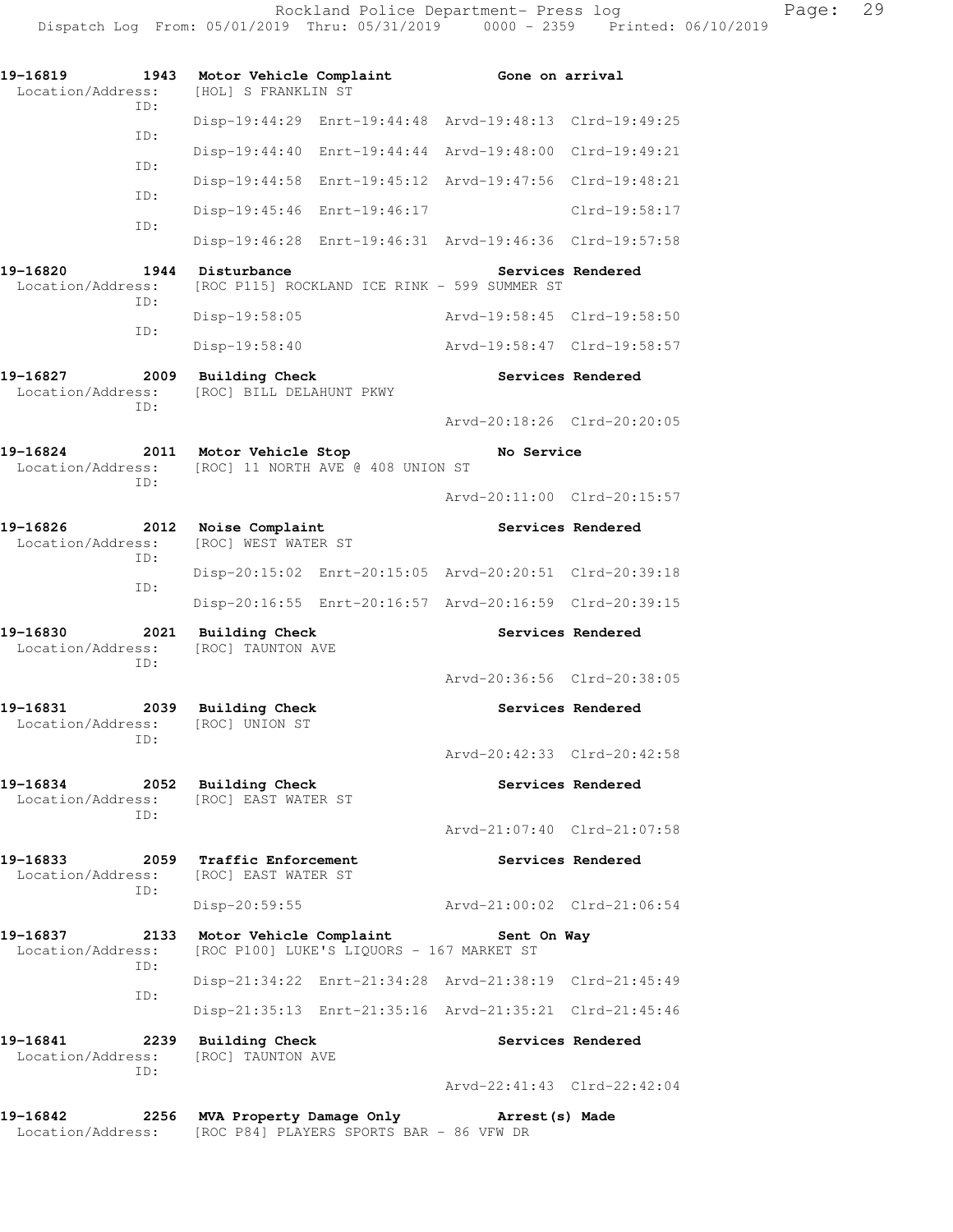Rockland Police Department- Press log Page: 30 Dispatch Log From: 05/01/2019 Thru: 05/31/2019 0000 - 2359 Printed: 06/10/2019 ID: Disp-22:57:53 Enrt-22:58:16 Arvd-23:02:14 Clrd-23:45:28 ID: Disp-22:57:57 Enrt-22:58:11 Arvd-23:00:21 Clrd-23:24:56 ID: Disp-23:02:09 Arvd-23:02:11 Clrd-23:25:29 ID: Disp-23:15:18 Arvd-23:15:22 Clrd-23:45:35 **19-16845 2326 Motor Vehicle Collision W/PI Vehicle Towed**  Location/Address: [ROC] 139 LIBERTY ST Fire Unit: ROCKEN1-Pumper-Rockland Engine 1 Disp-23:28:05 Clrd-23:28:33 InQrtsUnavl-23:28:33 InSrvce-23:28:33 ID: Disp-23:28:09 Enrt-23:28:18 Arvd-23:38:20 Clrd-05/12/2019 @ 00:07:27 EMS Unit: ROCKAM1-Rockland A1<br>Disp-23:28:13 Clrd-23:28:31 InQrtsUnavl-23:28:31 InSrvce-23:28:31

## **For Date: 05/12/2019 - Sunday**

| 19-16847<br>Location/Address:                | 0000<br>ID: | SHIFT ASSIGNMENTS<br>Services Rendered<br>[ROC P72] ROCKLAND POLICE DEPARTMENT - 490 MARKET ST |                             |                                                         |                             |
|----------------------------------------------|-------------|------------------------------------------------------------------------------------------------|-----------------------------|---------------------------------------------------------|-----------------------------|
|                                              |             | Disp-00:08:32                                                                                  |                             |                                                         | Clrd-00:09:06               |
| 19-16848<br>0018<br>Location/Address:        | ID:         | Noise Complaint<br>[ROC] 11 NORTHFIELD DR                                                      |                             |                                                         | Services Rendered           |
|                                              |             |                                                                                                |                             | Disp-00:19:43 Enrt-00:19:45 Arvd-00:28:36 Clrd-00:38:04 |                             |
| 19-16849<br>Location/Address:                | 0056<br>TD: | Disturbance<br>Gone on arrival<br>[ROC P97] SOMEPLACE BAR & GRILL - 363 UNION ST               |                             |                                                         |                             |
|                                              |             | $Disp-00:57:34$                                                                                |                             |                                                         | Clrd-00:57:56               |
|                                              | TD:         |                                                                                                |                             | Disp-00:57:37 Enrt-00:58:00 Arvd-00:59:25 Clrd-01:03:05 |                             |
|                                              | ID:         |                                                                                                |                             | Disp-00:57:52 Enrt-00:58:00 Arvd-00:59:28 Clrd-01:03:03 |                             |
| 19-16856<br>Location/Address:                | 0244<br>TD: | Suspicious Activity<br>[ROC] 693 HINGHAM ST                                                    |                             | Could Not Locate                                        |                             |
|                                              |             |                                                                                                |                             | Disp-02:45:53 Enrt-02:45:58 Arvd-02:48:07 Clrd-02:54:03 |                             |
|                                              | TD:         |                                                                                                | Disp-02:48:01 Enrt-02:48:03 |                                                         | $Clrd-02:53:57$             |
| 19-16857<br>Location/Address:                | 0245<br>ID: | Building Check<br>[ROC] TAUNTON AVE                                                            |                             | Investigated                                            |                             |
|                                              |             |                                                                                                |                             | Arvd-02:46:13 Clrd-02:46:23                             |                             |
| 19-16862<br>Location/Address:                | ID:         | 0557 Building Check<br>[ROC] UNION ST                                                          |                             | Appears Secure                                          |                             |
|                                              |             |                                                                                                |                             | Arvd-05:58:01 Clrd-06:17:15                             |                             |
| 19-16867<br>Location/Address:                |             | 0703 Building Check<br>[ROC] TAUNTON AVE                                                       |                             | Investigated                                            |                             |
|                                              | TD:         |                                                                                                |                             |                                                         | Arvd-07:03:28 Clrd-07:03:39 |
| 19-16870<br>Location/Address:                | TD:         | 0758 SHIFT ASSIGNMENTS                                                                         |                             | [ROC P72] ROCKLAND POLICE DEPARTMENT - 490 MARKET ST    | Services Rendered           |
|                                              |             | Disp-08:01:48                                                                                  |                             |                                                         | $Clrd-08:02:01$             |
| 0907<br>19-16874<br>Location/Address:<br>TD: |             | Building Check                                                                                 |                             | [ROC P85] ROCKLAND FEDERAL CREDIT UNION - 241 UNION ST  | Building Checked/Secured    |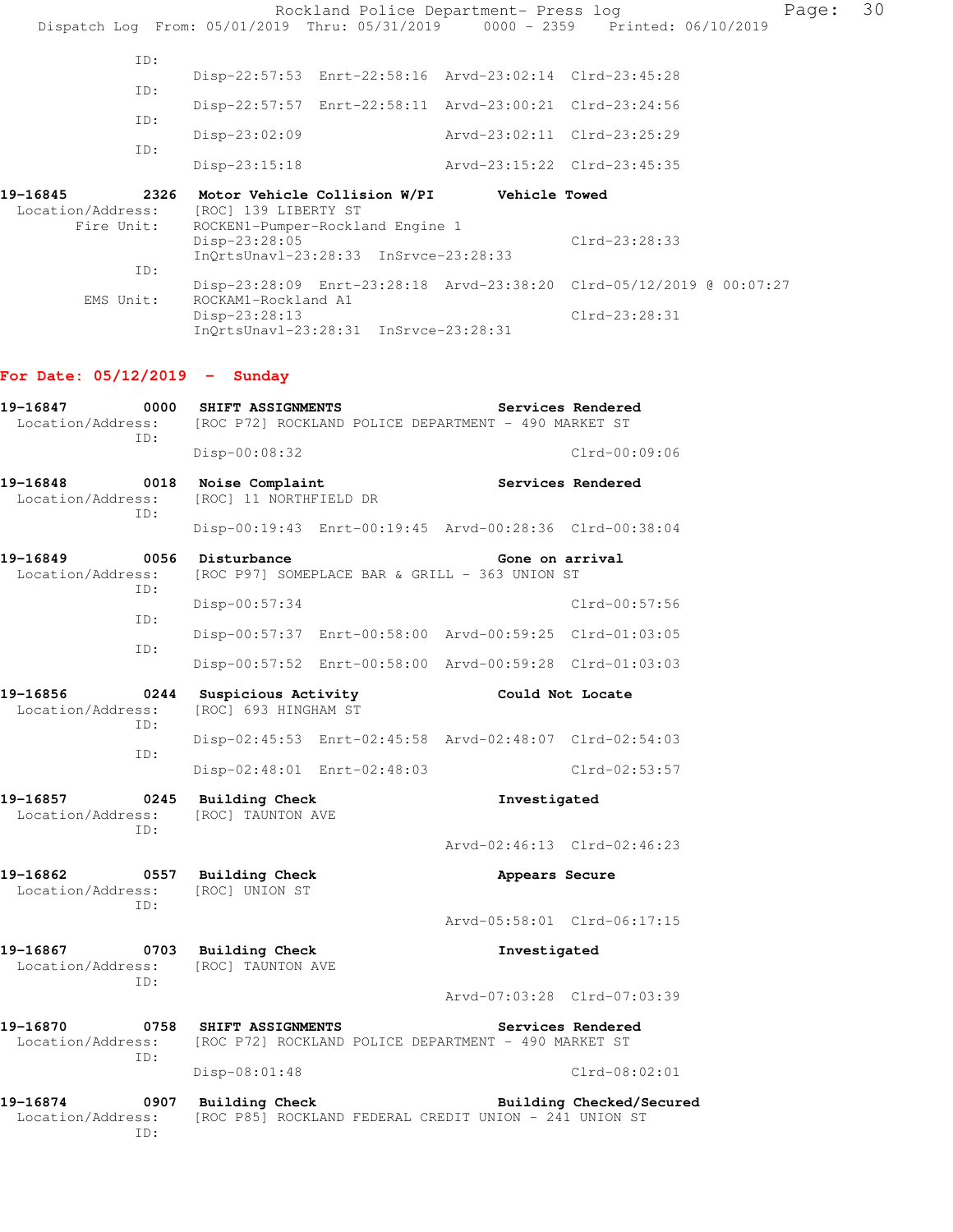Arvd-09:08:15 Clrd-09:08:24

**19-16877 0927 Building Check Building Checked/Secured**  Location/Address: [ROC P75] UNION POINT - BILL DELAHUNT PKWY ID: Arvd-09:31:25 Clrd-09:31:52 **19-16882 1051 Burglar Alarm Appears Secure**  Location/Address: [ROC] 235 SALEM ST ID: Disp-10:52:13 Enrt-10:52:31 Arvd-11:00:20 Clrd-11:06:37 **19-16884 1108 Building Check Building Checked/Secured**  Location/Address: [ROC P85] ROCKLAND FEDERAL CREDIT UNION - 241 UNION ST ID: Arvd-11:08:58 Clrd-11:09:14 **19-16887 1137 Motor Vehicle Stop Citation/Warning Issued**  Vicinity of: [ROC] 329 SUMMER ST @ 40 BEECH ST ID: Arvd-11:37:00 Clrd-11:44:39 **19-16894 1249 911 Accidental Investigated**  Location/Address: [ROC] 385 CONCORD ST ID: Disp-12:50:22 Enrt-12:51:22 Arvd-12:56:50 Clrd-12:57:40 **19-16899 1415 Building Check Building Checked/Secured**  Location/Address: [ROC P85] ROCKLAND FEDERAL CREDIT UNION - 241 UNION ST ID: Arvd-14:16:08 Clrd-14:16:47 **19-16900 1418 Traffic Enforcement Citation/Warning Issued**  Location/Address: [ROC] EAST WATER ST ID: Arvd-14:18:00 Clrd-14:42:41 **19-16902 1512 Building Check Building Checked/Secured**  Location/Address: [ROC P85] ROCKLAND FEDERAL CREDIT UNION - 241 UNION ST ID: Arvd-15:13:07 Clrd-15:13:15 **19-16906 1600 SHIFT ASSIGNMENTS Services Rendered**  Location/Address: [ROC P72] ROCKLAND POLICE DEPARTMENT - 490 MARKET ST ID: Disp-16:00:00 Arvd-16:16:10 Clrd-16:16:16 **19-16904 1609 Suspicious Activity Gone on arrival**  Vicinity of: [ROC] 821 UNION ST @ 1 VFW DR ID: Disp-16:11:57 Enrt-16:12:05 Arvd-16:16:43 Clrd-16:20:57 ID: Disp-16:12:01 Enrt-16:12:05 Arvd-16:15:54 Clrd-16:24:34 **19-16910 1724 Emergency Medical Transported to Hospital**  Location/Address: [ROC] 58 ALBION ST Apt. #3 Fire Unit: ROCKEN1-Pumper-Rockland Engine 1 Disp-17:25:34 Enrt-17:27:49 Arvd-17:28:40 Clrd-17:42:50 InQrtsUnavl-17:45:39 InSrvce-17:45:39 EMS Unit: ROCKAM1-Rockland A1 Disp-17:25:34 Enrt-17:27:49 Arvd-17:28:11 Clrd-17:42:52 Hosp-17:48:33 ClrHosp-17:52:36 InQrtsUnavl-17:55:40 InSrvce-17:55:40 ID: Disp-17:26:33 Enrt-17:26:39 Arvd-17:28:36 Clrd-17:37:31 EMS Unit: ROCKAM1-Rockland A1 Disp-17:53:03 Enrt-17:53:07 Clrd-17:53:11 Hosp-17:53:28 ClrHosp-18:48:49 InQrtsUnavl-18:48:52 InSrvce-18:48:52 **19-16916 1839 Disturbance Peace Restored**  Location/Address: [ROC] 132 UNION ST Apt. #1 ID: Disp-18:40:27 Enrt-18:40:38 Arvd-18:42:53 Clrd-18:49:35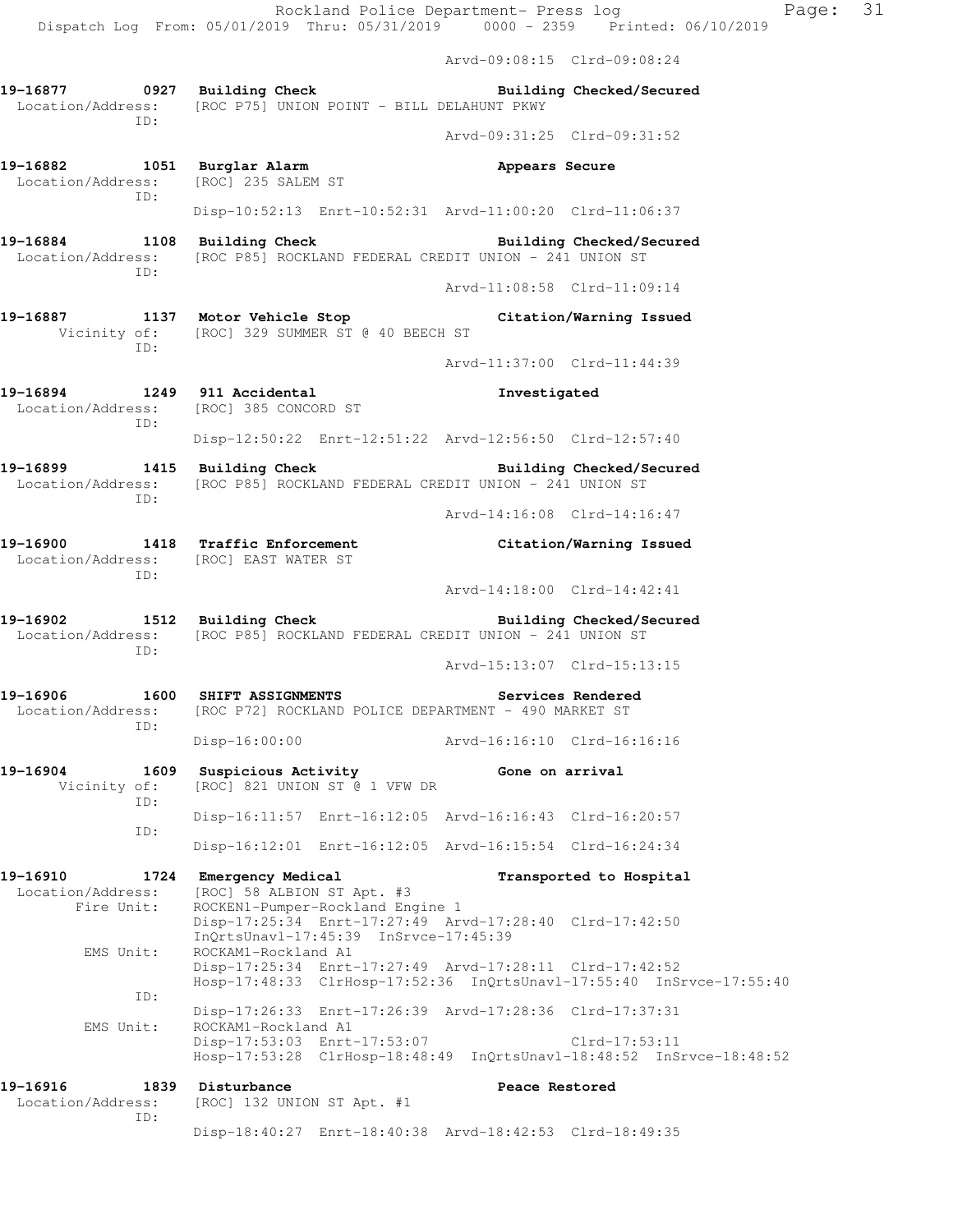| TD:                                                                               |                                                                            |                             |                          |  |
|-----------------------------------------------------------------------------------|----------------------------------------------------------------------------|-----------------------------|--------------------------|--|
|                                                                                   | $Disp-18:43:12$                                                            | Arvd-18:43:17 Clrd-18:49:35 |                          |  |
| 19-16921 1943 Traffic Enforcement<br>Location/Address: [ROC] EAST WATER ST<br>TD: |                                                                            |                             | Services Rendered        |  |
|                                                                                   |                                                                            | Arvd-19:48:43 Clrd-20:41:23 |                          |  |
| 19-16923 2027 Suspicious Activity<br>ID:                                          | Location/Address: [ROC] 177 MARTHA DR Apt. #D                              | Report Follows              |                          |  |
|                                                                                   | Disp-20:36:53                                                              | Arvd-20:37:01 Clrd-20:38:03 |                          |  |
| 19-16924 2038 911 Accidental<br>TD:                                               | Services Rendered<br>Location/Address: [ROC P93] THE BANNER - 167 UNION ST |                             |                          |  |
|                                                                                   | Disp-20:41:23 Enrt-20:41:31 Arvd-20:45:44 Clrd-20:45:49                    |                             |                          |  |
| 19-16927 2058 911 Accidental<br>Location/Address: [ROC] 148 UNION ST<br>ID:       |                                                                            |                             | Services Rendered        |  |
|                                                                                   | Disp-20:59:58 Enrt-21:01:59 Arvd-21:05:18 Clrd-21:32:24                    |                             |                          |  |
| 19-16928 2114 Building Check<br>ID:                                               | Location/Address: [ROC] BILL DELAHUNT PKWY                                 |                             | Building Checked/Secured |  |
|                                                                                   |                                                                            | Arvd-21:16:17 Clrd-21:17:08 |                          |  |

## **For Date: 05/13/2019 - Monday**

|                                           |     |                                                                                         | 19-16937 0004 Information Call <b>No Action Required</b><br>Location/Address: [ROC P72] ROCKLAND POLICE DEPARTMENT - 490 MARKET ST |                          |
|-------------------------------------------|-----|-----------------------------------------------------------------------------------------|------------------------------------------------------------------------------------------------------------------------------------|--------------------------|
|                                           | TD: | 19-16946 0534 Building Check<br>Location/Address: [ROC] UNION ST                        |                                                                                                                                    | Building Checked/Secured |
|                                           |     |                                                                                         | Arvd-05:36:46 Clrd-06:00:35                                                                                                        |                          |
|                                           |     | 19-16951 0806 General Info                                                              | Services Rendered<br>Location/Address: [ROC P72] ROCKLAND POLICE DEPARTMENT - 490 MARKET ST                                        |                          |
|                                           | ID: | 19-16958 0918 911 Accidental<br>Location/Address: [ROC P64] CVS PHARMACY - 80 MARKET ST | Appears Secure                                                                                                                     |                          |
|                                           |     |                                                                                         | Disp-09:20:18 Enrt-09:20:49 Arvd-09:22:42 Clrd-09:24:16                                                                            |                          |
| 19-16960 0933<br>Location/Address:<br>ID: |     | MVA Property Damage Only<br>[ROC] 474 MARKET ST                                         | <b>Services Rendered</b>                                                                                                           |                          |
|                                           | TD: |                                                                                         | Disp-09:34:15 Enrt-09:34:20 Arvd-09:36:04 Clrd-09:42:17                                                                            |                          |
|                                           |     | Disp-09:34:47                                                                           | Arvd-09:36:08 Clrd-09:42:20                                                                                                        |                          |
|                                           | TD: | 19-16965 0950 Assist Public<br>Location/Address: [ROC] 30 BELMONT ST                    | No Service                                                                                                                         |                          |

|                   | Disp-09:51:22 Enrt-09:51:52 Arvd-09:54:50 Clrd-09:56:08              |                         |  |
|-------------------|----------------------------------------------------------------------|-------------------------|--|
| 19-16970<br>1051  | Emergency Medical                                                    | Transported to Hospital |  |
| Location/Address: | [CAN R1034] RESIDENCE - 1 DEL POND DR                                |                         |  |
|                   | Fire Unit: CANENG4-Pumper-Canton Engine 4                            |                         |  |
|                   | Disp-10:53:46 Enrt-10:54:12 Arvd-11:00:57 Clrd-11:14:05              |                         |  |
|                   | $InOrtsUnav1-11:14:05$ $InStvce-11:14:05$                            |                         |  |
| EMS Unit:         | CANAMB2-Canton Ambulance 2                                           |                         |  |
|                   | Disp-10:53:56 Enrt-10:55:11 Arvd-11:00:56 Clrd-11:11:46              |                         |  |
|                   | Hosp-11:21:57 ClrHosp-11:44:16 InOrtsUnavl-12:29:33 InSrvce-12:29:33 |                         |  |
| ID:               |                                                                      |                         |  |

Disp-11:07:43 Enrt-11:07:51 Clrd-11:11:34

| 19-16971     | 1101 | Motor Vehicle Stop | Citation/Warning Issued |
|--------------|------|--------------------|-------------------------|
| Vicinity of: |      | [ROC] WINTER CIR   |                         |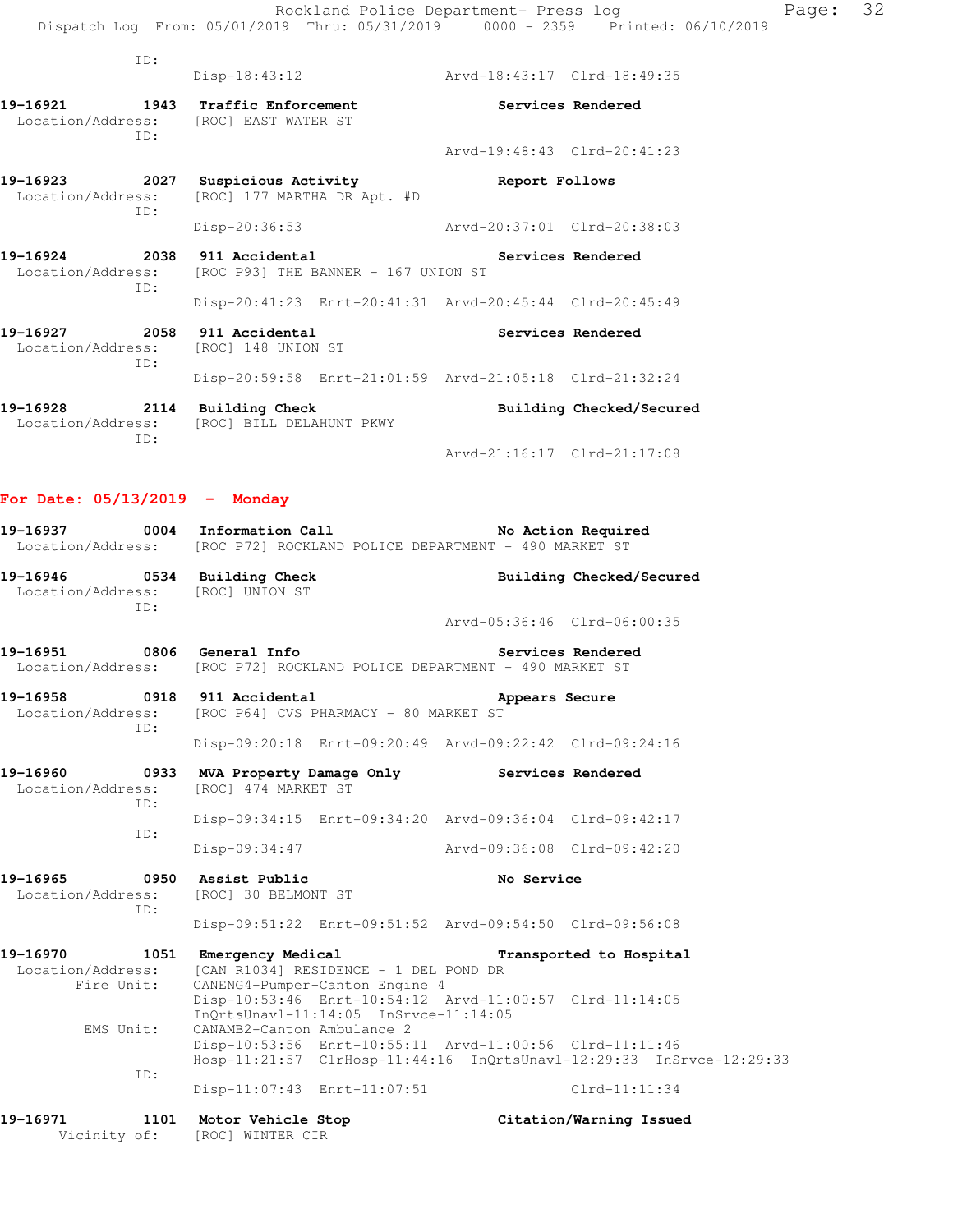ID:

 Arvd-11:01:00 Clrd-11:08:30 **19-16972 1106 Suspicious Activity Appears Secure**  Location/Address: [ROC] 248 SALEM ST ID: Disp-11:11:05 Enrt-11:11:10 Arvd-11:15:57 Clrd-11:16:03 ID: Disp-11:11:43 Enrt-11:11:46 Arvd-11:15:54 Clrd-11:16:00 **19-16979 1156 Assist Fire Department Investigated**  Location/Address: [ROC P57] ATLANTIC PETROLEUM - 50 J A DUNN MEM DR ID: Disp-11:59:04 Enrt-11:59:11 Arvd-12:01:28 Clrd-12:01:30 **19-16980 1208 Emergency Medical Transported to Hospital**  Location/Address: [ROC] 48 UNION ST<br>EMS Unit: ROCKAM2-Rockland. ROCKAM2-Rockland A2 Disp-12:10:08 Enrt-12:10:34 Arvd-12:11:09 Clrd-12:23:38 Hosp-12:33:59 ClrHosp-13:28:49 InQrtsUnavl-13:35:07 InSrvce-13:35:07 Fire Unit: ROCKEN1-Pumper-Rockland Engine 1 Disp-12:10:20 Enrt-12:10:37 Arvd-12:10:41 Clrd-12:23:36 InQrtsUnavl-12:27:08 InSrvce-12:27:08 ID: Disp-12:10:54 Enrt-12:10:58 Arvd-12:12:44 Clrd-12:25:41 ID: Disp-12:12:03 Enrt-12:12:07 Arvd-12:12:47 Clrd-12:23:34 ID: Disp-12:12:53 Enrt-12:12:56 Arvd-12:12:59 Clrd-12:25:05 **19-16981 1209 Assist Fire Department Services Rendered**  Location/Address: [ROC] 48 UNION ST **19-16984 1230 General Info Services Rendered**  Location/Address: [ROC P72] ROCKLAND POLICE DEPARTMENT - 490 MARKET ST **19-16987 1254 Motor Vehicle Stop Citation/Warning Issued** Vicinity of: [ROC] MARKET ST Vicinity of: [ROC] MARKET ST ID: Arvd-12:54:00 Clrd-13:03:58 **19-16990 1351 Motor Vehicle Stop Citation/Warning Issued**  Location/Address: [ROC P63] WALGREENS - 75 MARKET ST ID: Arvd-13:51:00 Clrd-13:54:42 **19-16991 1353 Police Information No Service**  Location/Address: [ROC P56] BURGER KING - 1133 HINGHAM ST ID: Disp-13:54:56 Enrt-13:55:01 Arvd-14:16:55 Clrd-16:05:34 ID: Disp-13:57:23 Clrd-13:58:29 19-16993 1356 Assist Other Agency **No Service** Location/Address: [ROC] 408 UNION ST ID: Disp-13:58:33 Enrt-13:58:37 Arvd-14:06:12 Clrd-14:06:16 **19-17010 1608 SHIFT ASSIGNMENTS No Service**  Location/Address: [ROC P72] ROCKLAND POLICE DEPARTMENT - 490 MARKET ST ID: Disp-16:12:42 Clrd-16:12:45 19-17019 **1642** Assist Fire Department Services Rendered Location/Address: [ROC] 11 PACIFIC ST Apt. #4 ID: Disp-16:44:25 Enrt-16:44:30 Arvd-16:48:35 Clrd-16:49:56 **19-17025 1730 Building Check Appears Secure**  Location/Address: [ROC] COL BRIAN DUFFY WAY ID:

Arvd-17:33:21 Clrd-17:33:37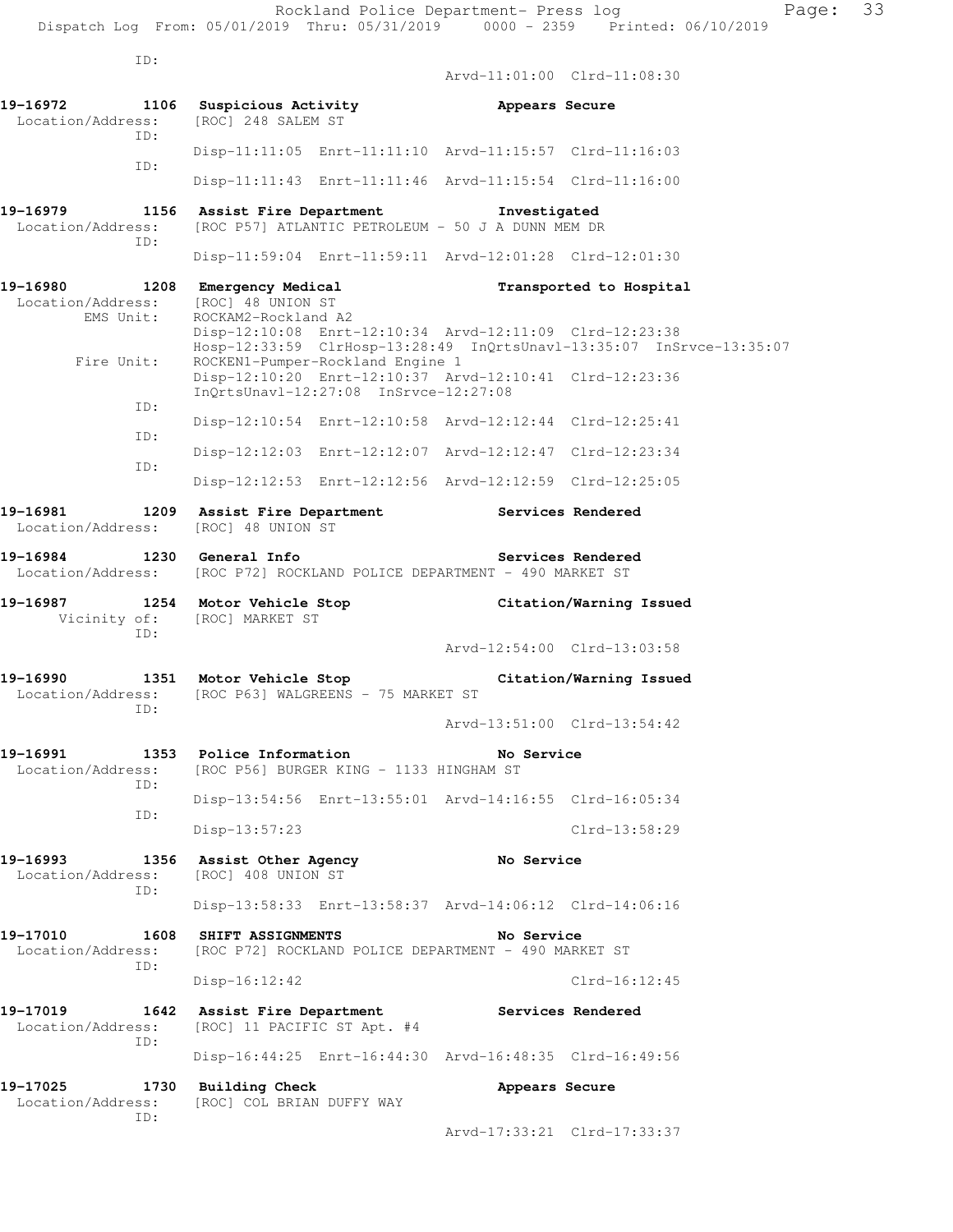**19-17028 1735 MVA Property Damage Only Services Rendered**  Location/Address: [ROC P1] 99 RESTAURANT - 29 ACCORD PARK DR ID: Disp-17:36:53 Enrt-17:36:57 Arvd-17:48:23 Clrd-17:52:53 19-17031 1755 Disturbance **1756** Services Rendered Location/Address: [ROC] 29 PARK ST ID: Disp-17:58:18 Enrt-18:00:39 Arvd-18:01:34 Clrd-18:29:24 ID: Disp-18:06:15 Enrt-18:06:20 Arvd-18:09:59 Clrd-18:29:30 **19-17040 2002 Assist Other Agency Services Rendered**  Location/Address: [ROC] 627 SUMMER ST ID: Disp-20:04:36 Clrd-20:09:43 **19-17042 2014 Traffic Enforcement Services Rendered**  Location/Address: [ROC] EAST WATER ST ID: Arvd-20:15:59 Clrd-21:40:24 **19-17044 2020 Building Check Appears Secure**  Location/Address: [ROC] COL BRIAN DUFFY WAY ID: Arvd-20:21:06 Clrd-20:22:19 **19-17046 2110 ERRATIC OPERATOR Gone on arrival**  Location/Address: [ROC] PLEASANT ST ID: Disp-21:13:45 Clrd-21:13:51 **19-17050 2140 Suspicious Activity No EMS**  Location/Address: [ROC] 115 MARKET ST ID: Disp-21:42:31 Arvd-21:42:43 Clrd-21:44:14 ID: Disp-21:42:37 Clrd-21:44:08<br>EMS Unit: ROCKAM1-Rockland A1 ROCKAM1-Rockland A1 Disp-21:40:40 Enrt-21:42:47 Arvd-21:44:24 Clrd-21:45:56 InQrtsUnavl-21:48:48 InSrvce-21:48:48 Fire Unit: ROCKEN1-Pumper-Rockland Engine 1 Disp-21:40:44 Enrt-21:42:46 Arvd-21:44:21 Clrd-21:45:54 InQrtsUnavl-21:48:45 InSrvce-21:48:45 **19-17051 2140 Assist Fire Department Services Rendered**  Location/Address: [ROC] 115 MARKET ST ID: Disp-21:44:36 Arvd-21:44:57 Clrd-21:51:45 ID: Disp-21:44:46 Arvd-21:44:52 Clrd-21:51:45 **19-17056 2246 911 Wireless call (Transfered) Taken/Referred to Other Agency**  Location: [ROC] **19-17057 2300 Emergency Medical Transported to Hospital**  Location/Address: [ROC 69] SOUTH SHORE REHAB & NURSING - 115 NORTH AVE Apt. #44 ID: Disp-23:02:47 Enrt-23:02:55 Arvd-23:08:10 Clrd-23:14:42 Fire Unit: ROCKEN1-Pumper-Rockland Engine 1 Disp-23:03:28 Enrt-23:03:51 Arvd-23:05:02 Clrd-23:18:54 InQrtsUnavl-23:21:26 InSrvce-23:21:26 EMS Unit: ROCKAM1-Rockland A1 Disp-23:03:36 Enrt-23:03:46 Arvd-23:05:03 Clrd-23:18:56 Hosp-23:32:14 ClrHosp-00:04:36 InQrtsUnavl-05/14/2019 @ 00:12:26 InSrvce-00:12:26 **19-17058 2313 Building Check Services Rendered**  Location/Address: [ROC] BILL DELAHUNT PKWY

Dispatch Log From: 05/01/2019 Thru: 05/31/2019 0000 - 2359 Printed: 06/10/2019

ID:

Arvd-23:14:20 Clrd-23:34:08

Rockland Police Department- Press log Fage: 34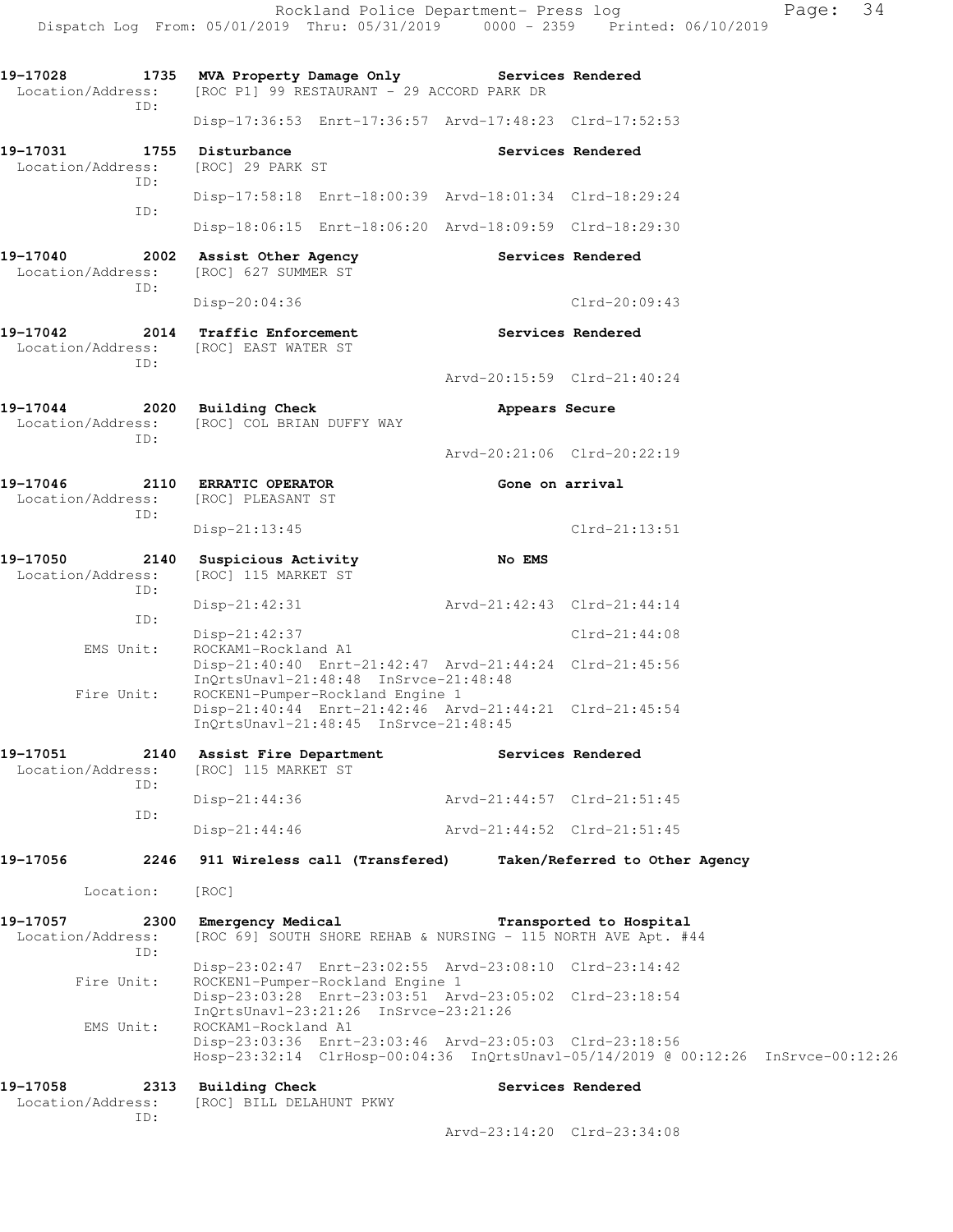- **For Date: 05/14/2019 Tuesday 19-17060 0017 General Incident Services Rendered**  Location/Address: [ROC P72] ROCKLAND POLICE DEPARTMENT - 490 MARKET ST ID: Disp-00:20:06 Clrd-00:20:13 **19-17063 0141 Motor Vehicle Stop Verbal Warning**  Location/Address: [ROC] 59 NORTH AVE @ 18 GARRITY CT ID: Arvd-01:41:00 Clrd-01:49:28 **19-17064 0206 Motor Vehicle Stop Verbal Warning**  Location/Address: [ROC] 12 CENTRE AVE @ 80 MARKET ST ID: Arvd-02:06:00 Clrd-02:16:08 **19-17066 0234 General Incident No Service**  Location/Address: [ROC] 4 LEAH DR ID: Disp-02:38:50 Arvd-02:39:41 Clrd-02:45:00 ID: Disp-02:38:50 Arvd-02:39:37 Clrd-02:45:00 **19-17071 0539 Building Check Building Checked/Secured**  Location/Address: [ROC] UNION ST ID: Arvd-05:40:37 Clrd-06:04:04 **19-17073 0539 Motor Vehicle Stop Verbal Warning**  Location/Address: [ROC] 88 POND ST @ 14 LONGWATER DR ID: Arvd-05:39:00 Clrd-05:43:00 **19-17074 0552 Motor Vehicle Stop Citation/Warning Issued**  Location/Address: [ROC] EAST WATER ST ID: Arvd-05:52:00 Clrd-05:58:44 **19-17075 0600 Motor Vehicle Stop Citation/Warning Issued**  Location/Address: [ROC] 131 PLAIN ST @ 135 GROVE ST ID: Arvd-06:00:00 Clrd-06:05:39
- **19-17076 0605 Traffic Enforcement Citation/Warning Issued**  Location/Address: [ROC] EAST WATER ST ID: Arvd-06:05:57 Clrd-06:29:44 **19-17077 0630 Warrant No Service**  Location/Address: [ROC] 4 LEAH DR ID:
- Disp-06:31:15 Enrt-06:31:31 Arvd-06:35:50 Clrd-06:40:57 ID: Disp-06:31:26 Enrt-06:31:31 Arvd-06:35:50 Clrd-06:40:57 ID: Disp-06:33:22 Enrt-06:33:28 Arvd-06:35:50 Clrd-06:40:57 Original Call #: 19-17066
- 19-17079 0638 Lockout **Services Rendered**  Location/Address: [ROC P47] BEST WESTERN - 909 HINGHAM ST ID:
- Disp-06:41:45 Enrt-06:49:46 Arvd-06:59:00 Clrd-07:06:31 **19-17080 0650 Burglar Alarm Cancelled Enroute**  Location/Address: [ROC] BOB FARRIER - 92 EVERETT ST ID:

Disp-06:52:14 Clrd-06:54:48

**19-17081 0707 Motor Vehicle Stop Citation/Warning Issued**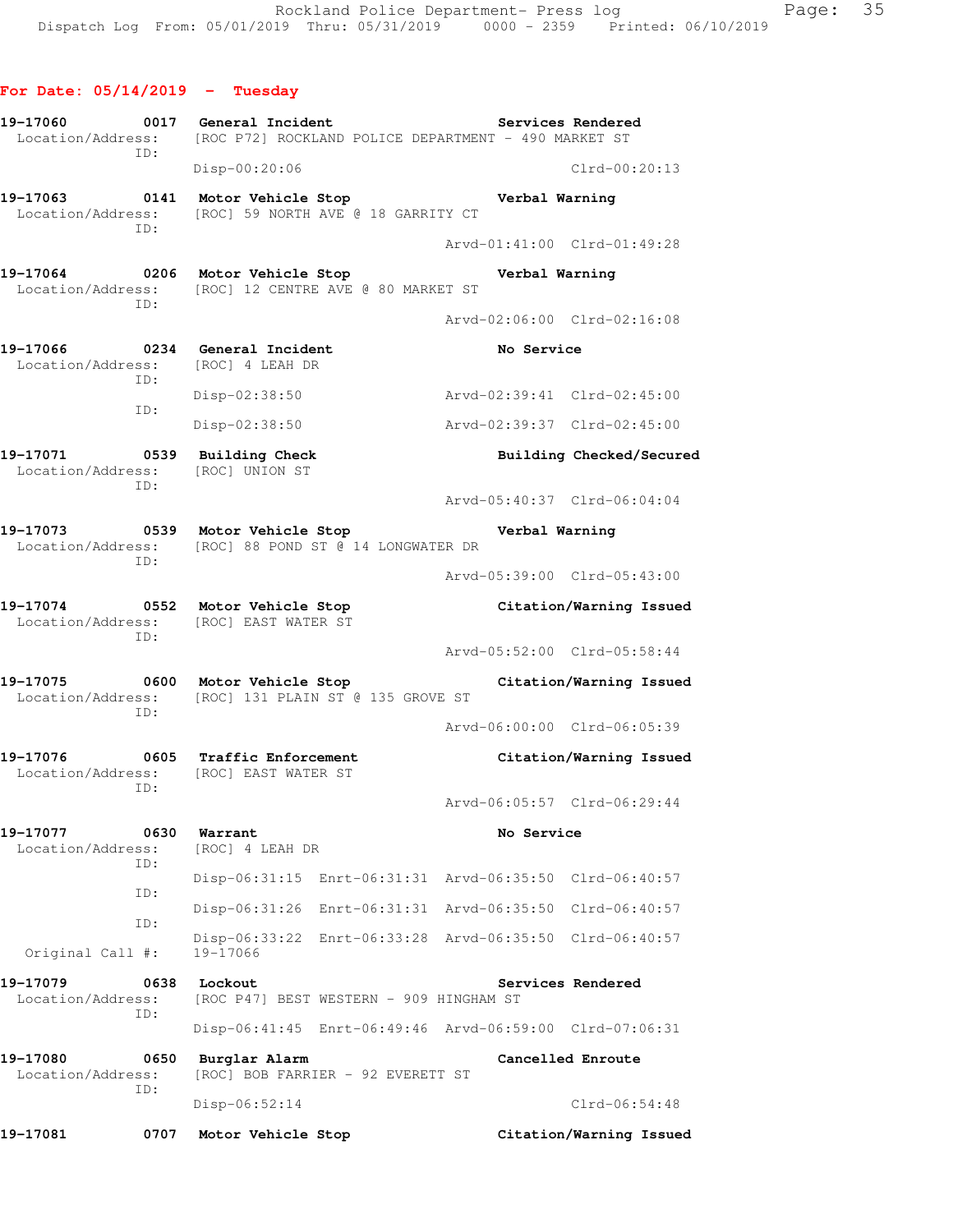|                                                                                |             |                                                            |                                    | Rockland Police Department- Press log                                  | Dispatch Log From: 05/01/2019 Thru: 05/31/2019 0000 - 2359 Printed: 06/10/2019 | Page: 36 |  |
|--------------------------------------------------------------------------------|-------------|------------------------------------------------------------|------------------------------------|------------------------------------------------------------------------|--------------------------------------------------------------------------------|----------|--|
| Location/Address:                                                              |             | [ROC] 251 CENTRAL ST @ 582 W WATER ST                      |                                    |                                                                        |                                                                                |          |  |
| ID:                                                                            |             |                                                            |                                    | Arvd-07:07:00 Clrd-07:11:23                                            |                                                                                |          |  |
| Location/Address: [ROC] CENTRE AVE<br>ID:                                      |             | 19-17082 0712 Motor Vehicle Stop                           |                                    |                                                                        | Citation/Warning Issued                                                        |          |  |
|                                                                                |             |                                                            |                                    | Arvd-07:12:00 Clrd-07:17:37                                            |                                                                                |          |  |
| 19-17083<br>Location/Address: [ROC] 15 CRESCENT ST @ 71 UNION ST<br>ID:<br>ID: |             |                                                            |                                    | 0717 MVA Property Damage Only Services Rendered                        |                                                                                |          |  |
|                                                                                |             |                                                            |                                    | Arvd-07:17:00 Clrd-07:34:40                                            |                                                                                |          |  |
|                                                                                |             | Disp-07:24:48                                              |                                    | Arvd-07:24:53 Clrd-07:34:49                                            |                                                                                |          |  |
| 19-17087 0800 General Info                                                     |             |                                                            |                                    | Location/Address: [ROC P72] ROCKLAND POLICE DEPARTMENT - 490 MARKET ST | Services Rendered                                                              |          |  |
| 19-17090 0820 911 Accidental                                                   | ID:         |                                                            |                                    | Location/Address: [ROC] GETTY GAS - 399 WEBSTER ST @ 485 E WATER ST    | Services Rendered                                                              |          |  |
|                                                                                |             |                                                            |                                    | Disp-08:24:35 Enrt-08:24:38 Arvd-08:30:30 Clrd-08:33:28                |                                                                                |          |  |
| 19-17094<br>Location/Address:<br>ID:                                           |             | 0847 Warrant<br>[ROC] 2 LEAH DR                            |                                    | Report Follows                                                         |                                                                                |          |  |
|                                                                                | ID:         |                                                            |                                    | Disp-08:51:45 Enrt-08:51:58 Arvd-09:04:06 Clrd-09:32:38                |                                                                                |          |  |
|                                                                                | ID:         |                                                            |                                    | Disp-08:51:49 Enrt-08:52:07 Arvd-09:04:09 Clrd-09:05:06                |                                                                                |          |  |
|                                                                                |             |                                                            |                                    | Disp-08:51:54 Enrt-08:52:00 Arvd-09:04:20 Clrd-09:32:36                |                                                                                |          |  |
| 19-17097<br>Location/Address: [ROC] 135 GROVE ST<br>ID:                        |             | 0908 911 Accidental                                        |                                    |                                                                        | Services Rendered                                                              |          |  |
|                                                                                |             |                                                            |                                    | Disp-09:09:46 Enrt-09:09:50 Arvd-09:11:06 Clrd-09:14:03                |                                                                                |          |  |
| 19-17100 0932 Prisioner Transport Services Rendered<br>Location/Address:       | ID:         |                                                            |                                    | [HIN 1] HINGHAM COURT - 28 GEORGE WASHINGTON BLVD                      |                                                                                |          |  |
|                                                                                |             |                                                            | Disp-09:33:49 Enrt-09:33:53        |                                                                        | Clrd-10:17:47                                                                  |          |  |
| 19-17113<br>Location/Address:<br>ID:                                           |             | 1101 Assist Fire Department<br>[ROC] 11 PACIFIC ST Apt. #4 |                                    |                                                                        | Services Rendered                                                              |          |  |
|                                                                                |             |                                                            |                                    | Arvd-11:02:23 Clrd-11:08:58                                            |                                                                                |          |  |
| 19-17122<br>Location/Address:                                                  | ID:         | 1314 Motor Vehicle Stop                                    | [ROC] 83 SUMMIT ST @ 241 MYRTLE ST |                                                                        | Citation/Warning Issued                                                        |          |  |
|                                                                                |             |                                                            |                                    | Arvd-13:14:00 Clrd-13:19:29                                            |                                                                                |          |  |
| 19–17123<br>Location/Address:<br>ID:                                           |             | 1325 Motor Vehicle Stop<br>[ROC] 592 LIBERTY ST            |                                    |                                                                        | Citation/Warning Issued                                                        |          |  |
|                                                                                |             |                                                            |                                    | Disp-13:25:48 Enrt-13:25:52 Arvd-13:25:55 Clrd-13:30:28                |                                                                                |          |  |
| 19-17129<br>Location/Address:                                                  | 1355<br>ID: | Burglar Alarm<br>[ROC] 196 CRESCENT ST                     |                                    |                                                                        | Services Rendered                                                              |          |  |
|                                                                                | ID:         |                                                            | Disp-13:58:32 Enrt-13:58:59        |                                                                        | Clrd-14:05:20                                                                  |          |  |
|                                                                                |             |                                                            |                                    | Disp-13:59:29 Enrt-13:59:33 Arvd-14:01:38 Clrd-14:14:33                |                                                                                |          |  |
| 19-17144<br>Vicinity of:                                                       | ID:         | 1548 Robbery<br>[ROC] 57 CHURCH ST                         |                                    | Arrest (s) Made                                                        |                                                                                |          |  |
|                                                                                | ID:         |                                                            |                                    | Disp-15:50:08 Enrt-15:50:11 Arvd-15:52:54 Clrd-20:02:54                |                                                                                |          |  |
|                                                                                | ID:         |                                                            |                                    | Disp-15:50:16 Enrt-15:50:20 Arvd-15:52:58 Clrd-20:26:54                |                                                                                |          |  |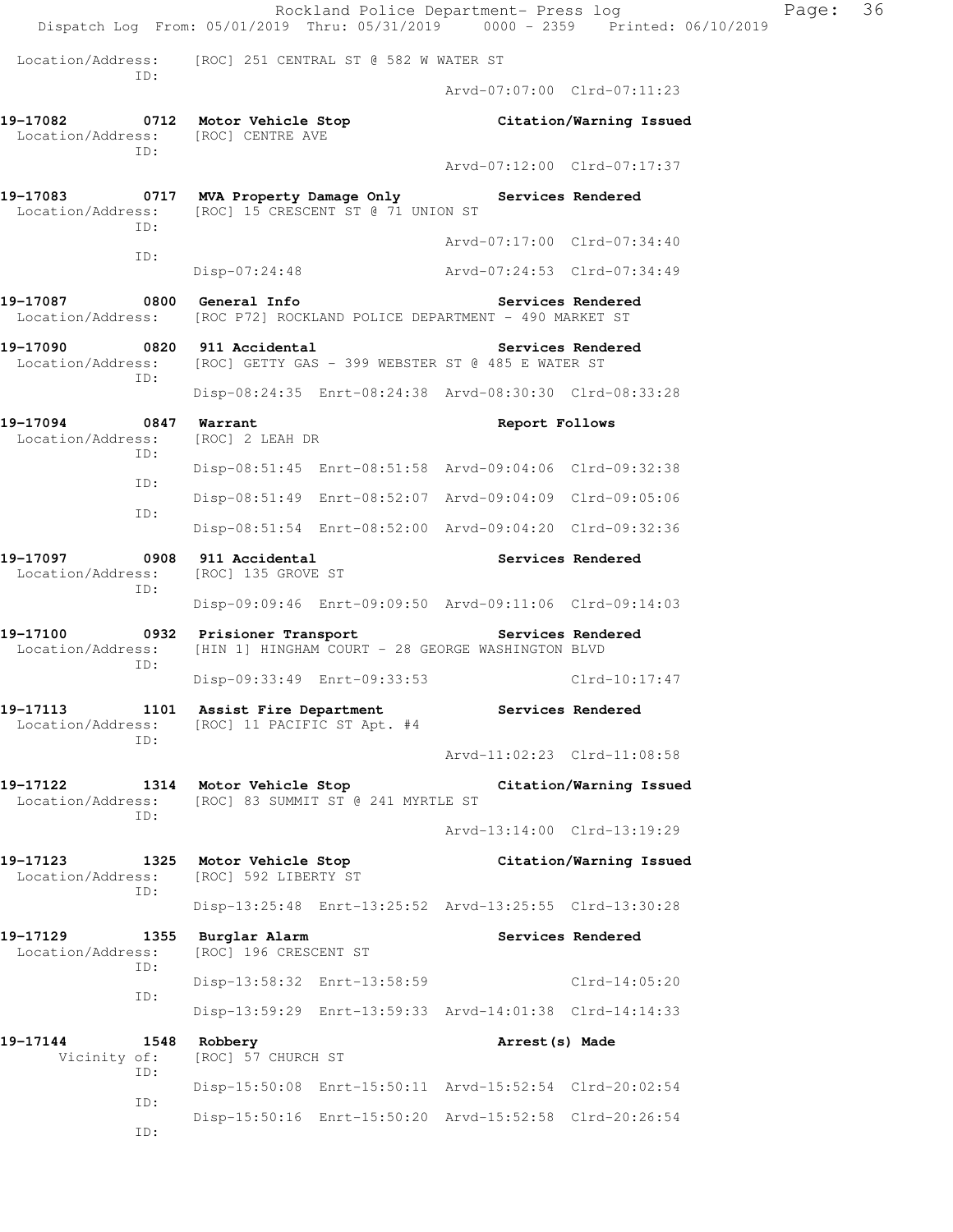Rockland Police Department- Press log Fage: 37 Dispatch Log From: 05/01/2019 Thru: 05/31/2019 0000 - 2359 Printed: 06/10/2019 Arvd-15:53:37 Clrd-22:26:05 ID: Arvd-16:50:57 Clrd-18:12:40 ID: Arvd-16:59:26 Clrd-22:13:45 ID: Arvd-17:05:41 Clrd-18:12:50 ID: Arvd-17:05:51 Clrd-18:12:32 ID: Arvd-17:56:33 Clrd-20:01:00 ID: Disp-20:28:54 Enrt-20:28:59 Arvd-20:29:03 Clrd-05/15/2019 @ 01:28:31 ID: Disp-20:30:02 Arvd-20:30:14 Clrd-05/15/2019 @ 01:28:31 **19-17152 1708 SHIFT ASSIGNMENTS No Service**  Location/Address: [ROC P72] ROCKLAND POLICE DEPARTMENT - 490 MARKET ST ID: Disp-17:13:48 Clrd-17:14:57 **19-17154 1725 Suspicious Activity Gone on arrival**  Location/Address: [ROC] 10 SPRING ST @ 7 MARKET ST ID: Disp-17:26:59 Enrt-17:27:03 Arvd-17:28:59 Clrd-17:29:36 **19-17163 1949 Emergency Medical Transported to Hospital**  Location/Address: [ROC] 124 CONCORD ST ID: Disp-19:51:10 Enrt-19:51:35 Arvd-19:53:14 Clrd-20:14:49 ID: Disp-19:51:31 Enrt-19:51:33 Arvd-19:53:30 Clrd-20:14:53 Fire Unit: ROCKEN3-Pumper-Rockland Engine 3 Disp-19:52:24 Enrt-19:54:01 Arvd-19:56:27 Clrd-20:14:31 InQrtsUnavl-20:23:24 InSrvce-20:23:24 EMS Unit: HVRAMB-Hanover Ambulance Disp-19:52:47 Enrt-19:54:13 Arvd-19:58:09 Clrd-20:14:26 InQrtsUnavl-20:36:21 InSrvce-20:36:21 ID: Disp-20:01:06 Enrt-20:01:08 Clrd-20:08:43 EMS Unit: ABIRES2-Abington Rescue 2 Disp-20:01:19 Enrt-20:02:22 Arvd-20:06:29 Clrd-20:14:28 Hosp-20:27:35 ClrHosp-20:53:55 InQrtsUnavl-20:58:05 InSrvce-20:58:05 Fire Unit: ROCKEN1-Pumper-Rockland Engine 1 Disp-20:01:33 Enrt-20:01:36 Arvd-20:04:33 Clrd-20:08:59 InQrtsUnavl-20:11:42 InSrvce-20:11:42 ID: Disp-20:03:01 Enrt-20:03:03 Arvd-20:03:05 Clrd-20:15:18 **19-17164 2009 MVA Property Damage Only Services Rendered**  Vicinity of: [ROC P56] BURGER KING - 1133 HINGHAM ST ID: Disp-20:10:59 Enrt-20:11:11 Arvd-20:19:53 Clrd-20:41:11 **19-17167 2028 Emergency Medical Transported to Hospital**  Location/Address: [ROC P97] SOMEPLACE BAR & GRILL - 363 UNION ST Fire Unit: ROCKEN1-Pumper-Rockland Engine 1 Disp-20:30:32 Enrt-20:33:25 Arvd-20:33:52 Clrd-20:37:50 InQrtsUnavl-20:38:11 InSrvce-20:38:11 EMS Unit: ROCKAM2-Rockland A2 Disp-20:30:32 Enrt-20:33:27 Arvd-20:33:54 Clrd-20:37:47 Hosp-20:48:20 ClrHosp-21:31:16 InQrtsUnavl-21:33:35 InSrvce-21:33:35 ID: Disp-20:31:30 Enrt-20:31:40 Arvd-20:34:18 Clrd-20:37:02 **19-17171 2122 911 Hang Up Investigated**  Location/Address: [ROC] 73 PROSPECT ST ID: Disp-21:24:08 Enrt-21:24:10 Arvd-21:31:51 Clrd-21:33:58 **19-17173 2132 Emergency Medical Transported to Hospital**  Location/Address: [ROC] 105 PLAIN ST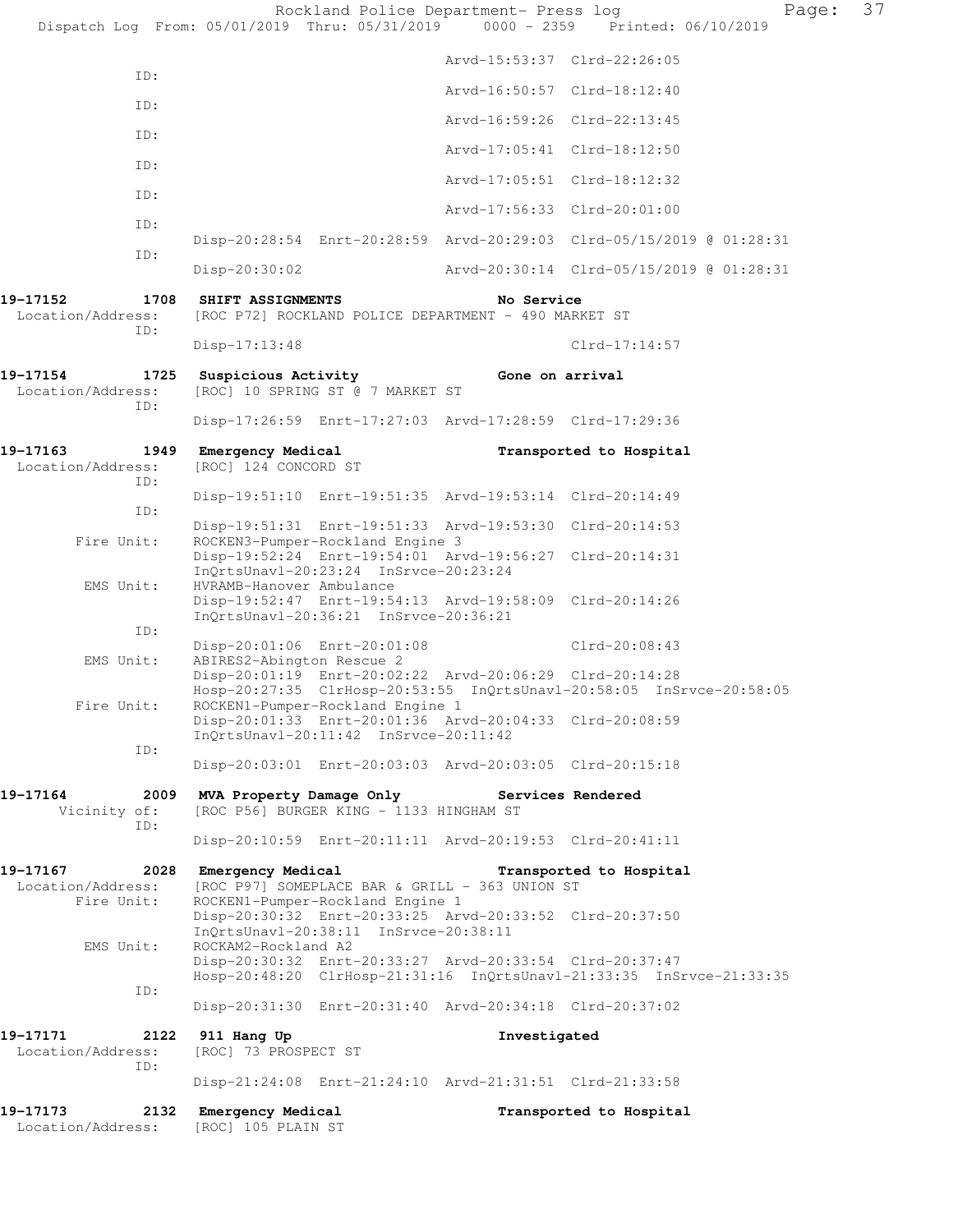Rockland Police Department- Press log Fage: 38 Dispatch Log From: 05/01/2019 Thru: 05/31/2019 0000 - 2359 Printed: 06/10/2019 Fire Unit: ROCKEN1-Pumper-Rockland Engine 1 Disp-21:33:46 Enrt-21:34:02 Arvd-21:35:40 Clrd-21:43:35 InQrtsUnavl-21:46:17 InSrvce-21:46:17 EMS Unit: ROCKAM2-Rockland A2 Disp-21:33:57 Enrt-21:34:01 Arvd-21:38:50 Clrd-21:43:37 Hosp-21:53:20 ClrHosp-22:32:27 InQrtsUnavl-22:38:24 InSrvce-22:38:24 ID: Disp-21:34:31 Enrt-21:34:33 Arvd-21:34:41 Clrd-21:41:01

### **For Date: 05/15/2019 - Wednesday**

| 19-17182                                   |      | 0000 SHIFT ASSIGNMENTS<br>No Service<br>Location/Address: [ROC P72] ROCKLAND POLICE DEPARTMENT - 490 MARKET ST                     |                             |                                |  |  |
|--------------------------------------------|------|------------------------------------------------------------------------------------------------------------------------------------|-----------------------------|--------------------------------|--|--|
|                                            | ID:  |                                                                                                                                    | Arvd-00:00:00 Clrd-00:09:44 |                                |  |  |
|                                            |      | 19-17188 0105 Suspicious Activity<br>Vicinity of: [ROC] REEDS PARK - MARKET ST                                                     | Sent On Way                 |                                |  |  |
|                                            | ID:  |                                                                                                                                    | Arvd-01:05:00 Clrd-01:14:37 |                                |  |  |
|                                            | ID:  | $Disp-01:06:57$                                                                                                                    | Arvd-01:07:01 Clrd-01:11:10 |                                |  |  |
| 19-17189                                   |      | 0116 Motor Vehicle Stop<br>Vicinity of: [ROC] PLAIN ST @ ARLINGTON ST                                                              | Arrest(s) Made              |                                |  |  |
|                                            | ID:  |                                                                                                                                    | Arvd-01:16:00 Clrd-02:03:32 |                                |  |  |
|                                            | ID:  | $Disp-01:17:21$                                                                                                                    | Arvd-01:17:24 Clrd-01:28:27 |                                |  |  |
|                                            | ID:  | Disp-01:28:21                                                                                                                      | Arvd-01:28:24 Clrd-01:44:01 |                                |  |  |
|                                            |      | 19-17199 0543 Building Check<br>Location/Address: [ROC] UNION ST                                                                   |                             | Building Checked/Secured       |  |  |
|                                            | ID:  |                                                                                                                                    | Arvd-05:44:53 Clrd-06:04:07 |                                |  |  |
| 19-17200                                   | ID:  | 0604 Traffic Enforcement<br>Location/Address: [ROC] EAST WATER ST                                                                  |                             | Building Checked/Secured       |  |  |
|                                            |      |                                                                                                                                    | Arvd-06:05:25 Clrd-06:33:40 |                                |  |  |
| 19-17201 0608 Motor Vehicle Stop           |      | Vicinity of: [ROC] 416 SUMMER ST @ 67 CONDON CIR                                                                                   | Verbal Warning              |                                |  |  |
|                                            | ID:  |                                                                                                                                    | Arvd-06:08:00 Clrd-06:10:19 |                                |  |  |
| 19-17202                                   | ID:  | 0638 Motor Vehicle Stop<br>Citation/Warning Issued<br>Vicinity of: [ROC] 655 MARKET ST @ 88 PIERCE RD                              |                             |                                |  |  |
|                                            |      |                                                                                                                                    | Arvd-06:38:00 Clrd-06:43:51 |                                |  |  |
| 19-17211 0804 General Info                 |      | Location/Address: [ROC] 490 MARKET ST                                                                                              |                             | Services Rendered              |  |  |
|                                            |      | 19-17217 0835 Health & Welfare Check<br>Location/Address: [ROC] 5 UNION ST Apt. #19                                                |                             | Services Rendered              |  |  |
|                                            | ID:  | Disp-08:38:09 Enrt-08:38:43 Arvd-08:45:08 Clrd-08:50:28                                                                            |                             |                                |  |  |
| 19-17219                                   |      | 0840 Prisioner Transport                                                                                                           |                             | Taken/Referred to Other Agency |  |  |
| Location/Address:                          |      | [HIN 1] HINGHAM COURT - 28 GEORGE WASHINGTON BLVD                                                                                  |                             |                                |  |  |
|                                            | ID:  | Disp-08:41:19 Enrt-08:41:24 Arvd-09:14:58 Clrd-09:15:29                                                                            |                             |                                |  |  |
| 19-17223<br>Location/Address:<br>EMS Unit: | 0930 | Emergency Medical<br>[ROC] 11 PACIFIC ST Apt. #4<br>ROCKAM1-Rockland A1<br>Disp-09:35:07 Enrt-09:35:22 Arvd-09:35:30 Clrd-09:44:53 |                             | Transported to Hospital        |  |  |
|                                            |      | Hosp-09:52:20 ClrHosp-10:20:22 InQrtsUnavl-10:26:09 InSrvce-10:26:10                                                               |                             |                                |  |  |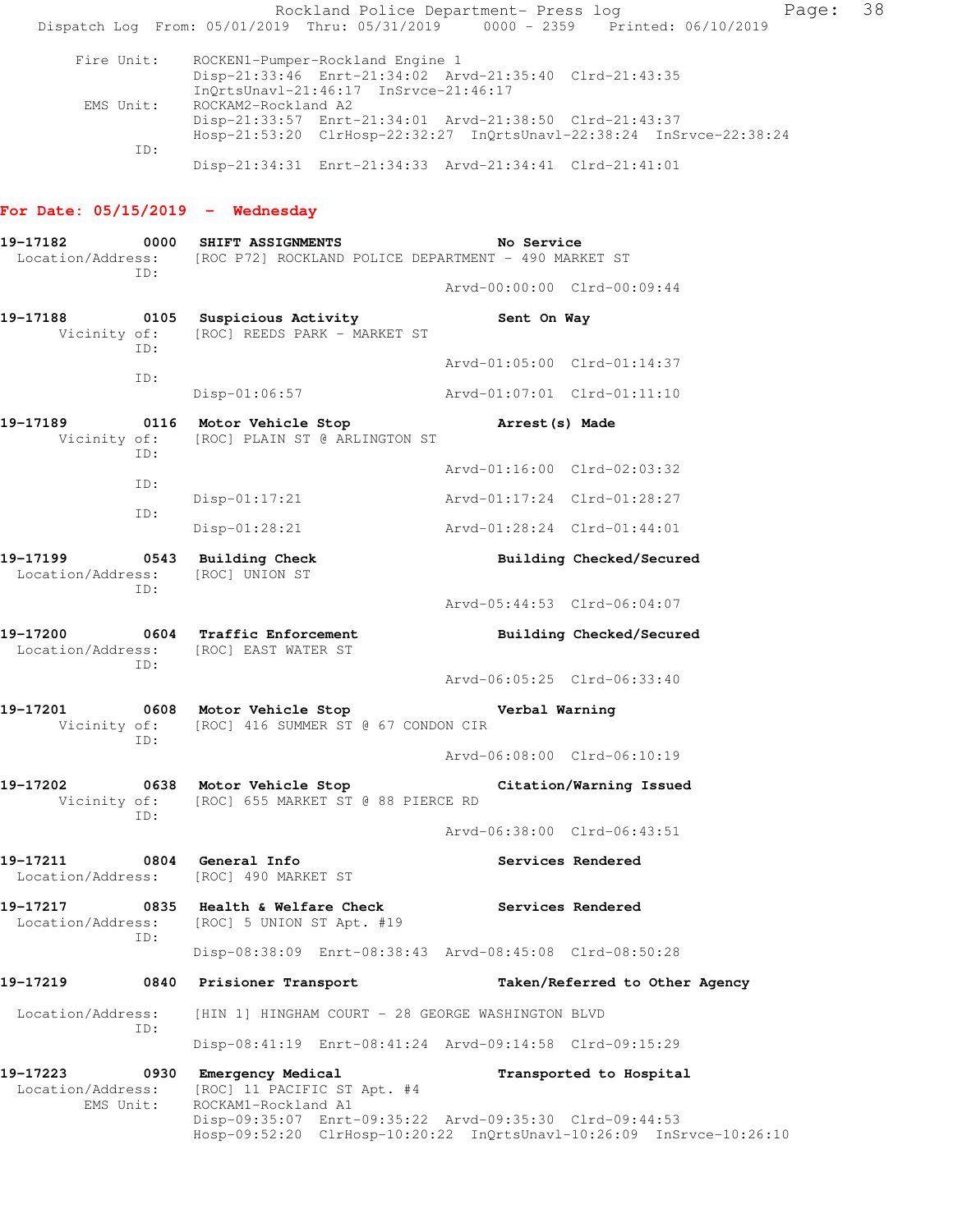|                                      |             |                                                        |                                       | Rockland Police Department- Press log                                                                              |                                                                                | Page: | 39 |
|--------------------------------------|-------------|--------------------------------------------------------|---------------------------------------|--------------------------------------------------------------------------------------------------------------------|--------------------------------------------------------------------------------|-------|----|
|                                      |             |                                                        |                                       |                                                                                                                    | Dispatch Log From: 05/01/2019 Thru: 05/31/2019 0000 - 2359 Printed: 06/10/2019 |       |    |
| Fire Unit:                           | ID:         |                                                        | ROCKEN1-Pumper-Rockland Engine 1      | Disp-09:35:12 Enrt-09:35:15 Arvd-09:35:55 Clrd-09:47:46<br>Disp-09:35:17 Enrt-09:35:26 Arvd-09:35:30 Clrd-09:46:07 |                                                                                |       |    |
|                                      |             |                                                        | InQrtsUnavl-09:54:38 InSrvce-09:54:38 |                                                                                                                    |                                                                                |       |    |
| 19–17227<br>Location/Address:        | ID:         | 1039 911 Hang Up<br>[ROC] 339 SUMMER ST                |                                       | Report Follows                                                                                                     |                                                                                |       |    |
|                                      | ID:         |                                                        |                                       | Disp-10:42:03 Enrt-10:43:03 Arvd-10:43:40 Clrd-11:06:16                                                            |                                                                                |       |    |
|                                      | ID:         |                                                        |                                       | Disp-10:42:06 Enrt-10:43:04 Arvd-10:43:41 Clrd-11:06:13                                                            |                                                                                |       |    |
|                                      |             |                                                        |                                       | Disp-10:42:18 Enrt-10:43:05 Arvd-10:43:39 Clrd-11:06:14                                                            |                                                                                |       |    |
| 19-17237<br>Location/Address:        | ID:         |                                                        | 1123 Motor Vehicle Stop               | Verbal Warning<br>[ROC P65] 7-ELEVEN CONVENIENCE STORE - 92 MARKET ST                                              |                                                                                |       |    |
|                                      |             |                                                        |                                       | Arvd-11:23:00 Clrd-11:26:14                                                                                        |                                                                                |       |    |
| 19-17239<br>Location/Address:        | ID:         | 1132 Assist Other Agency<br>[ROC] 57 CHURCH ST Apt. #3 |                                       |                                                                                                                    | Cancelled Enroute                                                              |       |    |
|                                      | ID:         | $Disp-11:35:12$                                        |                                       | Arvd-11:35:26 Clrd-11:44:49                                                                                        |                                                                                |       |    |
|                                      |             | $Disp-11:35:12$                                        |                                       | Arvd-11:35:30 Clrd-14:48:17                                                                                        |                                                                                |       |    |
| 19-17242<br>Location/Address:        | ID:         |                                                        |                                       | 1200 Health & Welfare Check Transported to Hospital<br>[ROC P47] BEST WESTERN - 909 HINGHAM ST Apt. #111           |                                                                                |       |    |
|                                      | ID:         |                                                        |                                       | Disp-12:00:51 Enrt-12:00:56 Arvd-12:10:46 Clrd-12:22:00                                                            |                                                                                |       |    |
|                                      | ID:         |                                                        |                                       | Disp-12:00:54 Enrt-12:00:57 Arvd-12:10:47 Clrd-12:21:59                                                            |                                                                                |       |    |
|                                      |             | $Disp-12:10:42$                                        |                                       | Arvd-12:10:45 Clrd-12:22:02                                                                                        |                                                                                |       |    |
| 19-17246<br>Location/Address:<br>ID: |             | 1250 Road Obstruction                                  | [ROC] 151 BEAL ST EXT @ 4 PHILLIPS ST |                                                                                                                    | Services Rendered                                                              |       |    |
|                                      |             |                                                        |                                       | Disp-12:51:42 Enrt-12:51:48 Arvd-12:54:56 Clrd-13:20:46                                                            |                                                                                |       |    |
| 19-17250<br>Vicinity of:             | ID:         | 1348 Motor Vehicle Complaint                           |                                       | Gone on arrival<br>[ROC 7] WEBSTER PARK REHAB CENTER - 56 WEBSTER ST                                               |                                                                                |       |    |
|                                      | ID:         | Disp-13:51:38 Enrt-13:51:52                            |                                       |                                                                                                                    | $Clrd-14:03:57$                                                                |       |    |
|                                      |             | Disp-13:51:41 Enrt-13:51:53                            |                                       |                                                                                                                    | $Clrd-14:03:55$                                                                |       |    |
| 19–17252<br>Location/Address:        | 1411<br>ID: | <b>Building Check</b><br>[ROC] SCHOOL ST               |                                       |                                                                                                                    | Building Checked/Secured                                                       |       |    |
|                                      |             |                                                        |                                       | Arvd-14:12:02 Clrd-14:12:17                                                                                        |                                                                                |       |    |
| 19–17253<br>Location/Address:        | 1413<br>ID: | Building Check<br>[ROC] EAST WATER ST                  |                                       |                                                                                                                    | Services Rendered                                                              |       |    |
|                                      |             |                                                        |                                       | Arvd-14:14:24 Clrd-14:41:25                                                                                        |                                                                                |       |    |
| 19-17262<br>Location/Address:        | 1525<br>ID: | Motor Vehicle Complaint<br>[ROC] 342 UNION ST          |                                       | Investigated                                                                                                       |                                                                                |       |    |
|                                      | ID:         |                                                        |                                       | Disp-15:26:29 Enrt-15:26:45 Arvd-15:27:45 Clrd-15:55:01                                                            |                                                                                |       |    |
|                                      | ID:         |                                                        |                                       | Disp-15:26:29 Enrt-15:26:49 Arvd-15:27:41 Clrd-15:54:30                                                            |                                                                                |       |    |
|                                      | ID:         |                                                        |                                       | Disp-15:26:29 Enrt-15:26:46 Arvd-15:27:44 Clrd-15:55:00                                                            |                                                                                |       |    |
|                                      |             |                                                        |                                       | Disp-15:26:29 Enrt-15:26:47 Arvd-15:27:43 Clrd-15:54:59                                                            |                                                                                |       |    |
| 19-17264<br>Location/Address:        | 1553<br>ID: | Burglar Alarm<br>[ROC] 526 FOREST ST                   |                                       |                                                                                                                    | Building Checked/Secured                                                       |       |    |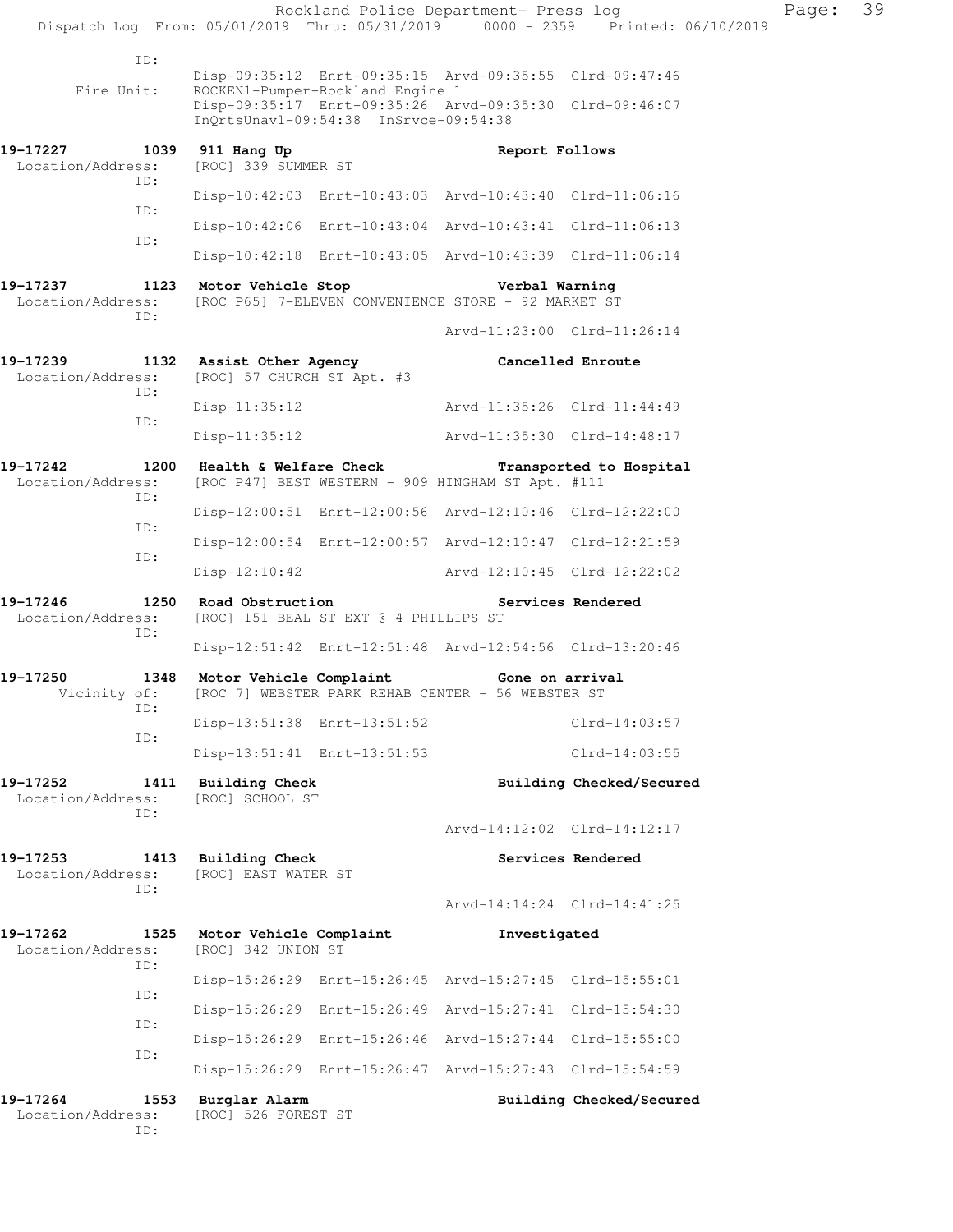| Dispatch Log From: 05/01/2019 Thru: 05/31/2019 0000 - 2359 Printed: 06/10/2019                 |                                                                        |                                       |                                                         | Rockland Police Department- Press log                                | Page: | 40 |
|------------------------------------------------------------------------------------------------|------------------------------------------------------------------------|---------------------------------------|---------------------------------------------------------|----------------------------------------------------------------------|-------|----|
|                                                                                                |                                                                        |                                       | Disp-15:54:30 Enrt-15:54:34 Clrd-15:57:09               |                                                                      |       |    |
| ID:                                                                                            |                                                                        |                                       | Disp-16:07:37 Arvd-16:07:43 Clrd-16:08:36               |                                                                      |       |    |
| ID:                                                                                            | $Disp-16:07:40$                                                        |                                       | Arvd-16:07:45 Clrd-16:08:35                             |                                                                      |       |    |
| 19-17267<br>Location/Address: [ROC P72] ROCKLAND POLICE DEPARTMENT - 490 MARKET ST             | 1614 SHIFT ASSIGNMENTS                                                 |                                       |                                                         | No Action Required                                                   |       |    |
| 19-17278 1803 911 Accidental<br>Location/Address: [ROC P64] CVS PHARMACY - 80 MARKET ST<br>ID: |                                                                        |                                       | Investigated                                            |                                                                      |       |    |
|                                                                                                |                                                                        |                                       | Disp-18:04:25 Enrt-18:04:29 Arvd-18:09:12 Clrd-18:10:52 |                                                                      |       |    |
| 19-17291<br>Location/Address:<br>ID:                                                           | 2047 Assist Public                                                     | [ROC] 292 MARKET ST Apt. #38          |                                                         | Services Rendered                                                    |       |    |
| ID:                                                                                            | Disp-21:00:38                                                          |                                       |                                                         | Arvd-21:00:56 Clrd-22:06:19                                          |       |    |
|                                                                                                | Disp-21:42:51                                                          |                                       |                                                         | Arvd-21:42:58 Clrd-22:06:03                                          |       |    |
| ID:                                                                                            | $Disp-21:43:05$                                                        |                                       |                                                         | Arvd-21:43:09 Clrd-22:06:15                                          |       |    |
| 19-17299<br>Location/Address:<br>ID:                                                           | 2222 Lost/Found Property The Could Not Locate<br>[ROC] J A DUNN MEM DR |                                       |                                                         |                                                                      |       |    |
|                                                                                                |                                                                        |                                       | Disp-22:25:10 Arvd-22:26:55 Clrd-22:27:00               |                                                                      |       |    |
| 19-17305<br>Location/Address:                                                                  | 2248 911 Accidental<br>[ROC] 32 PIERCE RD                              |                                       | Investigated                                            |                                                                      |       |    |
| ID:                                                                                            |                                                                        |                                       | Disp-22:49:34 Enrt-22:49:37 Arvd-22:52:48 Clrd-22:53:53 |                                                                      |       |    |
| For Date: $05/16/2019$ - Thursday                                                              |                                                                        |                                       |                                                         |                                                                      |       |    |
| 19-17308<br>Location/Address: [ROC P72] ROCKLAND POLICE DEPARTMENT - 490 MARKET ST<br>ID:      | 0000 SHIFT ASSIGNMENTS                                                 |                                       |                                                         | Services Rendered                                                    |       |    |
|                                                                                                | Disp-00:00:00                                                          |                                       |                                                         | Clrd-00:23:19                                                        |       |    |
| 19-17307<br>Location/Address: [ROC] STEVENS SEAFOOD - 135 INDUSTRIAL WAY<br>ID:                | 0001 Health & Welfare Check                                            |                                       |                                                         | Cancelled Enroute                                                    |       |    |
|                                                                                                | Disp-00:09:58                                                          |                                       |                                                         | $Clrd-00:10:06$                                                      |       |    |
| 19-17306<br>0007<br>Location/Address:<br>TD:                                                   | Noise Complaint<br>[ROC] 51 MAPLE ST Apt. #238                         |                                       |                                                         | Gone on arrival                                                      |       |    |
|                                                                                                |                                                                        |                                       | Disp-00:10:04 Enrt-00:10:10 Arvd-00:16:37 Clrd-00:24:06 |                                                                      |       |    |
| 19-17309<br>0031<br>Location/Address:<br>ID:                                                   | 911 Accidental<br>[ROC] 152 WEST WATER ST                              |                                       | Investigated                                            |                                                                      |       |    |
| ID:                                                                                            |                                                                        |                                       | Disp-00:33:16 Enrt-00:33:20 Arvd-00:39:23 Clrd-00:39:30 |                                                                      |       |    |
|                                                                                                |                                                                        |                                       | Disp-00:33:54 Enrt-00:33:57 Arvd-00:39:23 Clrd-00:39:30 |                                                                      |       |    |
| 19-17318<br>0232<br>Location/Address:<br>Fire Unit:                                            | Emergency Medical<br>[ROC] 1085 UNION ST                               | ROCKEN1-Pumper-Rockland Engine 1      |                                                         | Transported to Hospital                                              |       |    |
| EMS Unit:                                                                                      | ROCKAM2-Rockland A2                                                    | InQrtsUnavl-02:58:31 InSrvce-02:58:31 | Disp-02:33:27 Enrt-02:36:55 Arvd-02:38:44 Clrd-02:54:57 |                                                                      |       |    |
| EMS Unit:                                                                                      | Disp-02:33:27<br>ROCKAM1-Rockland A1                                   | InQrtsUnavl-02:36:51 InSrvce-02:36:51 |                                                         | $Clrd-02:36:51$                                                      |       |    |
| ID:                                                                                            |                                                                        |                                       | Disp-02:36:46 Enrt-02:36:55 Arvd-02:38:44 Clrd-02:54:57 | Hosp-03:03:35 ClrHosp-03:31:51 InQrtsUnavl-03:35:55 InSrvce-03:35:55 |       |    |
| ID:                                                                                            |                                                                        |                                       | Disp-02:42:40 Enrt-02:42:42 Arvd-02:46:44 Clrd-02:54:43 |                                                                      |       |    |
|                                                                                                |                                                                        |                                       |                                                         |                                                                      |       |    |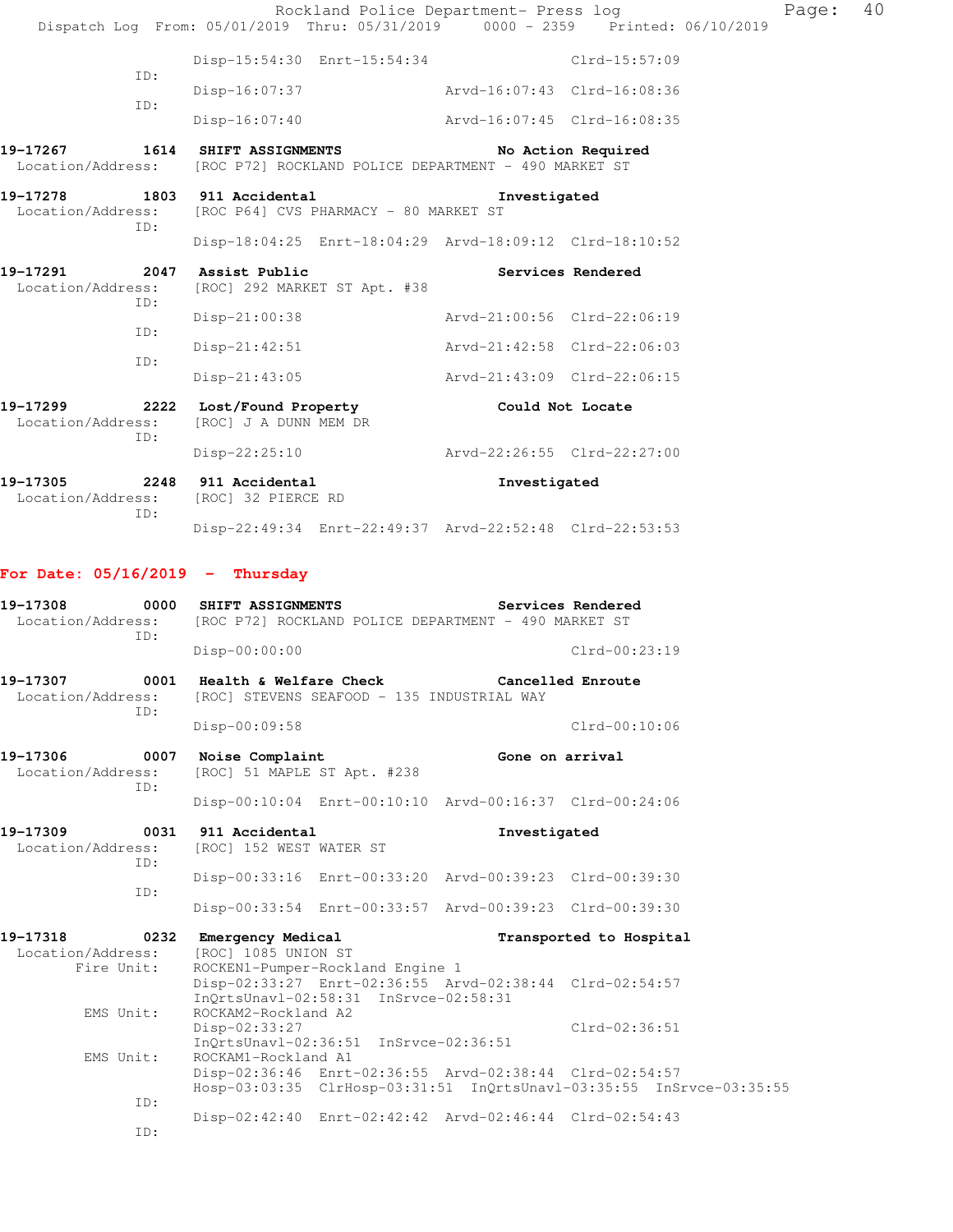|                                                                            | Rockland Police Department- Press log<br>Dispatch Log From: 05/01/2019 Thru: 05/31/2019 0000 - 2359 Printed: 06/10/2019                  |                             | Page:                    | 41 |
|----------------------------------------------------------------------------|------------------------------------------------------------------------------------------------------------------------------------------|-----------------------------|--------------------------|----|
| EMS Unit:                                                                  | Disp-02:42:47 Enrt-02:42:49 Arvd-02:46:45 Clrd-02:54:44<br>ROCKAM2-Rockland A2                                                           |                             |                          |    |
|                                                                            | Disp-02:43:20 Enrt-02:43:55 Arvd-02:46:06 Clrd-02:54:57<br>Hosp-03:03:33 ClrHosp-03:43:51 InQrtsUnavl-03:48:48 InSrvce-03:48:48          |                             |                          |    |
| 19-17320 0504 Building Check<br>Location/Address: [ROC] TAUNTON AVE<br>ID: |                                                                                                                                          |                             | Building Checked/Secured |    |
|                                                                            |                                                                                                                                          | Arvd-05:06:54 Clrd-05:08:06 |                          |    |
| 19-17321 0508 Building Check<br>Location/Address: [ROC] UNION ST<br>ID:    |                                                                                                                                          |                             | Building Checked/Secured |    |
|                                                                            |                                                                                                                                          | Arvd-05:11:46 Clrd-05:29:33 |                          |    |
| ID:                                                                        | 19-17322 0527 CRUISER MAINTENANCE NOTE<br>Location/Address: [ROC P72] ROCKLAND POLICE DEPARTMENT - 490 MARKET ST                         |                             | Services Rendered        |    |
| ID:                                                                        | $Disp-05:33:05$                                                                                                                          |                             | $Clrd-05:33:43$          |    |
|                                                                            | Disp-05:34:03                                                                                                                            |                             | $Clrd-05:34:09$          |    |
| ID:                                                                        | 19-17325 0549 Motor Vehicle Stop Citation/Warning Issued<br>Location/Address: [ROC] 416 SUMMER ST @ 67 CONDON CIR                        |                             |                          |    |
|                                                                            |                                                                                                                                          | Arvd-05:49:00 Clrd-05:52:15 |                          |    |
| Location/Address: [ROC] 69 PLAIN ST<br>ID:                                 | 19-17327 0617 Motor Vehicle Complaint                                                                                                    | Investigated                |                          |    |
| ID:                                                                        | Disp-06:19:00                                                                                                                            | Arvd-06:19:10 Clrd-06:26:01 |                          |    |
|                                                                            | $Disp-06:19:00$                                                                                                                          | Arvd-06:19:12 Clrd-06:26:03 |                          |    |
| 19-17329<br>Location/Address:<br>ID:                                       | 0639 Motor Vehicle Stop<br>[ROC] 140 CONCORD ST                                                                                          | Verbal Warning              |                          |    |
|                                                                            |                                                                                                                                          | Arvd-06:39:00 Clrd-06:40:21 |                          |    |
| 19-17336<br>Vicinity of:<br>ID:                                            | 0759 Suspicious Activity Cone on arrival<br>[ROC] 180 WEYMOUTH ST                                                                        |                             |                          |    |
|                                                                            | Disp-08:14:58 Enrt-08:15:08 Arvd-08:26:10 Clrd-08:33:21                                                                                  |                             |                          |    |
| 19-18933 0900 Animal Complaint<br>Location/Address: [ROC] 17 WALL ST       |                                                                                                                                          |                             | Services Rendered        |    |
| 19-18935 0915 Animal Complaint<br>Location/Address: [ROC] 9 BAYWOOD ST     |                                                                                                                                          |                             | Services Rendered        |    |
| 19-17346 0955 Building Check<br>ID:                                        | Location/Address: [ROC] COL BRIAN DUFFY WAY                                                                                              | Appears Secure              |                          |    |
|                                                                            |                                                                                                                                          | Arvd-09:55:57 Clrd-09:56:26 |                          |    |
| ID:                                                                        | 19-17349 1030 Motor Vehicle Stop Citation/Warning Issued<br>Location/Address: [ROC] BILL DELAHUNT PKWY @ WEYMOUTH ST                     |                             |                          |    |
|                                                                            |                                                                                                                                          | Arvd-10:30:00 Clrd-10:36:22 |                          |    |
| Location/Address: [ROC] VFW DR<br>ID:                                      | 19-17350 1038 Motor Vehicle Stop                                                                                                         | Verbal Warning              |                          |    |
|                                                                            |                                                                                                                                          | Arvd-10:38:00 Clrd-10:41:37 |                          |    |
| Location/Address: [ROC] 490 MARKET ST<br>ID:                               | 19-17355 1125 Sex offender or dissemination Services Rendered                                                                            |                             |                          |    |
|                                                                            |                                                                                                                                          | Arvd-11:25:00 Clrd-11:30:01 |                          |    |
|                                                                            | 19-17360 1203 SHIFT ASSIGNMENT AS OF 1200HRS Services Rendered<br>Location/Address: [ROC P72] ROCKLAND POLICE DEPARTMENT - 490 MARKET ST |                             |                          |    |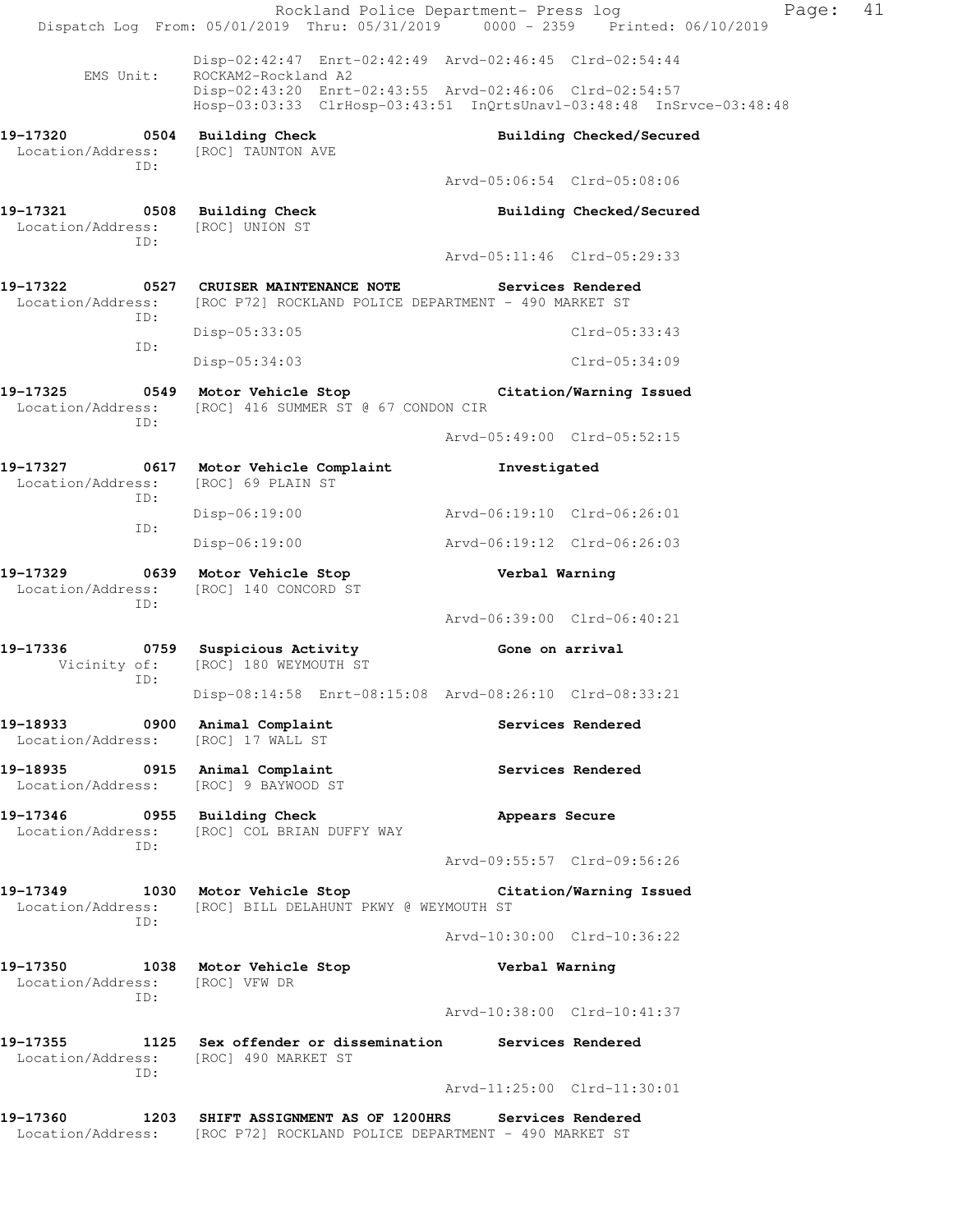| ID:                                          | $Disp-12:06:35$                                                                                                                                                               |                             | $Clrd-12:06:43$          |
|----------------------------------------------|-------------------------------------------------------------------------------------------------------------------------------------------------------------------------------|-----------------------------|--------------------------|
| 19-17369<br>1331                             | Traffic Enforcement                                                                                                                                                           |                             | Services Rendered        |
| Location/Address: [ROC] EAST WATER ST        |                                                                                                                                                                               |                             |                          |
| ID:                                          |                                                                                                                                                                               | Arvd-13:31:00 Clrd-13:44:42 |                          |
| 19-17370<br>Location/Address:                | 1338 Health & Welfare Check<br>[ROC] 36 STUDLEY CT                                                                                                                            | No EMS                      |                          |
| Fire Unit:                                   | ROCKEN1-Pumper-Rockland Engine 1<br>Disp-13:43:17 Enrt-13:44:47 Arvd-13:47:48 Clrd-13:54:49<br>InQrtsUnavl-13:54:56 InSrvce-13:54:56                                          |                             |                          |
| EMS Unit:                                    | ROCKAM2-Rockland A2<br>Disp-13:43:31 Enrt-13:44:44 Arvd-13:47:45 Clrd-13:53:44<br>InQrtsUnavl-13:53:48 InSrvce-13:53:48                                                       |                             |                          |
| ID:                                          | Disp-13:45:20 Enrt-13:45:26 Arvd-13:54:46 Clrd-13:54:54                                                                                                                       |                             |                          |
| 19-17371<br>1346<br>Location/Address:<br>ID: | 911 Hang Up<br>[ROC] 32 EMERSON ST                                                                                                                                            |                             | Services Rendered        |
|                                              | Disp-13:49:03 Enrt-13:49:08 Arvd-13:51:19 Clrd-14:03:54                                                                                                                       |                             |                          |
| 19-17376<br>1445<br>Location/Address:        | <b>Building Check</b><br>[ROC] COL BRIAN DUFFY WAY                                                                                                                            |                             | Building Checked/Secured |
| TD:                                          |                                                                                                                                                                               | Arvd-14:45:34 Clrd-15:09:14 |                          |
| 19-17378<br>Location/Address:<br>Fire Unit:  | 1507 Motor Vehicle Collision W/PI<br>[ROC] 5 UNION ST @ 158 MARKET ST<br>ROCKEN1-Pumper-Rockland Engine 1<br>Disp-15:08:37                                                    | Paper Exchange              |                          |
| EMS Unit:                                    | ROCKAM1-Rockland A1<br>Disp-15:08:37 Enrt-15:10:33 Arvd-15:11:12 Clrd-15:12:54                                                                                                |                             |                          |
| Fire Unit:                                   | InOrtsUnav1-15:16:03 InSrvce-15:16:03<br>ROCKEN1-Pumper-Rockland Engine 1<br>Disp-15:08:44 Enrt-15:10:36 Arvd-15:12:48 Clrd-15:12:51<br>InQrtsUnavl-15:16:06 InSrvce-15:16:06 |                             |                          |
| ID:                                          | $Disp-15:10:06$                                                                                                                                                               | Arvd-15:10:12 Clrd-15:29:29 |                          |
| ID:                                          |                                                                                                                                                                               | Arvd-15:11:04 Clrd-15:29:29 |                          |
| ID:                                          | $Disp-15:10:59$                                                                                                                                                               |                             |                          |
|                                              | $Disp-15:13:25$                                                                                                                                                               | Arvd-15:13:30 Clrd-15:29:29 |                          |
| 19-17384<br>Location/Address:<br>Fire Unit:  | 1606 Emergency Medical<br>[ROC P52] BELLA'S RESTAURANT - 933 HINGHAM ST<br>ROCKEN1-Pumper-Rockland Engine 1                                                                   |                             | Transported to Hospital  |
| EMS Unit:                                    | Disp-16:07:50 Enrt-16:12:56 Arvd-16:13:02 Clrd-16:31:12<br>InQrtsUnavl-16:31:15 InSrvce-16:31:15<br>ROCKAM1-Rockland A1                                                       |                             |                          |
|                                              | Disp-16:08:03 Enrt-16:12:54 Arvd-16:13:00 Clrd-16:25:17<br>Hosp-16:31:01 ClrHosp-17:15:27 InQrtsUnavl-17:23:24 InSrvce-17:23:24                                               |                             |                          |
| ID:                                          | Disp-16:12:07 Enrt-16:12:15 Arvd-16:18:48 Clrd-16:20:33                                                                                                                       |                             |                          |
| 19-17387<br>1611<br>Location/Address:<br>ID: | SHIFT ASSIGNMENTS<br>[ROC P72] ROCKLAND POLICE DEPARTMENT - 490 MARKET ST                                                                                                     | No Service                  |                          |
|                                              | $Disp-16:17:52$                                                                                                                                                               |                             | $Clrd-16:21:51$          |
| 19-17386<br>1615<br>Location/Address:<br>TD: | Follow-Up Investigation<br>[ROC] 57 CHURCH ST                                                                                                                                 | Arrest(s) Made              |                          |
|                                              |                                                                                                                                                                               | Arvd-16:15:00 Clrd-16:39:04 |                          |
| 19-17390<br>1637<br>Location/Address:<br>ID: | Motor Vehicle Complaint<br>[ROC P81] OCEAN STATE JOB LOT - 360 MARKET ST                                                                                                      | Services Rendered           |                          |
|                                              | Disp-16:38:52                                                                                                                                                                 | Arvd-16:39:10 Clrd-16:45:34 |                          |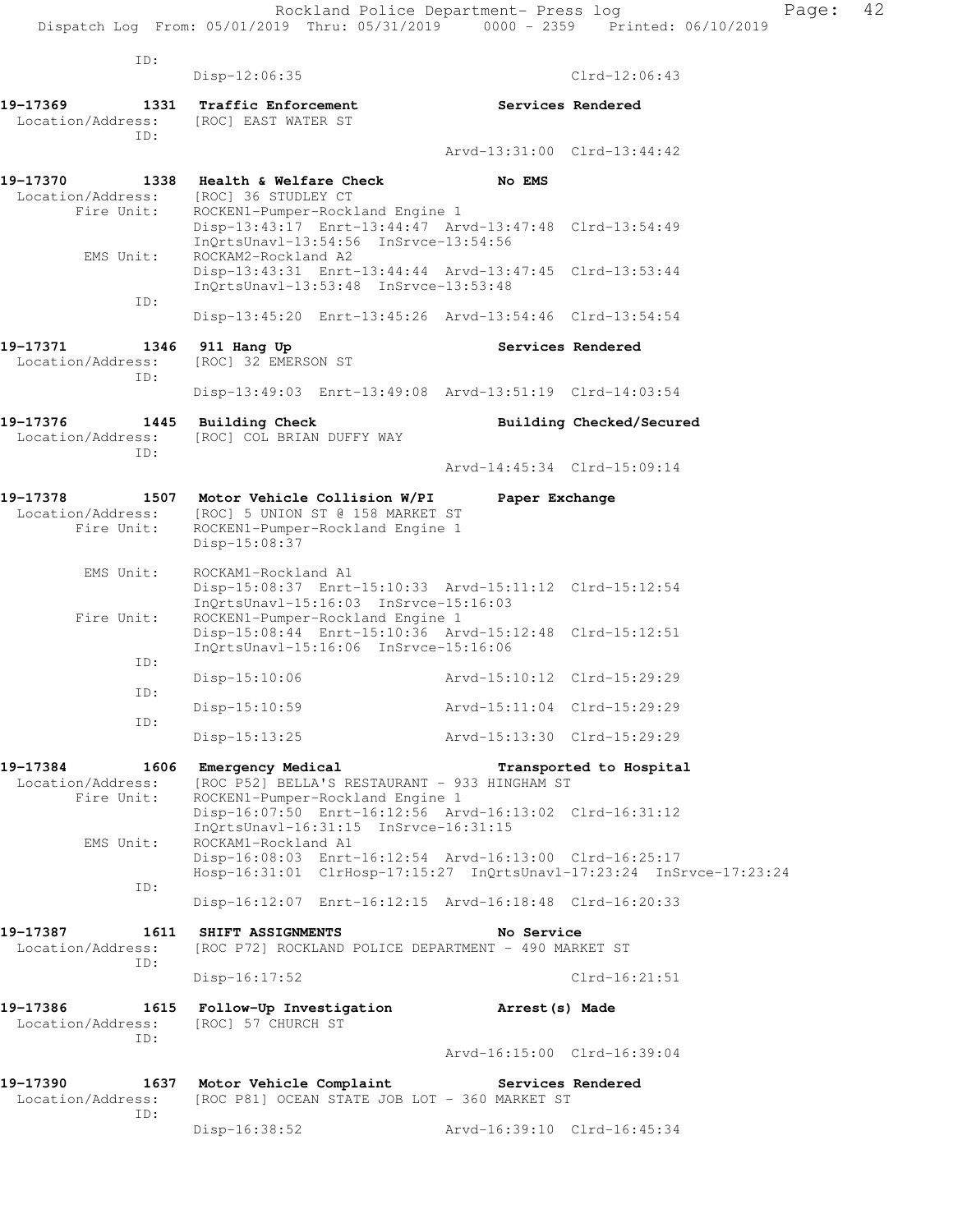|                                       | ID:         |                                                                                |                             |                          |
|---------------------------------------|-------------|--------------------------------------------------------------------------------|-----------------------------|--------------------------|
|                                       |             | Disp-16:39:31                                                                  | Arvd-16:39:41 Clrd-16:39:56 |                          |
| 19-17401<br>Location/Address:         | 1751<br>TD: | Breaking & Entering<br>[ROC] 29 CORN MILL LN                                   |                             | Services Rendered        |
|                                       | ID:         | Disp-18:07:00                                                                  |                             | $Clrd-18:26:12$          |
|                                       |             | Disp-18:26:29                                                                  |                             | $Clrd-18:26:35$          |
| 19-17400<br>1756<br>Location/Address: | ID:         | Motor Vehicle Complaint Gone on arrival<br>[ROC] 43 WINTER CIR @ 543 SUMMER ST |                             |                          |
|                                       |             | $Disp-17:57:14$                                                                | Arvd-17:58:42 Clrd-18:05:14 |                          |
| 19-17402<br>Location/Address:         | 1809<br>ID: | 911 Accidental<br>[ROC] 467 EAST WATER ST                                      |                             | Services Rendered        |
|                                       |             | Disp-18:11:13 Enrt-18:11:19 Arvd-18:17:23 Clrd-20:17:27                        |                             |                          |
| 19-17411<br>Location/Address:         | 1923<br>ID: | <b>Building Check</b><br>[ROC] VETERANS MEMORIAL - TAUNTON AVE                 | Appears Secure              |                          |
|                                       |             |                                                                                | Arvd-19:25:21 Clrd-19:28:01 |                          |
| $19 - 17414$<br>Location/Address:     | 1957        | <b>Building Check</b><br>[ROC] EAST WATER ST                                   |                             | No Action Required       |
| 19-17415<br>Location/Address:         | 2010<br>ID: | Warrant<br>[ROC] 92 MARTHA DR                                                  | Arrest (s) Made             |                          |
|                                       | ID:         | Disp-20:11:42                                                                  |                             | $Clrd-20:17:57$          |
|                                       |             | Disp-20:17:48                                                                  | Arvd-20:17:53 Clrd-21:36:26 |                          |
| For Date: $05/17/2019$ - Friday       |             |                                                                                |                             |                          |
| 19-17427<br>Location/Address:         | 0001<br>ID: | SHIFT ASSIGNMENTS<br>[ROC P72] ROCKLAND POLICE DEPARTMENT - 490 MARKET ST      |                             | Services Rendered        |
|                                       |             | Disp-00:06:15                                                                  |                             | $Clrd-00:06:23$          |
| 19-17436<br>Location/Address:         | 0453<br>ID: | <b>Building Check</b><br>[ROC] TAUNTON AVE                                     |                             | Building Checked/Secured |
|                                       |             |                                                                                | Arvd-04:56:14 Clrd-04:59:21 |                          |
| 19-17437<br>Location/Address:         | 0458<br>ID: | <b>Building Check</b><br>[ROC] UNION ST                                        |                             | Services Rendered        |
|                                       |             |                                                                                | Arvd-05:03:15 Clrd-05:28:11 |                          |
| 19-17439<br>Location/Address:         | 0602<br>ID: | Motor Vehicle Stop<br>[ROC] 71 UNION ST @ 15 CRESCENT ST                       |                             | Citation/Warning Issued  |
|                                       | ID:         | Disp-06:03:36 Enrt-06:03:42 Arvd-06:03:45 Clrd-06:14:34                        |                             |                          |

Disp-06:07:43 Enrt-06:07:47 Arvd-06:07:51 Clrd-06:09:13

**19-17443 0625 Motor Vehicle Stop Services Rendered**  Location/Address: [ROC] E WATER ST @ FRANKLIN AVE ID: Disp-06:27:45 Enrt-06:27:49 Arvd-06:27:52 Clrd-06:39:20

19-17448 **0800** General Info **Services Rendered** Location/Address: [ROC P72] ROCKLAND POLICE DEPARTMENT - 490 MARKET ST

**19-17460 0955 Emergency Medical Transported to Hospital**  Location/Address: [ROC] 11 PACIFIC ST Apt. #4 Fire Unit: ROCKEN1-Pumper-Rockland Engine 1 Disp-09:56:14 Enrt-09:57:53 Arvd-09:58:19 Clrd-10:06:34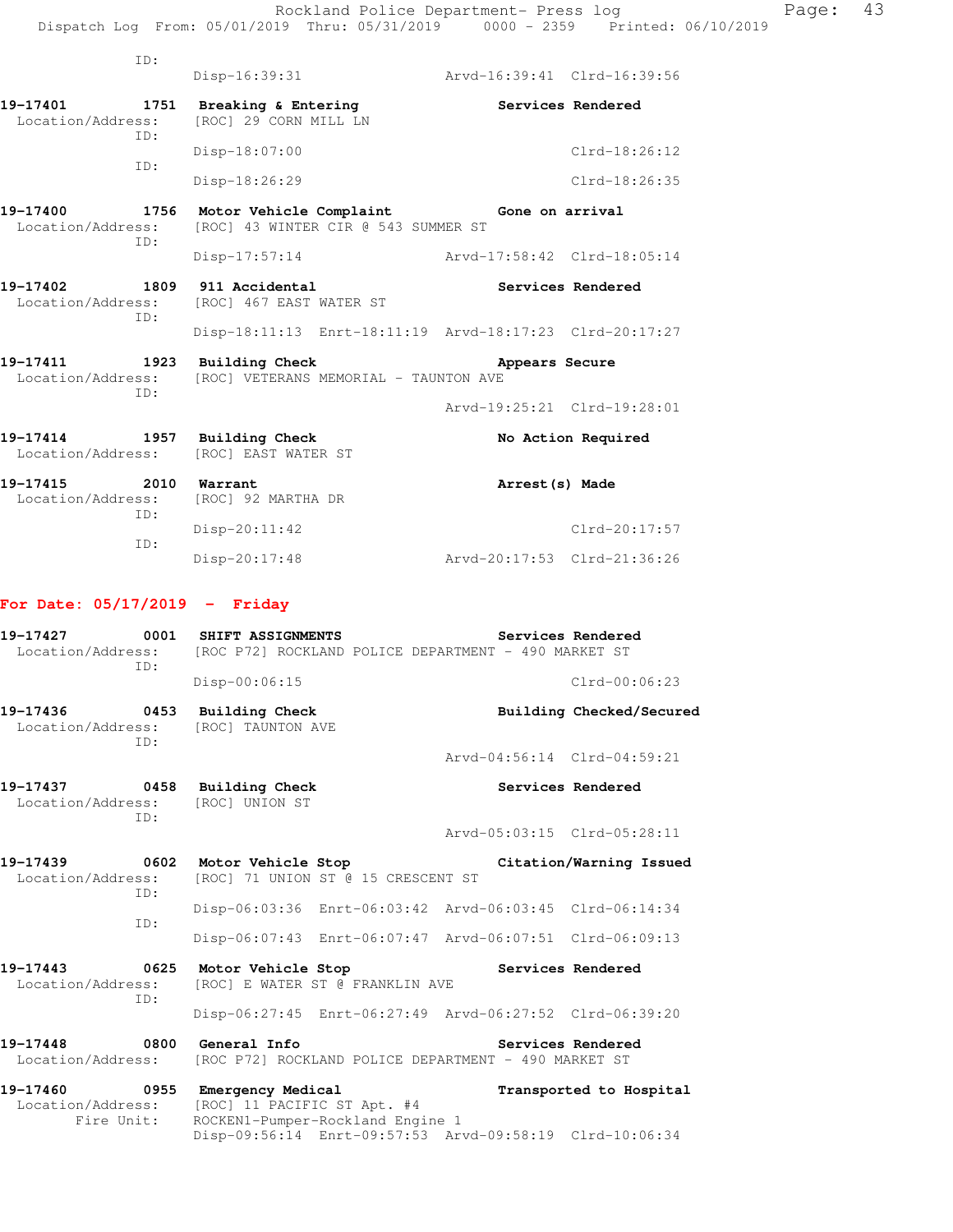|                                      | Rockland Police Department- Press log<br>Dispatch Log From: 05/01/2019 Thru: 05/31/2019 0000 - 2359 Printed: 06/10/2019                                                                         |                             | Page:             | 44 |
|--------------------------------------|-------------------------------------------------------------------------------------------------------------------------------------------------------------------------------------------------|-----------------------------|-------------------|----|
| EMS Unit:                            | InQrtsUnavl-10:06:41 InSrvce-10:06:41<br>ROCKAM1-Rockland A1<br>Disp-09:56:14 Enrt-09:57:53 Arvd-09:58:20 Clrd-10:06:34<br>Hosp-10:24:46 ClrHosp-10:59:24 InQrtsUnavl-11:10:42 InSrvce-11:10:42 |                             |                   |    |
| ID:                                  | Disp-09:57:03 Enrt-09:57:05 Arvd-09:58:20 Clrd-10:04:56                                                                                                                                         |                             |                   |    |
| 19-17471<br>Location/Address:<br>ID: | 1223 911 Accidental<br>[ROC] LEDGEWOOD PL                                                                                                                                                       | Investigated                |                   |    |
|                                      | Disp-12:24:45 Enrt-12:24:49 Arvd-12:31:19 Clrd-12:44:57                                                                                                                                         |                             |                   |    |
| Location/Address:<br>ID:             | 19-17473 1233 Disabled Motor Vehicle<br>[ROC P64] CVS PHARMACY - 80 MARKET ST                                                                                                                   |                             | Services Rendered |    |
| ID:                                  | Disp-12:35:20 Enrt-12:35:25                                                                                                                                                                     |                             | Clrd-12:36:43     |    |
|                                      | Disp-12:39:17                                                                                                                                                                                   |                             | $Clrd-12:39:37$   |    |
| 19-17474<br>Location/Address:<br>ID: | 1236 Burglar Alarm<br>[ROC P103] ELECTROSWITCH - 175 UNION ST Apt. #R                                                                                                                           | Investigated                |                   |    |
| ID:                                  | Disp-12:39:55 Enrt-12:39:58                                                                                                                                                                     |                             | Clrd-12:48:18     |    |
|                                      | Disp-12:49:03 Arvd-12:49:06 Clrd-12:49:08                                                                                                                                                       |                             |                   |    |
| 19-17475<br>Location/Address:<br>ID: | [ROC P64] CVS PHARMACY - 80 MARKET ST                                                                                                                                                           |                             |                   |    |
| ID:                                  | Disp-12:46:46 Enrt-12:46:53 Arvd-12:48:09 Clrd-13:05:50                                                                                                                                         |                             |                   |    |
| ID:                                  | Disp-12:48:05                                                                                                                                                                                   | Arvd-12:48:07 Clrd-13:07:07 |                   |    |
| ID:                                  | Disp-12:48:25                                                                                                                                                                                   | Arvd-12:48:27 Clrd-12:48:59 |                   |    |
| Original Call #:                     | Disp-13:05:54<br>19-17473                                                                                                                                                                       | Arvd-13:05:57 Clrd-13:06:27 |                   |    |
| 19-17477                             | 1307 Traffic Enforcement<br>Location/Address: [ROC] EAST WATER ST                                                                                                                               | Services Rendered           |                   |    |
| ID:                                  | Disp-13:11:30 Arvd-13:15:29 Clrd-13:41:36                                                                                                                                                       |                             |                   |    |
| 19-17480                             | 1328 Traffic Enforcement<br>Location/Address: [ROC] EAST WATER ST                                                                                                                               |                             | Services Rendered |    |
| ID:                                  |                                                                                                                                                                                                 | Arvd-13:28:00 Clrd-13:32:16 |                   |    |
| 19-17487<br>Location/Address:<br>ID: | 1446 Illegal Dumping<br>[ROC] FOREST ST                                                                                                                                                         | Report Follows              |                   |    |
|                                      | Disp-14:47:40                                                                                                                                                                                   | Arvd-14:47:46 Clrd-14:50:03 |                   |    |
| 19-17488<br>Location/Address:<br>ID: | 1449 MVA Property Damage Only<br>[ROC] 200 WEBSTER ST                                                                                                                                           | Paper Exchange              |                   |    |
| ID:                                  | Disp-14:50:20 Enrt-14:50:24 Arvd-14:55:17 Clrd-15:10:53                                                                                                                                         |                             |                   |    |
| ID:                                  | $Disp-14:55:16$                                                                                                                                                                                 | Arvd-14:55:19 Clrd-15:20:29 |                   |    |
|                                      | Disp-14:55:23                                                                                                                                                                                   | Arvd-14:55:25 Clrd-15:11:05 |                   |    |
| 19-17501<br>Location/Address:<br>ID: | 1600 General Info<br>[ROC P72] ROCKLAND POLICE DEPARTMENT - 490 MARKET ST                                                                                                                       |                             | Services Rendered |    |
|                                      |                                                                                                                                                                                                 | Arvd-16:19:00 Clrd-16:24:59 |                   |    |
| 19-17499<br>Location/Address:<br>ID: | 1616 Motor Vehicle Complaint<br>[ROC P21] STATION LIQUORS - 21 EAST WATER ST                                                                                                                    | Sent On Way                 |                   |    |
| ID:                                  | Disp-16:17:47 Enrt-16:17:53 Arvd-16:21:05 Clrd-16:29:53                                                                                                                                         |                             |                   |    |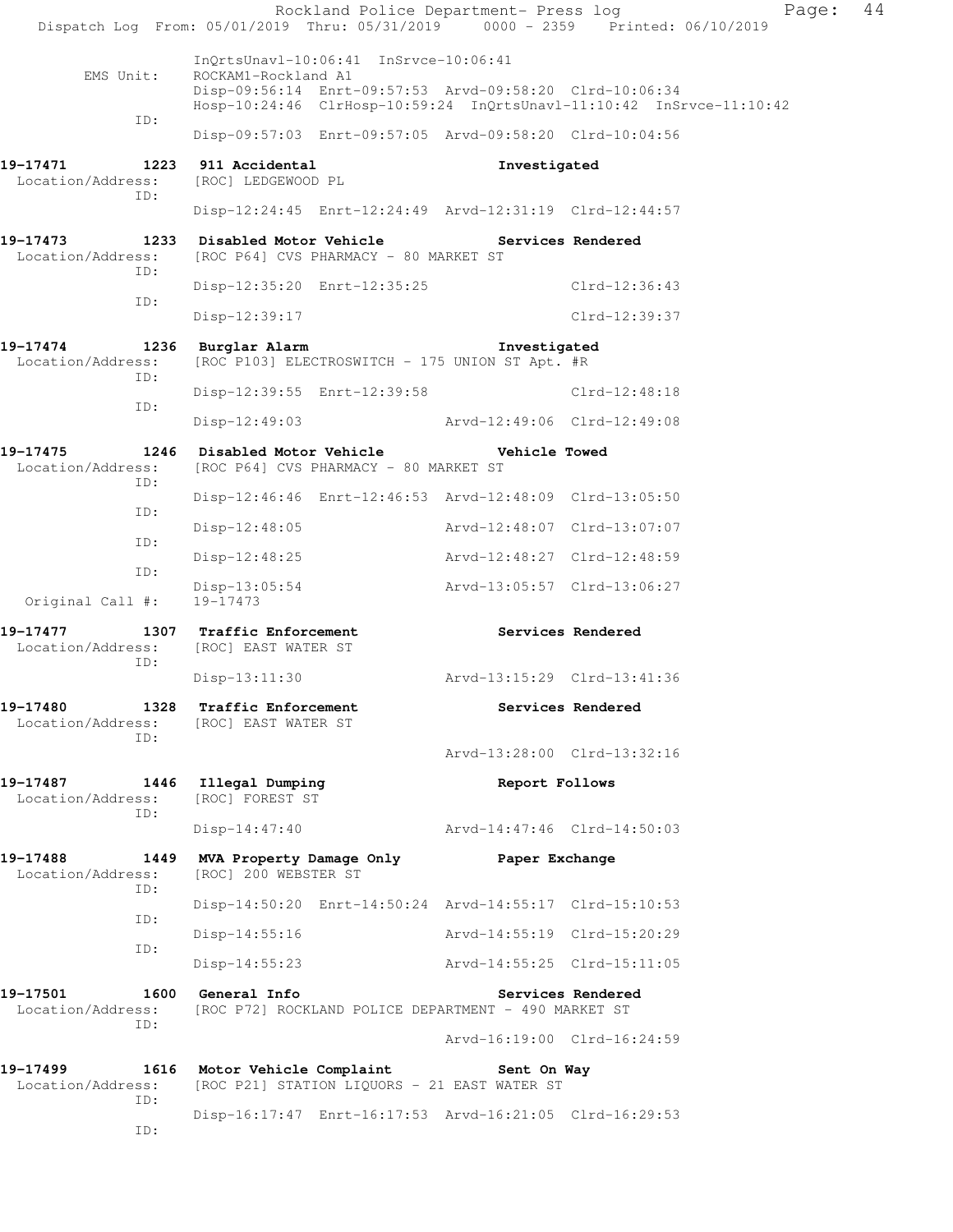Rockland Police Department- Press log Fage: 45 Dispatch Log From: 05/01/2019 Thru: 05/31/2019 0000 - 2359 Printed: 06/10/2019 Disp-16:21:21 Arvd-16:21:23 Clrd-16:28:16 **19-17500 1619 Larceny / Forgery/ Fraud Services Rendered**  Location/Address: [ROC P47] BEST WESTERN - 909 HINGHAM ST ID: Disp-16:22:03 Enrt-16:22:25 Arvd-16:28:18 Clrd-16:52:52 **19-17503 1638 HYPODERMIC SYRINGE (RECOVERED) No Service**  Location: [ROC] ID: Disp-16:40:00 Enrt-16:40:54 Clrd-16:45:07 **19-17504 1638 Motor Vehicle Complaint Services Rendered**  Location/Address: [ROC] BILL DELAHUNT PKWY ID: Disp-16:40:40 Arvd-16:40:48 Clrd-17:04:30 ID: Disp-16:40:40 Enrt-16:40:50 Arvd-16:43:41 Clrd-17:04:35 **19-17505 1645 Motor Vehicle Stop Report Follows**  Location/Address: [ROC P99] TEDESCHI'S - 268 UNION ST ID: Disp-16:46:54 Arvd-16:47:08 Clrd-21:10:34 ID: Disp-16:47:16 Enrt-16:47:20 Arvd-16:48:46 Clrd-17:26:21 **19-17508 1716 Suspicious Activity Investigated**  Location/Address: [ROC] 366 CONCORD ST ID: Disp-17:18:56 Enrt-17:19:07 Arvd-17:23:26 Clrd-17:30:59 **19-17509 1728 HYPODERMIC SYRINGE (RECOVERED) Services Rendered**  Location: [ROC] Original Call #: 19-17503 **19-17510 1732 Burglar Alarm Appears Secure**  Location/Address: [ROC] 443 WEBSTER ST ID: Disp-17:33:47 Enrt-17:33:51 Arvd-17:37:36 Clrd-17:40:00 ID: Disp-17:33:47 Enrt-17:33:51 Arvd-17:37:37 Clrd-17:39:53 19-17521 1926 Lockout **Services Rendered**  Location/Address: [ROC 59] RICE BUILDING - 346 UNION ST ID: Disp-19:29:28 Enrt-19:29:37 Arvd-19:33:58 Clrd-19:39:48 **19-17523 1946 Motor Vehicle Complaint Gone on arrival**  Vicinity of: [ROC] 331 FOREST ST ID: Disp-19:47:52 Arvd-19:47:56 Clrd-19:58:04 19-17526 1956 Animal Complaint **Services Rendered**  Location/Address: [ROC] 83E HANNAH WAY ID: Disp-19:59:13 Enrt-19:59:18 Arvd-20:00:43 Clrd-20:48:15 ID: Disp-20:02:25 Arvd-20:02:28 Clrd-20:06:53 **19-17530 2033 Motor Vehicle Stop Citation/Warning Issued**  Vicinity of: [ROC 1] ROCKLAND FIRE DEPARTMENT - UNION ST ID: Arvd-20:33:00 Clrd-20:47:38 ID: Disp-20:34:53 Enrt-20:34:58 Arvd-20:35:00 Clrd-20:46:24 19-17536 2126 Burglar Alarm **Appears Secure Appears Secure** Location/Address: [ROC] 100 LEDGEWOOD PL [ROC] 100 LEDGEWOOD PL ID: Disp-21:29:15 Enrt-21:30:01 Arvd-21:35:08 Clrd-21:38:38 ID: Disp-21:35:35 Enrt-21:35:47 Arvd-21:35:51 Clrd-21:39:07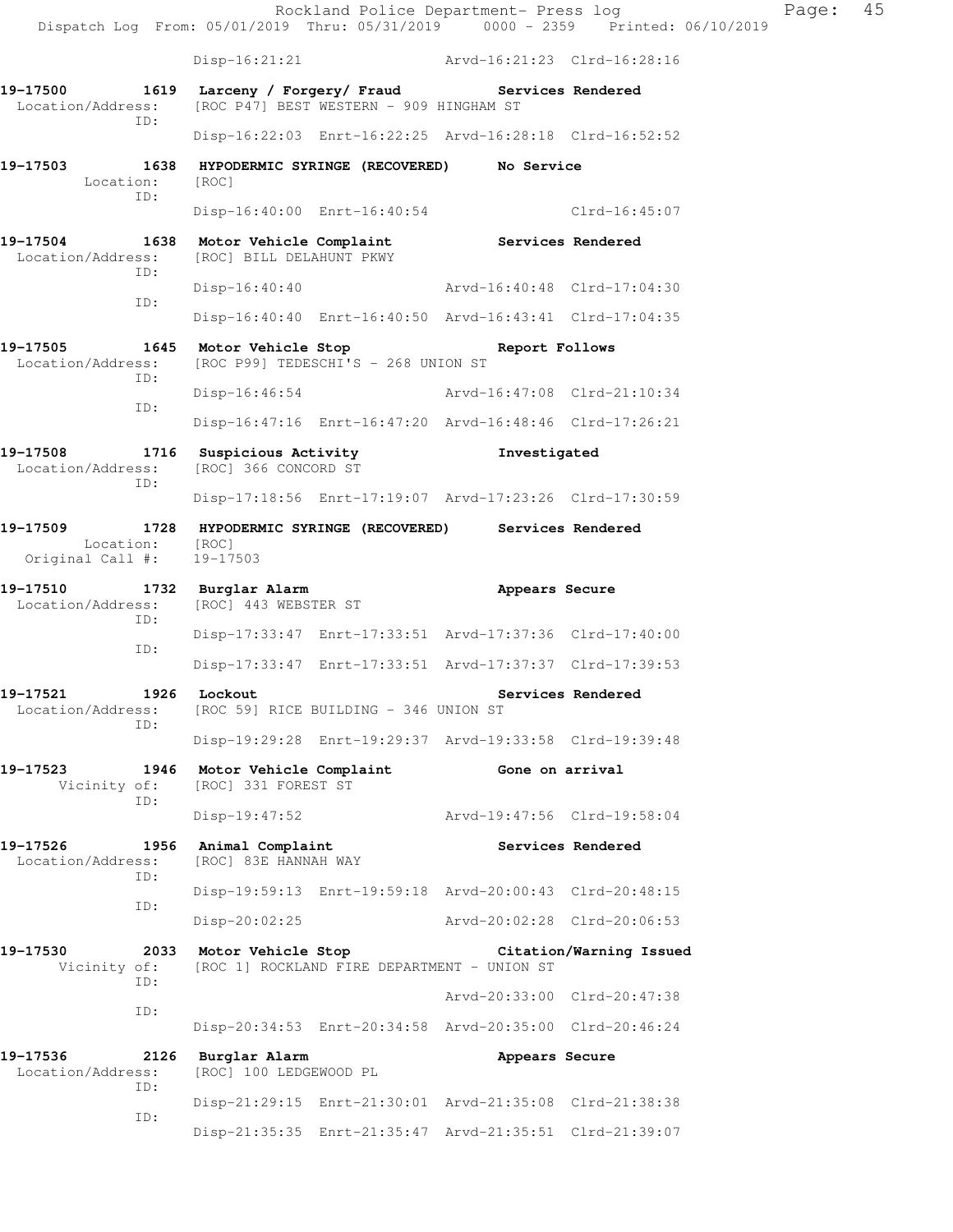### **For Date: 05/18/2019 - Saturday**

| 19-17548<br>Location/Address: | 0000        | Information Call                                                                      | [ROC P72] ROCKLAND POLICE DEPARTMENT - 490 MARKET ST    |                             | No Action Required          |  |
|-------------------------------|-------------|---------------------------------------------------------------------------------------|---------------------------------------------------------|-----------------------------|-----------------------------|--|
| 19-17553<br>Location/Address: | 0050        | 911 Hang Up<br>[ROC] 5 KING PHILLIP CIR                                               |                                                         | Appears Secure              |                             |  |
|                               | ID:         |                                                                                       | Disp-00:52:32 Enrt-00:52:41 Arvd-00:55:39 Clrd-01:01:06 |                             |                             |  |
|                               | ID:         |                                                                                       | Disp-00:53:13 Enrt-00:53:23 Arvd-00:55:47 Clrd-01:01:11 |                             |                             |  |
| 19-17559<br>Location/Address: | 0150<br>ID: | MVA Property Damage Only<br>[ROC] 265 BEECH ST                                        |                                                         | Investigated                |                             |  |
|                               |             |                                                                                       | Disp-01:51:02 Enrt-01:51:20 Arvd-01:51:59 Clrd-02:20:02 |                             |                             |  |
|                               | ID:         |                                                                                       | Disp-01:51:08 Enrt-01:51:20 Arvd-01:51:36 Clrd-02:19:59 |                             |                             |  |
|                               | ID:         |                                                                                       | Disp-01:51:12 Enrt-01:51:20 Arvd-01:52:47 Clrd-02:20:05 |                             |                             |  |
|                               | ID:         |                                                                                       | Disp-01:51:16 Enrt-01:51:20 Arvd-01:52:50 Clrd-02:20:55 |                             |                             |  |
| 19-17568<br>Location/Address: | 0542<br>ID: | Building Check<br>[ROC] UNION ST                                                      |                                                         |                             | Services Rendered           |  |
|                               |             |                                                                                       |                                                         | Arvd-05:43:52 Clrd-06:15:41 |                             |  |
| 19-17570<br>Location/Address: | ID:         | 0625 Motor Vehicle Stop                                                               | [ROC] EAST WATER ST @ SUNNYBANK AVE                     |                             | Citation/Warning Issued     |  |
|                               | ID:         |                                                                                       |                                                         | Arvd-06:25:00 Clrd-06:29:57 |                             |  |
|                               |             | Disp-06:28:55                                                                         |                                                         | Arvd-06:28:59 Clrd-06:35:46 |                             |  |
| 19-17573<br>Location/Address: | 0648<br>ID: | Burglar Alarm                                                                         | [ROC P45] COMFORT INN - 850 HINGHAM ST                  |                             | Services Rendered           |  |
|                               | ID:         |                                                                                       | Disp-06:50:10 Enrt-06:50:27 Arvd-06:52:12 Clrd-06:54:41 |                             |                             |  |
|                               |             |                                                                                       | Disp-06:50:25 Enrt-06:50:27                             |                             | $Clrd-06:54:43$             |  |
| 19-17575<br>Location/Address: | 0705<br>ID: | Motor Vehicle Stop                                                                    | [ROC] 315 LIBERTY ST @ 97 STANTON ST                    | Verbal Warning              |                             |  |
|                               |             |                                                                                       |                                                         | Arvd-07:05:00 Clrd-07:09:34 |                             |  |
| 19-17576<br>Location/Address: | 0715<br>ID: | Motor Vehicle Stop<br>Citation/Warning Issued<br>[ROC] EAST WATER ST @ CHRISTOPHER DR |                                                         |                             |                             |  |
|                               |             |                                                                                       |                                                         |                             | Arvd-07:15:00 Clrd-07:25:22 |  |
| 19-17578<br>Location/Address: |             | 0730 General Info                                                                     | [ROC P72] ROCKLAND POLICE DEPARTMENT - 490 MARKET ST    |                             | Services Rendered           |  |
| 19-17581<br>Location/Address: | 0800<br>ID: | <b>SHIFT ASSIGNMENTS</b>                                                              | [ROC P72] ROCKLAND POLICE DEPARTMENT - 490 MARKET ST    |                             | Services Rendered           |  |
|                               |             | Disp-08:00:00                                                                         |                                                         | Arvd-08:01:56 Clrd-08:02:02 |                             |  |
| 19-17586<br>Location/Address: | 0910<br>ID: | Suspicious Activity                                                                   | [ROC] 15 BIGELOW AVE @ 529 UNION ST                     |                             | Services Rendered           |  |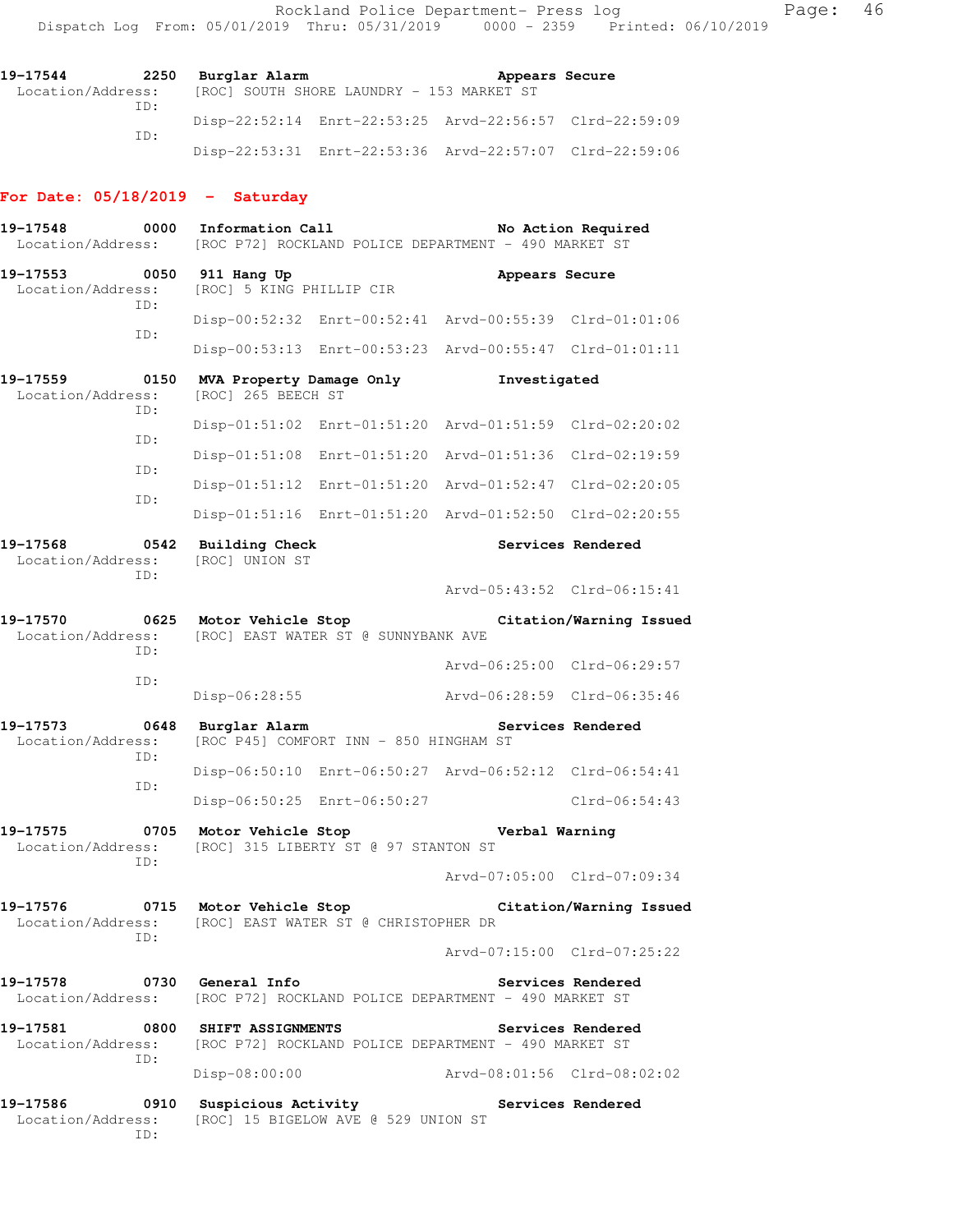Rockland Police Department- Press log Fage: 47 Dispatch Log From: 05/01/2019 Thru: 05/31/2019 0000 - 2359 Printed: 06/10/2019 Disp-09:12:44 Enrt-09:12:50 Arvd-09:18:28 Clrd-09:23:08 **19-17591 1012 Burglar Alarm Services Rendered**  Location/Address: [ROC] 16 WEST WATER ST ID: Disp-10:12:31 Enrt-10:12:59 Arvd-10:15:06 Clrd-10:17:17 **19-17601 1228 Traffic Enforcement Services Rendered**  Location/Address: [ROC] EAST WATER ST ID: Arvd-12:28:00 Clrd-12:59:26 **19-17603 1325 Missing Person Services Rendered**  Location/Address: [ROC] SUNSET ST ID: Disp-13:26:36 Enrt-13:26:43 Arvd-13:47:31 Clrd-14:27:01 19-17604 1337 911 Accidental **19-17604** Services Rendered Location/Address: [ROC] 200 FOREST ST ID: Disp-13:38:16 Enrt-13:38:23 Arvd-13:44:07 Clrd-13:44:12 **19-17610 1453 Complaint Gone on arrival**  Location/Address: [ROC] 11 BELMONT ST @ 360 UNION ST ID: Disp-14:54:03 Enrt-14:54:12 Arvd-14:56:37 Clrd-15:07:24 ID: Disp-14:56:28 Arvd-14:56:34 Clrd-15:07:24 ID: Disp-15:06:18 Arvd-15:06:23 Clrd-15:07:24 **19-17627 1710 Motor Vehicle Stop Verbal Warning**  Location/Address: [ROC] DUMP - EAST WATER ST ID: Arvd-17:10:00 Clrd-17:18:47 **19-17628 1717 Motor Vehicle Stop Citation/Warning Issued**  Location/Address: [ROC] DUMP - EAST WATER ST ID: Disp-17:18:47 Enrt-17:26:27 Arvd-17:26:31 Clrd-17:26:35 **19-17635 1847 Assist Fire Department Services Rendered**  Location/Address: [ROC] 11 PACIFIC ST Apt. #4 ID: Disp-18:49:16 Enrt-18:49:18 Arvd-18:49:19 Clrd-19:33:05 19-17638 1927 Burglar Alarm **1988 Services Rendered** Location/Address: [ROC 80] COMFORT INN - 850 HINGHAM ST ID: Disp-19:29:08 Enrt-19:29:12 Arvd-19:33:57 Clrd-19:41:00 ID: Disp-19:33:26 Enrt-19:33:28 Arvd-19:34:17 Clrd-19:41:00 **19-17639 2005 Motor Vehicle Stop Citation/Warning Issued**  Location/Address: [ROC] 158 MARKET ST @ 5 UNION ST ID: Arvd-20:05:00 Clrd-20:15:16 ID: Disp-20:14:04 Clrd-20:14:10 19-17641 2007 911 Accidental **19-17641** Services Rendered Location/Address: [ROC P47] BEST WESTERN - 909 HINGHAM ST ID: Disp-20:08:53 Enrt-20:08:55 Arvd-20:13:59 Clrd-20:18:34 ID: Disp-20:14:14 Enrt-20:14:16 Arvd-20:14:18 Clrd-20:18:34 **19-17643 2023 Disturbance Transported to Hospital**  Location/Address: [ROC 7] WEBSTER PARK REHAB CENTER - 56 WEBSTER ST ID: Disp-20:24:36 Enrt-20:25:02 Arvd-20:26:29 Clrd-20:37:53 ID: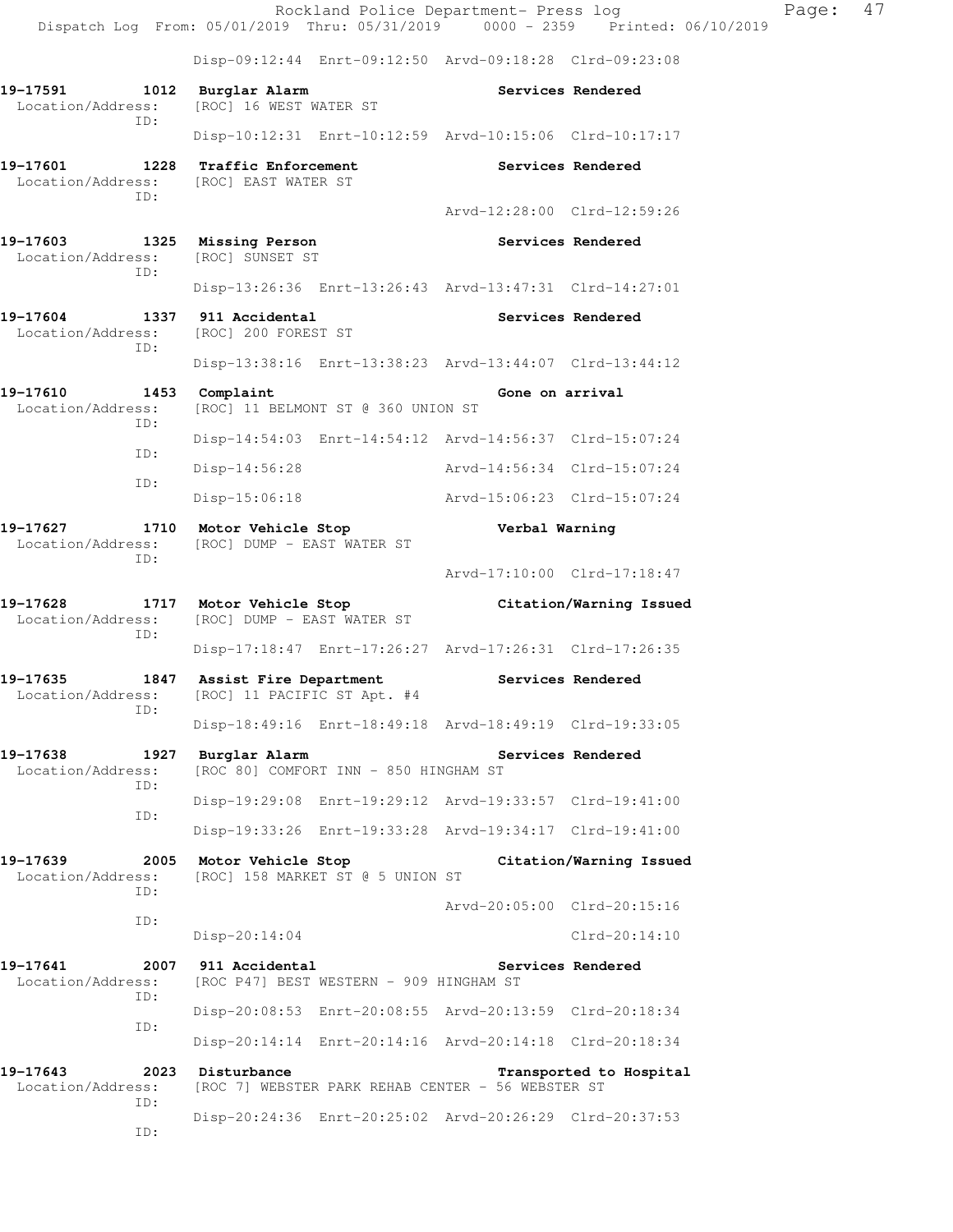|                          | Rockland Police Department- Press log<br>Dispatch Log From: 05/01/2019 Thru: 05/31/2019 0000 - 2359 Printed: 06/10/2019 |                             |                             | Page: | 48 |
|--------------------------|-------------------------------------------------------------------------------------------------------------------------|-----------------------------|-----------------------------|-------|----|
|                          | Disp-20:25:30 Enrt-20:25:32 Arvd-20:26:27 Clrd-20:37:53                                                                 |                             |                             |       |    |
| TD:                      |                                                                                                                         |                             |                             |       |    |
|                          | Disp-20:25:35 Enrt-20:25:37 Arvd-20:26:23 Clrd-20:37:53                                                                 |                             |                             |       |    |
| TD:                      | 19-17649 2100 Motor Vehicle Stop Citation/Warning Issued<br>Location/Address: [ROC] 10 SPRING ST @ 7 MARKET ST          |                             |                             |       |    |
|                          |                                                                                                                         | Arvd-21:00:00 Clrd-21:02:46 |                             |       |    |
| ID:                      | 19-17651 2126 Motor Vehicle Stop Store Verbal Warning<br>Location/Address: [ROC P86] MOBIL GAS STATION - 158 MARKET ST  |                             |                             |       |    |
|                          |                                                                                                                         |                             | Arvd-21:26:00 Clrd-21:33:49 |       |    |
| TD:                      | 19-17652 2148 Motor Vehicle Stop Citation/Warning Issued<br>Location/Address: [ROC] 215 MARKET ST @ 13 CONCORD ST       |                             |                             |       |    |
|                          |                                                                                                                         |                             | Arvd-21:48:00 Clrd-22:00:19 |       |    |
| ID:                      | 19-17656 2213 Disturbance- ASSAULT<br>Location/Address: [ROC] 223 CENTRE AVE                                            | Arrest(s) Made              |                             |       |    |
| ID:                      | $Disp-22:17:52$                                                                                                         | Arvd-22:19:10 Clrd-22:49:36 |                             |       |    |
|                          | $Disp-22:17:52$                                                                                                         | Arvd-22:19:10 Clrd-22:49:36 |                             |       |    |
| 19-17655<br>TD:          | 2214 Disturbance<br>Location/Address: [ROC] 223 CENTRE AVE                                                              |                             | Services Rendered           |       |    |
| ID:                      | Disp-22:15:27                                                                                                           | Arvd-22:15:34 Clrd-22:17:52 |                             |       |    |
|                          | Disp-22:15:27                                                                                                           | Arvd-22:15:34 Clrd-22:19:04 |                             |       |    |
| ID:                      | Disp-22:15:27                                                                                                           | Arvd-22:15:34 Clrd-22:17:52 |                             |       |    |
| Location/Address:<br>ID: | 19-17658 2328 911 Hang Up<br>[ROC] 6 REED BENT RD                                                                       |                             | Services Rendered           |       |    |
| ID:                      | Disp-23:30:21 Enrt-23:31:37 Arvd-23:38:45 Clrd-23:53:50                                                                 |                             |                             |       |    |
|                          | Disp-23:39:13 Enrt-23:39:15 Arvd-23:39:16 Clrd-23:56:07                                                                 |                             |                             |       |    |

# **For Date: 05/19/2019 - Sunday**

| 19-17659 0000                 |            | <b>SHIFT ASSIGNMENTS</b>                                                  |                                                         | Services Rendered           |
|-------------------------------|------------|---------------------------------------------------------------------------|---------------------------------------------------------|-----------------------------|
| Location/Address:             | ID:        |                                                                           | [ROC P72] ROCKLAND POLICE DEPARTMENT - 490 MARKET ST    |                             |
|                               |            | Disp-00:00:00                                                             | Arvd-00:06:28 Clrd-00:06:34                             |                             |
| 19-17666                      | 0059       | Emergency Medical                                                         | No EMS                                                  |                             |
| Location/Address:             |            | [ROC] 11 PACIFIC ST Apt. #4                                               |                                                         |                             |
|                               | Fire Unit: | ROCKEN1-Pumper-Rockland Engine 1<br>InOrtsUnav1-01:06:50 InSrvce-01:06:50 | Disp-01:00:39 Enrt-01:02:16 Arvd-01:02:20 Clrd-01:06:32 |                             |
|                               |            | EMS Unit: ROCKAM2-Rockland A2                                             |                                                         |                             |
|                               |            |                                                                           | Disp-01:00:39 Enrt-01:02:14 Arvd-01:02:18 Clrd-01:06:30 |                             |
|                               | ID:        | InOrtsUnavl-01:06:45 InSrvce-01:06:45                                     |                                                         |                             |
|                               |            |                                                                           | Disp-01:01:09 Enrt-01:01:13 Arvd-01:02:47 Clrd-01:07:41 |                             |
|                               | ID:        | $Disp-01:04:25$                                                           |                                                         | $Clrd-01:04:30$             |
|                               | ID:        |                                                                           |                                                         |                             |
|                               |            | Disp-01:04:34 Enrt-01:04:36                                               |                                                         | $Clrd-01:05:45$             |
| 19-17667<br>Location/Address: | TD:        | 0101 Motor Vehicle Stop<br>[ROC] 235 CENTRE AVE                           | Verbal Warning                                          |                             |
|                               |            |                                                                           |                                                         | Arvd-01:01:00 Clrd-01:04:16 |
| 19-17668                      | 0106       | Motor Vehicle Complaint                                                   | Sent On Way                                             |                             |

Location/Address: [ROC P69] MCDONALD'S - 117 MARKET ST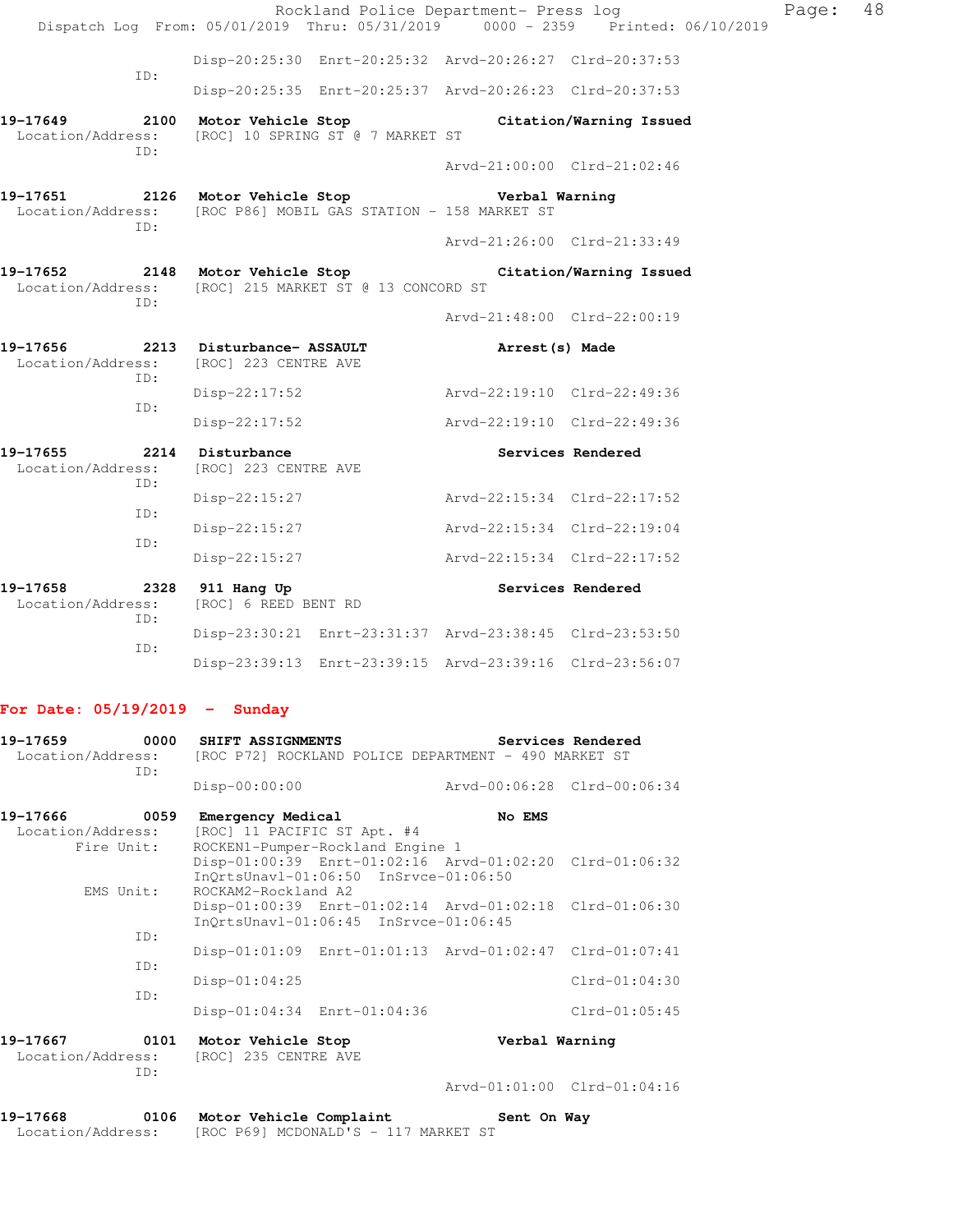Rockland Police Department- Press log Page: 49 Dispatch Log From: 05/01/2019 Thru: 05/31/2019 0000 - 2359 Printed: 06/10/2019 ID: Arvd-01:06:00 Clrd-01:23:13 ID: Disp-01:07:53 Enrt-01:07:55 Arvd-01:08:55 Clrd-01:23:13 **19-17670 0125 Motor Vehicle Collision W/PI Arrest(s) Made**  Location/Address: [ROC] 5 UNION ST @ 158 MARKET ST ID: Arvd-01:25:00 Clrd-02:07:21 ID: Disp-01:46:31 Arvd-01:46:35 Clrd-01:46:53 ID: Disp-01:46:42 Arvd-01:46:44 Clrd-02:07:21 19-17677 **19-17677** 0429 Suspicious Activity **Services Rendered**  Location/Address: [ROC P45] COMFORT INN - 850 HINGHAM ST ID: Disp-04:31:51 Enrt-04:32:04 Arvd-04:36:59 Clrd-04:43:05 ID: Disp-04:31:57 Enrt-04:32:07 Arvd-04:37:02 Clrd-04:43:09 19-17682 **0556** Building Check **Services Rendered**  Location/Address: [ROC] UNION ST ID: Arvd-05:58:06 Clrd-06:21:54 **19-17683 0647 Motor Vehicle Stop Citation/Warning Issued**  Vicinity of: [ROC] EAST WATER ST @ CHRISTOPHER DR ID: Arvd-06:47:00 Clrd-06:58:22 **19-17685 0713 Motor Vehicle Stop Verbal Warning**  Vicinity of: [ROC] EAST WATER ST @ CHRISTOPHER DR ID: Arvd-07:13:00 Clrd-07:29:05 **19-17691 0802 SHIFT ASSIGNMENTS Services Rendered**  Location/Address: [ROC P72] ROCKLAND POLICE DEPARTMENT - 490 MARKET ST ID: Disp-08:05:32 Clrd-08:05:48 **19-17713 1314 Motor Vehicle Stop Verbal Warning**  Location/Address: [ROC] BILL DELAHUNT PKWY ID: Arvd-13:14:00 Clrd-13:15:30 **19-17719 1441 911 Accidental Services Rendered**  Location/Address: [ROC] 67 LEISUREWOODS DR ID: Disp-14:42:34 Enrt-14:42:47 Arvd-14:48:01 Clrd-14:49:45 **19-17724 1609 SHIFT ASSIGNMENTS No Service**  Location/Address: [ROC P72] ROCKLAND POLICE DEPARTMENT - 490 MARKET ST ID: Disp-16:10:51 Clrd-16:10:58 19-17727 1633 Disturbance **Services Rendered**  Location/Address: [ROC] 490 WEST WATER ST ID: Disp-16:34:22 Enrt-16:34:25 Arvd-16:37:49 Clrd-16:44:16 **19-17730 1656 Building Check Investigated**  Location/Address: [ROC] TAUNTON AVE ID: Arvd-16:57:27 Clrd-16:57:37 **19-17732 1704 Traffic Enforcement Services Rendered**  Location/Address: [ROC] 200 EAST WATER ST ID: Arvd-17:05:32 Clrd-17:19:13 **19-17744 2002 Building Check Investigated**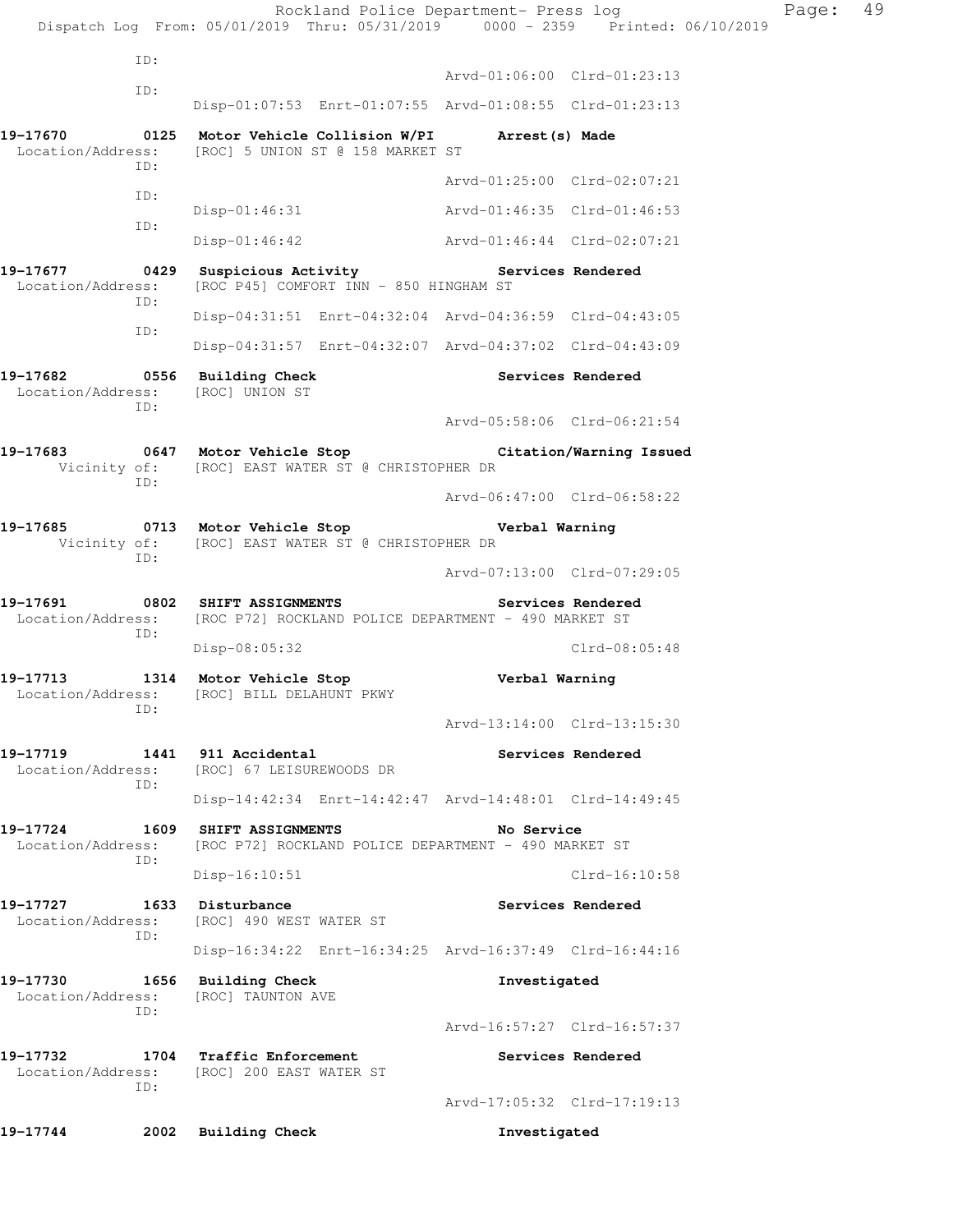Location/Address: [ROC] TAUNTON AVE ID: Arvd-20:04:06 Clrd-20:04:21 **19-17747 2036 Animal Complaint Services Rendered**  Location/Address: [ROC] 32 MARTHA DR Apt. #E ID: Disp-20:42:01 Clrd-20:42:08 **19-17748 2041 Assist Fire Department Services Rendered**  Location/Address: [ROC] 159 UNION ST Fire Unit: ROCLAD1-Aerial-Rockland Ladder 1 Disp-20:42:12 Clrd-20:42:19 InQrtsUnavl-20:42:19 InSrvce-20:42:19 ID: Disp-20:42:22 Enrt-20:42:26 Arvd-20:45:06 Clrd-20:57:25 EMS Unit: ROCKAM1-Rockland A1 Disp-20:42:33 Enrt-20:42:35 Arvd-20:44:38 Clrd-20:51:31 InQrtsUnavl-20:51:31 InSrvce-20:51:31 ID: Disp-20:46:17 Enrt-20:46:21 Clrd-20:57:29 ID: Disp-20:57:05 Enrt-20:57:13 Arvd-20:57:17 Clrd-20:57:21 **19-17749 2042 Motor Vehicle Complaint Could Not Locate**  Location/Address: [ROC] NORTH AVE ID: Disp-20:44:44 Arvd-20:44:50 Clrd-20:45:57 **19-17756 2154 Assist Fire Department Services Rendered**  Location/Address: [ROC] 11 PACIFIC ST Apt. #4 ID: Disp-21:55:59 Enrt-21:56:04 Arvd-21:56:41 Clrd-22:05:33 **19-17759 2208 Assist Fire Department Services Rendered**  Location/Address: [ROC] 230 MARTHA DR Apt. #E ID: Disp-22:09:52 Arvd-22:09:56 Clrd-22:16:30 **19-17761 2223 Motor Vehicle Stop Citation/Warning Issued**  Vicinity of: [ROC] 40 MAPLE ST @ 0 PLAIN ST ID: Arvd-22:23:00 Clrd-22:26:01 **19-17763 2234 Burglar Alarm Cancelled Enroute**  Location/Address: [ROC P17] THE RUG MERCHANT - 11 COMMERCE RD Apt. #B ID: Disp-22:37:08 Enrt-22:37:20 Clrd-22:39:18 **19-17765 2302 Motor Vehicle Complaint Gone on arrival**  Location/Address: [ROC] MARKET ST ID: Disp-23:04:08 Enrt-23:04:15 Clrd-23:16:13 **For Date: 05/20/2019 - Monday** 19-17768 **0009** General Incident **Services Rendered**  Location/Address: [ROC P72] ROCKLAND POLICE DEPARTMENT - 490 MARKET ST ID:

Disp-00:12:20 Clrd-00:12:32

**19-17772 0058 Building Check Services Rendered**  Location/Address: [ROC] BILL DELAHUNT PKWY ID: Arvd-01:01:01 Clrd-01:01:41

| 19-17779          | 0544 | Building Check |                             | Building Checked/Secured |
|-------------------|------|----------------|-----------------------------|--------------------------|
| Location/Address: |      | [ROC] UNION ST |                             |                          |
|                   | TD:  |                |                             |                          |
|                   |      |                | Arvd-05:46:04 Clrd-06:03:58 |                          |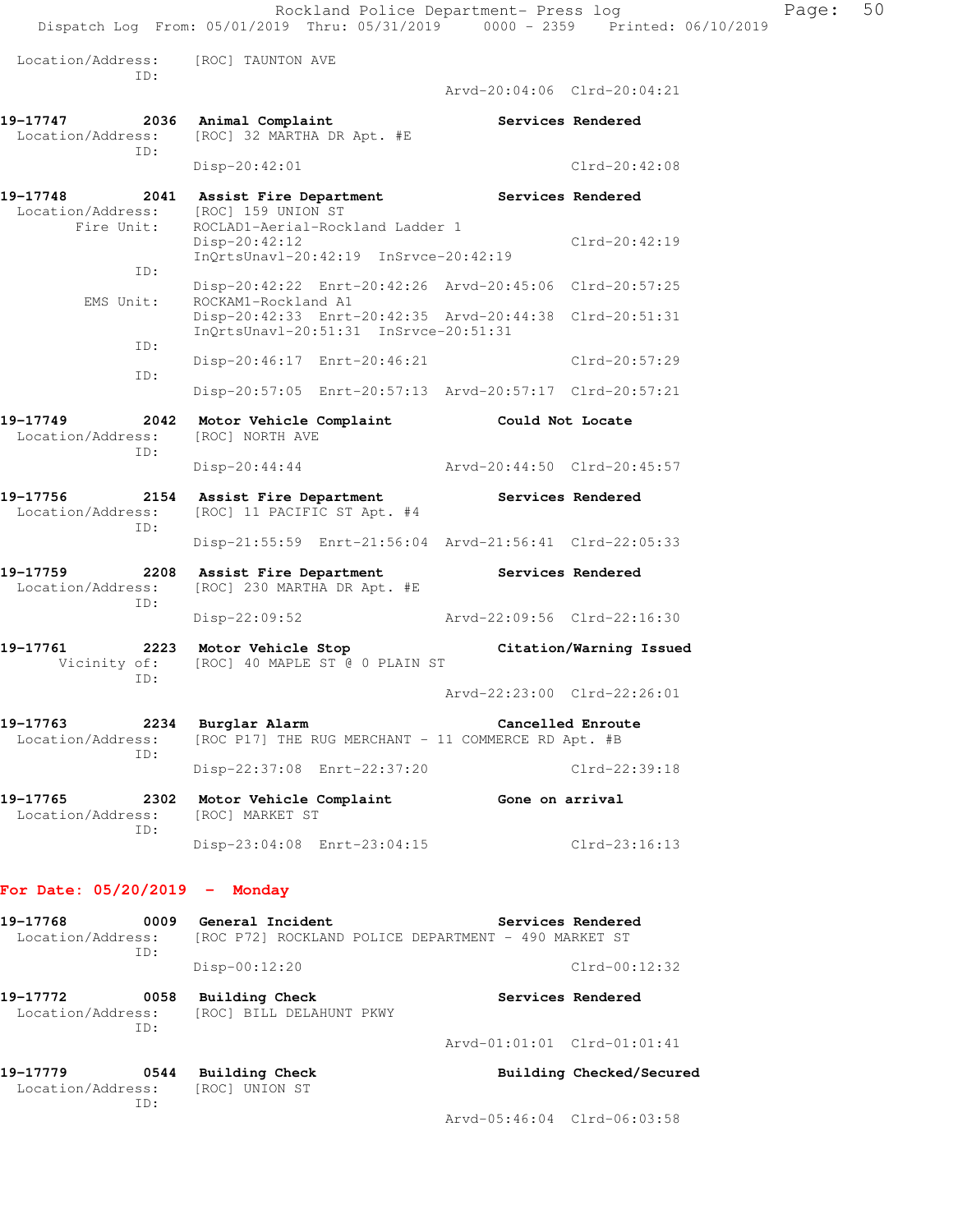**19-17783 0613 Motor Vehicle Stop Citation/Warning Issued**  Location/Address: [ROC] 285 TURNER RD @ 187 POND ST ID: Arvd-06:13:00 Clrd-06:20:23

ID:

**19-17784 0622 Motor Vehicle Stop Verbal Warning**  Vicinity of: [ROC] 411 POND ST @ 4 TOWNSEND ST ID:

Arvd-06:22:00 Clrd-06:28:17

**19-17785 0630 Motor Vehicle Stop Citation/Warning Issued**  Location/Address: [ROC] 304 WEST WATER ST ID: Arvd-06:30:00 Clrd-06:45:08 ID: Disp-06:33:52 Arvd-06:33:55 Clrd-06:45:10

**19-17790 0659 Motor Vehicle Stop Citation/Warning Issued**  Location/Address: [ROC] 388 SUMMER ST @ 10 ELEANOR LN ID:

Arvd-06:59:00 Clrd-07:05:44

19-17791 **19-17791** 0701 Suspicious Activity **19-17791** Services Rendered Location/Address: [ROC] 12 STUDLEY CT ID: Disp-07:04:02 Enrt-07:04:14 Arvd-07:04:24 Clrd-07:23:43 ID: Disp-07:04:08 Enrt-07:04:14 Arvd-07:06:29 Clrd-07:23:41 ID:

 Disp-07:04:12 Enrt-07:04:14 Arvd-07:06:31 Clrd-07:23:38 **19-17835 0801 General Info Services Not Required** 

Location/Address: [ROC P72] ROCKLAND POLICE DEPARTMENT - 490 MARKET ST

**19-17812 1014 Emergency Medical Transported to Hospital**  Location/Address: [ROC] 601 HINGHAM ST EMS Unit: ABIA4-Abington Ambulance 4 Disp-10:16:12 Clrd-10:17:22 InQrtsUnavl-10:17:26 InSrvce-10:17:26 ID: Disp-10:17:52 Enrt-10:17:56 Arvd-10:20:53 Clrd-10:34:51<br>Fire Unit: ROCKEN1-Pumper-Rockland Engine 1 ROCKEN1-Pumper-Rockland Engine 1 Disp-10:18:04 Enrt-10:18:18 Arvd-10:21:12 Clrd-10:37:11 InQrtsUnavl-10:37:11 InSrvce-10:37:11 Fire Unit: ROCKC4-Staff-Rockland Fire C4 Disp-10:18:09 Enrt-10:18:18 Arvd-10:19:48 Clrd-10:38:27 InQrtsUnavl-10:38:27 InSrvce-10:38:27 EMS Unit: ROCKAM2-Rockland A2 Disp-10:18:13 Enrt-10:18:41 Arvd-10:22:10 Clrd-10:38:33 Hosp-10:45:26 ClrHosp-11:50:05 InQrtsUnavl-12:06:37 InSrvce-12:06:37

**19-17816 1036 Motor Vehicle Stop Citation/Warning Issued**  Location/Address: [ROC] WEYMOUTH ST ID: Arvd-10:36:00 Clrd-10:45:31

**19-17827 1148 Animal Complaint Services Rendered**  Location/Address: [ROC] WEBSTER ST ID: Arvd-11:48:00 Clrd-14:11:19 **19-17837 1248 Motor Vehicle Stop Citation/Warning Issued**  Location/Address: [ROC] 54 HIGHLAND ST @ 17 PROSPECT ST ID:

Arvd-12:48:00 Clrd-12:54:30

19-18939 1400 Animal Complaint **19-1893** Services Rendered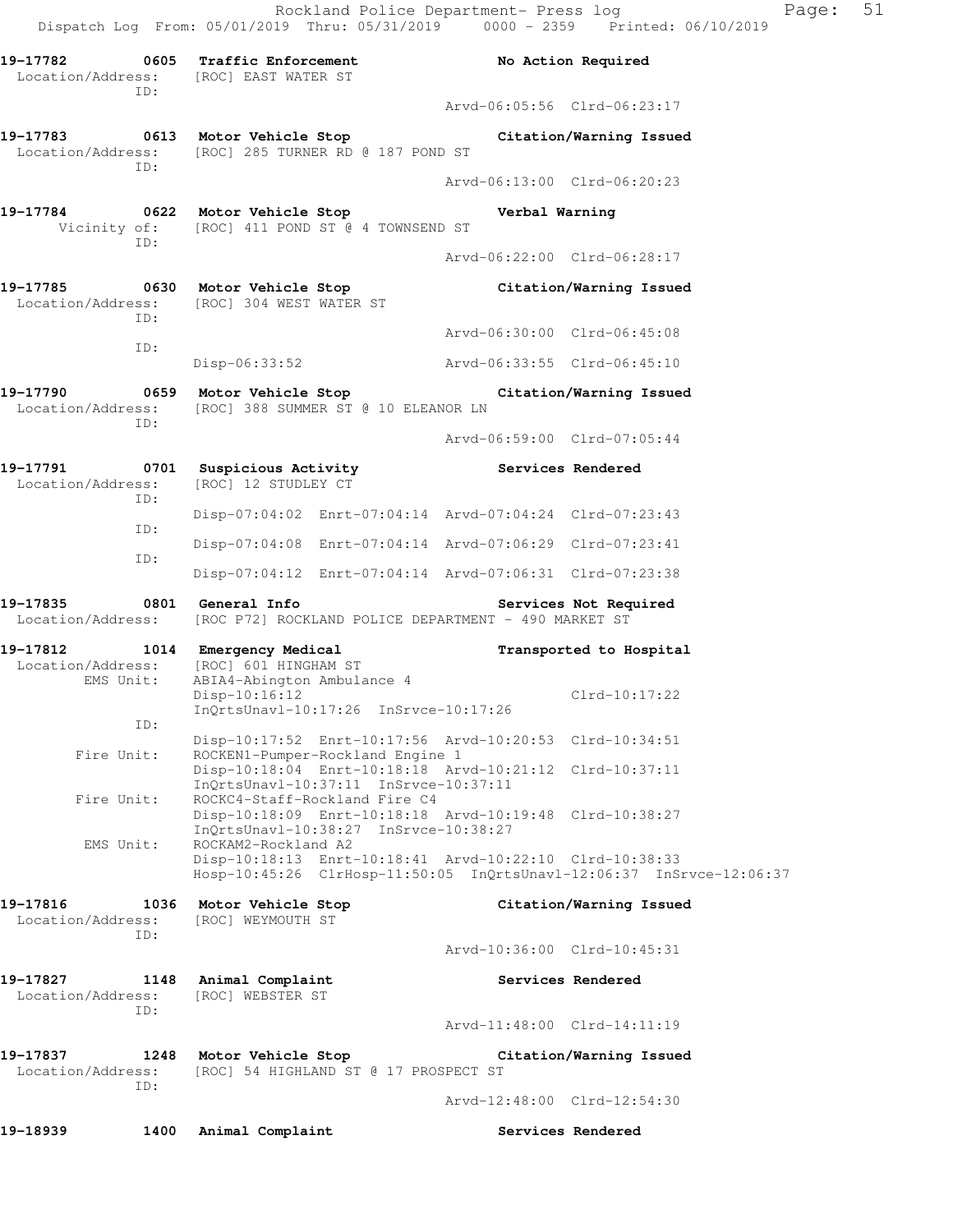Rockland Police Department- Press log Page: 52 Dispatch Log From: 05/01/2019 Thru: 05/31/2019 0000 - 2359 Printed: 06/10/2019 Location/Address: [ROC] 14 WARREN AVE **19-17850 1410 911 Accidental False Alarm**  Location/Address: [ROC] 4 GARDNER ST ID: Disp-14:14:44 Clrd-14:15:15 **19-17851 1411 Animal Complaint Services Rendered**  Location/Address: [ROC] 475 WEBSTER ST ID: Arvd-14:11:00 Clrd-14:29:20 ID: Disp-14:13:20 Enrt-14:13:25 Clrd-14:13:28 **19-17852 1412 911 Wireless call (Transfered) 911 Wireless call (Transfered)**  Location: [ROC] **19-17854 1413 Motor Vehicle Collision W/PI Transported to Hospital**  Location/Address: [ROC] RT 3 NB NORTH OF EXIT 14 Fire Unit: ROCKEN1-Pumper-Rockland Engine 1 Disp-14:15:26 Enrt-14:16:01 Arvd-14:22:11 Clrd-14:31:20 InQrtsUnavl-14:44:07 InSrvce-14:44:07 EMS Unit: ROCKAM1-Rockland A1 Disp-14:15:26 Enrt-14:16:01 Arvd-14:22:03 Clrd-14:30:51 Hosp-14:36:59 ClrHosp-15:29:40 InQrtsUnavl-15:50:42 InSrvce-15:50:42 ID: Disp-14:16:58 Enrt-14:17:02 Arvd-14:21:48 Clrd-14:25:33 **19-17855 1431 Vehicle Maintenance No Service**  Location/Address: [ROC P72] ROCKLAND POLICE DEPARTMENT - 490 MARKET ST ID: Arvd-14:34:03 Clrd-14:40:01 **19-17860 1452 Animal Complaint Services Rendered**  Location/Address: [ROC] 83 HANNAH WAY ID: Disp-14:53:09 Enrt-14:53:22 Arvd-14:53:25 Clrd-15:03:52 ID: Disp-14:53:15 Enrt-14:53:18 Arvd-14:53:29 Clrd-15:03:39 **19-17865 1521 Animal Complaint Services Rendered**  Location/Address: [ROC] 83 HANNAH WAY ID: Arvd-15:21:00 Clrd-15:21:00 **19-17866 1521 Animal Complaint Services Rendered**  Location/Address: [ROC] 83 HANNAH WAY ID: Arvd-15:21:00 Clrd-16:35:13 **19-17868 1609 SHIFT ASSIGNMENTS No Service**  Location/Address: [ROC P72] ROCKLAND POLICE DEPARTMENT - 490 MARKET ST ID: Disp-16:14:42 Clrd-16:15:10 19-17871 1654 Building Check **Building Building Checked/Secured**  Location/Address: [ROC] BILL DELAHUNT PKWY ID: Arvd-16:55:42 Clrd-17:30:30 **19-17873 1717 Lockout Services Rendered**  Location/Address: [ROC] 23 NORTH AVE ID: Disp-17:19:02 Enrt-17:19:05 Arvd-17:27:04 Clrd-17:30:56 **19-17877 1748 Disabled Motor Vehicle Services Rendered**  Location/Address: [ROC] CRESCENT ST ID: Disp-17:49:17 Clrd-17:49:42 **19-17880 1754 Building Check Appears Secure**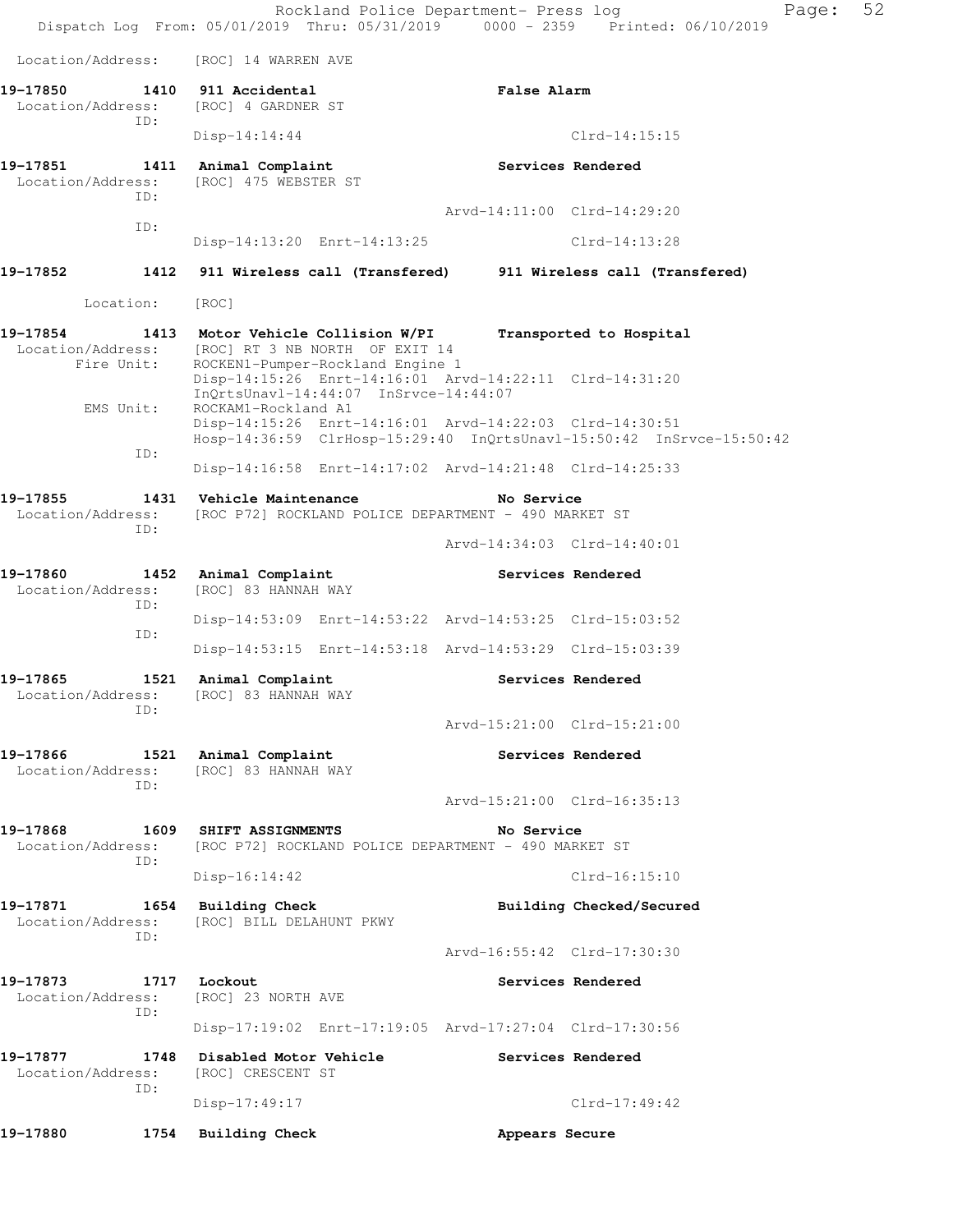Location/Address: [ROC] EAST WATER ST ID:

Arvd-17:54:53 Clrd-17:57:34

| 19-17889<br>1940<br>Location/Address:                                         |            | Assist Fire Department<br>[ROC] 11 PACIFIC ST Apt. #4 | Transported to Hospital                                 |  |  |
|-------------------------------------------------------------------------------|------------|-------------------------------------------------------|---------------------------------------------------------|--|--|
|                                                                               | TD:        |                                                       | Disp-19:42:09 Enrt-19:42:13 Arvd-19:43:19 Clrd-19:51:14 |  |  |
| 19-17903<br>2300<br>Location/Address: [ROC P47] BEST WESTERN - 909 HINGHAM ST |            | Suspicious Activity                                   | Arrest (s) Made                                         |  |  |
|                                                                               | TD:<br>TD: |                                                       | Arvd-23:00:00 Clrd-23:52:18                             |  |  |

# Disp-23:01:29 Enrt-23:01:36 Arvd-23:07:19 Clrd-23:20:32

### **For Date: 05/21/2019 - Tuesday**

| 19-17907<br>0001<br>ID:                                  | SHIFT ASSIGNMENTS<br>Location/Address: [ROC] 490 MARKET ST                        | No Service                                              |
|----------------------------------------------------------|-----------------------------------------------------------------------------------|---------------------------------------------------------|
|                                                          |                                                                                   | Arvd-00:01:00 Clrd-00:04:16                             |
| 19-17925<br>ID:                                          | 0559 Traffic Enforcement<br>Location/Address: [ROC] EAST WATER ST                 | No Action Required                                      |
|                                                          |                                                                                   | Arvd-06:00:47 Clrd-06:18:17                             |
| 19-17927 0633<br>TD:                                     | Motor Vehicle Stop<br>Location/Address: [ROC] 220 SALEM ST                        | Citation/Warning Issued                                 |
|                                                          |                                                                                   | Arvd-06:33:00 Clrd-06:40:30                             |
| ID:                                                      | 19-17928 0637 Motor Vehicle Stop<br>Location/Address: [ROC] 225 SALEM ST          | Citation/Warning Issued                                 |
|                                                          |                                                                                   | Arvd-06:37:00 Clrd-06:47:01                             |
| TD:                                                      | 19-17930 0654 Motor Vehicle Stop<br>Location/Address: [ROC] W WATER ST @ GROVE ST | Citation/Warning Issued                                 |
|                                                          |                                                                                   | Arvd-06:54:00 Clrd-07:00:12                             |
| 19-17933<br>Location/Address:                            | 0800 General Info<br>[ROC P72] ROCKLAND POLICE DEPARTMENT - 490 MARKET ST         | Services Rendered                                       |
| 19-18930 0800 Animal Complaint<br>Location:              | [ROC] HANOVER                                                                     | Services Rendered                                       |
| 19-17938 0907 Burglar Alarm<br>Location/Address:<br>ID:  | [ROC] 34 LINDEN ST                                                                | Appears Secure                                          |
|                                                          |                                                                                   | Disp-09:08:19 Enrt-09:08:24 Arvd-09:18:30 Clrd-09:22:11 |
| 19-18088<br>1000<br>Location/Address:                    | Animal Complaint<br>[ROC] 97 DURBECK RD                                           | Services Rendered                                       |
| 19-18938 1000<br>Location/Address:                       | Animal Complaint<br>[ROC] 186 HINGHAM ST                                          | Services Rendered                                       |
| 19-17945 1017 Building Check<br>Location/Address:<br>ID: | [ROC] EAST WATER ST                                                               | Services Rendered                                       |
|                                                          |                                                                                   | Arvd-10:18:08 Clrd-10:33:33                             |
| 19-17946<br>Location/Address:<br>TD:                     | 1031 Assist Fire Department<br>[ROC P55] HOME DEPOT - 1149 HINGHAM ST             | Transported to Hospital                                 |
| ID:                                                      |                                                                                   | Disp-10:32:53 Enrt-10:32:58 Arvd-10:34:53 Clrd-10:48:26 |
|                                                          | $Disp-10:33:45$<br>Enrt-10:33:48                                                  | Arvd-10:34:50 Clrd-10:48:23                             |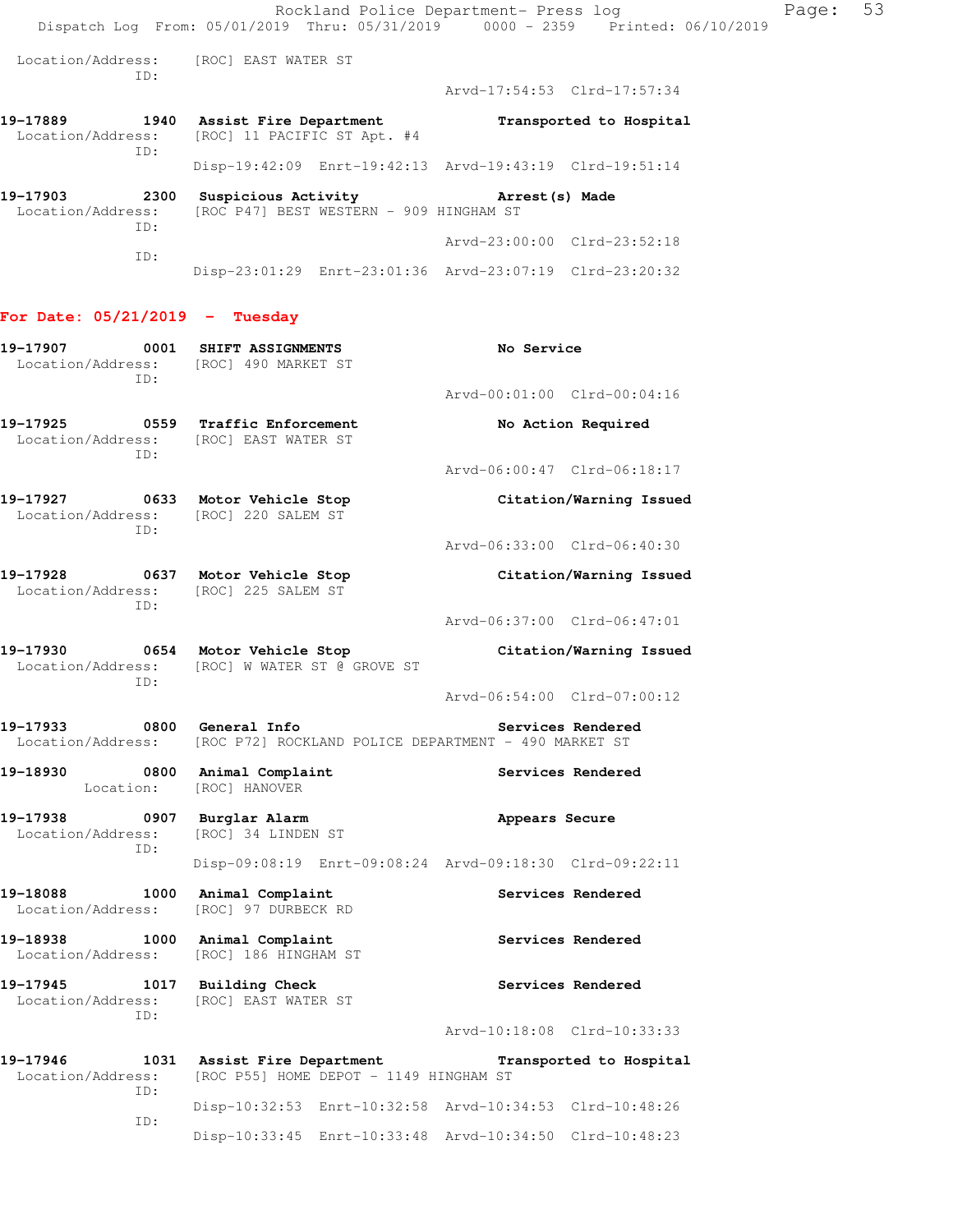19-17951 1057 Building Check **Services Rendered**  Location/Address: [ROC] BILL DELAHUNT PKWY ID: Arvd-11:00:26 Clrd-11:44:33 **19-17955 1109 Health & Welfare Check Transported to Hospital**  Location/Address: [ROC] 42 MARTHA DR Apt. #F ID: Disp-11:17:19 Enrt-11:19:09 Arvd-11:20:48 Clrd-11:38:04 ID: Disp-11:19:40 Enrt-11:19:46 Arvd-11:22:42 Clrd-11:38:00<br>EMS Unit: ROCKAM2-Rockland A2 ROCKAM2-Rockland A2 Disp-11:19:53 Enrt-11:21:26 Arvd-11:24:44 Clrd-11:36:43 Hosp-11:49:54 ClrHosp-12:47:01 InQrtsUnavl-12:55:18 InSrvce-12:55:18 Fire Unit: ROCKEN1-Pumper-Rockland Engine 1 Disp-11:20:03 Enrt-11:21:25 Arvd-11:24:43 Clrd-11:36:26 InQrtsUnavl-11:46:50 InSrvce-11:46:50 19-17961 1155 Animal Complaint **1155 Complaint** Services Rendered Location/Address: [ROC] 111 MARKET ST ID: Disp-11:56:12 Enrt-11:56:28 Clrd-13:04:04 ID: Disp-13:18:20 Clrd-13:18:27 **19-17963 1238 Motor Vehicle Complaint Gone on arrival**  Location/Address: [ROC] UNION ST ID: Arvd-12:40:01 Clrd-12:52:53 ID: Arvd-12:40:20 Clrd-12:52:56 **19-17964 1255 Health & Welfare Check Transported to Hospital**  Location/Address: [ROC] 16 WEBSTER ST ID: Disp-13:02:37 Enrt-13:05:22 Arvd-13:06:43 Clrd-13:25:17 ID: Disp-13:02:45 Arvd-13:05:05 Clrd-13:29:11 **19-17968 1324 MVA Property Damage Only Investigated**  Vicinity of: [ROC P78] JOHN'S BARBER SHOP - 196 UNION ST ID: Disp-13:25:10 Enrt-13:25:13 Arvd-13:27:21 Clrd-13:35:09 ID: Disp-13:25:22 Enrt-13:27:15 Arvd-13:27:18 Clrd-13:42:21 **19-17970 1333 911 Accidental Appears Secure**  Location/Address: [ROC 80] 850 HINGHAM ST ID: Disp-13:35:14 Enrt-13:35:19 Arvd-13:41:11 Clrd-13:46:08 **19-17971 1342 MVA Property Damage Only Investigated**  Vicinity of: [ROC] 255 BEECH ST ID: Disp-13:47:56 Arvd-13:48:33 Clrd-14:03:38 ID: Disp-13:48:02 Arvd-13:48:29 Clrd-14:14:24 ID: Disp-13:51:34 Arvd-13:51:38 Clrd-13:58:06 **19-17978 1427 Building Check Building Checked/Secured**  Location/Address: [ROC 65] ROGERS MIDDLE SCHOOL - 100 TAUNTON AVE ID: Arvd-14:29:47 Clrd-14:30:28 **19-17984 1528 Building Check Appears Secure**  Location/Address: [ROC] UNION ST ID: Arvd-15:28:39 Clrd-15:29:03 19-18941 1530 Animal Complaint **1530 Services Rendered**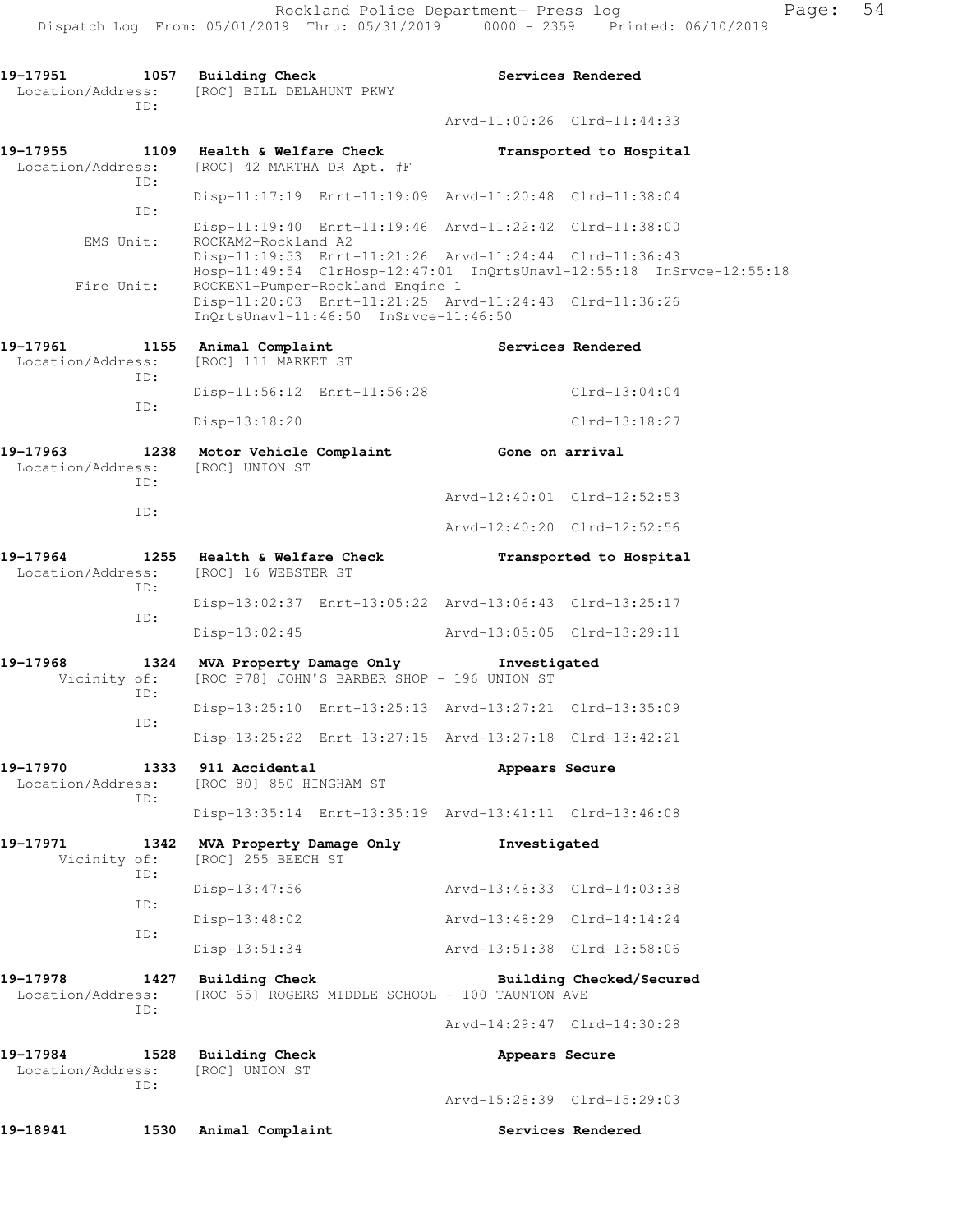|                                                                                    |                                                                                                                                            | Rockland Police Department- Press log | Page:<br>Dispatch Log From: 05/01/2019 Thru: 05/31/2019 0000 - 2359 Printed: 06/10/2019 | 55 |
|------------------------------------------------------------------------------------|--------------------------------------------------------------------------------------------------------------------------------------------|---------------------------------------|-----------------------------------------------------------------------------------------|----|
| Location/Address:                                                                  | [ROC] 158 CENTRAL ST                                                                                                                       |                                       |                                                                                         |    |
| 19-17988<br>Location/Address: [ROC P72] ROCKLAND POLICE DEPARTMENT - 490 MARKET ST | 1610 SHIFT ASSIGNMENTS                                                                                                                     |                                       | No Action Required                                                                      |    |
| 19-17990<br>Location/Address:<br>ID:                                               | 1634 Burglar Alarm<br>[ROC P103] ELECTROSWITCH - 175 UNION ST                                                                              |                                       | Cancelled Enroute                                                                       |    |
| ID:                                                                                | Disp-16:35:40 Enrt-16:35:49                                                                                                                |                                       | $Clrd-16:37:14$                                                                         |    |
|                                                                                    | Disp-16:36:12 Enrt-16:36:16                                                                                                                |                                       | Clrd-16:37:11                                                                           |    |
| 19–17995<br>Location/Address:<br>Fire Unit:                                        | 1712 Motor Vehicle Collision W/PI Transported to Hospital<br>[ROC P100] LUKE'S LIQUORS - 167 MARKET ST<br>ROCKEN1-Pumper-Rockland Engine 1 |                                       |                                                                                         |    |
| ID:                                                                                | Disp-17:12:44 Enrt-17:13:52 Arvd-17:15:26 Clrd-17:29:25<br>InQrtsUnavl-17:32:29 InSrvce-17:32:29                                           |                                       |                                                                                         |    |
| EMS Unit:                                                                          | Disp-17:12:50 Enrt-17:13:15 Arvd-17:14:30 Clrd-17:31:27<br>ROCKAM2-Rockland A2                                                             |                                       |                                                                                         |    |
|                                                                                    | Disp-17:12:51 Enrt-17:13:54 Arvd-17:15:27 Clrd-17:28:13                                                                                    |                                       | Hosp-17:34:53 ClrHosp-18:30:50 InQrtsUnavl-18:38:16 InSrvce-18:38:16                    |    |
| ID:                                                                                | Disp-17:13:05                                                                                                                              | Arvd-17:13:11 Clrd-17:49:17           |                                                                                         |    |
| ID:                                                                                | Disp-17:13:23 Enrt-17:13:26 Arvd-17:14:33 Clrd-17:49:09                                                                                    |                                       |                                                                                         |    |
| 19–17997<br>Location/Address:                                                      | 1729 Breaking & Entering The Services Rendered<br>[ROC P118] HINGHAM ST SOBER HOUSE - 749 HINGHAM ST                                       |                                       |                                                                                         |    |
| ID:                                                                                | Disp-17:30:51 Enrt-17:31:37 Arvd-17:39:07 Clrd-18:31:41                                                                                    |                                       |                                                                                         |    |
| ID:                                                                                | Disp-17:31:34 Enrt-17:31:37 Arvd-17:37:15 Clrd-18:01:42                                                                                    |                                       |                                                                                         |    |
| 19-18000<br>1803<br>Location/Address:<br>ID:                                       | 911 Hang Up<br>[ROC] 242 GREENWOOD ST                                                                                                      |                                       | Services Rendered                                                                       |    |
|                                                                                    | Disp-18:05:53 Enrt-18:05:59                                                                                                                |                                       | Clrd-18:15:01                                                                           |    |
| 19-18004<br>Location/Address:<br>ID:                                               | 1808 Assist Public<br>[ROC] 16 SAW MILL LN                                                                                                 |                                       | Services Rendered                                                                       |    |
|                                                                                    | $Disp-18:11:14$                                                                                                                            | Arvd-18:11:33 Clrd-18:15:21           |                                                                                         |    |
| 19-18012<br>Location/Address:<br>ID:                                               | 1834 Suspicious Activity<br>[ROC] 70 CONCORD ST                                                                                            |                                       | Services Rendered                                                                       |    |
|                                                                                    | Disp-18:34:34 Enrt-18:38:32 Arvd-18:42:58 Clrd-18:52:05                                                                                    |                                       |                                                                                         |    |
| 19-18013<br>Location/Address:<br>ID:                                               | 1835 Complaint<br>[ROC] 70 CONCORD ST                                                                                                      |                                       | Services Rendered                                                                       |    |
|                                                                                    | $Disp-18:37:31$                                                                                                                            |                                       | Clrd-18:37:39                                                                           |    |
| For Date: $05/22/2019$ - Wednesday                                                 |                                                                                                                                            |                                       |                                                                                         |    |
| 19-18037<br>Location/Address:                                                      | 0000 SHIFT ASSIGNMENTS<br>[ROC P72] ROCKLAND POLICE DEPARTMENT - 490 MARKET ST                                                             |                                       | Services Rendered                                                                       |    |
| ID:                                                                                | $Disp-00:00:00$                                                                                                                            | Arvd-00:03:24 Clrd-00:03:26           |                                                                                         |    |
| 19-18040<br>Location/Address:                                                      | 0044 Burglar Alarm<br>[ROC] 96 DURBECK RD                                                                                                  |                                       | Building Checked/Secured                                                                |    |
| ID:                                                                                | Disp-00:45:59 Enrt-00:47:24 Arvd-00:49:50 Clrd-00:53:46                                                                                    |                                       |                                                                                         |    |
| 19-18041<br>0106<br>Location/Address:<br>ID:                                       | <b>Building Check</b><br>[ROC] TAUNTON AVE                                                                                                 | Investigated                          |                                                                                         |    |

Arvd-01:07:05 Clrd-01:07:22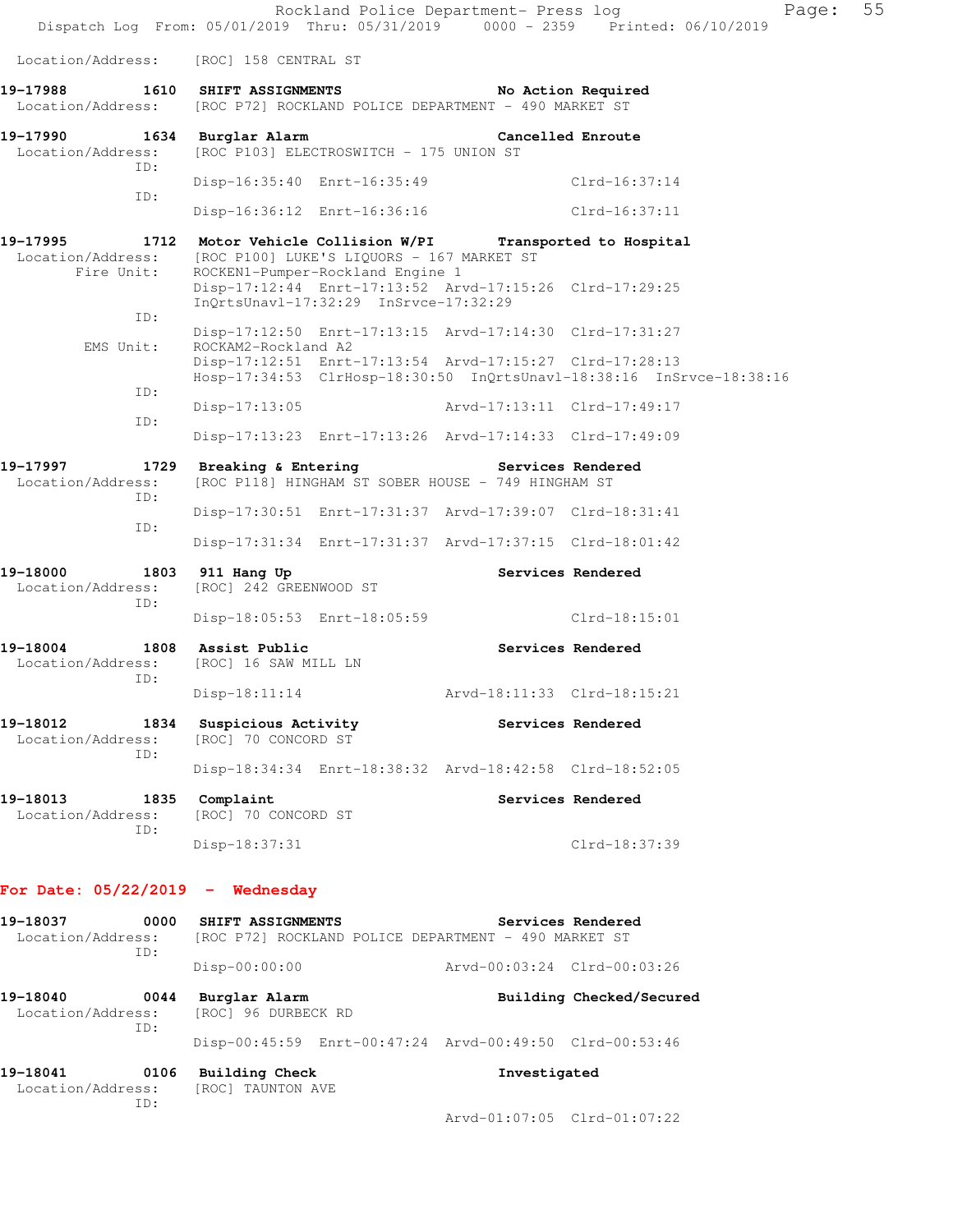Rockland Police Department- Press log Page: 56 Dispatch Log From: 05/01/2019 Thru: 05/31/2019 0000 - 2359 Printed: 06/10/2019

**19-18047 0302 Building Check Investigated**  Location/Address: [ROC] TAUNTON AVE ID: Arvd-03:02:57 Clrd-03:03:03 **19-18050 0552 Building Check Building Checked/Secured**  Location/Address: [ROC] UNION ST ID: Arvd-05:54:47 Clrd-06:13:27 **19-18054 0711 Disabled Motor Vehicle Services Rendered**  Location/Address: [ROC] 20 RESERVOIR PARK DR @ 800 HINGHAM ST ID: Disp-07:13:42 Enrt-07:13:49 Arvd-07:22:44 Clrd-07:29:56 19-18936 **0830** Animal Complaint **Complaint** Services Rendered Location/Address: [ROC] 72 JOSH GRAY RD **19-18060 0926 Building Check Services Rendered**  Location/Address: [ROC] BILL DELAHUNT PKWY ID: Arvd-09:36:41 Clrd-09:37:04 **19-18064** 1010 Drug Offenses **19-18064** Sent On Way Location/Address: [ROC] PLAIN ST ID: Arvd-10:10:00 Clrd-10:27:52 ID: Disp-10:12:53 Arvd-10:12:56 Clrd-10:27:55 ID: Disp-10:13:02 Arvd-10:13:06 Clrd-10:27:44 **19-18065 1042 Motor Vehicle Stop Verbal Warning**  Location/Address: [ROC] REED ST ID: Arvd-10:42:00 Clrd-10:43:53 **19-18068 1058 Building Check Building Checked/Secured**  Location/Address: [ROC] EAST WATER ST ID: Arvd-10:58:56 Clrd-11:08:29 **19-18072 1111 Motor Vehicle Collision W/PI Report Follows**  Location/Address: [ROC] 268 HINGHAM ST ID: Disp-11:16:33 Arvd-11:16:37 Clrd-12:00:33 ID: Disp-11:19:01 Arvd-11:19:04 Clrd-12:00:53 ID: Disp-11:24:49 Arvd-11:24:54 Clrd-12:00:56 ID: Disp-11:28:45 Arvd-11:28:48 Clrd-12:00:50<br>Fire Unit: ROCKEN1-Pumper-Rockland Engine 1 ROCKEN1-Pumper-Rockland Engine 1 Disp-11:48:43 Clrd-11:49:42 InQrtsUnavl-11:49:46 InSrvce-11:49:46 **19-18073 1122 911 Accidental Investigated**  Location/Address: [ROC P47] BEST WESTERN - 909 HINGHAM ST Apt. #133 ID: Disp-11:24:44 Enrt-11:24:50 Arvd-11:34:22 Clrd-11:39:16 **19-18077 1204 Lost/Found Property Services Rendered**  Location/Address: [ROC P72] ROCKLAND POLICE DEPARTMENT - 490 MARKET ST ID: Disp-12:16:57 Arvd-13:00:29 Clrd-13:24:51 **19-18931 1315 Animal Complaint Services Rendered**  Location: [ROC] HANOVER **19-18095 1344 HYPODERMIC SYRINGE (RECOVERED) Services Rendered**  Location: [ROC]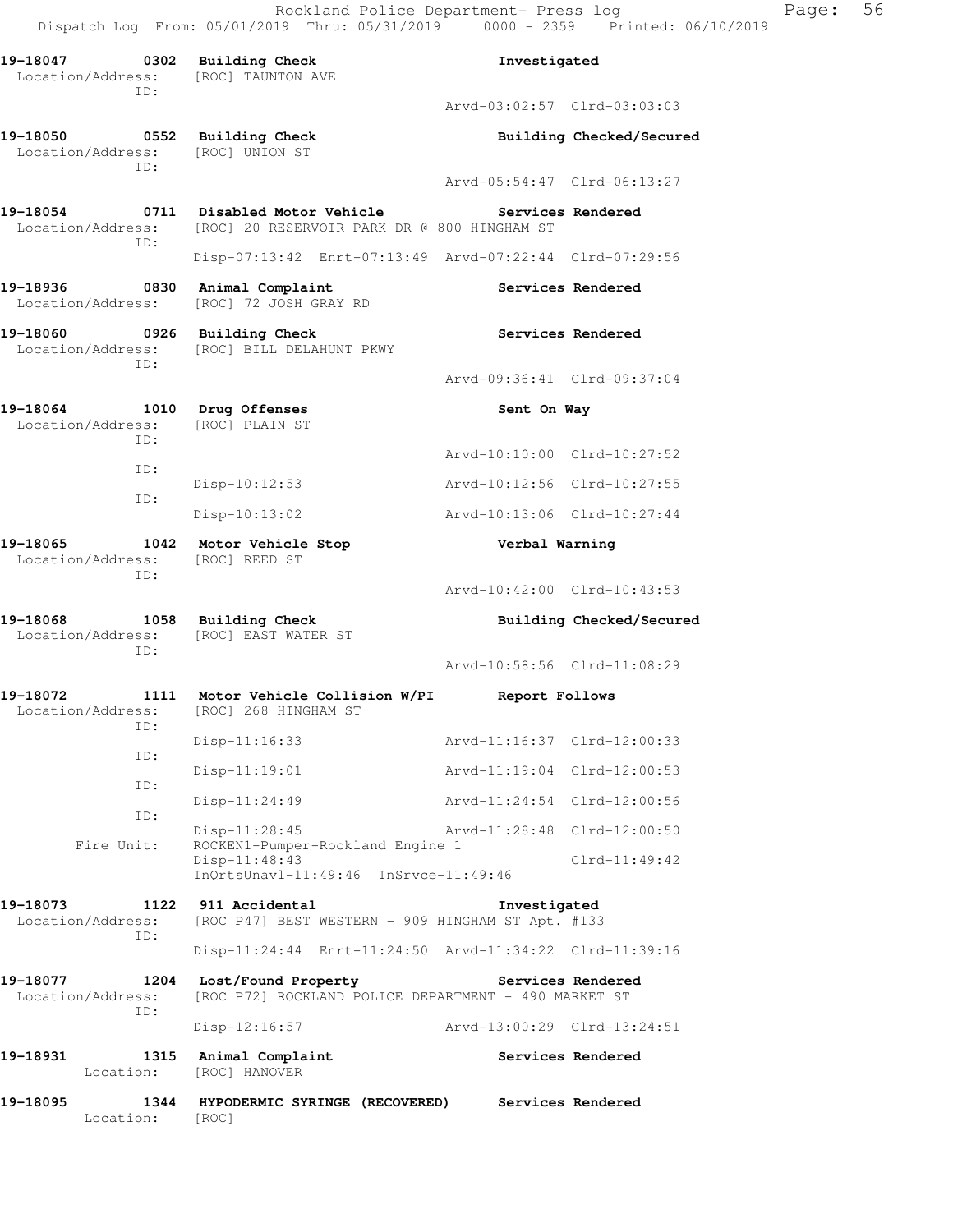| 19-18096 1345 Assist Public                                              | Location/Address: [ROC] 22 CENTRE AVE                                                                    |                             | Services Rendered        |
|--------------------------------------------------------------------------|----------------------------------------------------------------------------------------------------------|-----------------------------|--------------------------|
| ID:                                                                      |                                                                                                          | Arvd-13:45:00 Clrd-13:57:38 |                          |
| ID:                                                                      | 19-18099 1406 Assist Police Department<br>Location/Address: [ROC] 1010 MAIN ST - HANOVER                 | Services Rendered           |                          |
|                                                                          |                                                                                                          | Arvd-14:06:00 Clrd-15:22:12 |                          |
| ID:                                                                      | 19-18100 1430 Assist Other Agency<br>Location/Address: [ROC] 31 MYRTLE ST Apt. #1                        | No Service                  |                          |
|                                                                          | Disp-14:56:42                                                                                            | Arvd-14:56:45 Clrd-15:03:35 |                          |
| ID:                                                                      | 19-18105 1523 Animal Complaint<br>Location/Address: [ROC P111] THEMIS PIZZA - 488 MARKET ST              | Investigated                |                          |
|                                                                          | Disp-15:24:37 Enrt-15:24:42                                                                              |                             | $Clrd-16:03:54$          |
| 19-18106 1529 Building Check<br>Location/Address: [ROC] SCHOOL ST<br>TD: |                                                                                                          |                             | Building Checked/Secured |
|                                                                          |                                                                                                          | Arvd-15:30:28 Clrd-15:30:54 |                          |
|                                                                          | 19-18113 1601 SHIFT ASSIGNMENT<br>Location/Address: [ROC P72] ROCKLAND POLICE DEPARTMENT - 490 MARKET ST | No Service                  |                          |
| 19–18119<br>TD:                                                          | 1640 911 Hang Up<br>Location/Address: [ROC P64] CVS PHARMACY - 80 MARKET ST                              | Appears Secure              |                          |
|                                                                          | Disp-16:41:12 Enrt-16:41:16 Arvd-16:45:24 Clrd-16:48:59                                                  |                             |                          |
| 19-18125<br>1705                                                         | Motor Vehicle Complaint<br>Location/Address: [ROC] 490 MARKET ST                                         | <b>Example 2</b> No Service |                          |
| TD:                                                                      | Disp-17:07:23 Enrt-17:07:27                                                                              |                             | Clrd-17:16:52            |
| 19-18127 1713 Animal Complaint<br>Location/Address:<br>TD:               | [ROC] 340 CENTRE AVE Apt. #1                                                                             | <b>Services Rendered</b>    |                          |
|                                                                          | Disp-17:14:50 Enrt-17:15:19 Arvd-17:29:02 Clrd-17:51:18                                                  |                             |                          |
| 19-18128 1728 Assist Public<br>ID:                                       | Location/Address: [ROC] 8 MILLBROOK DR                                                                   |                             | Services Rendered        |
| ID:                                                                      | Disp-17:30:24                                                                                            |                             | $Clrd-17:31:48$          |
| ID:                                                                      | Disp-17:31:36 Enrt-17:31:50 Arvd-17:44:30 Clrd-18:01:05                                                  |                             |                          |
|                                                                          | Disp-17:52:56 Enrt-17:52:58 Arvd-17:56:11 Clrd-17:56:14                                                  |                             |                          |
| 19-18129<br>1754<br>Location/Address:<br>ID:                             | Suspicious Activity<br>[ROC] 103 BROOKLINE WAY                                                           | Investigated                |                          |
| ID:                                                                      | Disp-17:56:20 Enrt-17:56:22 Arvd-17:58:57 Clrd-18:43:06                                                  |                             |                          |
| ID:                                                                      | Disp-17:56:24 Enrt-17:56:26 Arvd-18:02:06 Clrd-18:21:51                                                  |                             |                          |
|                                                                          | Disp-17:56:32 Enrt-17:56:35 Arvd-17:59:33 Clrd-18:43:09                                                  |                             |                          |
| 19-18130<br>1756<br>Location/Address:<br>ID:                             | Larceny / Forgery/ Fraud<br>[ROC P64] CVS PHARMACY - 80 MARKET ST                                        | Gone on arrival             |                          |
| ID:                                                                      | Disp-17:57:56 Enrt-17:57:58 Arvd-18:02:54 Clrd-18:06:23                                                  |                             |                          |
|                                                                          | Disp-18:01:17 Enrt-18:01:18 Arvd-18:02:53 Clrd-18:06:21                                                  |                             |                          |
| 19-18141<br>1907<br>Vicinity of:                                         | 911 Accidental<br>[ROC] 339 SUMMER ST                                                                    | Investigated                |                          |
| ID:                                                                      | Disp-19:08:37                                                                                            |                             | Clrd-19:08:40            |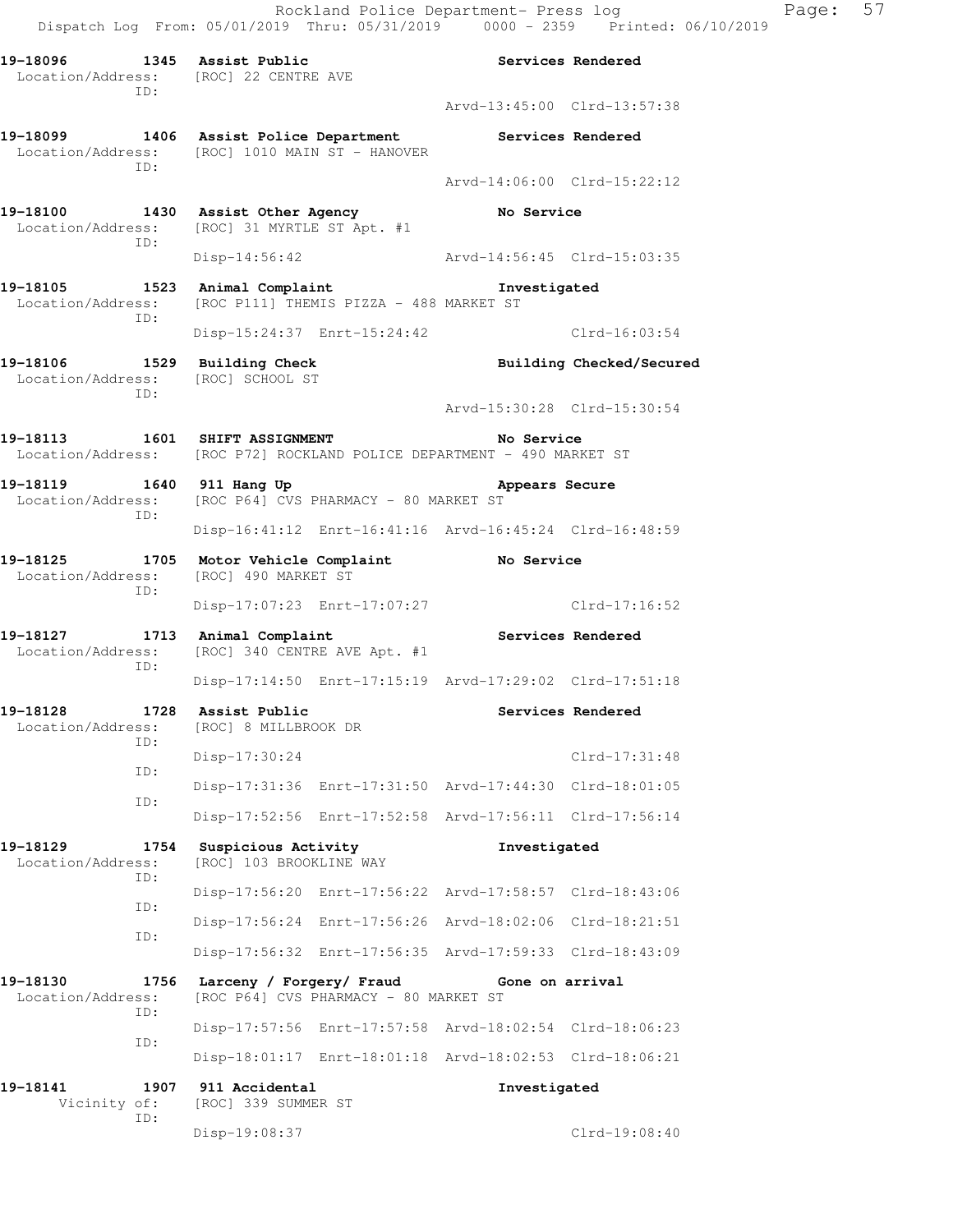Disp-19:08:53 Enrt-19:08:56 Arvd-19:10:13 Clrd-19:13:58

**19-18144 1934 Suspicious Activity Services Rendered**  Location/Address: [ROC] 488 SUMMER ST ID: Disp-19:58:20 Clrd-19:59:02 **19-18147 2018 Burglar Alarm Appears Secure**  Location/Address: [ROC] 96 DURBECK RD ID: Disp-20:19:25 Enrt-20:20:26 Arvd-20:21:41 Clrd-20:24:12 ID: Disp-20:21:59 Arvd-20:22:01 Clrd-20:24:11

**19-18149 2038 Motor Vehicle Complaint Investigated**  Location/Address: [ROC P72] ROCKLAND POLICE DEPARTMENT - 490 MARKET ST ID: Disp-20:42:24 Arvd-20:42:28 Clrd-20:42:31

**19-18150 2045 Assist Other Agency No Service**  Location/Address: [ROC] 31 MYRTLE ST Apt. #1 ID:

 Arvd-20:45:00 Clrd-20:48:26 **19-18155 2156 Motor Vehicle Stop Verbal Warning** 

Location/Address: [ROC P64] CVS PHARMACY - 80 MARKET ST ID: Arvd-21:56:00 Clrd-22:07:42 ID: Disp-21:58:20 Arvd-21:58:23 Clrd-22:07:40

**19-18163 2257 Breaking & Entering Investigated**  Location/Address: [ROC] 51 HANNAH WAY Apt. #B ID: Disp-22:58:59 Enrt-22:59:03 Arvd-23:01:44 Clrd-23:18:22

**19-18164 2309 Motor Vehicle Stop Citation/Warning Issued**  Location/Address: [ROC] 1 CENTRAL ST @ 141 CENTRE AVE ID: Arvd-23:09:00 Clrd-23:19:28 ID: Disp-23:12:15 Arvd-23:12:18 Clrd-23:19:29 **19-18165 2327 Fireworks Investigated**  Vicinity of: [ROC] 42 CHURCH ST

 ID: Disp-23:28:02 Enrt-23:28:10 Arvd-23:29:54 Clrd-23:35:53 ID: Disp-23:28:13 Enrt-23:28:15 Arvd-23:29:54 Clrd-23:35:41

#### **For Date: 05/23/2019 - Thursday**

| 19-18166<br>0000                                               | SHIFT ASSIGNMENTS<br>Location/Address: [ROC P72] ROCKLAND POLICE DEPARTMENT - 490 MARKET ST | Services Rendered                                       |
|----------------------------------------------------------------|---------------------------------------------------------------------------------------------|---------------------------------------------------------|
| 19-18170<br>0012<br>ID:                                        | Breaking & Entering<br>Location/Address: [ROC] 51 HANNAH WAY Apt. #B                        | Investigated                                            |
|                                                                |                                                                                             | Disp-00:13:10 Enrt-00:13:14 Arvd-00:15:04 Clrd-00:21:53 |
| TD:                                                            |                                                                                             | Disp-00:13:27 Enrt-00:13:29 Arvd-00:15:05 Clrd-00:21:56 |
| 19-18171<br>0030<br>Location/Address: [ROC] TAUNTON AVE<br>TD: | Building Check                                                                              | Investigated                                            |
|                                                                |                                                                                             | Arvd-00:30:48 Clrd-00:30:54                             |

| 19-18178<br>0247  | Building Check    | Investigated |
|-------------------|-------------------|--------------|
| Location/Address: | [ROC] TAUNTON AVE |              |
| TD:               |                   |              |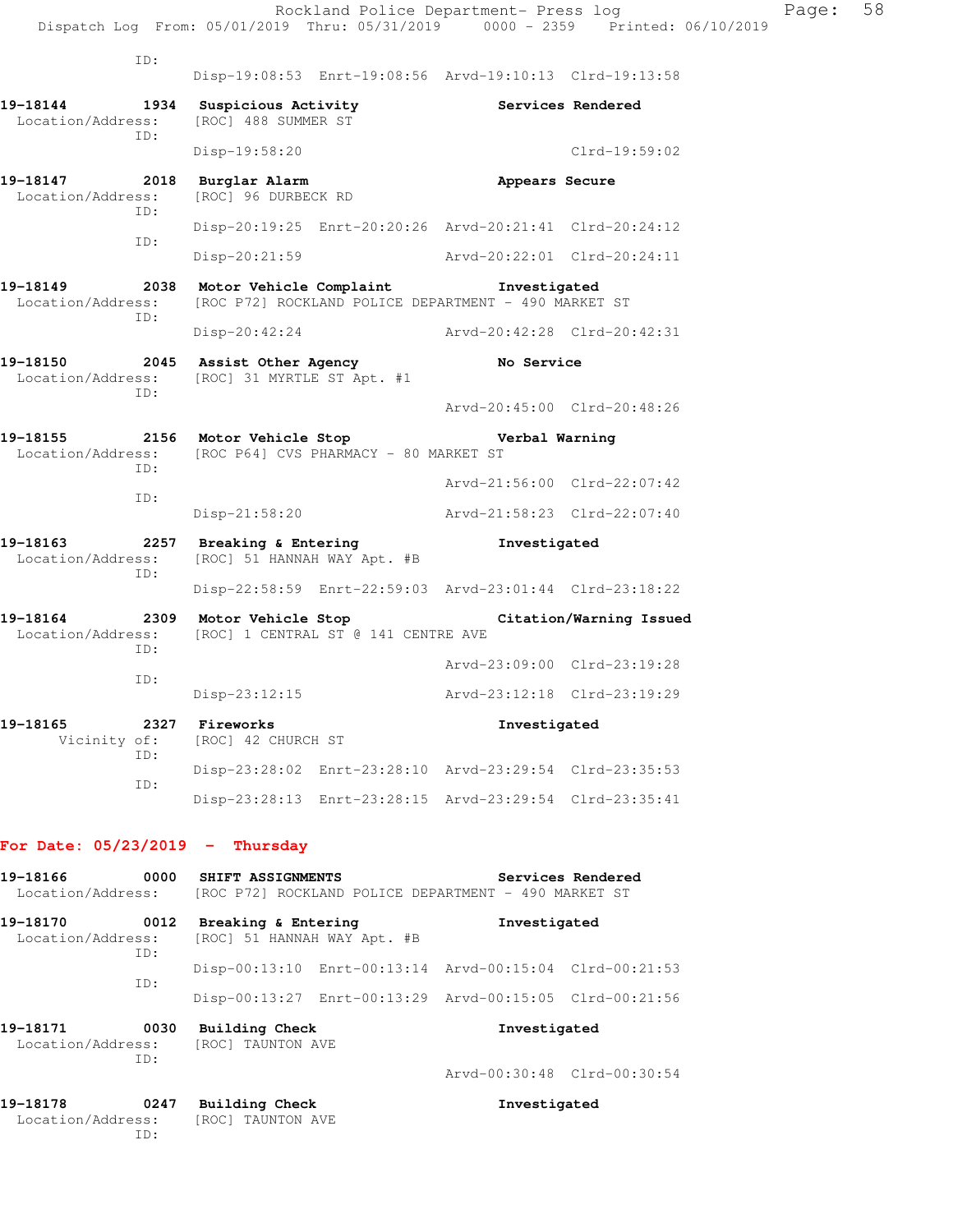Rockland Police Department- Press log Page: 59 Dispatch Log From: 05/01/2019 Thru: 05/31/2019 0000 - 2359 Printed: 06/10/2019 Arvd-02:48:16 Clrd-02:48:25 **19-18179 0301 Suspicious Activity Arrest(s) Made**  Location/Address: [ROC P55] HOME DEPOT - 1149 HINGHAM ST ID: Disp-03:03:53 Enrt-03:03:56 Arvd-03:05:50 Clrd-04:00:59 ID: Disp-03:03:53 Enrt-03:03:57 Arvd-03:05:50 Clrd-04:01:09 **19-18181 0519 Building Check Services Rendered**  Location/Address: [ROC] UNION ST ID: Arvd-05:22:00 Clrd-05:47:38 **19-18182 0535 Emergency Medical No Service**  Location/Address: [ROC 69] SOUTH SHORE REHAB & NURSING - 115 NORTH AVE Apt. #36 ID: Disp-05:37:06 Enrt-05:37:50 Arvd-05:41:56 Clrd-05:50:07 **19-18185 0552 Assist Other Agency No Service**  Location/Address: [ROC] 31 MYRTLE ST Apt. #1 ID: Disp-05:52:54 Enrt-05:53:10 Arvd-05:59:58 Clrd-06:05:33 Original Call #: 19-18100 **19-18190 0640 Motor Vehicle Stop Citation/Warning Issued**  Location/Address: [ROC] EAST WATER ST @ SUNNYBANK AVE ID: Arvd-06:40:00 Clrd-06:49:45 **19-18193 0747 Animal Complaint Services Rendered**  Location/Address: [ROC] 399 MARKET ST ID: Arvd-07:47:00 Clrd-07:58:09 **19-18196 0800 General Info Services Rendered**  Location/Address: [ROC P72] ROCKLAND POLICE DEPARTMENT - 490 MARKET ST **19-18204 0911 Building Check Building Checked/Secured**  Location/Address: [ROC P75] UNION POINT - BILL DELAHUNT PKWY ID: Arvd-09:11:00 Clrd-09:13:40 **19-18208 0947 Motor Vehicle Stop Citation/Warning Issued**  Location/Address: [ROC P55] HOME DEPOT - 1149 HINGHAM ST ID: Arvd-09:47:00 Clrd-10:06:59 **19-18210 1003 Motor Vehicle Stop Citation/Warning Issued**  Location/Address: [ROC] SUMMER ST ID: Disp-10:04:40 Arvd-10:04:49 Clrd-10:09:42 **19-18215 1056 Motor Vehicle Stop Citation/Warning Issued**  Location/Address: [ROC] PLEASANT ST ID: Arvd-10:56:00 Clrd-11:09:03 **19-18217 1119 Emergency Medical Transported to Hospital**  Location/Address: [ROC] 18 CORN MILL WAY Fire Unit: ROCKEN1-Pumper-Rockland Engine 1 Disp-11:21:14 Enrt-11:21:34 Arvd-11:24:02 Clrd-11:35:35 InQrtsUnavl-11:40:59 InSrvce-11:41:00 EMS Unit: ROCKAM1-Rockland A1 Disp-11:21:24 Enrt-11:21:34 Arvd-11:24:02 Clrd-11:36:00 Hosp-11:45:57 ClrHosp-12:26:29 InQrtsUnavl-12:32:12 InSrvce-12:32:12 ID: Disp-12:08:29 Enrt-12:08:36 Clrd-12:08:51 **19-18218 1119 Motor Vehicle Stop Citation/Warning Issued**  Location/Address: [ROC] BILL DELAHUNT PKWY

ID: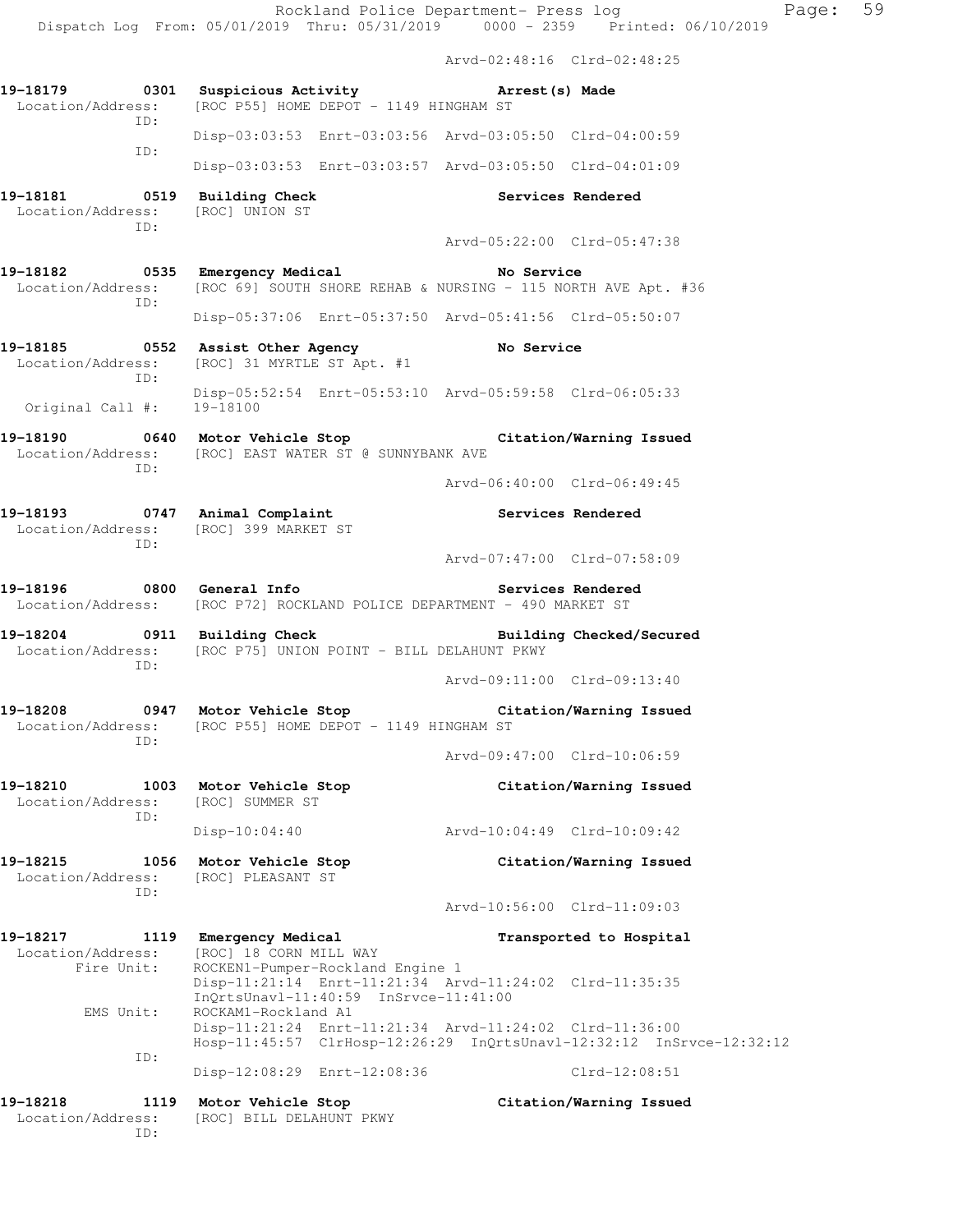|                                                     |                                                                                                                                                        | Rockland Police Department- Press log | Ρā<br>Dispatch Log From: 05/01/2019 Thru: 05/31/2019 0000 - 2359 Printed: 06/10/2019 |
|-----------------------------------------------------|--------------------------------------------------------------------------------------------------------------------------------------------------------|---------------------------------------|--------------------------------------------------------------------------------------|
|                                                     | $Disp-11:20:46$                                                                                                                                        |                                       |                                                                                      |
| 19-18221<br>1141<br>Location/Address:               | Building Check<br>[ROC P85] ROCKLAND FEDERAL CREDIT UNION - 241 UNION ST                                                                               |                                       | Building Checked/Secured                                                             |
| ID:                                                 |                                                                                                                                                        | Arvd-11:41:00 Clrd-11:43:22           |                                                                                      |
| 19-18224<br>Location/Address:<br>ID:                | 1203 Lost/Found Property<br>[ROC P81] OCEAN STATE JOB LOT - 360 MARKET ST                                                                              | <b>Services Rendered</b>              |                                                                                      |
|                                                     | $Disp-12:06:32$                                                                                                                                        |                                       | $Clrd-12:09:04$                                                                      |
| ID:                                                 | Disp-12:08:56 Enrt-12:08:58 Arvd-12:12:25 Clrd-12:21:05                                                                                                |                                       |                                                                                      |
| 19-18225<br>1222<br>Location/Address:<br>ID:        | Animal Complaint<br>[ROC] 114 HINGHAM ST                                                                                                               | Investigated                          |                                                                                      |
| ID:                                                 | $Disp-12:23:25$                                                                                                                                        |                                       | $Clrd-12:24:43$                                                                      |
|                                                     | $Disp-12:24:30$                                                                                                                                        | Arvd-12:24:37 Clrd-12:26:35           |                                                                                      |
| 19-18228<br>1252<br>Location:<br>TD:                | <b>Traffic Enforcement</b><br>[ROC] EAST WATER ST                                                                                                      | <b>Services Rendered</b>              |                                                                                      |
|                                                     |                                                                                                                                                        | Arvd-12:52:00 Clrd-13:19:11           |                                                                                      |
| 19-18229<br>Location/Address:<br>EMS Unit:          | 1255 Emergency Medical<br>[ROC] 121 CONCORD ST<br>ROCKAM1-Rockland A1                                                                                  |                                       | Transported to Hospital                                                              |
| ID:                                                 | Disp-12:56:41 Enrt-12:57:17 Arvd-12:58:59 Clrd-13:08:51                                                                                                |                                       | Hosp-13:20:25 ClrHosp-13:50:30 InQrtsUnavl-13:57:19 InSrvce-13:57:19                 |
| Fire Unit:                                          | Disp-12:56:56 Enrt-12:57:07 Arvd-12:59:42 Clrd-13:19:46<br>ROCKEN1-Pumper-Rockland Engine 1<br>Disp-12:57:12 Enrt-12:57:17 Arvd-12:58:59 Clrd-13:08:45 |                                       |                                                                                      |
|                                                     | InQrtsUnavl-13:50:55 InSrvce-13:50:55                                                                                                                  |                                       |                                                                                      |
| 19-18233<br>Location/Address:<br>TD:                | 1333 Building Check<br>[ROC] SCHOOL ST                                                                                                                 |                                       | Building Checked/Secured                                                             |
|                                                     |                                                                                                                                                        | Arvd-13:33:34 Clrd-13:33:48           |                                                                                      |
| 19-18235<br>Location/Address:<br>ID:                | 1336 Motor Vehicle Complaint<br>[ROC] MARKET ST                                                                                                        | Investigated                          |                                                                                      |
| ID:                                                 | Disp-13:38:08 Enrt-13:38:13 Arvd-13:40:11 Clrd-13:41:40                                                                                                |                                       |                                                                                      |
|                                                     | Disp-13:39:59 Enrt-13:40:03 Arvd-13:40:07 Clrd-13:41:27                                                                                                |                                       |                                                                                      |
| 19-18237<br>1338<br>Location/Address:<br>ID:        | Burglar Alarm<br>[ROC P106] ROCKLAND HIGH SCHOOL - 52 MACKINLAY WAY                                                                                    | Investigated                          |                                                                                      |
|                                                     | Disp-13:41:27 Enrt-13:42:00 Arvd-13:42:02 Clrd-13:44:43                                                                                                |                                       |                                                                                      |
| 19-18240<br>1400<br>Location/Address:<br>Fire Unit: | Emergency Medical<br>[ROC] 50 HANNAH WAY Apt. #81A<br>ROCKEN1-Pumper-Rockland Engine 1                                                                 |                                       | Transported to Hospital                                                              |
| EMS Unit:                                           | Disp-14:02:53 Enrt-14:03:11 Arvd-14:15:03 Clrd-14:22:33<br>InQrtsUnavl-14:26:54 InSrvce-14:26:55<br>ROCKAM1-Rockland A1                                |                                       |                                                                                      |
|                                                     | Disp-14:02:53 Enrt-14:03:14 Arvd-14:15:01 Clrd-14:22:04                                                                                                |                                       | Hosp-14:32:12 ClrHosp-15:07:55 InQrtsUnavl-15:42:16 InSrvce-15:42:20                 |
| ID:                                                 | Disp-14:06:13 Enrt-14:06:19 Arvd-14:06:23 Clrd-14:22:51                                                                                                |                                       |                                                                                      |
| ID:                                                 | Disp-14:06:42 Enrt-14:06:45 Arvd-14:09:14 Clrd-14:22:57                                                                                                |                                       |                                                                                      |
| 19-18247<br>1436<br>Location/Address:<br>ID:        | Motor Vehicle Stop<br>[ROC 61] UNION ST BUSINESS DISTRICT - UNION ST                                                                                   | Verbal Warning                        |                                                                                      |
|                                                     | Disp-14:37:49 Enrt-14:37:56 Arvd-14:37:58 Clrd-14:49:31                                                                                                |                                       |                                                                                      |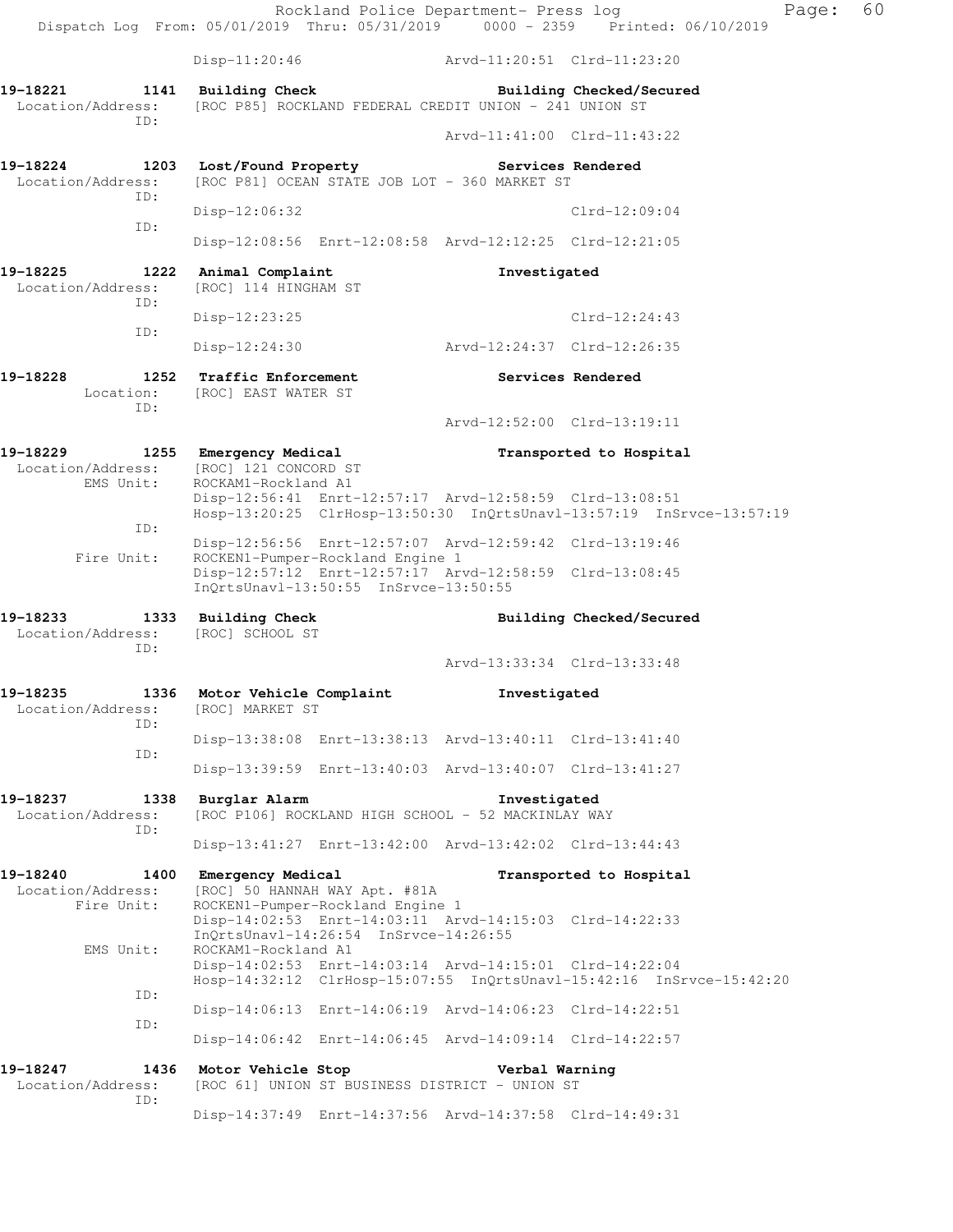|                                             | Dispatch Log From: 05/01/2019 Thru: 05/31/2019 0000 - 2359 Printed: 06/10/2019                           |                             | Rockland Police Department- Press log | Page: 61 |  |
|---------------------------------------------|----------------------------------------------------------------------------------------------------------|-----------------------------|---------------------------------------|----------|--|
| ID:                                         | 19-18252 1535 Building Check<br>Location/Address: [ROC P85] ROCKLAND FEDERAL CREDIT UNION - 241 UNION ST | <b>Services Rendered</b>    |                                       |          |  |
|                                             |                                                                                                          | Arvd-15:35:00 Clrd-15:40:19 |                                       |          |  |
| ID:                                         | 19-18265 1600 General Info<br>Location/Address: [ROC P72] ROCKLAND POLICE DEPARTMENT - 490 MARKET ST     |                             | Services Not Required                 |          |  |
|                                             |                                                                                                          | Arvd-16:58:00 Clrd-17:05:34 |                                       |          |  |
| ID:                                         | 19-18261 1632 Burglar Alarm<br>Location/Address: [ROC] 688 UNION ST Apt. #4                              |                             | Building Checked/Secured              |          |  |
|                                             | Disp-16:34:29 Enrt-16:34:47 Arvd-16:38:40 Clrd-16:39:28                                                  |                             |                                       |          |  |
| Location/Address: [ROC] 400 SALEM ST<br>ID: | 19-18267 1704 Motor Vehicle Stop Nerbal Warning                                                          |                             |                                       |          |  |
|                                             |                                                                                                          | Arvd-17:04:00 Clrd-17:07:25 |                                       |          |  |
| TD:                                         | 19-18270 1732 Wire down (Police)<br>Location/Address: [ROC] 1333 HINGHAM ST @ 0 ACCORD PARK DR           | No Service                  |                                       |          |  |
|                                             | Disp-17:35:02 Arvd-17:42:07 Clrd-17:45:28                                                                |                             |                                       |          |  |
| ID:                                         | 19-18276 1903 Assist Other Agency<br>Location/Address: [ROC] 31 MYRTLE ST Apt. #1                        | <b>No Service</b>           |                                       |          |  |
| Original Call #: 19-18185                   | Disp-19:03:57 Arvd-19:04:00 Clrd-19:07:51                                                                |                             |                                       |          |  |
| ID:                                         | 19-18279 1944 911 Hang Up<br>Location/Address: [ROC] 214 MARKET ST                                       | Investigated                |                                       |          |  |
|                                             | Disp-19:44:47 Enrt-19:44:53 Arvd-19:46:57 Clrd-19:53:09                                                  |                             |                                       |          |  |
| ID:                                         | Disp-19:51:07 Arvd-19:51:10 Clrd-19:53:12                                                                |                             |                                       |          |  |
|                                             | 19-18285 2144 911 Accidental<br>Location/Address: [ROC P47] BEST WESTERN - 909 HINGHAM ST Apt. #118      | Investigated                |                                       |          |  |
| ID:                                         | Disp-21:45:16 Enrt-21:45:19 Arvd-21:48:59 Clrd-21:56:11                                                  |                             |                                       |          |  |
| ID:                                         | Disp-21:51:52 Arvd-21:51:54 Clrd-21:56:14                                                                |                             |                                       |          |  |
| Location/Address:                           | 19-18289  2359 SHIFT ASSIGNMENTS<br>[ROC P72] ROCKLAND POLICE DEPARTMENT - 490 MARKET ST                 | No Service                  |                                       |          |  |

Arvd-23:59:00 Clrd-05/24/2019 @ 00:03:25

## **For Date: 05/24/2019 - Friday**

ID:

| 19-18291<br>Location/Address: [ROC] TAUNTON AVE<br>ID: |            | 0032 Building Check                                 |                                       |                                                         | Investigated                                                         |  |  |
|--------------------------------------------------------|------------|-----------------------------------------------------|---------------------------------------|---------------------------------------------------------|----------------------------------------------------------------------|--|--|
|                                                        |            |                                                     |                                       | Arvd-00:33:08 Clrd-00:33:14                             |                                                                      |  |  |
| 19-18296                                               |            | 0118 Motor Vehicle Collision W/PI                   |                                       | <b>Vehicle Towed</b>                                    |                                                                      |  |  |
|                                                        | ID:        | Location/Address: [ROC] 74 WEYMOUTH ST @ 575 VFW DR |                                       |                                                         |                                                                      |  |  |
|                                                        | ID:        |                                                     |                                       | Disp-01:20:10 Enrt-01:20:17 Arvd-01:22:49 Clrd-02:24:41 |                                                                      |  |  |
|                                                        |            |                                                     |                                       | Disp-01:20:10 Enrt-01:20:16 Arvd-01:22:53 Clrd-02:00:51 |                                                                      |  |  |
|                                                        | Fire Unit: | ROCKEN1-Pumper-Rockland Engine 1                    |                                       |                                                         |                                                                      |  |  |
|                                                        |            |                                                     | InOrtsUnavl-01:38:28 InSrvce-01:38:28 | Disp-01:20:51 Enrt-01:22:24 Arvd-01:26:21 Clrd-01:32:21 |                                                                      |  |  |
|                                                        | EMS Unit:  | ROCKAM1-Rockland A1                                 |                                       |                                                         |                                                                      |  |  |
|                                                        |            |                                                     |                                       | Disp-01:20:58 Enrt-01:22:21 Arvd-01:26:13 Clrd-01:32:25 |                                                                      |  |  |
|                                                        |            |                                                     |                                       |                                                         | Hosp-01:37:00 ClrHosp-02:01:50 InQrtsUnavl-02:06:28 InSrvce-02:06:29 |  |  |
|                                                        | ID:        |                                                     |                                       |                                                         |                                                                      |  |  |
|                                                        |            | $Disp-01:25:09$                                     |                                       | Arvd-01:25:12 Clrd-02:00:53                             |                                                                      |  |  |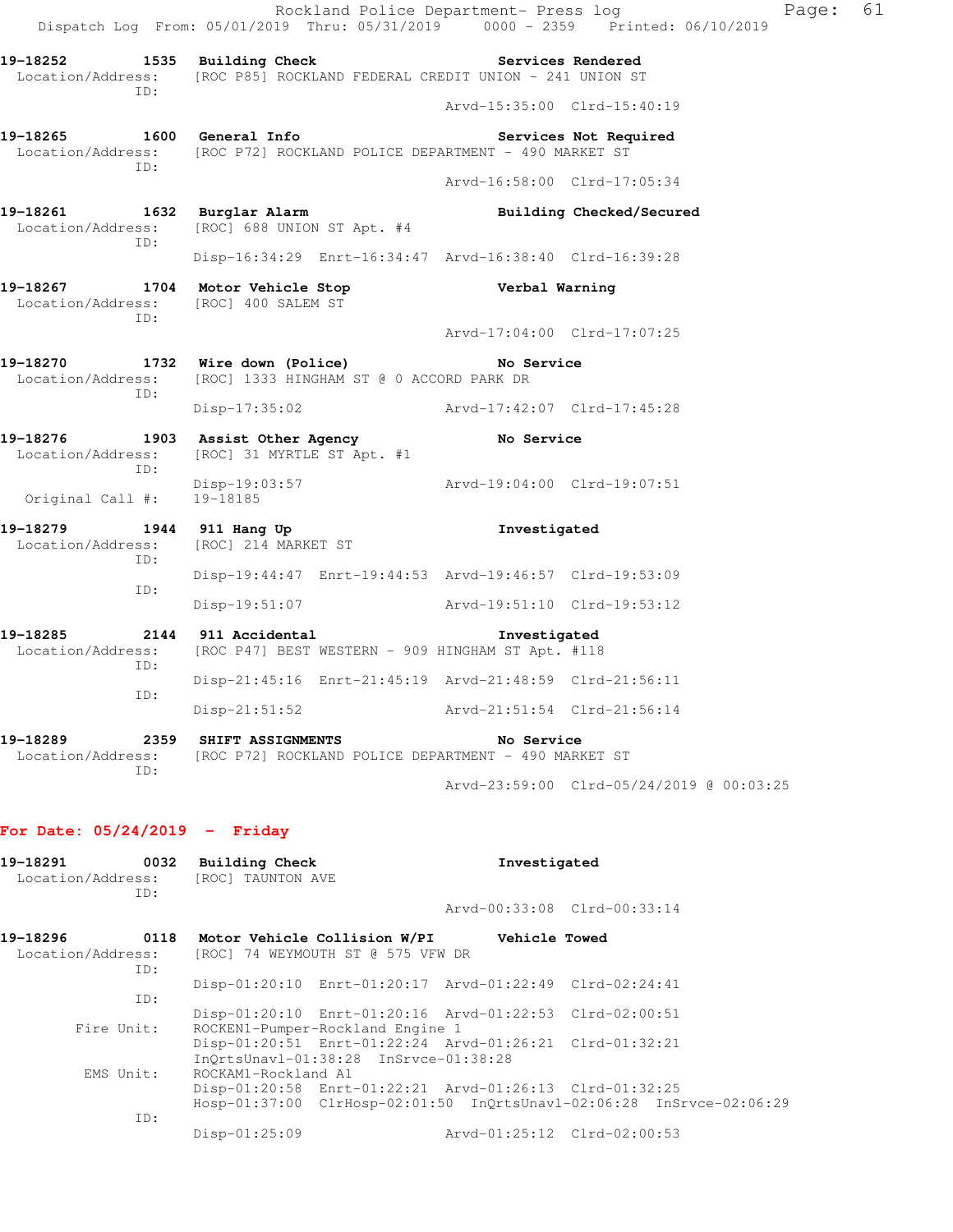| 19-18300<br>0239<br>Location/Address:<br>TD: |             | <b>Building Check</b><br>[ROC] TAUNTON AVE                                                       |                                                         | Investigated                                            |                                |  |
|----------------------------------------------|-------------|--------------------------------------------------------------------------------------------------|---------------------------------------------------------|---------------------------------------------------------|--------------------------------|--|
|                                              |             |                                                                                                  |                                                         | Arvd-02:39:59 Clrd-02:40:07                             |                                |  |
| 19-18306<br>Location/Address:                | 0557        | Animal Complaint<br>[ROC] 173 DAMON RD                                                           |                                                         | Investigated                                            |                                |  |
|                                              | TD:         |                                                                                                  |                                                         | Disp-05:59:07 Enrt-05:59:14 Arvd-06:00:43 Clrd-06:02:44 |                                |  |
|                                              | ID:         |                                                                                                  |                                                         | Disp-05:59:07 Enrt-05:59:15 Arvd-06:01:21 Clrd-06:02:46 |                                |  |
| 19-18318<br>Location/Address:                | 0800        | General Info                                                                                     |                                                         | [ROC P72] ROCKLAND POLICE DEPARTMENT - 490 MARKET ST    | Services Rendered              |  |
| 19-18320<br>Location/Address:                | 0833<br>ID: | 911 Accidental<br>[ROC] 7 BOXBERRY LN                                                            |                                                         | Investigated                                            |                                |  |
|                                              | ID:         |                                                                                                  |                                                         | Disp-08:37:48 Enrt-08:38:18 Arvd-08:41:41 Clrd-08:47:03 |                                |  |
|                                              |             |                                                                                                  |                                                         | Disp-08:38:10 Enrt-08:38:21 Arvd-08:41:43 Clrd-08:44:22 |                                |  |
| 19-18323<br>Location:                        | 0907<br>ID: | <b>Building Check</b><br>[ROC] DUTY POINT                                                        |                                                         | Investigated                                            |                                |  |
|                                              |             |                                                                                                  |                                                         | Disp-09:10:43 Enrt-09:10:55 Arvd-09:11:02 Clrd-09:11:05 |                                |  |
| 19-18325<br>Location/Address:                | 0920<br>ID: | <b>Building Check</b><br>[ROC] 214 UNION ST                                                      |                                                         | Investigated                                            |                                |  |
|                                              |             |                                                                                                  | Disp-09:21:48 Enrt-09:21:56 Arvd-09:22:00 Clrd-09:22:03 |                                                         |                                |  |
| 19-18327<br>0926<br>Location/Address:<br>ID: |             | Assist Public<br>[ROC] 221 MYRTLE ST                                                             |                                                         | Investigated                                            |                                |  |
|                                              |             |                                                                                                  | Disp-09:29:11 Enrt-09:29:18 Arvd-09:39:42 Clrd-09:49:34 |                                                         |                                |  |
| 19-18329<br>Location/Address:<br>Fire Unit:  | 0950        | Emergency Medical<br>[ROC 68] 204 MONCRIEF RD                                                    | ROCKEN1-Pumper-Rockland Engine 1                        |                                                         | Provided Assistance            |  |
| EMS Unit:                                    |             | ROCKAM1-Rockland A1                                                                              | InQrtsUnavl-10:04:16 InSrvce-10:04:23                   | Disp-09:51:16 Enrt-09:51:53 Arvd-09:55:40 Clrd-09:58:32 |                                |  |
|                                              | ID:         | Disp-09:51:22 Enrt-09:51:50 Arvd-09:55:42 Clrd-09:58:34<br>InQrtsUnavl-10:04:27 InSrvce-10:04:29 |                                                         |                                                         |                                |  |
|                                              | ID:         | $Disp-09:52:52$                                                                                  | Enrt-09:52:56                                           |                                                         | Clrd-09:54:07                  |  |
|                                              |             |                                                                                                  |                                                         | Disp-09:54:02 Enrt-09:54:05 Arvd-10:00:01 Clrd-10:00:07 |                                |  |
| 19-18334                                     | 1032        | Disturbance                                                                                      |                                                         |                                                         | Taken to Family/Guardian/Other |  |
| Location/Address:                            | ID:         | [ROC] 18 BALSAM ST                                                                               |                                                         |                                                         |                                |  |
|                                              | ID:         |                                                                                                  |                                                         | Disp-10:35:04 Enrt-10:35:12 Arvd-10:50:05 Clrd-10:50:17 |                                |  |
|                                              | ID:         |                                                                                                  |                                                         | Disp-10:35:04 Enrt-10:35:17 Arvd-10:37:48 Clrd-10:54:17 |                                |  |
|                                              |             | Disp-10:41:17                                                                                    |                                                         | Arvd-10:41:20 Clrd-10:49:56                             |                                |  |
| 19-18338<br>Location/Address:                | 1055<br>ID: | Building Check<br>[ROC] 214 UNION ST                                                             |                                                         |                                                         | Services Not Required          |  |
|                                              |             |                                                                                                  |                                                         | Arvd-10:55:00 Clrd-10:56:43                             |                                |  |
| 19-18339<br>Location/Address:                | 1107<br>ID: | Summons<br>[ROC] 31 MYRTLE ST                                                                    |                                                         | Investigated                                            |                                |  |
|                                              |             |                                                                                                  |                                                         | Arvd-11:07:00 Clrd-11:09:34                             |                                |  |
| 19-18343                                     | 1200        | MVA Property Damage Only                                                                         |                                                         |                                                         | Provided Assistance            |  |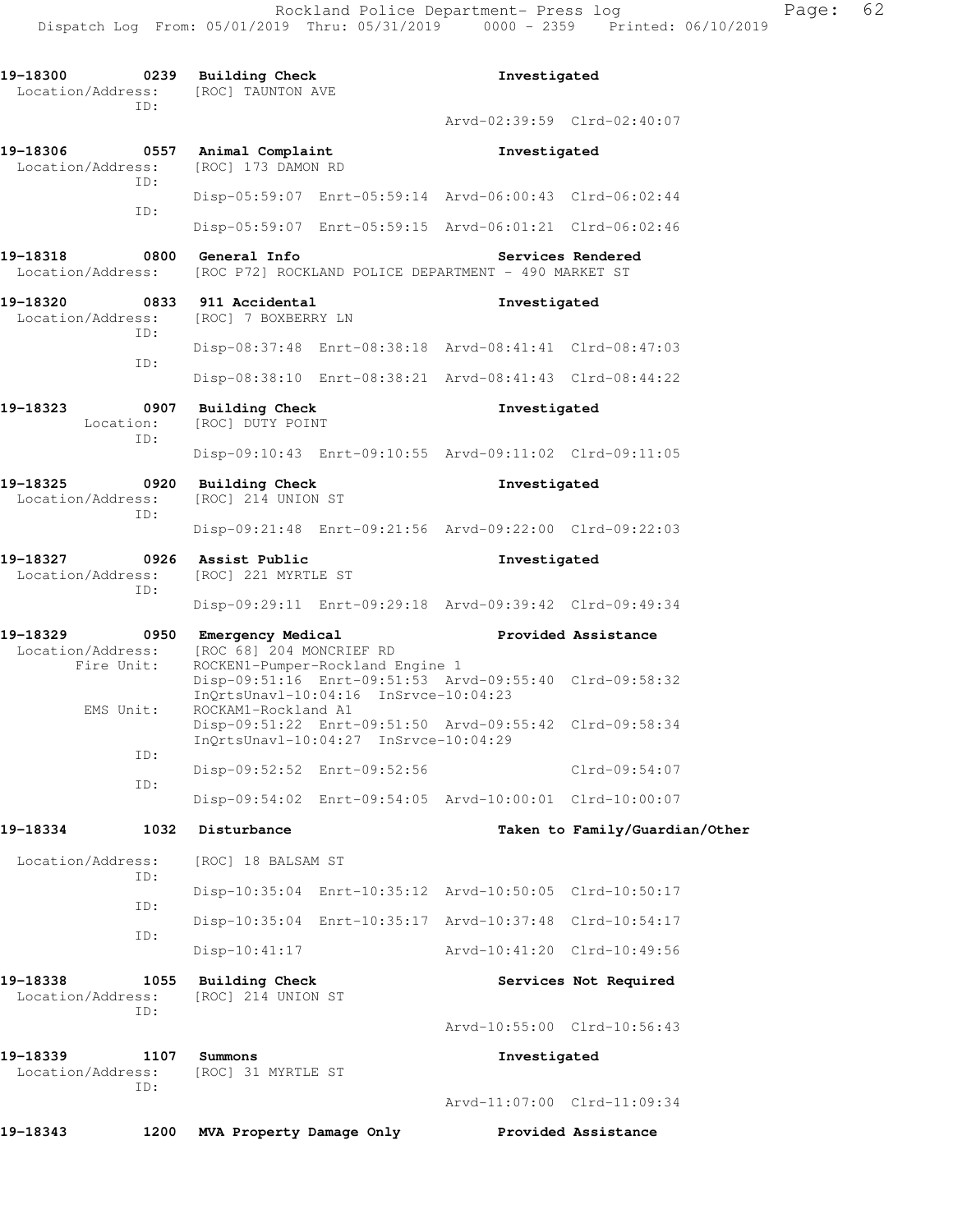| Dispatch Log From: 05/01/2019 Thru: 05/31/2019 0000 - 2359 Printed: 06/10/2019 |                                                   |                                                                                                                       | Rockland Police Department- Press log                                                                                           |                         | 63<br>Page: |  |
|--------------------------------------------------------------------------------|---------------------------------------------------|-----------------------------------------------------------------------------------------------------------------------|---------------------------------------------------------------------------------------------------------------------------------|-------------------------|-------------|--|
| Location/Address:                                                              |                                                   | [ROC P55] HOME DEPOT - 1149 HINGHAM ST                                                                                |                                                                                                                                 |                         |             |  |
| ID:                                                                            |                                                   | Disp-12:01:46 Enrt-12:01:52                                                                                           |                                                                                                                                 | $Clrd-12:03:05$         |             |  |
| ID:                                                                            |                                                   |                                                                                                                       | Disp-12:02:44 Enrt-12:02:55 Arvd-12:06:58 Clrd-12:14:20                                                                         |                         |             |  |
| ID:                                                                            |                                                   |                                                                                                                       | Disp-12:02:51 Enrt-12:02:58 Arvd-12:12:08 Clrd-12:19:03                                                                         |                         |             |  |
| ID:                                                                            |                                                   |                                                                                                                       | Disp-12:02:39 Enrt-12:02:44 Arvd-12:06:08 Clrd-12:19:13                                                                         |                         |             |  |
| 19-18347<br>Location/Address:<br>ID:                                           | 1257 Motor Vehicle Complaint                      |                                                                                                                       | Peace Restored<br>[ROC P72] ROCKLAND POLICE DEPARTMENT - 490 MARKET ST                                                          |                         |             |  |
| ID:                                                                            | Disp-12:59:33                                     |                                                                                                                       | Arvd-12:59:43 Clrd-13:09:14                                                                                                     |                         |             |  |
|                                                                                |                                                   |                                                                                                                       | Disp-12:59:39 Enrt-12:59:46 Arvd-12:59:48 Clrd-13:09:11                                                                         |                         |             |  |
| 19-18349<br>Location/Address:<br>ID:                                           | 1309 Assist Fire Department<br>[ROC] 27 LINDEN ST |                                                                                                                       | Provided Assistance                                                                                                             |                         |             |  |
| ID:                                                                            |                                                   |                                                                                                                       | Disp-13:10:52 Enrt-13:11:25 Arvd-13:13:04 Clrd-13:20:48                                                                         |                         |             |  |
| ID:                                                                            |                                                   |                                                                                                                       | Disp-13:11:37 Enrt-13:11:42 Arvd-13:13:01 Clrd-13:20:28                                                                         |                         |             |  |
|                                                                                | $Disp-13:14:48$                                   |                                                                                                                       | Arvd-13:14:51 Clrd-13:20:40                                                                                                     |                         |             |  |
| 19-18352<br>Location/Address:<br>Fire Unit:                                    | 1324 Emergency Medical                            | [ROC 62] JEFFERSON SCHOOL - 63 GEORGE ST<br>ROCKEN1-Pumper-Rockland Engine 1<br>InQrtsUnavl-13:59:21 InSrvce-13:59:25 | Disp-13:26:47 Enrt-13:26:50 Arvd-13:28:36 Clrd-13:39:25                                                                         | Transported to Hospital |             |  |
| EMS Unit:                                                                      | ROCKAM2-Rockland A2                               |                                                                                                                       | Disp-13:26:56 Enrt-13:27:00 Arvd-13:28:33 Clrd-13:39:23<br>Hosp-13:50:04 ClrHosp-14:38:42 InQrtsUnavl-14:45:58 InSrvce-14:46:01 |                         |             |  |
| ID:                                                                            | Disp-13:28:48                                     |                                                                                                                       | Arvd-13:29:03 Clrd-13:29:15                                                                                                     |                         |             |  |
| ID:                                                                            | Disp-13:28:55                                     |                                                                                                                       | Arvd-13:29:00 Clrd-13:43:25                                                                                                     |                         |             |  |
| ID:                                                                            |                                                   |                                                                                                                       | Disp-13:29:51 Enrt-13:29:56 Arvd-13:29:59 Clrd-13:39:01                                                                         |                         |             |  |
| 19-18357<br>1405<br>Location/Address:                                          | Assist Other Agency<br>[ROC] 800 HINGHAM ST       |                                                                                                                       |                                                                                                                                 | Services Rendered       |             |  |
| ID:                                                                            |                                                   |                                                                                                                       | Disp-14:07:39 Enrt-14:08:06 Arvd-14:19:30 Clrd-14:33:49                                                                         |                         |             |  |
| ID:                                                                            |                                                   |                                                                                                                       | Disp-14:07:39 Enrt-14:08:04 Arvd-14:23:10 Clrd-14:33:52                                                                         |                         |             |  |
| 19-18358<br>Location/Address:<br>Fire Unit:                                    | 1415 Motor Vehicle Collision W/PI                 | [ROC P84] SAM STORE - 218 VFW DR<br>ROCKEN1-Pumper-Rockland Engine 1                                                  | Vehicle Towed<br>Disp-14:17:32 Enrt-14:18:47 Arvd-14:21:27 Clrd-14:43:12                                                        |                         |             |  |
| EMS Unit:                                                                      | ROCKAM1-Rockland A1                               | InOrtsUnavl-14:46:54 InSrvce-14:46:57                                                                                 | Disp-14:17:40 Enrt-14:18:44 Arvd-14:20:32 Clrd-14:43:10                                                                         |                         |             |  |
| ID:                                                                            |                                                   | InQrtsUnavl-14:48:17 InSrvce-14:48:17                                                                                 |                                                                                                                                 |                         |             |  |
| ID:                                                                            |                                                   |                                                                                                                       | Disp-14:22:12 Enrt-14:22:17 Arvd-14:22:22 Clrd-14:42:50                                                                         |                         |             |  |
|                                                                                |                                                   |                                                                                                                       | Disp-14:22:15 Enrt-14:22:17 Arvd-14:22:22 Clrd-14:54:56                                                                         |                         |             |  |
| 19-18360<br>1453<br>Location/Address:<br>ID:                                   | Motor Vehicle Complaint<br>[ROC] HINGHAM ST       |                                                                                                                       | Could Not Locate                                                                                                                |                         |             |  |
|                                                                                |                                                   |                                                                                                                       | Disp-14:55:44 Enrt-14:55:46 Arvd-14:58:31 Clrd-15:09:54                                                                         |                         |             |  |
| 19-18368<br>1612<br>Location/Address:<br>ID:                                   | Traffic Enforcement                               |                                                                                                                       | [ROC P72] ROCKLAND POLICE DEPARTMENT - 490 MARKET ST                                                                            | Citation/Warning Issued |             |  |
|                                                                                | $Disp-16:14:00$                                   |                                                                                                                       | Arvd-16:15:10 Clrd-20:01:01                                                                                                     |                         |             |  |
| 19-18369<br>1631                                                               | Complaint                                         |                                                                                                                       |                                                                                                                                 | Services Rendered       |             |  |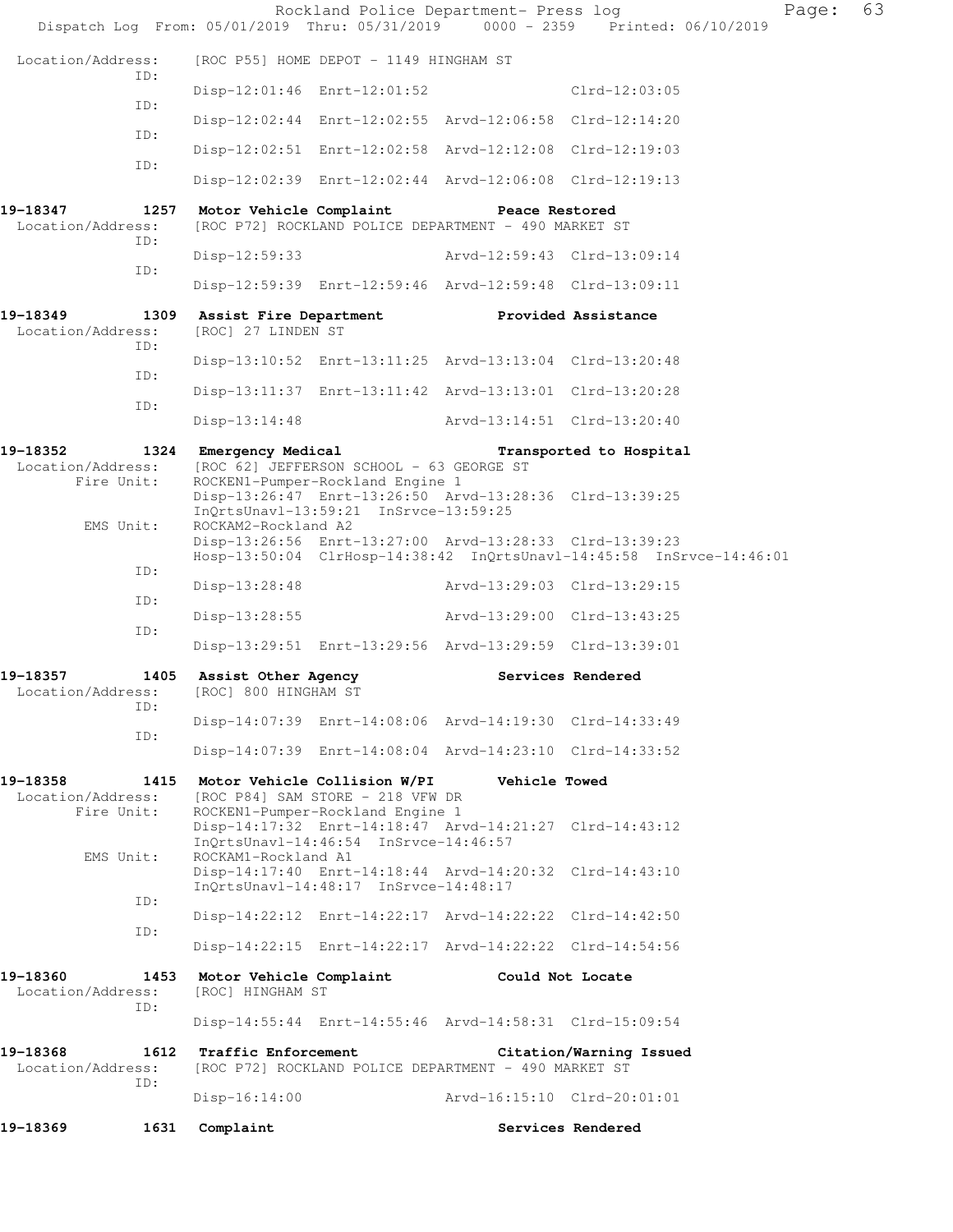Rockland Police Department- Press log Faqe: 64 Dispatch Log From: 05/01/2019 Thru: 05/31/2019 0000 - 2359 Printed: 06/10/2019 Location/Address: [ROC P106] ROCKLAND HIGH SCHOOL - 52 MACKINLAY WAY ID: Disp-16:33:26 Enrt-16:33:32 Arvd-16:34:04 Clrd-16:36:30 19-18380 1716 Assist Other Agency **18 Services Rendered**  Location/Address: [ROC P65] 7-ELEVEN CONVENIENCE STORE - 92 MARKET ST ID: Disp-17:19:03 Enrt-17:19:06 Arvd-17:19:10 Clrd-17:52:00 ID: Disp-17:19:43 Enrt-17:19:46 Arvd-17:21:54 Clrd-17:51:58 **19-18383 1748 Larceny / Forgery/ Fraud Services Rendered**  Location/Address: [ROC] 53 EXCHANGE ST Apt. #2 ID: Disp-17:54:12 Enrt-17:54:15 Arvd-18:06:56 Clrd-18:31:48 **19-18385 1801 Suspicious Activity Could Not Locate**  Location/Address: [ROC] EAST WATER ST ID: Disp-18:03:10 Enrt-18:04:04 Arvd-18:12:25 Clrd-18:12:27 **19-18390 1854 Disabled Motor Vehicle Vehicle Towed**  Location/Address: [ROC] BP GAS STATION - 399 WEBSTER ST ID: Arvd-18:54:00 Clrd-19:08:56 **19-18392 1904 Suspicious Activity Investigated**  Vicinity of: [ROC] 21 REED ST ID: Disp-19:07:28 Enrt-19:07:34 Arvd-19:15:53 Clrd-19:50:51 **19-18396 1935 Motor Vehicle Stop Verbal Warning**  Location/Address: [ROC] 406 VFW DR @ 0 PARMENTER ST ID: Arvd-19:35:00 Clrd-19:36:18 ID: Disp-19:36:11 Arvd-19:36:16 Clrd-19:42:21 **19-18398 1944 Motor Vehicle Stop Citation/Warning Issued**  Vicinity of: [ROC P75] UNION POINT - BILL DELAHUNT PKWY ID: Arvd-19:44:00 Clrd-19:55:15 **19-18402 2020 Motor Vehicle Stop Verbal Warning**  Location/Address: [ROC] 33 CENTRE AVE @ 11 EARL ST ID: Arvd-20:20:00 Clrd-20:30:42 **19-18404 2055 Motor Vehicle Stop Verbal Warning**  Location/Address: [ROC] 55 CENTRE AVE @ 16 ARTHUR ST ID: Arvd-20:55:00 Clrd-21:10:18 **19-18406 2121 Motor Vehicle Stop Report Follows**  Location/Address: [ROC] 11 NORTH AVE @ 408 UNION ST ID: Arvd-21:21:00 Clrd-21:51:25 **19-18407 2154 Motor Vehicle Stop Citation/Warning Issued**  Location/Address: [ROC] WEST WATER ST ID: Disp-21:55:49 Enrt-21:55:55 Arvd-21:55:58 Clrd-22:19:18 ID: Disp-21:56:06 Enrt-21:56:11 Arvd-21:56:15 Clrd-21:59:15 ID: Disp-22:20:26 Enrt-22:21:20 Clrd-22:22:17 **19-18408 2219 911 Hang Up Unfounded**  Location/Address: [ROC] 70 WEST WATER ST ID: Disp-22:22:26 Enrt-22:22:31 Arvd-22:32:41 Clrd-22:33:39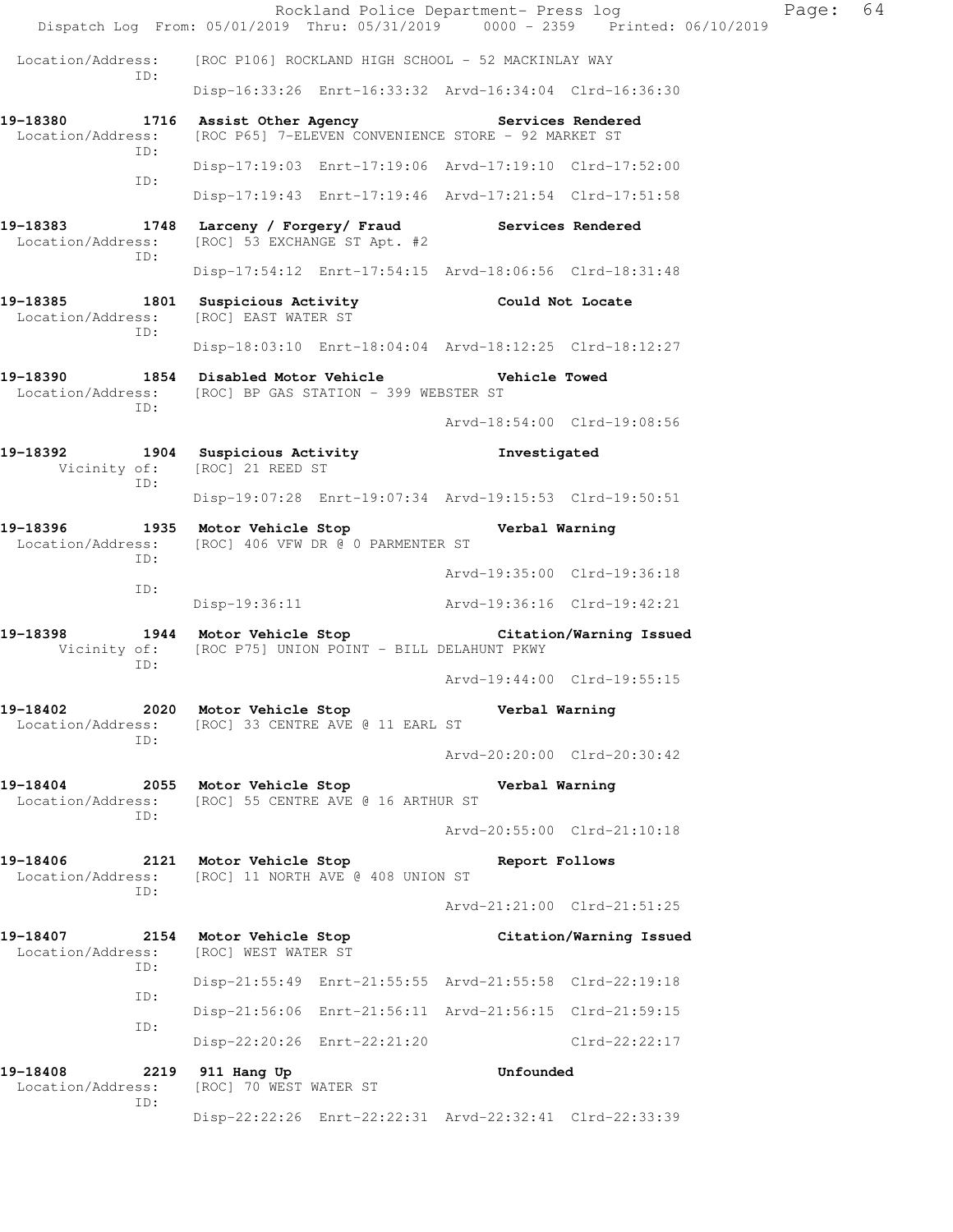Rockland Police Department- Press log entitled Page: 65 Dispatch Log From: 05/01/2019 Thru: 05/31/2019 0000 - 2359 Printed: 06/10/2019

Disp-23:46:06 Enrt-23:46:18 Arvd-23:50:23 Clrd-05/25/2019 @ 00:06:13

19-18413 **2335** Animal Complaint **19-18413** Services Rendered Location/Address: [ROC] 55 MYRTLE ST ID: Disp-23:36:45 Enrt-23:36:48 Arvd-23:43:13 Clrd-23:45:51 **19-18414 2339 Harassment Unfounded**  Location/Address: [ROC] BILL DELAHUNT PKWY ID: Disp-23:43:33 Enrt-23:43:35 Clrd-23:46:27

#### **For Date: 05/25/2019 - Saturday**

ID:

| 19-18416<br>0000<br>Location/Address: [ROC P72] ROCKLAND POLICE DEPARTMENT - 490 MARKET ST<br>ID: | SHIFT ASSIGNMENTS                                                                                                                 |                             | Services Rendered                                                    |
|---------------------------------------------------------------------------------------------------|-----------------------------------------------------------------------------------------------------------------------------------|-----------------------------|----------------------------------------------------------------------|
|                                                                                                   | $Disp-00:03:10$                                                                                                                   | Arvd-00:03:17 Clrd-00:03:21 |                                                                      |
| 19-18422<br>0043<br>Location/Address:                                                             | Emergency Medical<br>[SHA] 27 GRANT CIR                                                                                           |                             | Transported to Hospital                                              |
| Fire Unit:                                                                                        | SHE94-Pumper-Sharon Engine 94<br>Disp-00:44:21 Enrt-00:46:25 Arvd-00:48:35 Clrd-00:56:14<br>InQrtsUnavl-01:07:57 InSrvce-01:07:57 |                             |                                                                      |
| EMS Unit:                                                                                         | SHA2-Sharon Ambulance 2<br>$Disp-00:44:21$<br>InQrtsUnavl-00:45:28 InSrvce-00:45:28                                               |                             | $Clrd-00:45:24$                                                      |
| EMS Unit:                                                                                         | SHA1-Sharon Ambulance 1<br>Disp-00:45:19 Enrt-00:46:24 Arvd-00:48:38 Clrd-01:01:07                                                |                             | Hosp-01:13:53 ClrHosp-01:27:26 InQrtsUnavl-01:42:12 InSrvce-01:42:12 |
| ID:                                                                                               | $Disp-01:27:49$                                                                                                                   |                             | $Clrd-01:28:11$                                                      |
| ID:                                                                                               | $Disp-01:27:53$                                                                                                                   |                             | $Clrd-01:28:05$                                                      |
| 19-18423<br>0121<br>Location/Address:                                                             | Health & Welfare Check<br>[ROC] 74 CHURCH ST Apt. #1                                                                              | Services Rendered           |                                                                      |
| ID:                                                                                               | $Disp-01:23:08$                                                                                                                   | Arvd-01:23:19 Clrd-01:27:19 |                                                                      |
| ID:                                                                                               | $Disp-01:23:08$                                                                                                                   | Arvd-01:23:15 Clrd-01:27:14 |                                                                      |
| 19-18428<br>0315<br>Location/Address:<br>ID:                                                      | Burglar Alarm<br>[ROC P68] AL PRIME - 104 MARKET ST                                                                               | Appears Secure              |                                                                      |
|                                                                                                   | Disp-03:17:28 Enrt-03:17:57 Arvd-03:23:00 Clrd-03:23:08                                                                           |                             |                                                                      |
| 19-18431<br>0415<br>Location/Address:<br>ID:                                                      | Suspicious Activity<br>[ROC] 379 HINGHAM ST                                                                                       | Sent On Way                 |                                                                      |
| ID:                                                                                               | Disp-04:16:55 Enrt-04:17:00 Arvd-04:21:16 Clrd-04:24:03                                                                           |                             |                                                                      |
| ID:                                                                                               | Disp-04:18:00 Enrt-04:18:05                                                                                                       |                             | $Clrd-04:24:35$                                                      |
| ID:                                                                                               | $Disp-04:28:05$                                                                                                                   | Arvd-04:29:15 Clrd-04:34:43 |                                                                      |
|                                                                                                   | $Disp-04:28:38$                                                                                                                   | Arvd-04:29:19 Clrd-04:34:38 |                                                                      |
| 19-18432<br>Location/Address:<br>ID:                                                              | 0509 Assault Offenses<br>[ROC] 74 MARTHA DR Apt. #C                                                                               | Report Follows              |                                                                      |
| ID:                                                                                               | Disp-05:12:58 Enrt-05:13:17 Arvd-05:13:21 Clrd-05:33:30                                                                           |                             |                                                                      |
| ID:                                                                                               | Disp-05:13:06 Enrt-05:13:11 Arvd-05:13:26 Clrd-05:33:25                                                                           |                             |                                                                      |
|                                                                                                   | Disp-05:56:27 Enrt-05:56:49 Arvd-05:57:15 Clrd-06:10:28                                                                           |                             |                                                                      |
| 19-18433<br>0552<br>Location/Address:<br>ID:                                                      | Assault Offenses<br>[ROC] 74 MARTHA DR Apt. #C                                                                                    | Arrest(s) Made              |                                                                      |
|                                                                                                   | Disp-05:52:48 Enrt-05:52:55                                                                                                       |                             | $Clrd-05:56:00$                                                      |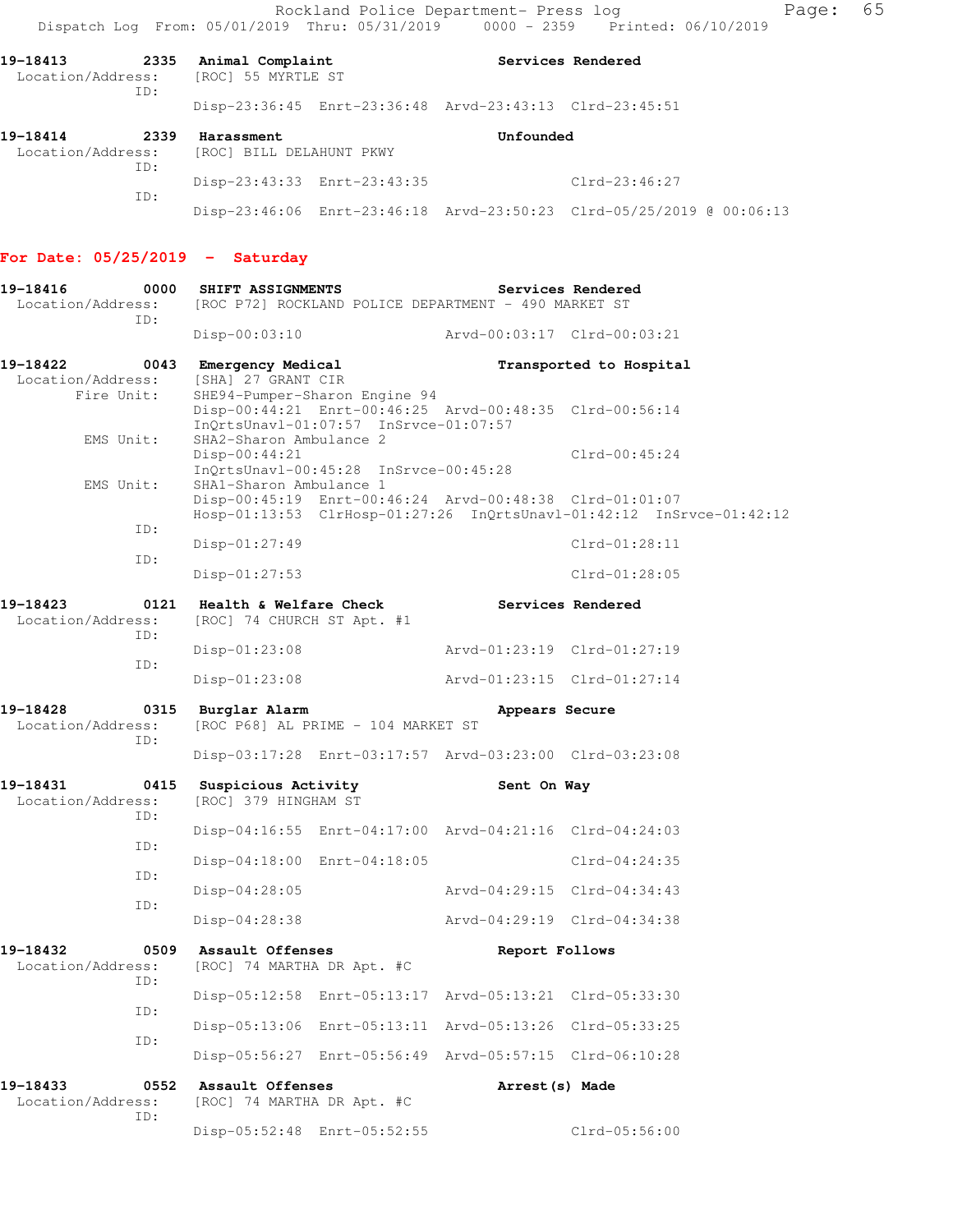| Dispatch Log From: 05/01/2019 Thru: 05/31/2019 0000 - 2359 Printed: 06/10/2019    |                                                                                        |                                                                           | Rockland Police Department- Press log                                                                                           |                             | Page: | 66 |
|-----------------------------------------------------------------------------------|----------------------------------------------------------------------------------------|---------------------------------------------------------------------------|---------------------------------------------------------------------------------------------------------------------------------|-----------------------------|-------|----|
| ID:                                                                               |                                                                                        |                                                                           |                                                                                                                                 |                             |       |    |
|                                                                                   |                                                                                        |                                                                           | Disp-05:56:20 Enrt-05:56:53 Arvd-05:57:05 Clrd-06:10:24                                                                         |                             |       |    |
| ID:<br>Original Call #:                                                           | 19-18432                                                                               |                                                                           | Disp-05:56:35 Enrt-05:56:53 Arvd-05:57:05 Clrd-06:10:36                                                                         |                             |       |    |
| 19-18435<br>Location/Address:                                                     | 0700 Missing Person<br>[ROC] 86 CHURCH ST                                              |                                                                           |                                                                                                                                 | Services Rendered           |       |    |
| ID:                                                                               |                                                                                        |                                                                           | Disp-07:01:55 Enrt-07:02:33 Arvd-07:05:31 Clrd-07:27:15                                                                         |                             |       |    |
| ID:                                                                               |                                                                                        |                                                                           | Disp-07:02:02 Enrt-07:02:33 Arvd-07:05:31 Clrd-07:27:20                                                                         |                             |       |    |
| ID:                                                                               |                                                                                        |                                                                           | Disp-07:02:02 Enrt-07:02:33 Arvd-07:05:31 Clrd-07:22:31                                                                         |                             |       |    |
| 19-18441<br>Location/Address:                                                     | 0800 General Info                                                                      |                                                                           | [ROC P72] ROCKLAND POLICE DEPARTMENT - 490 MARKET ST                                                                            | Services Rendered           |       |    |
| 19-18456<br>Location/Address:                                                     | 0941 Summons<br>[ROC] 31 MYRTLE ST                                                     |                                                                           | Gone on arrival                                                                                                                 |                             |       |    |
| ID:                                                                               |                                                                                        |                                                                           |                                                                                                                                 | Arvd-09:41:00 Clrd-09:50:22 |       |    |
| 19-18462<br>Location/Address:                                                     | 1017 Assist Public                                                                     |                                                                           | [ROC P72] ROCKLAND POLICE DEPARTMENT - 490 MARKET ST                                                                            | Provided Assistance         |       |    |
| ID:                                                                               |                                                                                        |                                                                           |                                                                                                                                 | Arvd-10:17:00 Clrd-10:20:24 |       |    |
| 19-18465<br>Location/Address:                                                     | 1048 Burglar Alarm                                                                     | [ROC] ADVANCED AUTO - 409 VFW DR                                          |                                                                                                                                 | Services Rendered           |       |    |
| ID:                                                                               |                                                                                        |                                                                           | Disp-10:49:12 Enrt-10:49:21 Arvd-10:56:30 Clrd-11:02:28                                                                         |                             |       |    |
| ID:                                                                               |                                                                                        | Disp-10:58:20 Enrt-10:58:23                                               |                                                                                                                                 | $Clrd-11:00:50$             |       |    |
| 19-18484<br>Location/Address:<br>ID:                                              | 1400 911 Accidental<br>[ROC] 295 REED ST                                               |                                                                           |                                                                                                                                 | Services Rendered           |       |    |
|                                                                                   |                                                                                        |                                                                           | Disp-14:02:50 Enrt-14:02:53 Arvd-14:03:21 Clrd-14:06:19                                                                         |                             |       |    |
| 19-18485<br>Location/Address:                                                     | 1407 911 Accidental<br>[ROC 69] SOUTH SHORE REHAB & NURSING - 115 NORTH AVE Apt. #36A  |                                                                           |                                                                                                                                 | Services Rendered           |       |    |
| ID:                                                                               |                                                                                        |                                                                           | Disp-14:10:00 Enrt-14:10:04 Arvd-14:13:00 Clrd-14:34:24                                                                         |                             |       |    |
| 19-18488<br>Location/Address:<br>ID:                                              | 1432 Lost/Found Property The Services Rendered<br>[ROC P69] MCDONALD'S - 117 MARKET ST |                                                                           |                                                                                                                                 |                             |       |    |
|                                                                                   |                                                                                        |                                                                           |                                                                                                                                 | Arvd-14:32:00 Clrd-15:46:13 |       |    |
| 19-18487 1434 Motor Vehicle Stop<br>Location/Address: [ROC] 211 CONCORD ST<br>ID: |                                                                                        |                                                                           | Verbal Warning                                                                                                                  |                             |       |    |
|                                                                                   |                                                                                        |                                                                           |                                                                                                                                 | Arvd-14:34:00 Clrd-14:49:21 |       |    |
| Location/Address:<br>EMS Unit:                                                    | [ROC 69] SOUTH SHORE REHAB & NURSING - 115 NORTH AVE Apt. #36A<br>ROCKAM1-Rockland A1  |                                                                           |                                                                                                                                 | Transported to Hospital     |       |    |
|                                                                                   |                                                                                        |                                                                           | Disp-15:21:42 Enrt-15:22:00 Arvd-15:23:00 Clrd-15:37:50<br>Hosp-15:49:00 ClrHosp-16:33:00 InQrtsUnavl-16:41:00 InSrvce-16:33:00 |                             |       |    |
| ID:                                                                               | $Disp-15:21:00$                                                                        |                                                                           | Arvd-15:23:00 Clrd-15:37:00                                                                                                     |                             |       |    |
| Fire Unit:                                                                        |                                                                                        | ROCKEN1-Pumper-Rockland Engine 1<br>InQrtsUnavl-15:39:00 InSrvce-15:37:00 | Disp-15:21:00 Enrt-15:22:00 Arvd-15:23:00 Clrd-15:37:00                                                                         |                             |       |    |
| Original Call #:                                                                  | 19-18485                                                                               |                                                                           |                                                                                                                                 |                             |       |    |
| 19-18495<br>Location/Address:<br>ID:                                              | 1606 SHIFT ASSIGNMENTS                                                                 |                                                                           | No Service<br>[ROC P72] ROCKLAND POLICE DEPARTMENT - 490 MARKET ST                                                              |                             |       |    |
|                                                                                   | $Disp-16:10:09$                                                                        |                                                                           |                                                                                                                                 | $Clrd-16:10:24$             |       |    |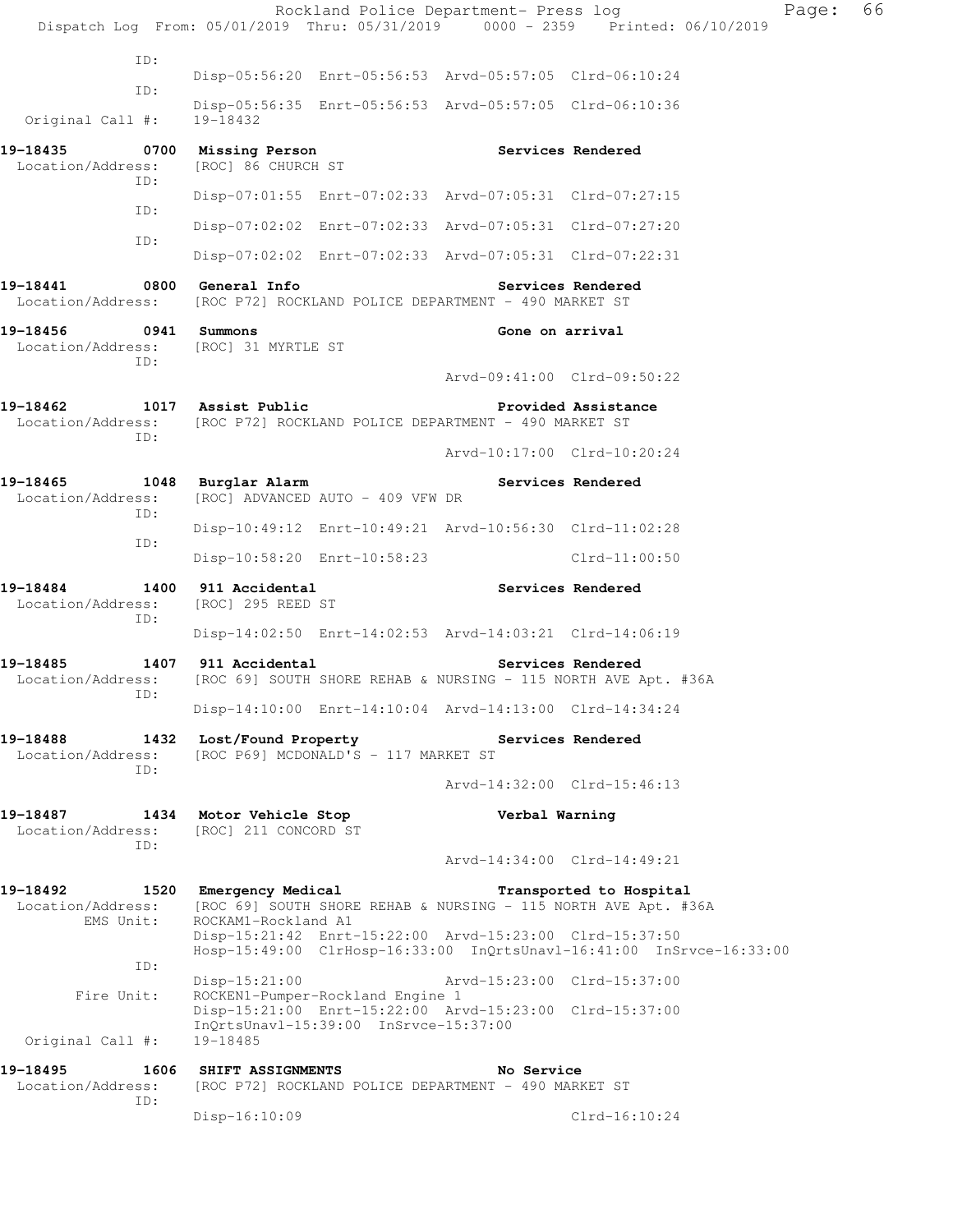Rockland Police Department- Press log Fage: 67 Dispatch Log From: 05/01/2019 Thru: 05/31/2019 0000 - 2359 Printed: 06/10/2019 **19-18498 1635 Trespassing No Service**  Location/Address: [ROC] EAST WATER ST ID: Disp-16:38:35 Enrt-16:40:31 Arvd-16:42:15 Clrd-16:44:00 19-18505 1843 Lockout **1843** Services Rendered **Services Rendered**  Location/Address: [ROC] 16 SAW MILL LN Fire Unit: ROCKEN1-Pumper-Rockland Engine 1 Disp-18:44:40 Enrt-18:46:50 Arvd-18:47:56 Clrd-19:03:01 InQrtsUnavl-19:03:01 InSrvce-19:03:01 EMS Unit: ROCKAM1-Rockland A1 Disp-18:44:48 Enrt-18:46:50 Arvd-18:47:56 Clrd-18:50:27 InQrtsUnavl-18:50:27 InSrvce-18:50:27 ID: Disp-18:44:54 Enrt-18:44:58 Arvd-18:49:19 Clrd-19:01:15 **19-18512 1951 Motor Vehicle Stop Verbal Warning**  Location/Address: [ROC] 20 PLAIN ST @ 104 MARKET ST ID: Arvd-19:51:00 Clrd-19:55:18 **19-18514 2002 FAMILY OFFENSE Provided Assistance**  Location/Address: [ROC] 161 CENTRAL ST Apt. #B ID: Disp-20:05:20 Clrd-20:05:28 19-18515 2017 General Info **1999 18 Services Rendered**  Location/Address: [ROC P84] PLAYERS SPORTS BAR - 86 VFW DR ID: Arvd-20:17:00 Clrd-20:26:28 **19-18516 2019 Emergency Medical Transported to Hospital**  Location/Address: [ROC] 104 CENTRE AVE ID: Disp-20:20:01 Enrt-20:20:03 Arvd-20:22:57 Clrd-20:32:50 EMS Unit: ROCKAM1-Rockland A1 Disp-20:20:10 Fire Unit: ROCKEN1-Pumper-Rockland Engine 1 Disp-20:20:14 Enrt-20:20:58 Arvd-20:23:21 Clrd-20:34:27 InQrtsUnavl-20:34:27 InSrvce-20:34:27 EMS Unit: ROCKAM1-Rockland A1 Disp-20:20:14 Enrt-20:20:58 Arvd-20:23:21 Clrd-20:34:24 Hosp-20:46:52 ClrHosp-21:34:03 InQrtsUnavl-21:40:03 InSrvce-21:40:03 ID: Disp-20:21:12 Enrt-20:21:13 Arvd-20:22:56 Clrd-20:32:49 **19-18525 2138 General Info Services Rendered**  Location/Address: [ROC] UNION ST ID: Arvd-21:38:00 Clrd-21:38:49 **19-18526 2217 General Info Services Rendered**  Location/Address: [ROC] MARKET ST ID: Arvd-22:17:00 Clrd-22:18:26 **19-18528 2229 Motor Vehicle Stop Verbal Warning**  Location/Address: [ROC] BROOKSIDE RD ID: Arvd-22:29:00 Clrd-22:33:04 **19-18529 2247 Unwanted Party Peace Restored**  Location/Address: [ROC] 51 HANNAH WAY Apt. #E ID: Disp-22:48:57 Enrt-22:49:01 Arvd-22:52:14 Clrd-23:05:14 ID: Disp-22:48:58 Enrt-22:49:02 Arvd-22:50:07 Clrd-23:05:12 ID: Disp-22:48:59 Enrt-22:49:03 Arvd-22:50:36 Clrd-23:05:11 **19-18531 2325 911 Accidental Services Rendered**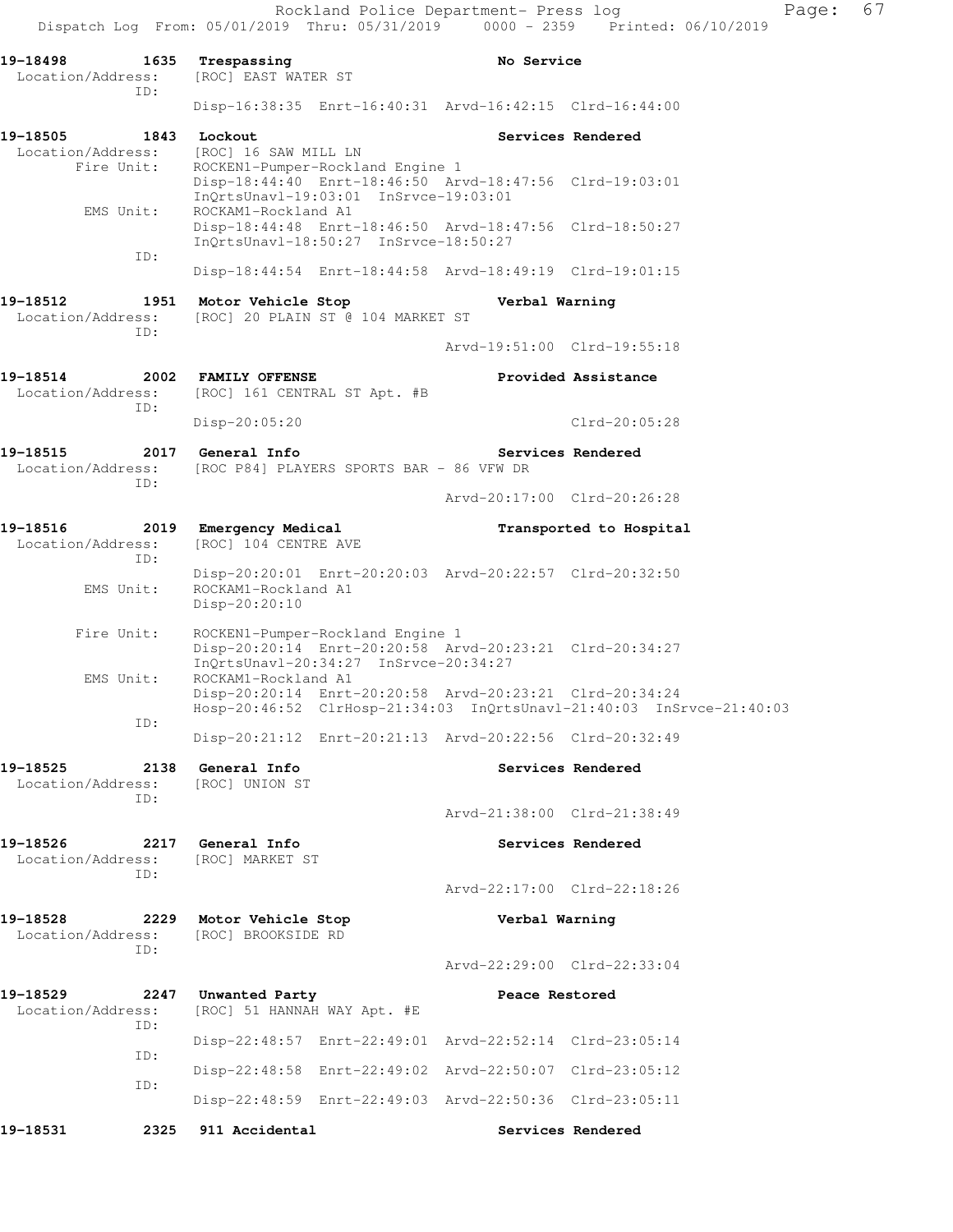|                                              |                                                                                                                         |                                      | Rockland Police Department- Press log                   | Page:<br>Dispatch Log From: 05/01/2019 Thru: 05/31/2019 0000 - 2359 Printed: 06/10/2019 | 68 |
|----------------------------------------------|-------------------------------------------------------------------------------------------------------------------------|--------------------------------------|---------------------------------------------------------|-----------------------------------------------------------------------------------------|----|
| Location/Address:                            | [ROC] 245 SALEM ST                                                                                                      |                                      |                                                         |                                                                                         |    |
| ID:                                          |                                                                                                                         |                                      | Disp-23:28:58 Enrt-23:29:03 Arvd-23:34:17 Clrd-23:41:23 |                                                                                         |    |
| 19-18536<br>Location/Address:<br>ID:         | 2354 Disturbance                                                                                                        | [ROC P69] MCDONALD'S - 117 MARKET ST |                                                         | Services Rendered                                                                       |    |
| ID:                                          | $Disp-23:56:12$                                                                                                         |                                      |                                                         | Arvd-23:56:19 Clrd-05/26/2019 @ 00:03:16                                                |    |
| ID:                                          |                                                                                                                         |                                      |                                                         | Disp-23:56:32 Enrt-23:56:38 Arvd-23:58:33 Clrd-05/26/2019 @ 00:03:18                    |    |
| ID:                                          |                                                                                                                         |                                      |                                                         | Disp-23:58:18 Enrt-23:58:20 Arvd-23:58:21 Clrd-05/26/2019 @ 00:03:22                    |    |
| ID:                                          |                                                                                                                         |                                      |                                                         | Disp-23:58:26 Enrt-23:58:31 Arvd-23:58:32 Clrd-05/26/2019 @ 00:03:15                    |    |
|                                              |                                                                                                                         |                                      |                                                         | Disp-23:58:38 Enrt-23:58:39 Arvd-23:58:41 Clrd-05/26/2019 @ 00:03:14                    |    |
| 19-18537<br>Location/Address:<br>ID:         | 2359 General Incident<br>Services Rendered<br>[ROC P72] ROCKLAND POLICE DEPARTMENT - 490 MARKET ST                      |                                      |                                                         |                                                                                         |    |
|                                              | Disp-00:02:12                                                                                                           |                                      |                                                         | Clrd-05/26/2019 @ 00:02:19                                                              |    |
| For Date: $05/26/2019$ - Sunday              |                                                                                                                         |                                      |                                                         |                                                                                         |    |
| 19-18542<br>Location/Address:                | 0103 Suspicious Activity<br>[ROC] 5 UNION ST                                                                            |                                      |                                                         | Services Rendered                                                                       |    |
| ID:<br>ID:                                   |                                                                                                                         |                                      | Disp-01:04:40 Enrt-01:04:48 Arvd-01:10:15 Clrd-01:26:48 |                                                                                         |    |
|                                              |                                                                                                                         |                                      |                                                         |                                                                                         |    |
| 19-18545<br>0219<br>Location/Address:<br>ID: | 911 Hang Up<br>[ROC] 136 FOREST ST                                                                                      |                                      |                                                         | Services Rendered                                                                       |    |
|                                              |                                                                                                                         |                                      | Disp-02:19:50 Enrt-02:19:52 Arvd-02:22:05 Clrd-02:28:31 |                                                                                         |    |
| 19-18546<br>Location/Address:<br>Fire Unit:  | 0229 Emergency Medical<br>[ROC] 13 BERLIN ST                                                                            | ROCKEN1-Pumper-Rockland Engine 1     |                                                         | Transported to Hospital                                                                 |    |
| EMS Unit:                                    | Disp-02:30:20 Enrt-02:32:21 Arvd-02:34:37 Clrd-02:42:27<br>InQrtsUnavl-02:44:50 InSrvce-02:44:50<br>ROCKAM1-Rockland A1 |                                      |                                                         |                                                                                         |    |
| ID:                                          |                                                                                                                         |                                      | Disp-02:30:20 Enrt-02:32:19 Arvd-02:34:35 Clrd-02:42:28 | Hosp-02:52:51 ClrHosp-03:29:52 InQrtsUnavl-03:34:44 InSrvce-03:34:44                    |    |
| ID:                                          |                                                                                                                         |                                      | Disp-02:31:14 Enrt-02:31:17 Arvd-02:32:08 Clrd-02:40:18 |                                                                                         |    |
|                                              |                                                                                                                         |                                      | Disp-02:31:15 Enrt-02:31:18 Arvd-02:32:06 Clrd-02:40:16 |                                                                                         |    |
| 19-18548<br>0301<br>Location/Address:        | <b>Building Check</b><br>[ROC] TAUNTON AVE                                                                              |                                      | Investigated                                            |                                                                                         |    |
| ID:                                          |                                                                                                                         |                                      |                                                         | Arvd-03:02:10 Clrd-03:02:20                                                             |    |
| 19–18553<br>Location/Address:                | 0559 Building Check<br>[ROC] UNION ST                                                                                   |                                      | Appears Secure                                          |                                                                                         |    |
| ID:                                          |                                                                                                                         |                                      |                                                         | Arvd-06:00:44 Clrd-06:20:54                                                             |    |
| 19–18556<br>Location/Address:                | 0659 Building Check<br>[ROC] TAUNTON AVE                                                                                |                                      | Investigated                                            |                                                                                         |    |
| ID:                                          |                                                                                                                         |                                      |                                                         | Arvd-06:59:52 Clrd-07:00:08                                                             |    |
| 19-18575<br>Location/Address:                | 0801 General Info                                                                                                       |                                      | [ROC P72] ROCKLAND POLICE DEPARTMENT - 490 MARKET ST    | Services Not Required                                                                   |    |
| ID:                                          |                                                                                                                         |                                      |                                                         | Arvd-08:01:00 Clrd-11:14:43                                                             |    |
| 19-18576<br>1127<br>Location/Address:        | Disabled Motor Vehicle                                                                                                  |                                      | [ROC P106] ROCKLAND HIGH SCHOOL - 52 MACKINLAY WAY      | Services Rendered                                                                       |    |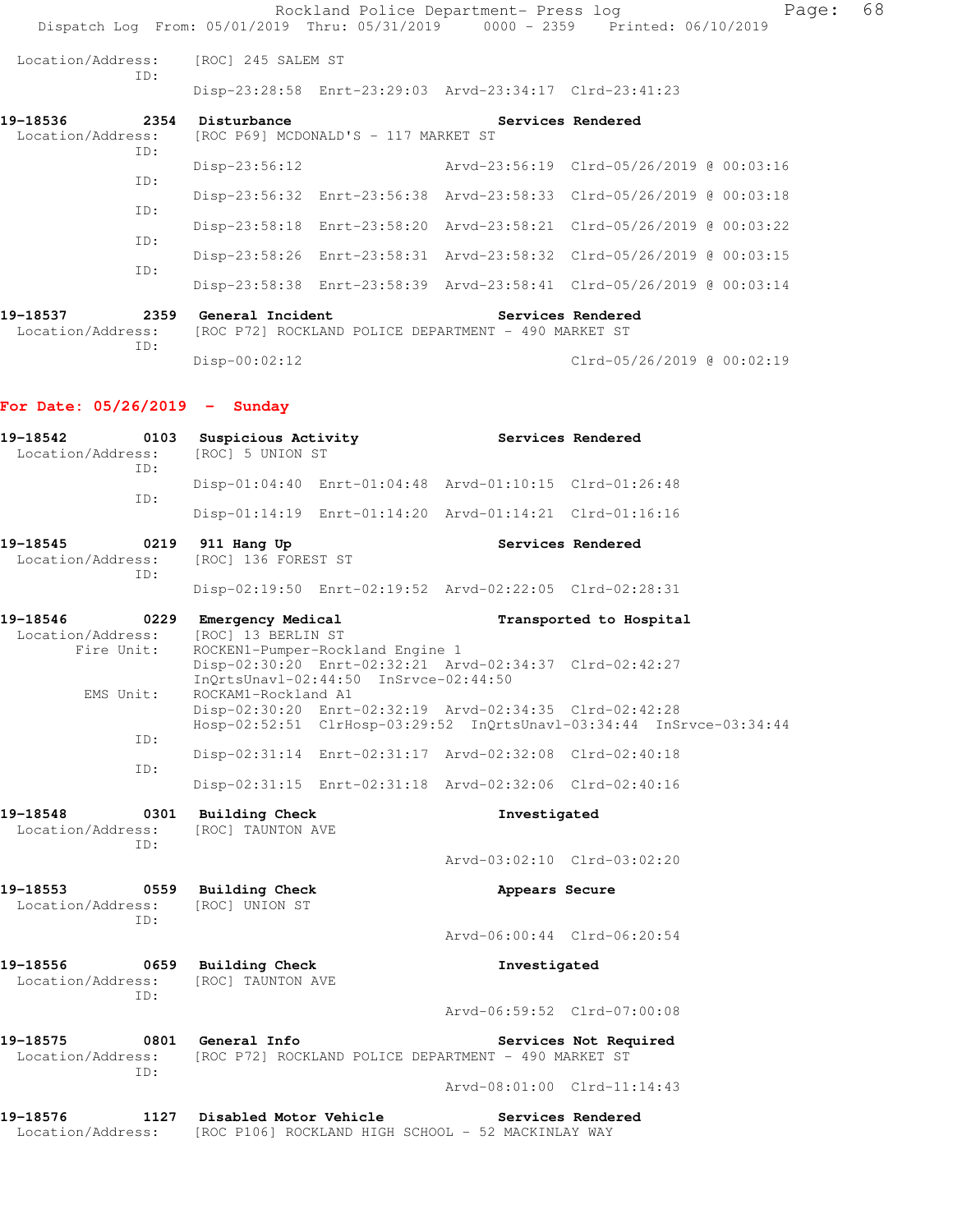ID:

 ID: Arvd-11:27:00 Clrd-11:33:41 **19-18577 1130 Suspicious Activity Could Not Locate**  Location/Address: [ROC] 838 UNION ST ID: Disp-11:33:24 Enrt-11:33:28 Clrd-11:41:18 ID: Disp-11:33:35 Enrt-11:33:39 Arvd-11:35:38 Clrd-11:41:16 **19-18578 1147 Motor Vehicle Stop Citation/Warning Issued**  Location/Address: [ROC] 511 PLAIN ST @ 422 NORTH AVE ID: Arvd-11:47:00 Clrd-11:55:12 ID: Disp-11:55:07 Arvd-11:55:10 Clrd-11:55:15 19-18585 1216 911 Hang Up **Gone on arrival**  Location/Address: [ROC] 28 PACIFIC ST ID: Disp-12:18:41 Arvd-12:18:50 Clrd-12:21:45 **19-18587 1226 Motor Vehicle Stop Citation/Warning Issued**  Location/Address: [ROC] 203 NORTH AVE @ 1 LEISUREWOODS DR ID: Arvd-12:26:00 Clrd-12:33:04 **19-18591 1250 911 Accidental Investigated**  Location/Address: [ROC] 8 KING PHILLIP CIR ID: Disp-12:51:52 Enrt-12:51:59 Clrd-13:06:16 **19-18592 1258 911 Accidental Investigated**  Location/Address: [ROC P83] ROCKLAND GOLF COURSE - 276 PLAIN ST ID: Disp-13:00:09 Enrt-13:00:34 Arvd-13:00:36 Clrd-13:03:27 **19-18594 1307 Larceny / Forgery/ Fraud Services Rendered**  Location/Address: [ROC P20] DUNKIN DONUTS - 21 EAST WATER ST ID: Arvd-13:07:00 Clrd-13:17:38 **19-18597 1321 Traffic Enforcement Services Rendered**  Location/Address: [ROC] EAST WATER ST ID: Arvd-13:21:00 Clrd-13:38:03 **19-18601 1411 Follow-Up Investigation Investigated**  Location/Address: [ROC P20] DUNKIN DONUTS - 21 EAST WATER ST ID: Arvd-14:11:00 Clrd-14:14:16 19-18608 1533 Vehicle Maintenance **No Action Required** Location/Address: [ROC P72] ROCKLAND POLICE DEPARTMENT - 490 MARKET ST ID: Disp-15:34:42 Arvd-15:34:45 Clrd-15:34:48 **19-18611 1602 SHIFT ASSIGNMENTS No Service**  Location/Address: [ROC P72] ROCKLAND POLICE DEPARTMENT - 490 MARKET ST ID: Disp-16:04:53 Clrd-16:05:39 **19-18613 1617 Burglar Alarm Building Checked/Secured**  Location/Address: [ROC P113] NATIONAL COATING - 105 INDUSTRIAL WAY ID: Disp-16:18:28 Enrt-16:18:39 Clrd-16:20:43 ID: Disp-16:22:47 Enrt-16:22:49 Arvd-16:27:42 Clrd-16:32:15 19-18615 1652 Motor Vehicle Complaint **Services Rendered** Location/Address: [ROC] 464 EAST WATER ST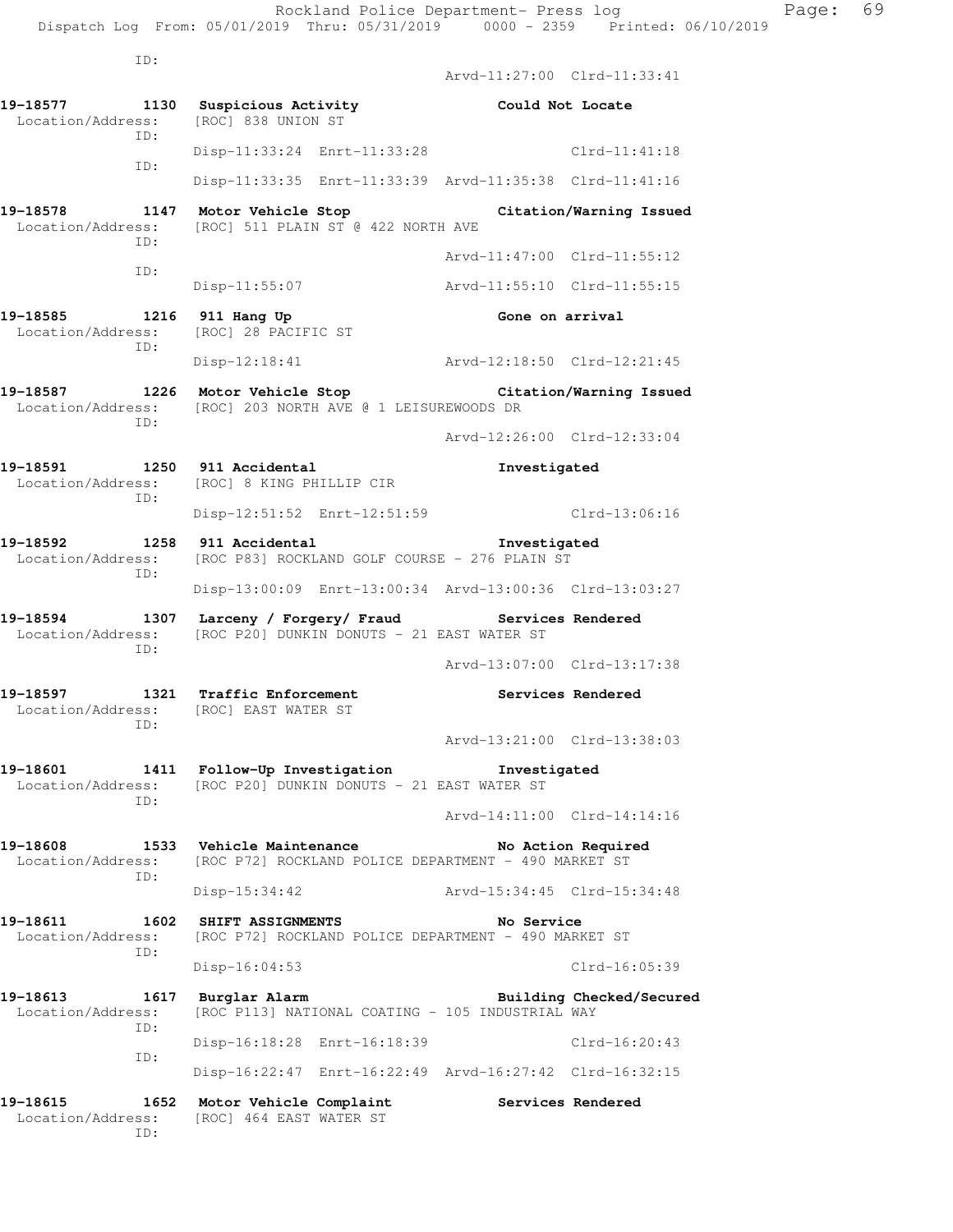Disp-16:53:58 Enrt-16:54:03 Arvd-17:01:36 Clrd-17:01:40

| 19-18618<br>1702<br>Location/Address:                | MVA Property Damage Only<br>[ROC] HINGHAM ST      |                                                                                                |                                                         | Services Rendered        |  |
|------------------------------------------------------|---------------------------------------------------|------------------------------------------------------------------------------------------------|---------------------------------------------------------|--------------------------|--|
| TD:                                                  | $Disp-17:09:48$                                   |                                                                                                |                                                         | $Clrd-17:10:21$          |  |
| ID:                                                  | $Disp-17:10:45$                                   |                                                                                                |                                                         | $Clrd-17:10:50$          |  |
| 19-18617<br>1708<br>Vicinity of:                     | Motor Vehicle Stop                                | [ROC] H&M DETAILING - 156 UNION ST                                                             |                                                         | Citation/Warning Issued  |  |
| TD:                                                  |                                                   |                                                                                                | Arvd-17:08:00 Clrd-17:15:44                             |                          |  |
| 19-18620<br>Location/Address: [ROC] 42 FIR RD<br>ID: | 1715 911 Accidental                               |                                                                                                |                                                         | Services Rendered        |  |
|                                                      |                                                   |                                                                                                | Disp-17:18:11 Enrt-17:18:14 Arvd-17:21:05 Clrd-17:24:14 |                          |  |
| 19-18621<br>Location/Address:                        | 1721 Burglar Alarm<br>[ROC] 831 HINGHAM ST        |                                                                                                |                                                         | Building Checked/Secured |  |
| TD:                                                  |                                                   |                                                                                                | Disp-17:22:02 Enrt-17:22:04 Arvd-17:27:21 Clrd-17:31:14 |                          |  |
| 19-18622<br>1729<br>Location/Address:                |                                                   | MVA Property Damage Only Citation/Warning Issued<br>[ROC P1] 99 RESTAURANT - 29 ACCORD PARK DR |                                                         |                          |  |
| ID:                                                  |                                                   |                                                                                                | Disp-17:31:14 Enrt-17:31:20 Arvd-17:33:22 Clrd-17:43:15 |                          |  |
| ID:                                                  | $Disp-17:43:49$                                   |                                                                                                | Arvd-17:43:52 Clrd-18:00:35                             |                          |  |
| 19-18628<br>1829<br>Location/Address:                | 911 Hang Up<br>[ROC] 20 BALSAM ST                 |                                                                                                | Could Not Locate                                        |                          |  |
| ID:                                                  | Disp-18:30:48                                     |                                                                                                |                                                         | $Clrd-18:35:14$          |  |
| ID:                                                  |                                                   |                                                                                                | Disp-18:35:12 Enrt-18:35:16 Arvd-18:40:00 Clrd-18:45:16 |                          |  |
| 19-18634<br>1900<br>Location/Address:                | Lost/Found Property                               | [ROC P69] MCDONALD'S - 117 MARKET ST                                                           | Services Rendered                                       |                          |  |
| ID:                                                  | $Disp-19:45:13$                                   |                                                                                                |                                                         | $Clrd-19:46:08$          |  |
| 19-18635<br>Location/Address:<br>ID:                 | 1959 Motor Vehicle Stop                           | [ROC] 511 PLAIN ST @ 422 NORTH AVE                                                             | Verbal Warning                                          |                          |  |
|                                                      |                                                   |                                                                                                | Arvd-19:59:00 Clrd-20:04:29                             |                          |  |
| 19-18641<br>2045<br>Location/Address:<br>ID:         | Fireworks<br>[ROC] LEVIN RD                       |                                                                                                | Summons To Court                                        |                          |  |
|                                                      |                                                   |                                                                                                | Disp-20:45:54 Enrt-20:45:59 Arvd-20:50:51 Clrd-20:55:50 |                          |  |
| 19-18642<br>2057<br>Location/Address:                | <b>Building Check</b><br>[ROC] BILL DELAHUNT PKWY |                                                                                                |                                                         | Building Checked/Secured |  |
| TD:                                                  |                                                   |                                                                                                | Arvd-20:58:14 Clrd-20:58:43                             |                          |  |
| 19-18643<br>2107                                     | <b>Fireworks</b>                                  |                                                                                                | Could Not Locate                                        |                          |  |
| Location/Address:<br>ID:                             | [ROC] 206 EAST WATER ST                           |                                                                                                |                                                         |                          |  |
| ID:                                                  |                                                   | Disp-21:08:02 Enrt-21:08:04                                                                    |                                                         | $Clrd-21:08:51$          |  |
|                                                      |                                                   |                                                                                                | Disp-21:08:40 Enrt-21:08:48 Arvd-21:10:51 Clrd-21:17:21 |                          |  |
| 19-18645<br>2117<br>Location/Address:<br>ID:         | Disturbance                                       | [ROC P86] MOBIL GAS STATION - 158 MARKET ST                                                    |                                                         | Services Rendered        |  |
| ID:                                                  |                                                   |                                                                                                | Disp-21:18:55 Enrt-21:18:57 Arvd-21:28:28 Clrd-21:36:25 |                          |  |
|                                                      | Disp-21:33:35                                     |                                                                                                | Arvd-21:33:38 Clrd-21:38:21                             |                          |  |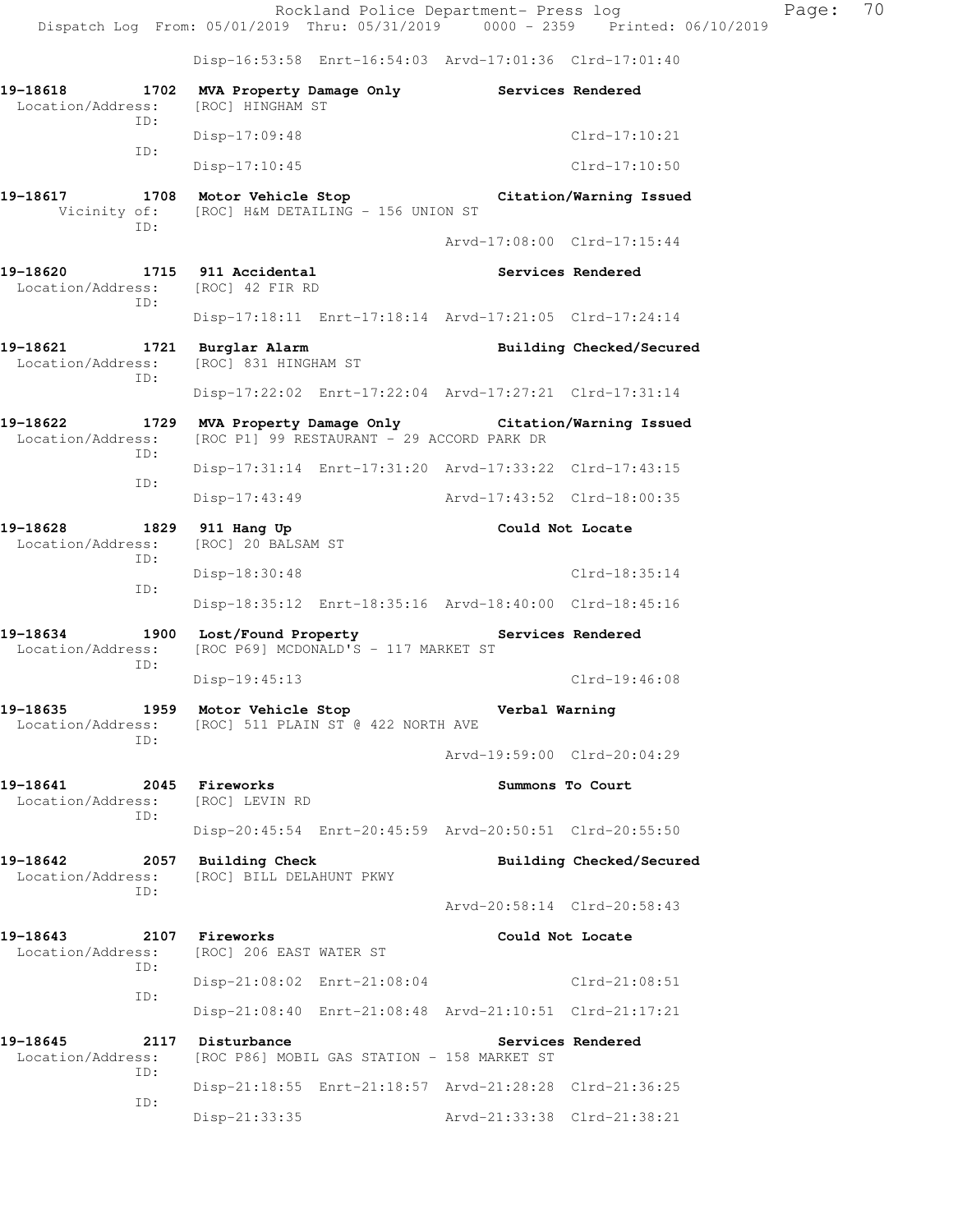Rockland Police Department- Press log Page: 71 Dispatch Log From: 05/01/2019 Thru: 05/31/2019 0000 - 2359 Printed: 06/10/2019

Disp-23:23:16 Enrt-23:23:19 Arvd-23:26:31 Clrd-23:30:08

| 2137 Fireworks<br>19-18646<br>Location/Address: [ROC] LEVIN RD |     |                                                                           | Could Not Locate                                        |  |
|----------------------------------------------------------------|-----|---------------------------------------------------------------------------|---------------------------------------------------------|--|
|                                                                | ID: |                                                                           | Disp-21:44:20 Enrt-21:44:27 Arvd-21:44:30 Clrd-22:06:29 |  |
| 19–18653<br>Location/Address: [ROC] EAST WATER ST<br>ID:       |     | 2227 Traffic Enforcement                                                  | No Action Required                                      |  |
|                                                                |     |                                                                           | Arvd-22:29:09 Clrd-22:58:59                             |  |
| 2318<br>19-18658<br>Location/Address: [ABI] NORTH AVE<br>ID:   |     | Motor Vehicle Complaint<br>Could Not Locate                               |                                                         |  |
|                                                                |     |                                                                           | Arvd-23:18:00 Clrd-23:23:06                             |  |
| 19-18659<br>2321<br>ID:                                        |     | Services Rendered<br>Noise Complaint<br>Vicinity of: [ROC] 101 CONCORD ST |                                                         |  |
|                                                                | ID: |                                                                           | Disp-23:22:59 Enrt-23:23:19 Arvd-23:26:31 Clrd-23:30:08 |  |

### **For Date: 05/27/2019 - Monday**

| 19-18661<br>Location/Address:                | 0000<br>ID: | Unwanted Party<br>[ROC] 138 REED ST                                               | Arrest (s) Made                                                    |  |  |
|----------------------------------------------|-------------|-----------------------------------------------------------------------------------|--------------------------------------------------------------------|--|--|
|                                              | ID:         |                                                                                   | Disp-00:02:31 Enrt-00:03:02 Arvd-00:25:49 Clrd-00:25:55            |  |  |
|                                              | TD:         |                                                                                   | Disp-00:02:35 Enrt-00:03:02 Arvd-00:25:49 Clrd-00:25:53            |  |  |
|                                              |             |                                                                                   | Disp-00:02:38 Enrt-00:03:02 Arvd-00:25:49 Clrd-00:29:11            |  |  |
| 19-18686<br>Location/Address:                | 0000<br>TD: | SHIFT ASSIGNMENTS                                                                 | No Service<br>[ROC P72] ROCKLAND POLICE DEPARTMENT - 490 MARKET ST |  |  |
|                                              |             |                                                                                   | Arvd-00:00:00 Clrd-06:44:33                                        |  |  |
| 19-18664<br>0008<br>Location/Address:<br>TD: |             | Assist Other Agency<br>[ROC] 472 UNION ST                                         | No Service                                                         |  |  |
|                                              |             |                                                                                   | Disp-00:29:48 Enrt-00:31:35 Arvd-00:32:35 Clrd-00:40:29            |  |  |
| 19-18665<br>Location/Address:                | 0009        | Noise Complaint<br>Services Rendered<br>[ROC] 10 MILLBROOK DR @ 57 MORNINGSIDE DR |                                                                    |  |  |
| TD:                                          |             |                                                                                   | Disp-00:30:15 Enrt-00:31:38 Arvd-00:33:49 Clrd-00:41:57            |  |  |
| 19-18670<br>0222<br>Location/Address:        |             | Disturbance<br>Peace Restored<br>[ROC P93] THE BANNER - 167 UNION ST              |                                                                    |  |  |
| TD:<br>ID:                                   |             |                                                                                   | Disp-02:23:44 Enrt-02:23:56 Arvd-02:24:06 Clrd-02:24:52            |  |  |
|                                              |             |                                                                                   | Disp-02:23:44 Enrt-02:23:56 Arvd-02:24:06 Clrd-02:24:48            |  |  |
| 19-18680<br>Location/Address:<br>TD:         |             | 0534 Building Check<br>[ROC] UNION ST                                             | Building Checked/Secured                                           |  |  |
|                                              |             |                                                                                   | Arvd-05:35:38 Clrd-05:53:17                                        |  |  |
| 19-18682<br>Location/Address:<br>TD:         |             | 0613 Burglar Alarm<br>[ROC] 371 UNION ST                                          | Appears Secure                                                     |  |  |
|                                              |             |                                                                                   | Disp-06:15:01 Enrt-06:16:57 Arvd-06:17:00 Clrd-06:21:20            |  |  |
| 19-18685<br>Location/Address:                | 0621<br>ID: | Suspicious Activity<br>[ROC P32] MEMORIAL PARK - 1 COL BRIAN DUFFY WAY            | Unfounded                                                          |  |  |
|                                              |             |                                                                                   | Disp-06:25:12 Enrt-06:30:02 Arvd-06:30:05 Clrd-06:33:20            |  |  |
| 19-18687                                     | 0644        | Suspicious Activity                                                               | Gone on arrival                                                    |  |  |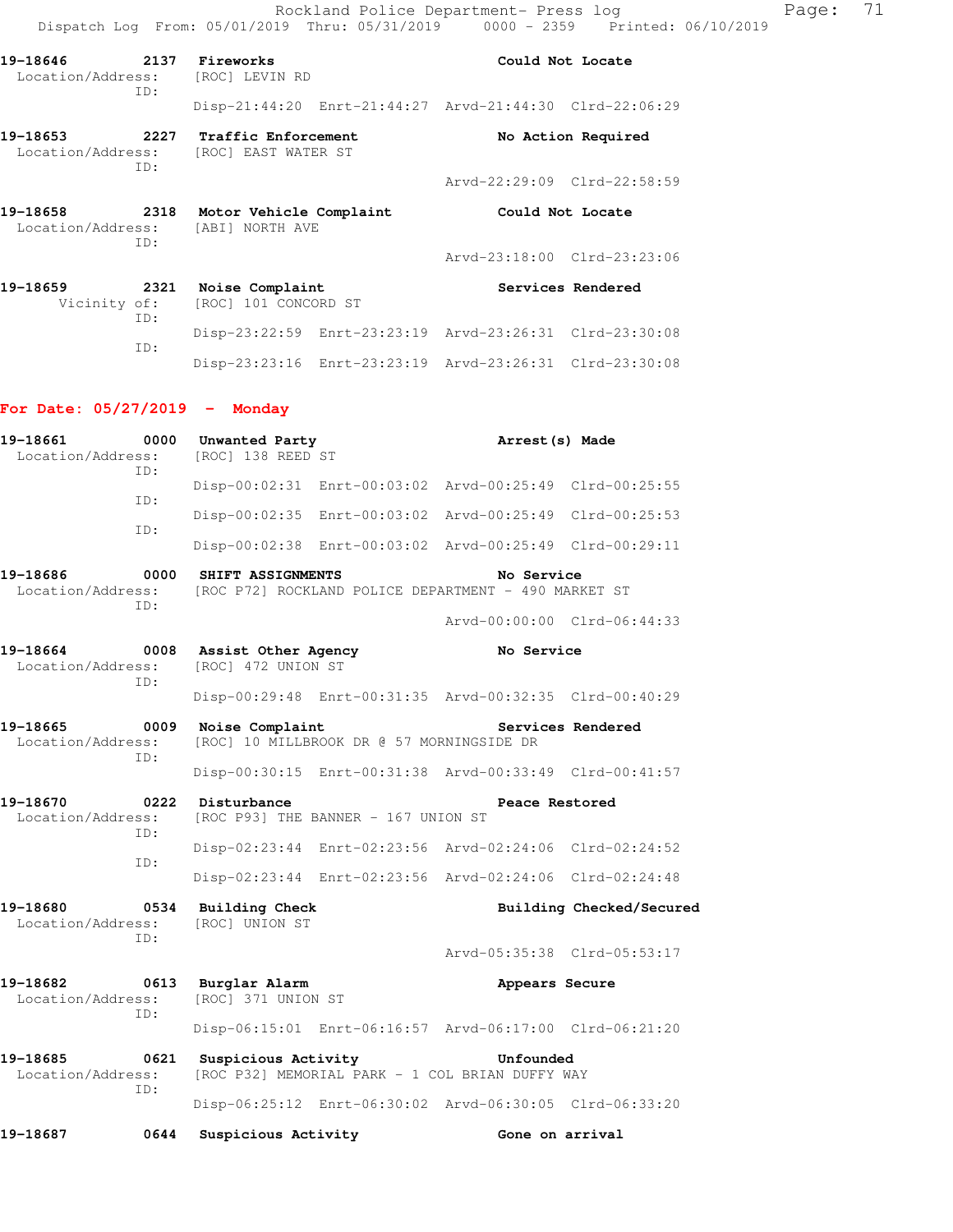|                                                   |                                                                                                                  | Rockland Police Department- Press log<br>Dispatch Log From: 05/01/2019 Thru: 05/31/2019 0000 - 2359 Printed: 06/10/2019 | 72<br>Page: |  |  |  |
|---------------------------------------------------|------------------------------------------------------------------------------------------------------------------|-------------------------------------------------------------------------------------------------------------------------|-------------|--|--|--|
| Location/Address:                                 | [ROC] 135 GROVE ST                                                                                               |                                                                                                                         |             |  |  |  |
| ID:<br>ID:                                        |                                                                                                                  | Disp-06:45:52 Enrt-06:47:17 Arvd-06:50:19 Clrd-06:55:16                                                                 |             |  |  |  |
|                                                   |                                                                                                                  | Disp-06:47:13 Enrt-06:47:20 Arvd-06:50:10 Clrd-06:55:12                                                                 |             |  |  |  |
| 19-18688<br>Location/Address:<br>ID:              | 0651 Motor Vehicle Stop<br>[ROC] E WATER ST @ LIBERTY ST                                                         | Citation/Warning Issued<br>Arvd-06:51:00 Clrd-06:56:54                                                                  |             |  |  |  |
| 19-18691<br>ID:                                   | 0800 SHIFT ASSIGNMENTS<br>Location/Address: [ROC P72] ROCKLAND POLICE DEPARTMENT - 490 MARKET ST                 | Services Rendered                                                                                                       |             |  |  |  |
|                                                   | $Disp-08:00:00$                                                                                                  | $Clrd-08:23:00$                                                                                                         |             |  |  |  |
| 19-18700 0920 911 Accidental<br>Location/Address: | [ROC] 727 UNION ST                                                                                               | Services Rendered                                                                                                       |             |  |  |  |
| ID:                                               |                                                                                                                  | Disp-09:20:57 Enrt-09:21:02 Arvd-09:26:05 Clrd-09:27:42                                                                 |             |  |  |  |
| 19-18704<br>Location/Address:                     | 1004 Burglar Alarm<br>[ROC] 371 UNION ST                                                                         | Appears Secure                                                                                                          |             |  |  |  |
| ID:<br>ID:                                        | Disp-10:05:38 Enrt-10:06:33                                                                                      | Clrd-10:08:54                                                                                                           |             |  |  |  |
|                                                   |                                                                                                                  | Disp-10:07:48 Enrt-10:07:59 Arvd-10:08:03 Clrd-10:11:17                                                                 |             |  |  |  |
| ID:                                               | Disp-10:08:14                                                                                                    | Arvd-10:08:27 Clrd-10:11:08                                                                                             |             |  |  |  |
| 19-18714<br>Location/Address:<br>ID:              | 1200 SHIFT ASSIGNMENT AS OF 1200HRS<br>Services Rendered<br>[ROC P72] ROCKLAND POLICE DEPARTMENT - 490 MARKET ST |                                                                                                                         |             |  |  |  |
|                                                   | $Disp-12:00:00$                                                                                                  | $Clrd-12:47:47$                                                                                                         |             |  |  |  |
| 19-18717<br>Location/Address:<br>ID:              | 1345 Stolen Motor Vehicle<br>[ROC] 472 UNION ST Apt. #1ST                                                        | Services Rendered                                                                                                       |             |  |  |  |
| ID:                                               | Disp-13:49:50                                                                                                    | Arvd-13:50:01 Clrd-14:00:50                                                                                             |             |  |  |  |
|                                                   | Disp-13:49:50                                                                                                    | Arvd-13:49:58 Clrd-14:00:44                                                                                             |             |  |  |  |
| 19-18720<br>1410<br>ID:                           | Building Check<br>Location/Address: [ROC] EAST WATER ST                                                          | Appears Secure                                                                                                          |             |  |  |  |
|                                                   |                                                                                                                  | Arvd-14:11:08 Clrd-14:18:17                                                                                             |             |  |  |  |
| 19-18721<br>Vicinity of:                          | [ROC] 10 HINGHAM ST @ 440 WEBSTER ST                                                                             | 1415 Motor Vehicle Stop The Citation/Warning Issued                                                                     |             |  |  |  |
| ID:                                               | $Disp-14:17:31$                                                                                                  | Arvd-14:18:13 Clrd-14:18:43                                                                                             |             |  |  |  |
| ID:                                               |                                                                                                                  | Disp-14:18:28 Enrt-14:18:32 Arvd-14:18:35 Clrd-14:18:39                                                                 |             |  |  |  |
| 19-18699<br>Location/Address:<br>ID:<br>ID:       | 1418 Vandalism<br>[ROC] BILL DELAHUNT PKWY                                                                       | Unfounded                                                                                                               |             |  |  |  |
|                                                   |                                                                                                                  | Disp-14:18:57 Enrt-14:19:01 Arvd-14:23:20 Clrd-14:30:48                                                                 |             |  |  |  |
|                                                   |                                                                                                                  | Disp-14:25:20 Enrt-14:25:28 Arvd-14:27:40 Clrd-14:30:44                                                                 |             |  |  |  |
| 19-18723<br>Location/Address:<br>ID:              | 1426 Burglar Alarm<br>[ROC] 200 PLEASANT ST                                                                      | Appears Secure                                                                                                          |             |  |  |  |
|                                                   |                                                                                                                  | Disp-14:31:20 Enrt-14:36:06 Arvd-14:42:33 Clrd-14:46:04                                                                 |             |  |  |  |
| 19-18724<br>Location/Address:<br>ID:              | [ROC P62] CHINA PLAZA - 35 MARKET ST                                                                             | 1428 Motor Vehicle Stop Citation/Warning Issued                                                                         |             |  |  |  |
|                                                   |                                                                                                                  | Arvd-14:28:00 Clrd-14:34:40                                                                                             |             |  |  |  |
| 19-18726                                          | 1435 911 Accidental                                                                                              | Services Rendered                                                                                                       |             |  |  |  |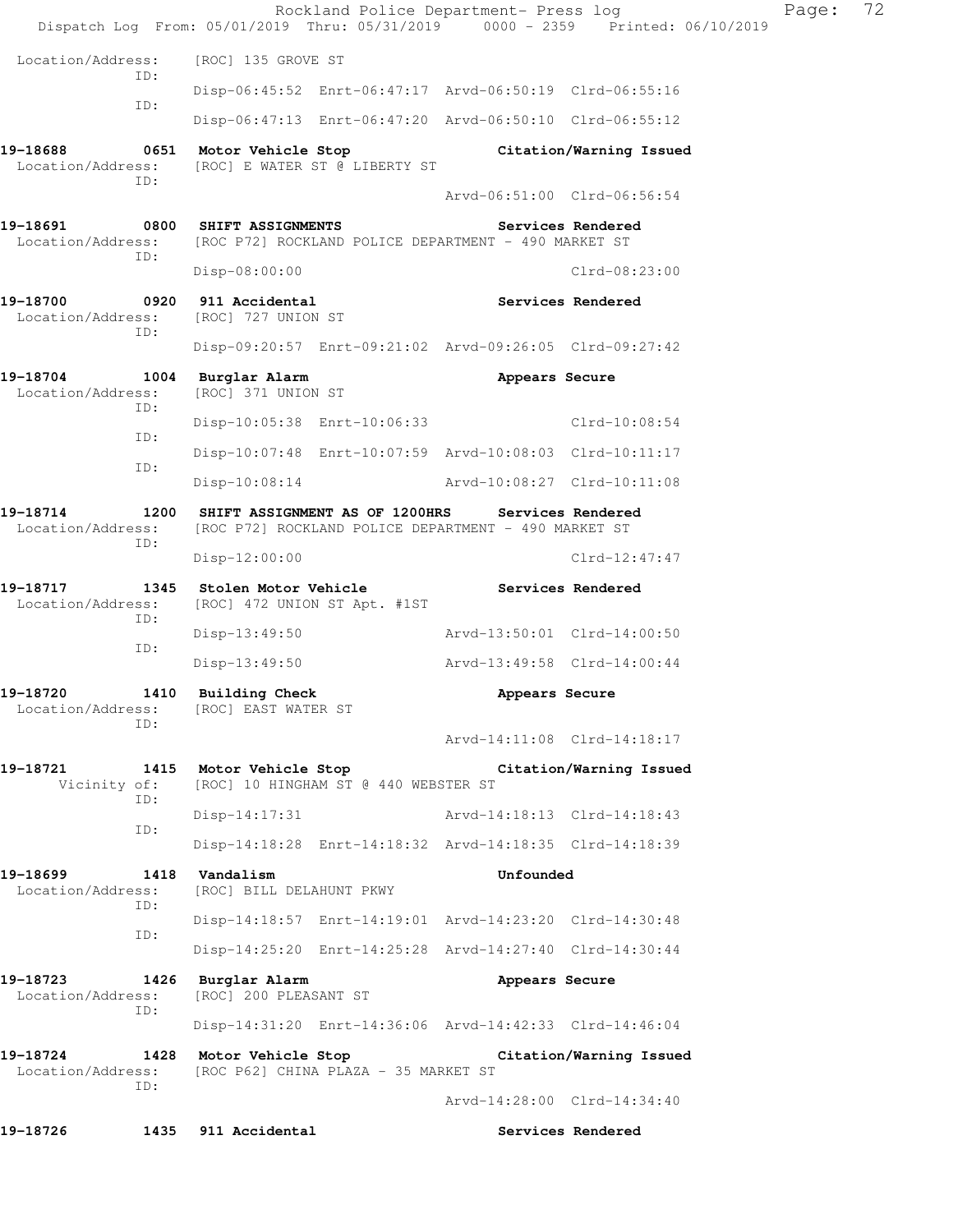|                                                 |                                                                                       | Rockland Police Department- Press log<br>Dispatch Log From: 05/01/2019 Thru: 05/31/2019 0000 - 2359 Printed: 06/10/2019 | Page: | 73 |
|-------------------------------------------------|---------------------------------------------------------------------------------------|-------------------------------------------------------------------------------------------------------------------------|-------|----|
| Location/Address:                               | [ROC] HARMOND GOLF CLUB - 168 CONCORD ST                                              |                                                                                                                         |       |    |
| ID:                                             |                                                                                       | Disp-14:37:30 Enrt-14:37:34 Arvd-14:38:45 Clrd-14:46:50                                                                 |       |    |
| 19-18729                                        | Vicinity of: [ROC] 379 HINGHAM ST @ 1 HOBART LN                                       | 1455 Motor Vehicle Stop                   Citation/Warning Issued                                                       |       |    |
| ID:                                             |                                                                                       | Arvd-14:55:00 Clrd-15:02:27                                                                                             |       |    |
| 19-18732<br>Location/Address:<br>ID:            | 1520 Assist Other Agency<br>[ROC P72] ROCKLAND POLICE DEPARTMENT - 490 MARKET ST      | Services Rendered                                                                                                       |       |    |
|                                                 |                                                                                       | Disp-15:21:44 Arvd-15:21:52 Clrd-15:22:10                                                                               |       |    |
| 19-18733<br>ID:                                 | 1521 Motor Vehicle Stop<br>Vicinity of: [ROC] 150 HINGHAM ST                          | Citation/Warning Issued                                                                                                 |       |    |
|                                                 |                                                                                       | Arvd-15:21:00 Clrd-15:29:09                                                                                             |       |    |
| 19-18738                                        | 1616 Suspicious Activity                                                              | Taken to Family/Guardian/Other                                                                                          |       |    |
| Location/Address:<br>ID:                        | [ROC P70] D'ANGELOS - 144 MARKET ST                                                   |                                                                                                                         |       |    |
| ID:                                             |                                                                                       | Disp-16:18:33 Enrt-16:18:38 Arvd-16:20:42 Clrd-16:37:19                                                                 |       |    |
|                                                 |                                                                                       | Disp-16:22:27 Arvd-16:22:33 Clrd-16:36:25                                                                               |       |    |
| 19-18739<br>Location/Address:<br>ID:            | 1618 Lost/Found Property The No Service<br>[ROC P96] MOUNTAIN ONE BANK - 279 UNION ST |                                                                                                                         |       |    |
|                                                 | $Disp-16:23:31$                                                                       | $Clrd-16:23:49$                                                                                                         |       |    |
| 19-18747 1714 General Info<br>Location/Address: | [ROC P72] ROCKLAND POLICE DEPARTMENT - 490 MARKET ST                                  | No Service                                                                                                              |       |    |
| 19-18749<br>Location/Address:<br>ID:            | 1727 Emergency Medical<br>[ROC] 141 MARTHA DR Apt. #E                                 | Transported to Hospital                                                                                                 |       |    |
| ID:                                             |                                                                                       | Disp-17:28:33 Enrt-17:30:20 Arvd-17:30:47 Clrd-17:51:09                                                                 |       |    |
| ID:                                             |                                                                                       | Disp-17:29:30 Enrt-17:30:24 Arvd-17:33:25 Clrd-17:51:09                                                                 |       |    |
|                                                 |                                                                                       | Disp-17:30:36 Enrt-17:30:42 Arvd-17:33:21 Clrd-17:51:09                                                                 |       |    |
| 19-18757<br>1828<br>Location/Address:<br>ID:    | 911 Accidental<br>[ROC] 87 LINCOLN RD                                                 | Services Rendered                                                                                                       |       |    |
|                                                 |                                                                                       | Disp-18:29:02 Enrt-18:29:08 Arvd-18:34:16 Clrd-18:37:39                                                                 |       |    |
| 19-18761<br>Location/Address:<br>ID:            | 1837 Burglar Alarm<br>[ROC] 526 FOREST ST                                             | Building Checked/Secured                                                                                                |       |    |
| ID:                                             |                                                                                       | Disp-18:38:19 Enrt-18:38:23 Arvd-18:41:17 Clrd-18:48:22                                                                 |       |    |
| ID:                                             |                                                                                       | Disp-18:45:32 Enrt-18:45:35 Arvd-18:45:49 Clrd-18:48:28                                                                 |       |    |
|                                                 |                                                                                       | Disp-18:45:44 Enrt-18:45:46 Arvd-18:45:51 Clrd-18:48:25                                                                 |       |    |
| 19-18770<br>Location/Address:<br>ID:            | 1946 911 Accidental<br>[ROC] 4 CHERRY CIR                                             | Services Rendered                                                                                                       |       |    |
|                                                 |                                                                                       | Disp-19:48:17 Enrt-19:48:36 Arvd-19:59:01 Clrd-20:02:40                                                                 |       |    |
| 19-18772<br>2005<br>Location/Address:<br>ID:    | Disturbance<br>[ROC] 29 HINGHAM ST                                                    | Services Rendered                                                                                                       |       |    |
| ID:                                             |                                                                                       | Disp-20:06:18 Enrt-20:08:51 Arvd-20:10:55 Clrd-20:14:09                                                                 |       |    |
| ID:                                             |                                                                                       | Disp-20:06:24 Enrt-20:08:53 Arvd-20:08:57 Clrd-20:14:12                                                                 |       |    |
|                                                 |                                                                                       | Disp-20:10:41 Enrt-20:10:47 Arvd-20:10:49 Clrd-20:14:26                                                                 |       |    |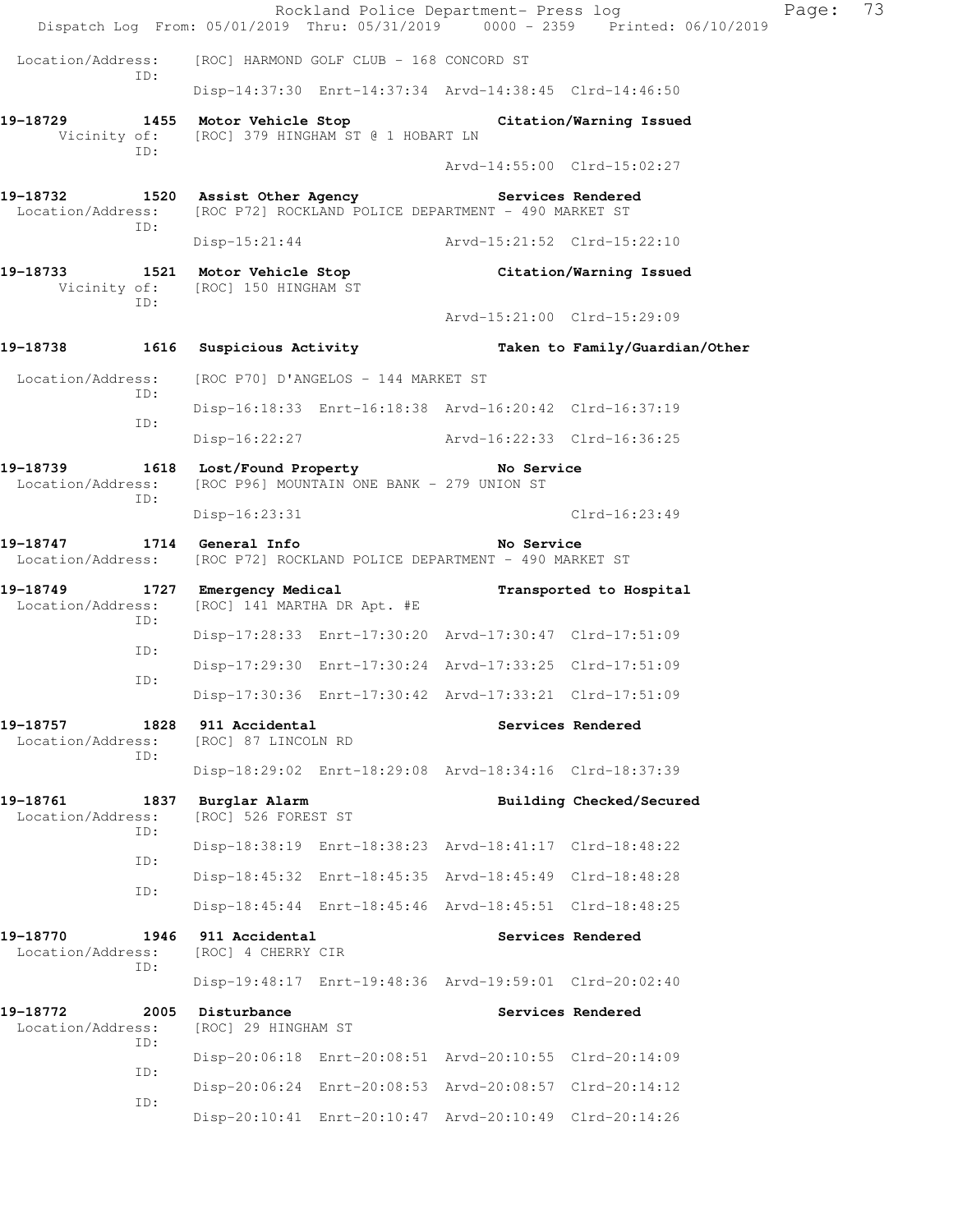Rockland Police Department- Press log Page: 74 Dispatch Log From: 05/01/2019 Thru: 05/31/2019 0000 - 2359 Printed: 06/10/2019

Disp-22:51:13 Enrt-22:51:21 Arvd-22:53:28 Clrd-23:01:31

| 19-18778<br>2030<br>Location/Address: [ROC] 22 CHURCH ST |      | Fireworks     |                                                      |                                                         | Services Rendered |
|----------------------------------------------------------|------|---------------|------------------------------------------------------|---------------------------------------------------------|-------------------|
|                                                          | ID:  |               |                                                      | Disp-20:31:41 Enrt-20:32:05 Arvd-20:37:31 Clrd-20:39:36 |                   |
| 19-18785                                                 | 2250 | Burglar Alarm |                                                      | Appears Secure                                          |                   |
|                                                          | TD:  |               | Location/Address: [ROC P68] AL PRIME - 104 MARKET ST |                                                         |                   |
|                                                          |      |               |                                                      | Disp-22:50:54 Enrt-22:51:29 Arvd-22:54:05 Clrd-23:01:27 |                   |

## **For Date: 05/28/2019 - Tuesday**

ID:

| 19-18788<br>0000<br>Location/Address:<br>ID:        | SHIFT ASSIGNMENTS<br>Services Rendered<br>[ROC P72] ROCKLAND POLICE DEPARTMENT - 490 MARKET ST |                                                                               |  |  |  |  |
|-----------------------------------------------------|------------------------------------------------------------------------------------------------|-------------------------------------------------------------------------------|--|--|--|--|
|                                                     | Disp-00:00:00                                                                                  | $Clrd-00:04:49$                                                               |  |  |  |  |
| 0017<br>19-18789<br>Location/Address:               | Building Check<br>[ROC] TAUNTON AVE                                                            | Investigated                                                                  |  |  |  |  |
| TD:                                                 |                                                                                                | Arvd-00:19:11 Clrd-00:19:22                                                   |  |  |  |  |
| 19-18793<br>0058<br>Vicinity of:<br>ID:             | Motor Vehicle Complaint<br>[ROC] WEYMOUTH ST                                                   | Services Rendered                                                             |  |  |  |  |
| ID:                                                 |                                                                                                | Disp-01:01:16 Enrt-01:01:21 Arvd-01:04:24 Clrd-01:07:57                       |  |  |  |  |
|                                                     | $Disp-01:05:34$                                                                                | Arvd-01:05:38 Clrd-01:42:45                                                   |  |  |  |  |
| 19-18803 0601<br>Location/Address:<br>ID:           | Motor Vehicle Stop                                                                             | Citation/Warning Issued<br>[ROC P23] SULLIVAN FUNERAL HOME - 45 EAST WATER ST |  |  |  |  |
|                                                     |                                                                                                | Disp-06:02:28 Enrt-06:02:44 Arvd-06:02:46 Clrd-06:06:42                       |  |  |  |  |
| 19-18805<br>0605<br>Location/Address:<br>ID:        | Motor Vehicle Stop<br>[ROC] 408 UNION ST @ 11 NORTH AVE                                        | Citation/Warning Issued                                                       |  |  |  |  |
|                                                     |                                                                                                | Arvd-06:05:00 Clrd-06:12:46                                                   |  |  |  |  |
| 19-18934 0700 Animal Complaint<br>Location/Address: | [ROC] 298 SUMMER ST                                                                            | Services Rendered                                                             |  |  |  |  |
| 19-18814<br>0801<br>Location/Address:               | General Info<br>[ROC P72] ROCKLAND POLICE DEPARTMENT - 490 MARKET ST                           | No Action Required                                                            |  |  |  |  |
| 19-18815<br>Location/Address:<br>ID:                | 0812 Police Information<br>[ROC] 17 ARTHUR ST                                                  | No Action Required                                                            |  |  |  |  |
|                                                     | Disp-08:19:26                                                                                  | Clrd-08:19:30                                                                 |  |  |  |  |
| 19-18817<br>0854<br>Location/Address:               | Escort/Transport<br>[ROC] 261 UNION ST Apt. #24                                                | Services Rendered                                                             |  |  |  |  |
| ID:                                                 |                                                                                                | Disp-08:56:07 Enrt-08:56:30 Arvd-09:02:57 Clrd-09:33:31                       |  |  |  |  |
| 19-18818<br>0859<br>Location/Address:               | Disabled Motor Vehicle<br>[ROC P81] OCEAN STATE JOB LOT - 360 MARKET ST                        | Services Rendered                                                             |  |  |  |  |
| ID:                                                 |                                                                                                | Disp-09:01:31 Enrt-09:01:57 Arvd-09:09:10 Clrd-09:09:43                       |  |  |  |  |
| 19-18822<br>0943<br>Location/Address:<br>ID:        | <b>Building Check</b><br>[ROC] BILL DELAHUNT PKWY                                              | Services Rendered                                                             |  |  |  |  |
|                                                     |                                                                                                | Arvd-09:44:08 Clrd-09:59:36                                                   |  |  |  |  |
| 19-18854<br>1013<br>Location/Address:               | <b>Building Check</b><br>[ROC] EAST WATER ST                                                   | Services Rendered                                                             |  |  |  |  |
| ID:                                                 |                                                                                                | Arvd-14:13:26 Clrd-14:34:52                                                   |  |  |  |  |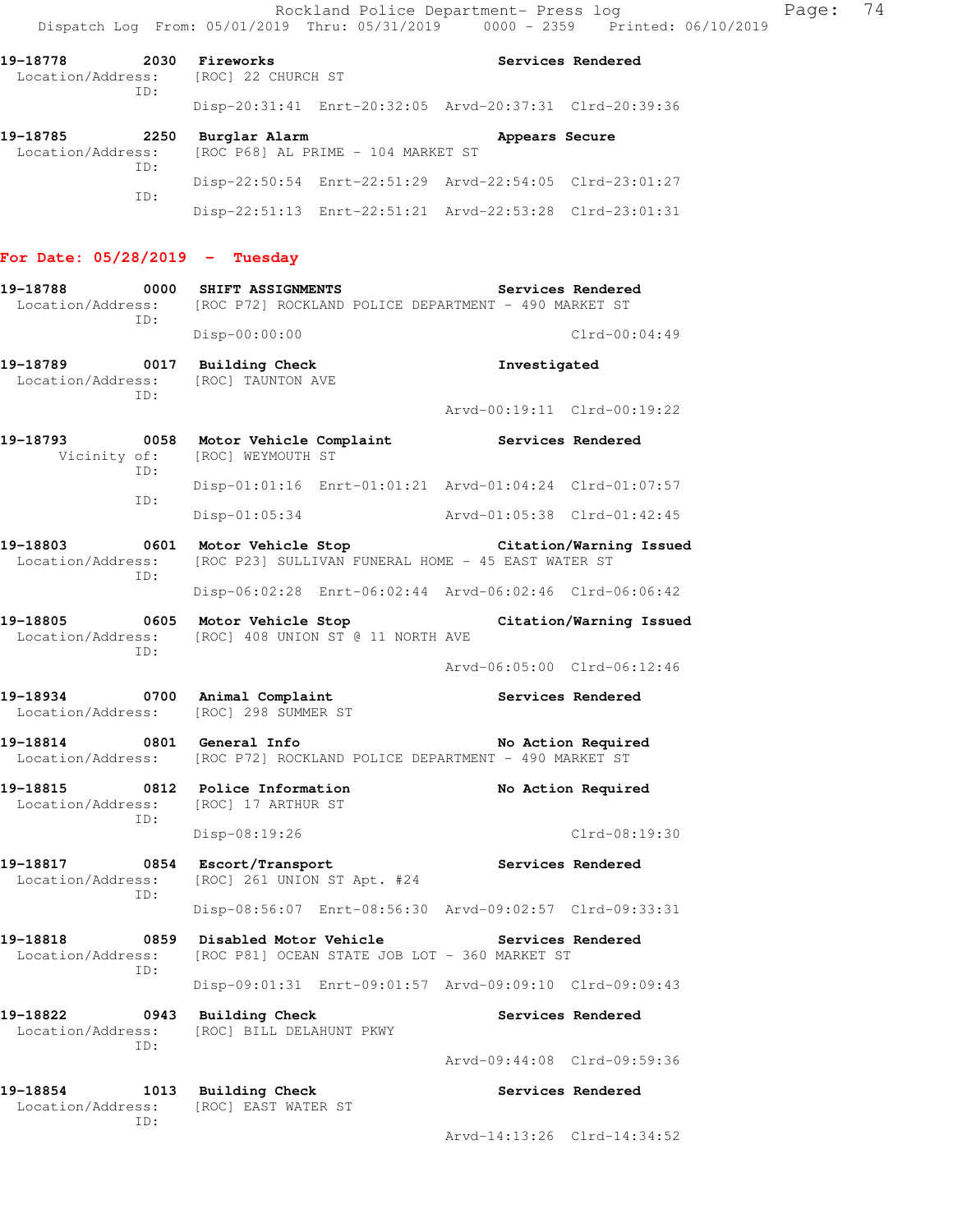Rockland Police Department- Press log Fage: 75 Dispatch Log From: 05/01/2019 Thru: 05/31/2019 0000 - 2359 Printed: 06/10/2019 **19-18825 1016 Motor Vehicle Stop Citation/Warning Issued**  Location/Address: [ROC] 314 WEBSTER ST @ 21 ARCHER RD ID: Arvd-10:17:10 Clrd-10:21:39 **19-18826 1030 Motor Vehicle Stop Verbal Warning**  Location/Address: [ROC] 92 CHURCH ST @ 292 HOWARD ST ID: Arvd-10:30:55 Clrd-10:33:19 **19-18827 1035 Motor Vehicle Complaint Gone on arrival**  Location/Address: [ROC] NORTH AVE ID: Disp-10:36:18 Enrt-10:36:23 Arvd-10:42:57 Clrd-10:43:24 **19-18829 1037 General Info Investigated**  Location/Address: [ROC P72] ROCKLAND POLICE DEPARTMENT - 490 MARKET ST **19-18831 1047 Building Check Building Checked/Secured**  Location/Address: [ROC] TAUNTON AVE ID: Arvd-10:48:13 Clrd-10:48:39 **19-18833 1112 Motor Vehicle Stop Citation/Warning Issued**  Location/Address: [ROC] 67 HINGHAM ST @ 1 WHITE RD ID: Arvd-11:12:00 Clrd-11:19:35 **19-18834 1115 Emergency Medical Transported to Hospital**  Location/Address: [ROC] 51 MAPLE ST Apt. #324 EMS Unit: ROCKAM2-Rockland A2 Disp-11:16:17 Enrt-11:17:05 Arvd-11:18:15 Clrd-11:32:01 Hosp-11:41:59 ClrHosp-12:20:24 InQrtsUnavl-12:40:34 InSrvce-12:40:34 ID: Disp-11:16:21 Enrt-11:16:25 Clrd-11:18:58 ID: Disp-11:17:00 Enrt-11:17:09 Arvd-11:21:02 Clrd-11:38:58 Fire Unit: ROCKEN1-Pumper-Rockland Engine 1 Disp-11:17:12 Enrt-11:17:16 Arvd-11:21:11 Clrd-11:33:01 InQrtsUnavl-11:36:20 InSrvce-11:36:20 ID: Arvd-11:18:44 Clrd-11:38:54 ID: Disp-11:19:05 Enrt-11:19:08 Arvd-11:21:05 Clrd-11:39:01 **19-18837 1146 Unwanted Party Transported to Hospital**  Location/Address: [ROC P46] DUNKIN DONUTS - 851 HINGHAM ST ID: Disp-11:48:19 Enrt-11:48:28 Arvd-11:52:23 Clrd-12:12:11 ID: Disp-11:48:24 Enrt-11:48:31 Arvd-11:52:26 Clrd-12:32:43 ID: Disp-11:52:36 Enrt-11:52:39 Arvd-11:52:57 Clrd-12:11:20 **19-18839 1156 Emergency Medical Transported to Hospital**  Location/Address: [ROC P46] DUNKIN DONUTS - 851 HINGHAM ST<br>FMS Unit: ROCKAM1-Rockland A1 ROCKAM1-Rockland A1 Disp-11:57:14 Enrt-11:57:23 Arvd-11:59:07 Clrd-12:10:08 Hosp-12:16:27 ClrHosp-12:54:21 InQrtsUnavl-12:54:24 InSrvce-12:54:24 Fire Unit: ROCKEN1-Pumper-Rockland Engine 1 Disp-11:57:19 Enrt-11:57:23 Arvd-12:00:41 Clrd-12:10:06 InQrtsUnavl-12:16:19 InSrvce-12:16:23 ID: Arvd-12:09:00 Clrd-12:32:36 **19-18843 1240 Burglar Alarm Cancelled Enroute**  Location/Address: [ROC] 192 UNION ST ID: Disp-12:41:35 Clrd-12:43:03 **19-18845 1248 General Info Services Rendered**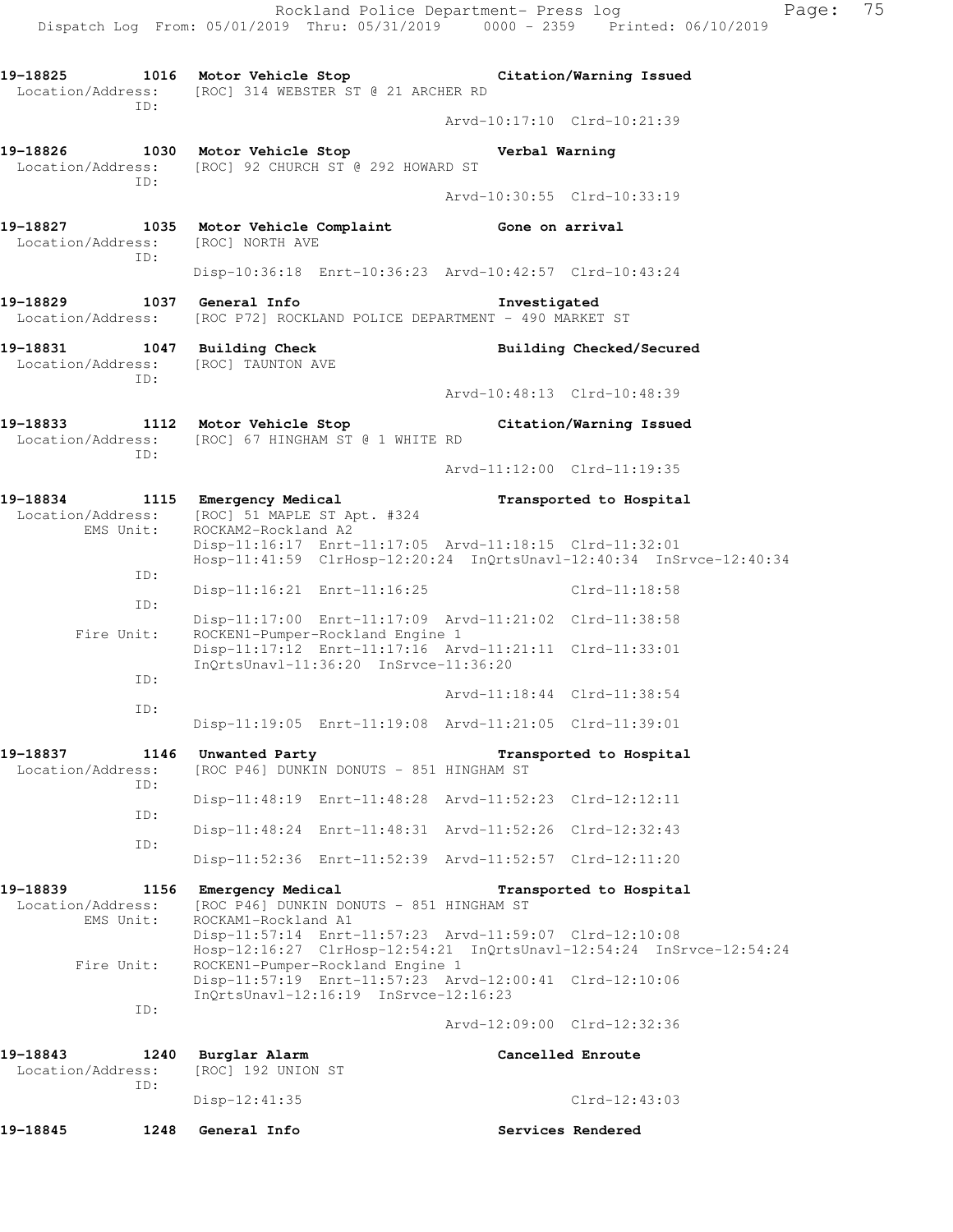Rockland Police Department- Press log Page: 76 Dispatch Log From: 05/01/2019 Thru: 05/31/2019 0000 - 2359 Printed: 06/10/2019 Location/Address: [ROC] 103 GROVE ST Apt. #328 **19-18848 1344 Assist Public Investigated**  Location/Address: [ROC] 92 CENTRE AVE ID: Disp-13:46:48 Enrt-13:47:24 Clrd-14:02:29 ID: Disp-13:48:20 Enrt-13:48:24 Arvd-13:57:16 Clrd-14:08:49 **19-18856 1515 Health & Welfare Check Transported to Hospital**  Location/Address: [ROC] 62 SUMMIT ST ID: Disp-15:15:51 Enrt-15:16:03 Arvd-15:17:34 Clrd-15:26:01 ID: Disp-15:15:57 Enrt-15:16:00 Arvd-15:19:10 Clrd-15:26:04 EMS Unit: ROCKAM1-Rockland A1 Disp-15:17:18 Enrt-15:17:35 Arvd-15:20:11 Clrd-15:25:46 Hosp-15:37:29 ClrHosp-16:09:02 InQrtsUnavl-16:09:06 InSrvce-16:09:06 Fire Unit: ROCKEN1-Pumper-Rockland Engine 1 Disp-15:17:23 Enrt-15:17:35 Arvd-15:20:11 Clrd-15:25:43 InQrtsUnavl-15:57:15 InSrvce-15:57:19 **19-18859 1529 Suspicious Activity Services Rendered**  Location/Address: [ROC] 135 GROVE ST ID: Disp-15:30:28 Enrt-15:30:32 Arvd-15:32:30 Clrd-15:44:15 ID: Arvd-15:32:34 Clrd-15:44:13 **19-18863 1610 SHIFT ASSIGNMENTS No Action Required**  Location/Address: [ROC P72] ROCKLAND POLICE DEPARTMENT - 490 MARKET ST **19-18862 1612 Motor Vehicle Complaint Citation/Warning Issued**  Location/Address: [ROC] 52 PROSPECT ST ID: Disp-16:16:28 Enrt-16:17:08 Arvd-16:47:06 Clrd-16:47:09 **19-18871 1728 Assist Fire Department Services Rendered**  Location/Address: [ROC] 60 WILLOW POND DR ID: Disp-17:30:33 Enrt-17:30:39 Arvd-17:32:20 Clrd-17:47:51 **19-18872 1735 Assist Other Agency Services Rendered**  Location/Address: [ROC] 1095 UNION ST ID: Disp-17:44:11 Arvd-17:44:18 Clrd-17:48:41 **19-18874 1828 Breaking & Entering Report Follows**  Location/Address: [ROC] 123 WEBSTER ST ID: Disp-18:29:13 Enrt-18:30:12 Arvd-18:31:56 Clrd-19:36:42 ID: Disp-18:30:21 Enrt-18:30:25 Arvd-18:32:31 Clrd-19:34:20 **19-18884 1943 Traffic Enforcement No Service**  Location/Address: [ROC] EAST WATER ST ID: Arvd-19:43:55 Clrd-20:07:08 **19-18897 2200 Motor Vehicle Stop Citation/Warning Issued**  Vicinity of: [ROC] 197 VFW DR @ 244 PLEASANT ST ID: Arvd-22:00:00 Clrd-22:06:00 19-18898 **2229** Burglar Alarm **Services Rendered**  Location/Address: [ROC] 86 PROSPECT ST ID: Disp-22:30:16 Enrt-22:30:22 Arvd-22:31:18 Clrd-22:34:12 ID: Disp-22:30:27 Enrt-22:30:34 Arvd-22:32:34 Clrd-22:34:18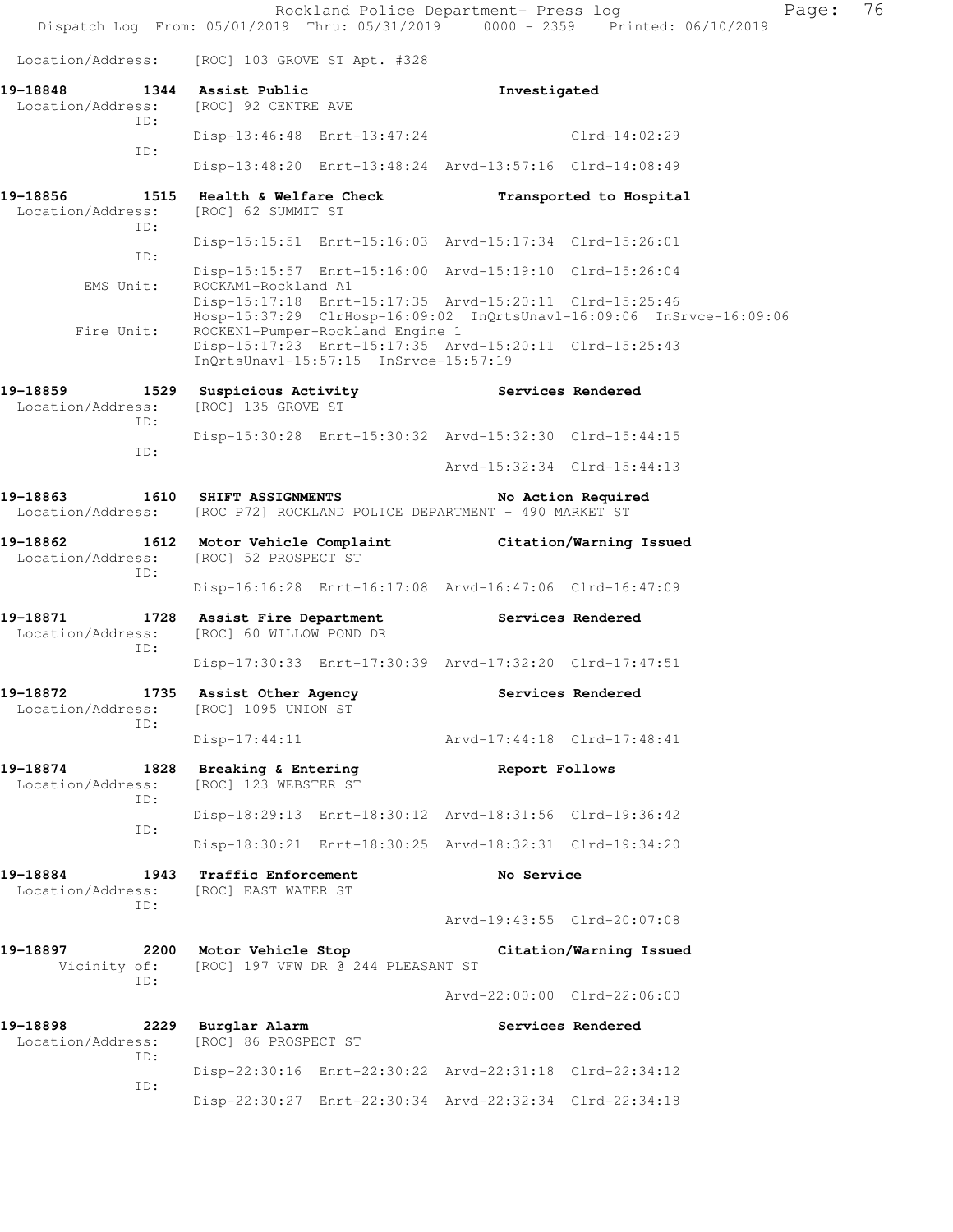## **For Date: 05/29/2019 - Wednesday**

| 19-18905<br>Location/Address: | 0000        | SHIFT ASSIGNMENT                                          |                                             | [ROC P72] ROCKLAND POLICE DEPARTMENT - 490 MARKET ST                   | Services Rendered       |
|-------------------------------|-------------|-----------------------------------------------------------|---------------------------------------------|------------------------------------------------------------------------|-------------------------|
|                               | ID:         | Disp-00:03:17                                             |                                             |                                                                        | $C1rd - 00:03:26$       |
| 19-18918<br>Location/Address: | 0515<br>TD: | <b>Building Check</b><br>[ROC] UNION ST                   |                                             |                                                                        | Services Rendered       |
|                               |             |                                                           |                                             | Arvd-05:19:47 Clrd-05:42:08                                            |                         |
| 19-18920<br>Location/Address: | 0524<br>ID: | <b>OVERDOSE</b><br>[ROC P45] COMFORT INN - 850 HINGHAM ST |                                             |                                                                        | Services Rendered       |
|                               | ID:         |                                                           |                                             | Disp-05:27:49 Enrt-05:28:00 Arvd-05:28:27 Clrd-05:41:48                |                         |
|                               |             |                                                           |                                             | Disp-05:27:49 Enrt-05:28:00 Arvd-05:28:27 Clrd-05:41:48                |                         |
| 19-18923<br>Location/Address: | 0641        |                                                           | [ROC P62] CHINA PLAZA - 35 MARKET ST        | MVA Property Damage Only Services Rendered                             |                         |
|                               | ID:         | Disp-06:42:59                                             |                                             | Aryd-06:44:40 Clrd-06:54:14                                            |                         |
|                               | ID:         | Disp-06:42:59                                             |                                             | Arvd-06:44:46 Clrd-06:58:42                                            |                         |
|                               | ID:         | Disp-06:42:59                                             |                                             | Arvd-06:44:35 Clrd-06:59:06                                            |                         |
| 19-18924<br>Location/Address: | 0653<br>ID: | Motor Vehicle Stop                                        | [ROC] PLEASANT ST @ PLEASANT VIEW RD        | Verbal Warning                                                         |                         |
|                               |             |                                                           |                                             | Arvd-06:53:00 Clrd-06:56:21                                            |                         |
| 19-18927<br>Location/Address: | 0739<br>ID: |                                                           | [ROC] 800 HINGHAM ST @ 20 RESERVOIR PARK DR | MVA Property Damage Only Services Rendered                             |                         |
|                               | ID:         |                                                           |                                             | Disp-07:39:55 Enrt-07:40:05 Arvd-07:42:26 Clrd-08:19:38                |                         |
|                               |             | Disp-07:44:36                                             |                                             | Arvd-07:44:41 Clrd-08:18:10                                            |                         |
| 19-18932<br>Location/Address: | 0800        | General Info                                              |                                             | [ROC P72] ROCKLAND POLICE DEPARTMENT - 490 MARKET ST                   | Services Rendered       |
| 19-18929<br>Location/Address: | 0812<br>ID: | Prisioner Transport                                       |                                             | Services Rendered<br>[HIN 1] HINGHAM COURT - 28 GEORGE WASHINGTON BLVD |                         |
|                               |             |                                                           |                                             | Aryd-08:12:00 Clrd-08:22:01                                            |                         |
| 19-18948<br>Location/Address: | 1001<br>ID: | Summons<br>[ROC] 11 PACIFIC ST Apt. #4                    |                                             | Arrest (s) Made                                                        |                         |
|                               | ID:         |                                                           |                                             | Arvd-10:01:00 Clrd-10:11:13                                            |                         |
|                               |             |                                                           |                                             | Arvd-10:02:37 Clrd-10:11:17                                            |                         |
| 19-19064<br>Location/Address: | 1115        | Animal Complaint<br>[ROC] 11 CANTERBURY LN                |                                             |                                                                        | Services Rendered       |
| 19-19066<br>Location/Address: | 1145        | Animal Complaint<br>[ROC] 57 CHURCH ST Apt. #2            |                                             |                                                                        | Services Rendered       |
| 19–18958<br>Location/Address: | 1203<br>ID: | Motor Vehicle Stop                                        |                                             | [ROC P72] ROCKLAND POLICE DEPARTMENT - 490 MARKET ST                   | Citation/Warning Issued |
|                               |             |                                                           |                                             | Arvd-12:07:11 Clrd-15:38:37                                            |                         |
| 19-18959<br>Location/Address: | 1206<br>ID: | Assist Fire Department<br>[ROC] 279 EAST WATER ST         |                                             |                                                                        | Transported to Hospital |
|                               |             |                                                           |                                             | Disp-12:07:38 Enrt-12:07:42 Arvd-12:12:16 Clrd-12:12:19                |                         |
| 19-18964                      | 1237        | Animal Complaint                                          |                                             |                                                                        | Services Rendered       |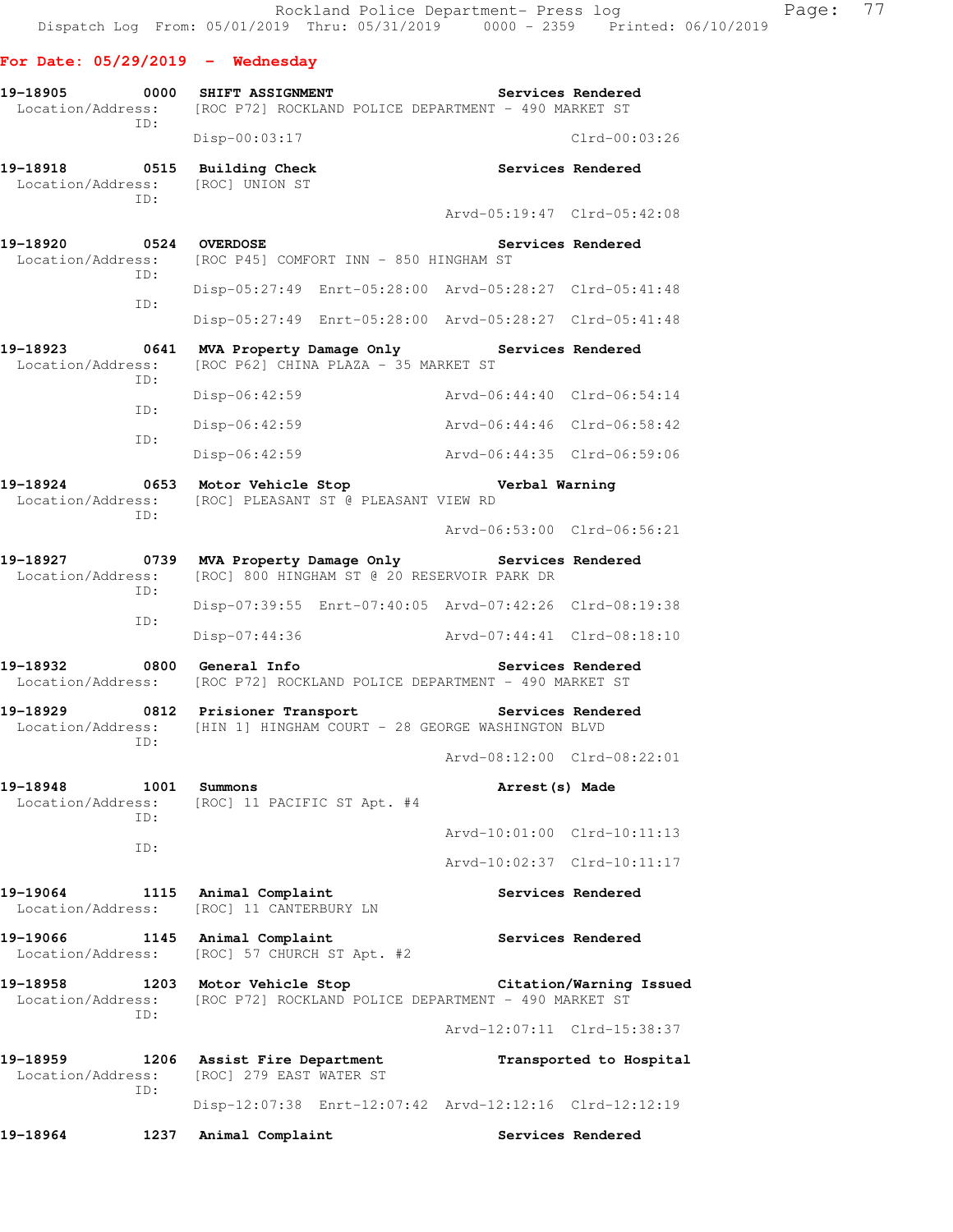|                                              | Dispatch Log From: 05/01/2019 Thru: 05/31/2019   0000 - 2359   Printed: 06/10/2019                                               |                             | Rockland Police Department- Press log | Page: | 78 |
|----------------------------------------------|----------------------------------------------------------------------------------------------------------------------------------|-----------------------------|---------------------------------------|-------|----|
|                                              | Location/Address: [ROC] 60 WILLOW POND DR                                                                                        |                             |                                       |       |    |
| ID:                                          |                                                                                                                                  | Arvd-12:37:00 Clrd-12:43:07 |                                       |       |    |
|                                              | 19-19067 1310 Animal Complaint<br>Location/Address: [ROC] 17 BAY PATH LN                                                         | Services Rendered           |                                       |       |    |
|                                              | 19-18968 1327 Larceny / Forgery/ Fraud Investigated<br>Location/Address: [ROC 70] WEBSTER PARK NURSING AND REHAB - 56 WEBSTER ST |                             |                                       |       |    |
| ID:                                          | Disp-13:31:32 Enrt-13:31:36 Arvd-13:51:54 Clrd-14:00:59                                                                          |                             |                                       |       |    |
| ID:                                          | 19-18969 1358 Larceny / Forgery / Fraud Services Rendered<br>Location/Address: [ROC P64] CVS PHARMACY - 80 MARKET ST             |                             |                                       |       |    |
|                                              | Disp-14:00:41 Arvd-14:00:55 Clrd-14:08:31                                                                                        |                             |                                       |       |    |
|                                              | 19-19068 1400 Animal Complaint<br>Location/Address: [ROC] 158 CENTRAL ST                                                         | Services Rendered           |                                       |       |    |
| Location/Address:<br>ID:                     | 19-18976 1428 Suspicious Activity<br>[ROC P72] RAIL TRAIL - 490 MARKET ST                                                        | Appears Secure              |                                       |       |    |
| ID:                                          | Disp-14:30:09 Enrt-14:30:26 Arvd-14:38:12 Clrd-14:54:46                                                                          |                             |                                       |       |    |
|                                              | Disp-14:30:19 Enrt-14:30:23 Arvd-14:38:09 Clrd-14:50:25                                                                          |                             |                                       |       |    |
|                                              | 19-19069 1445 Animal Complaint<br>Location/Address: [ROC] 51 MAPLE ST Apt. #212                                                  |                             | Services Rendered                     |       |    |
| 19-19074 1530 Animal Complaint               | Location/Address: [ROC] 320 BEECH ST                                                                                             |                             | Services Rendered                     |       |    |
|                                              | 19-19075 1535 Animal Complaint<br>Location/Address: [ROC] 114 HINGHAM ST                                                         | <b>Services Rendered</b>    |                                       |       |    |
| 19-18987 1606 General Info                   | Location/Address: [ROC P72] ROCKLAND POLICE DEPARTMENT - 490 MARKET ST                                                           |                             | Services Not Required                 |       |    |
| ID:                                          |                                                                                                                                  | Arvd-16:06:00 Clrd-16:54:23 |                                       |       |    |
| 19-18988                                     | 1618 Assist Public<br>Location/Address: [ROC P104] ROCKLAND MEMORIAL LIBRARY - 20 BELMONT ST                                     |                             | Services Rendered                     |       |    |
| ID:                                          | Disp-16:20:07 Enrt-16:20:11 Arvd-16:21:38 Clrd-16:30:45                                                                          |                             |                                       |       |    |
| 19-18993<br>1645<br>Location/Address:<br>ID: | Larceny / Forgery/ Fraud<br>[ROC] 520 SALEM ST                                                                                   | Arrest (s) Made             |                                       |       |    |
| ID:                                          |                                                                                                                                  | Arvd-16:45:00 Clrd-17:03:04 |                                       |       |    |
| ID:                                          | $Disp-16:47:00$                                                                                                                  | Arvd-16:47:11 Clrd-17:03:02 |                                       |       |    |
|                                              | $Disp-16:47:04$                                                                                                                  | Arvd-16:47:08 Clrd-16:49:48 |                                       |       |    |
| 19-18997<br>1718<br>Location/Address:<br>ID: | 911 Hang Up<br>[ROC] 240 SPRING ST                                                                                               | Appears Secure              |                                       |       |    |
|                                              | Disp-17:19:06 Enrt-17:19:15 Arvd-17:23:56 Clrd-17:26:18                                                                          |                             |                                       |       |    |
| 19-19001<br>Location/Address:                | 1739 Burglar Alarm<br>[ROC] 292 HOWARD ST                                                                                        |                             | Services Rendered                     |       |    |
| TD:<br>ID:                                   | Disp-17:40:58 Enrt-17:41:12 Arvd-17:47:06 Clrd-17:47:10                                                                          |                             |                                       |       |    |
|                                              | Disp-17:41:06 Enrt-17:41:09 Arvd-17:47:04 Clrd-17:47:08                                                                          |                             |                                       |       |    |
| 19-19005<br>1821<br>Location/Address:        | Lost/Found Property<br>[ROC] 326 UNION ST                                                                                        |                             | Services Rendered                     |       |    |
| ID:                                          |                                                                                                                                  | Arvd-18:21:00 Clrd-18:54:18 |                                       |       |    |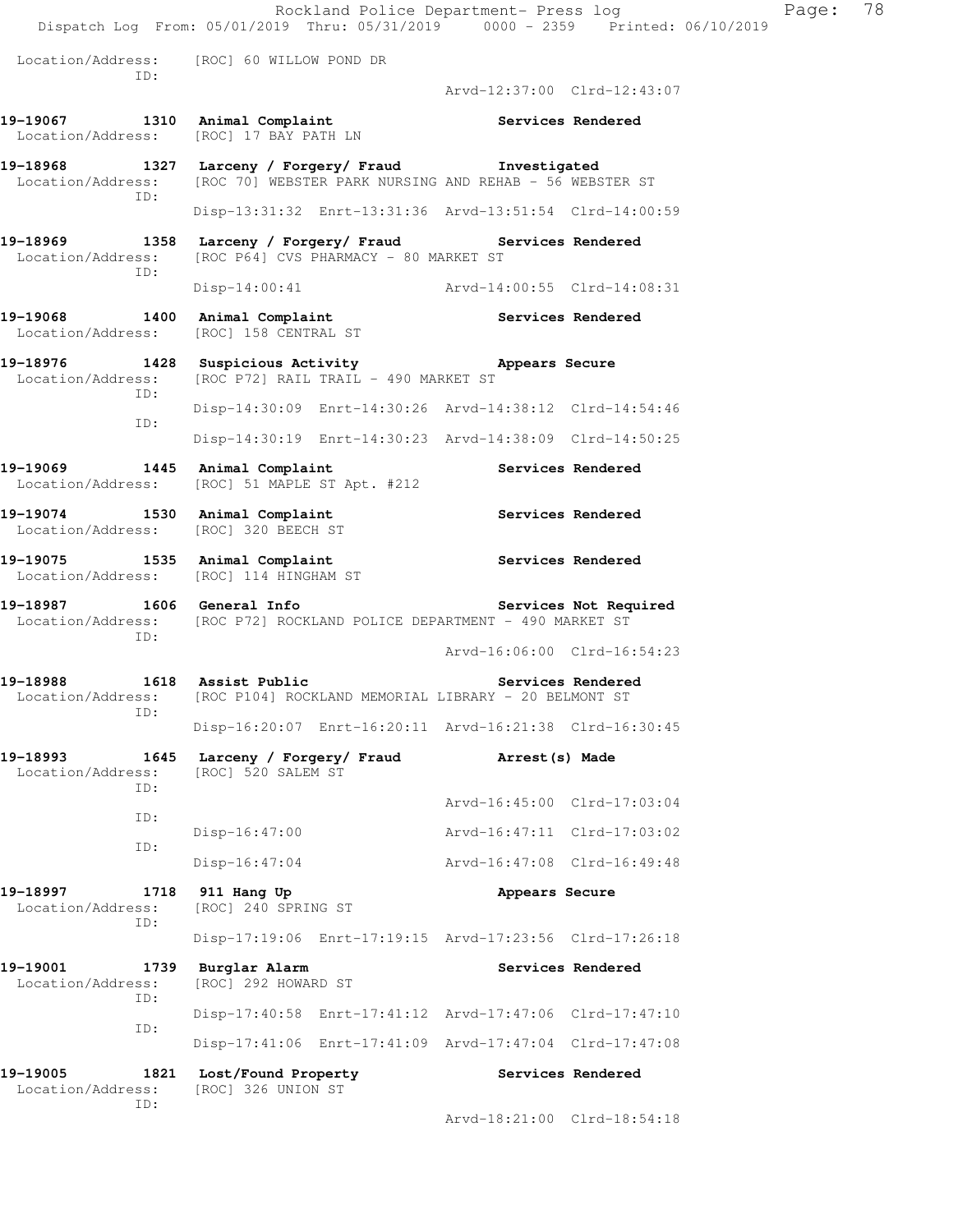Rockland Police Department- Press log entitled Page: 79 Dispatch Log From: 05/01/2019 Thru: 05/31/2019 0000 - 2359 Printed: 06/10/2019

| 19-19010<br>Location/Address: [ROC] PLEASANT ST | 1926 Motor Vehicle Stop                                                         | Verbal Warning                                                                                                     |
|-------------------------------------------------|---------------------------------------------------------------------------------|--------------------------------------------------------------------------------------------------------------------|
| ID:                                             |                                                                                 | Arvd-19:26:00 Clrd-19:30:14                                                                                        |
| 19-19012<br>1931<br>Location/Address:           | Motor Vehicle Stop<br>[ROC] 687 HINGHAM ST                                      | Citation/Warning Issued                                                                                            |
| TD:                                             |                                                                                 | Arvd-19:31:00 Clrd-19:35:32                                                                                        |
| 19-19013<br>1932<br>Location/Address:<br>ID:    | Assist Fire Department<br>[ROC] 687 BEECH ST                                    | Services Rendered                                                                                                  |
|                                                 | Disp-19:34:03                                                                   | Arvd-19:34:08 Clrd-19:42:01                                                                                        |
| 19-19017<br>2000<br>Location/Address:<br>TD:    | Emergency Medical<br>[ROC] 11 PACIFIC ST Apt. #4                                | No EMS                                                                                                             |
| Fire Unit:                                      | ROCKEN1-Pumper-Rockland Engine 1                                                | Disp-20:02:36 Enrt-20:02:42 Arvd-20:03:30 Clrd-20:08:24                                                            |
| EMS Unit:                                       | $Disp-20:03:02$<br>InQrtsUnavl-20:11:13 InSrvce-20:11:13<br>ROCKAM2-Rockland A2 | Arvd-20:03:17 Clrd-20:11:13                                                                                        |
|                                                 | Disp-20:03:09<br>InQrtsUnavl-20:11:10 InSrvce-20:11:10                          | Arvd-20:03:20 Clrd-20:11:10                                                                                        |
| 19-19019<br>Location/Address:<br>ID:            | 2018 Traffic Enforcement<br>[ROC] EAST WATER ST                                 | Services Rendered                                                                                                  |
|                                                 |                                                                                 | Arvd-20:18:00 Clrd-20:19:47                                                                                        |
| 19-19023<br>2052<br>Location/Address:<br>TD:    | Motor Vehicle Collision W/PI<br>[ROC] 347 MARKET ST                             | Transported to Hospital                                                                                            |
| Fire Unit:                                      | ROCKEN1-Pumper-Rockland Engine 1                                                | Disp-20:53:57 Enrt-20:54:36 Arvd-20:55:38 Clrd-21:17:46<br>Disp-20:54:10 Enrt-20:55:28 Arvd-20:57:28 Clrd-21:14:28 |
| EMS Unit:                                       | $InOrtsUnav1-21:18:14$ $InStvee-21:18:14$<br>ROCKAM1-Rockland A1                | Disp-20:54:20 Enrt-20:55:30 Arvd-20:57:26 Clrd-21:06:52                                                            |
| ID:                                             |                                                                                 | Hosp-21:20:20 ClrHosp-22:04:43 InQrtsUnavl-22:09:17 InSrvce-22:09:17                                               |
|                                                 | Disp-20:56:04                                                                   | Arvd-20:56:09 Clrd-21:11:11                                                                                        |
| 19-19024<br>2109<br>Location/Address:<br>ID:    | Motor Vehicle Complaint<br>[ROC] 11 PACIFIC ST                                  | Provided Assistance                                                                                                |
|                                                 | Disp-21:11:28                                                                   | Arvd-21:11:41 Clrd-21:28:08                                                                                        |
| 19-19026<br>2118<br>Location:<br>ID:            | Lockout<br>[ROC] EMERSON SHOE LOFT                                              | Services Rendered                                                                                                  |
|                                                 | Disp-21:20:08                                                                   | Arvd-21:20:20 Clrd-21:27:24                                                                                        |
| For Date: $05/30/2019$ -                        | Thursday                                                                        |                                                                                                                    |
| 19-19035<br>0011<br>Location/Address:           | Information Call                                                                | No Action Required<br>[ROC P72] ROCKLAND POLICE DEPARTMENT - 490 MARKET ST                                         |
| 19-19038<br>0029<br>Location/Address:<br>TD:    | <b>Building Check</b><br>[ROC] TAUNTON AVE                                      | Investigated                                                                                                       |
|                                                 |                                                                                 | Arvd-00:29:39 Clrd-00:29:50                                                                                        |
| 19-19046<br>0554<br>Location/Address:<br>ID:    | <b>Building Check</b><br>[ROC] UNION ST                                         | Services Rendered                                                                                                  |
|                                                 |                                                                                 | Arvd-05:58:51 Clrd-06:37:14                                                                                        |

**19-19048 0616 911 Accidental Services Rendered**  Location/Address: [ROC] 45 MANZELLA CT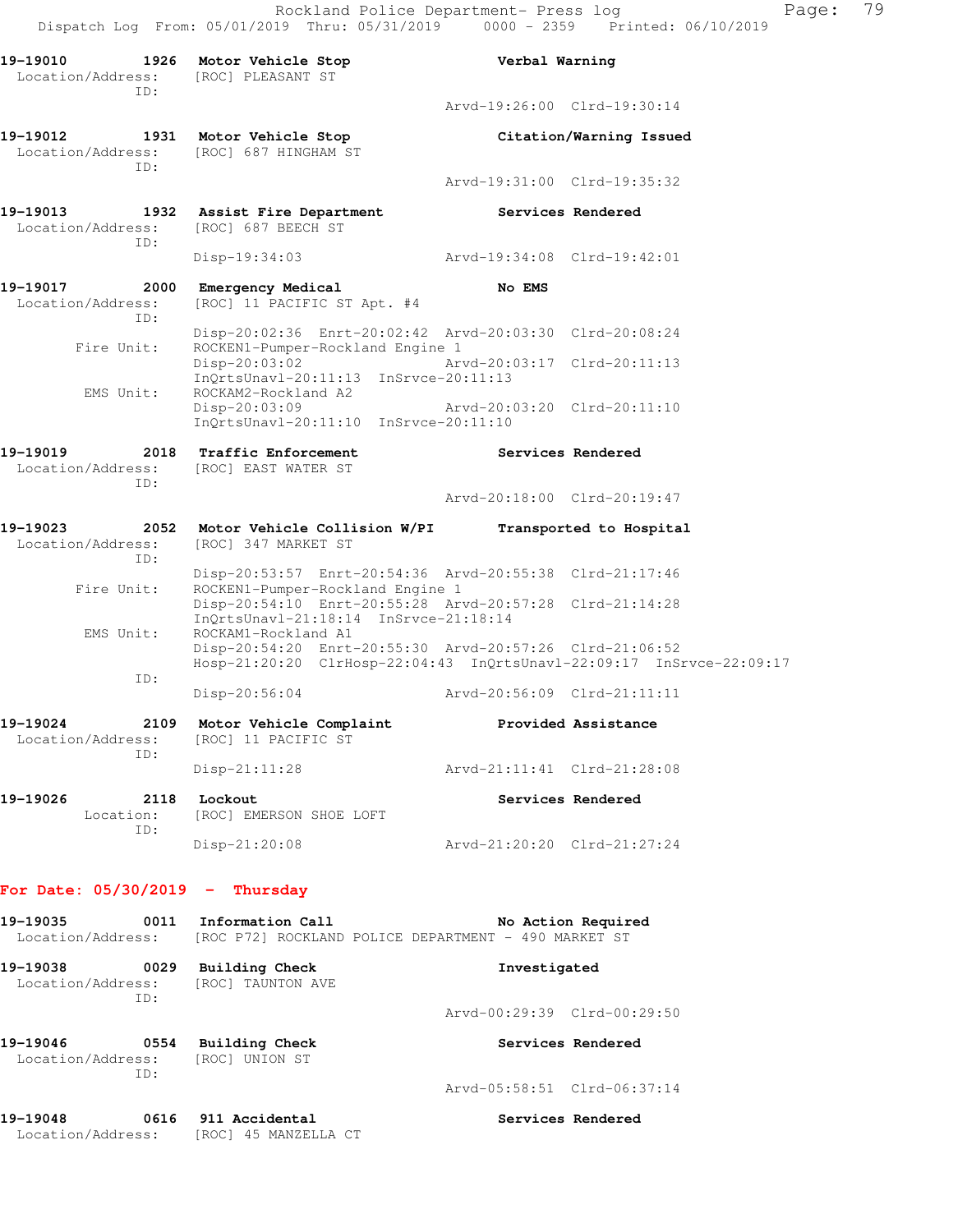ID: Arvd-06:16:00 Clrd-06:17:38 **19-19049 0618 General Incident Provided Assistance**  Location/Address: [ROC P72] ROCKLAND POLICE DEPARTMENT - 490 MARKET ST ID: Disp-06:24:12 Clrd-07:35:13 **19-19056 0716 Motor Vehicle Stop Citation/Warning Issued**  Location/Address: [ROC] 689 MARKET ST @ 11 DAMON RD ID: Arvd-07:16:00 Clrd-07:31:19 ID: Disp-07:32:24 Arvd-07:32:30 Clrd-07:35:03 **19-19058 0757 Unwanted Party Services Rendered**  Location/Address: [ROC] 135 GROVE ST ID: Disp-08:19:32 Enrt-08:20:39 Arvd-08:30:50 Clrd-08:37:44 ID: Arvd-08:31:01 Clrd-08:37:41 **19-19060 0800 General Info Services Rendered**  Location/Address: [ROC P72] ROCKLAND POLICE DEPARTMENT - 490 MARKET ST **19-19073 0856 Motor Vehicle Stop Verbal Warning**  Vicinity of: [ROC] 251 CONCORD ST @ 11 HERITAGE DR ID: Arvd-08:56:00 Clrd-09:01:30 **19-19076 0903 Burglar Alarm Appears Secure**  Location/Address: [ROC] 601 MARKET ST ID: Disp-09:03:57 Enrt-09:04:20 Clrd-09:06:20 ID: Disp-09:06:07 Enrt-09:06:10 Arvd-09:07:23 Clrd-09:23:33 ID: Disp-09:06:16 Enrt-09:06:23 Arvd-09:07:26 Clrd-09:23:36 19-19077 **1908** 0905 Building Check **Appears Secure**  Location: [ROC] CREDIT UNION ID: Arvd-09:05:00 Clrd-09:05:55 **19-19078 0925 Police Information Services Rendered**  Location/Address: [ROC] 16 WILLOW POND DR ID: Arvd-09:25:00 Clrd-09:36:07 **19-19082 0947 Animal Complaint Services Rendered**  Location/Address: [ROC] 114 HINGHAM ST ID: Arvd-09:47:00 Clrd-10:02:11 **19-19689 1000 Animal Complaint Services Rendered**  Location/Address: [ROC] 60 WILLOW POND DR **19-19084 1002 Follow-Up Investigation Services Rendered**  Location/Address: [WEY 1] SOUTH SHORE HOSPITAL - 55 FOGG RD ID: Arvd-10:02:00 Clrd-10:37:47 ID: Arvd-10:38:32 Clrd-10:58:21 19-19086 1022 Lockout **19-1908** Services Rendered Location/Address: [ROC P77] BURGER KING - 157 MARKET ST ID: Disp-10:26:44 Enrt-10:26:51 Arvd-10:31:22 Clrd-10:33:10

19-19088 1029 Health & Welfare Check **Services Rendered**  Location/Address: [ROC] 210 WEBSTER ST Apt. #6 ID: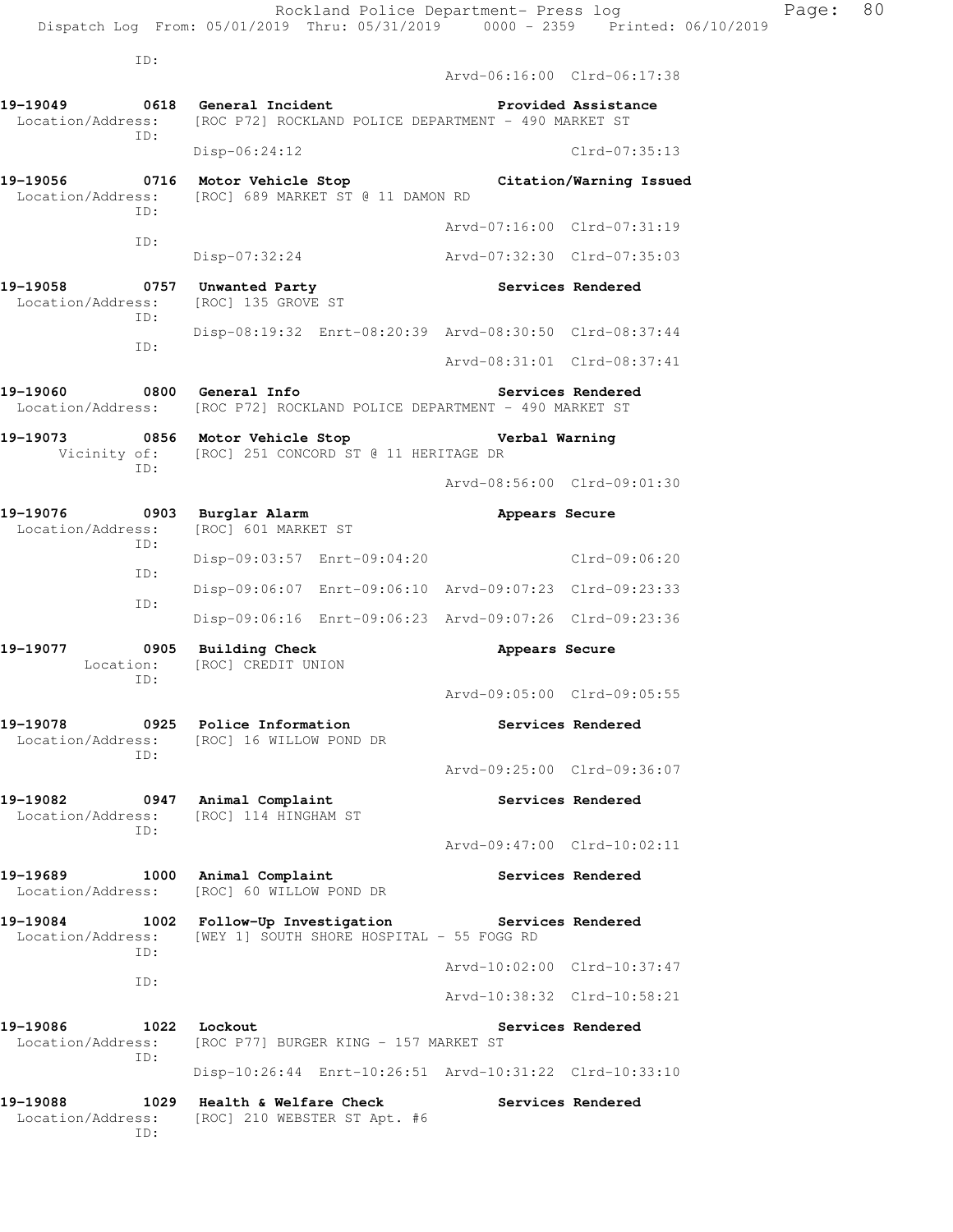|                               |                     |                                                                       |                                        | Rockland Police Department- Press log<br>Dispatch Log From: 05/01/2019 Thru: 05/31/2019 0000 - 2359 Printed: 06/10/2019 |                                | Page: | 81 |
|-------------------------------|---------------------|-----------------------------------------------------------------------|----------------------------------------|-------------------------------------------------------------------------------------------------------------------------|--------------------------------|-------|----|
|                               |                     |                                                                       |                                        | Disp-10:31:07 Enrt-10:33:49 Arvd-10:33:53 Clrd-10:38:14                                                                 |                                |       |    |
|                               | ID:                 |                                                                       |                                        | Arvd-10:35:50 Clrd-10:37:42                                                                                             |                                |       |    |
| 19-19089<br>Location/Address: | ID:                 | 1031 Assist Other Agency<br>[ROC] 48 CAREY ST                         |                                        |                                                                                                                         | Services Rendered              |       |    |
|                               | ID:                 |                                                                       |                                        | Disp-10:33:02 Enrt-10:33:07 Arvd-11:03:26 Clrd-11:04:18                                                                 |                                |       |    |
|                               |                     |                                                                       |                                        | Arvd-11:03:45 Clrd-11:04:21                                                                                             |                                |       |    |
| 19-19095                      | ID:                 | 1114 Traffic Enforcement<br>Location/Address: [ROC] EAST WATER ST     |                                        | Verbal Warning                                                                                                          |                                |       |    |
|                               |                     |                                                                       |                                        | Arvd-11:14:00 Clrd-11:42:06                                                                                             |                                |       |    |
| 19-19098                      | 1144                | Suspicious Activity                                                   |                                        |                                                                                                                         | Taken/Referred to Other Agency |       |    |
| Location/Address:             | ID:                 |                                                                       | [ROC P55] HOME DEPOT - 1149 HINGHAM ST |                                                                                                                         |                                |       |    |
|                               | ID:                 |                                                                       |                                        | Disp-11:47:18 Enrt-11:47:21 Arvd-11:51:10 Clrd-12:07:28                                                                 |                                |       |    |
|                               | ID:                 |                                                                       |                                        | Disp-11:47:27 Enrt-11:47:29 Arvd-12:00:00 Clrd-12:07:41                                                                 |                                |       |    |
|                               | ID:                 |                                                                       |                                        | Arvd-11:51:06 Clrd-12:07:36                                                                                             |                                |       |    |
|                               |                     |                                                                       |                                        | Arvd-11:55:55 Clrd-12:07:33                                                                                             |                                |       |    |
| 19-19104                      |                     | 1209 Assist Other Agency                                              |                                        |                                                                                                                         | Taken/Referred to Other Agency |       |    |
| Location/Address:             |                     | [ROC] 11 PACIFIC ST Apt. #4                                           |                                        |                                                                                                                         |                                |       |    |
|                               | ID:                 |                                                                       |                                        | Disp-12:10:38 Enrt-12:10:52 Arvd-12:13:01 Clrd-12:37:10                                                                 |                                |       |    |
|                               | ID:                 |                                                                       |                                        | Disp-12:10:38 Enrt-12:10:50 Arvd-12:11:26 Clrd-12:37:07                                                                 |                                |       |    |
|                               | ID:                 |                                                                       |                                        | Disp-12:13:04 Enrt-12:13:05 Arvd-12:20:50 Clrd-12:37:03                                                                 |                                |       |    |
| 19-19116                      | Location:           | 1441 Details / Time off<br>[ROC]                                      |                                        |                                                                                                                         | No Action Required             |       |    |
| 19-19118                      | ID:                 | 1501 Health & Welfare Check<br>Location/Address: [ROC] 158 CENTRAL ST |                                        |                                                                                                                         | Services Rendered              |       |    |
|                               | ID:                 |                                                                       |                                        | Arvd-15:01:00 Clrd-15:30:43                                                                                             |                                |       |    |
|                               |                     |                                                                       |                                        | Arvd-15:02:08 Clrd-15:34:23                                                                                             |                                |       |    |
| 19-19121<br>Location/Address: | ID:                 | 1540 Identity Theft<br>[ROC] 40 FLORENCE ST                           |                                        |                                                                                                                         | Services Rendered              |       |    |
|                               |                     | $Disp-15:56:53$                                                       |                                        | Arvd-15:56:58 Clrd-15:57:01                                                                                             |                                |       |    |
| 19-19122<br>Location/Address: | Fire Unit:          | 1606 Emergency Medical<br>[ROC] 211 CONCORD ST                        | ROCKEN1-Pumper-Rockland Engine 1       | Patient Refusal<br>Disp-16:07:18 Enrt-16:09:17 Arvd-16:11:42 Clrd-16:18:52                                              |                                |       |    |
|                               | EMS Unit:           | ROCKAM2-Rockland A2                                                   | InQrtsUnavl-16:23:51 InSrvce-16:23:51  | Disp-16:07:27 Enrt-16:09:17 Arvd-16:11:42 Clrd-16:24:57                                                                 |                                |       |    |
|                               | ID:                 | $Disp-16:12:01$                                                       | InQrtsUnavl-16:25:00 InSrvce-16:25:00  | Arvd-16:12:06 Clrd-16:19:59                                                                                             |                                |       |    |
| 19-19124                      | Vicinity of:<br>ID: | 1614 Motor Vehicle Complaint<br>[ROC] CUSTER ST                       |                                        |                                                                                                                         | Services Rendered              |       |    |
|                               |                     |                                                                       |                                        | Arvd-16:55:31 Clrd-16:59:47                                                                                             |                                |       |    |
| 19-19134<br>Location/Address: | ID:                 | 1738 Larceny / Forgery/ Fraud<br>[ROC] 600 MARKET ST                  |                                        |                                                                                                                         | Services Rendered              |       |    |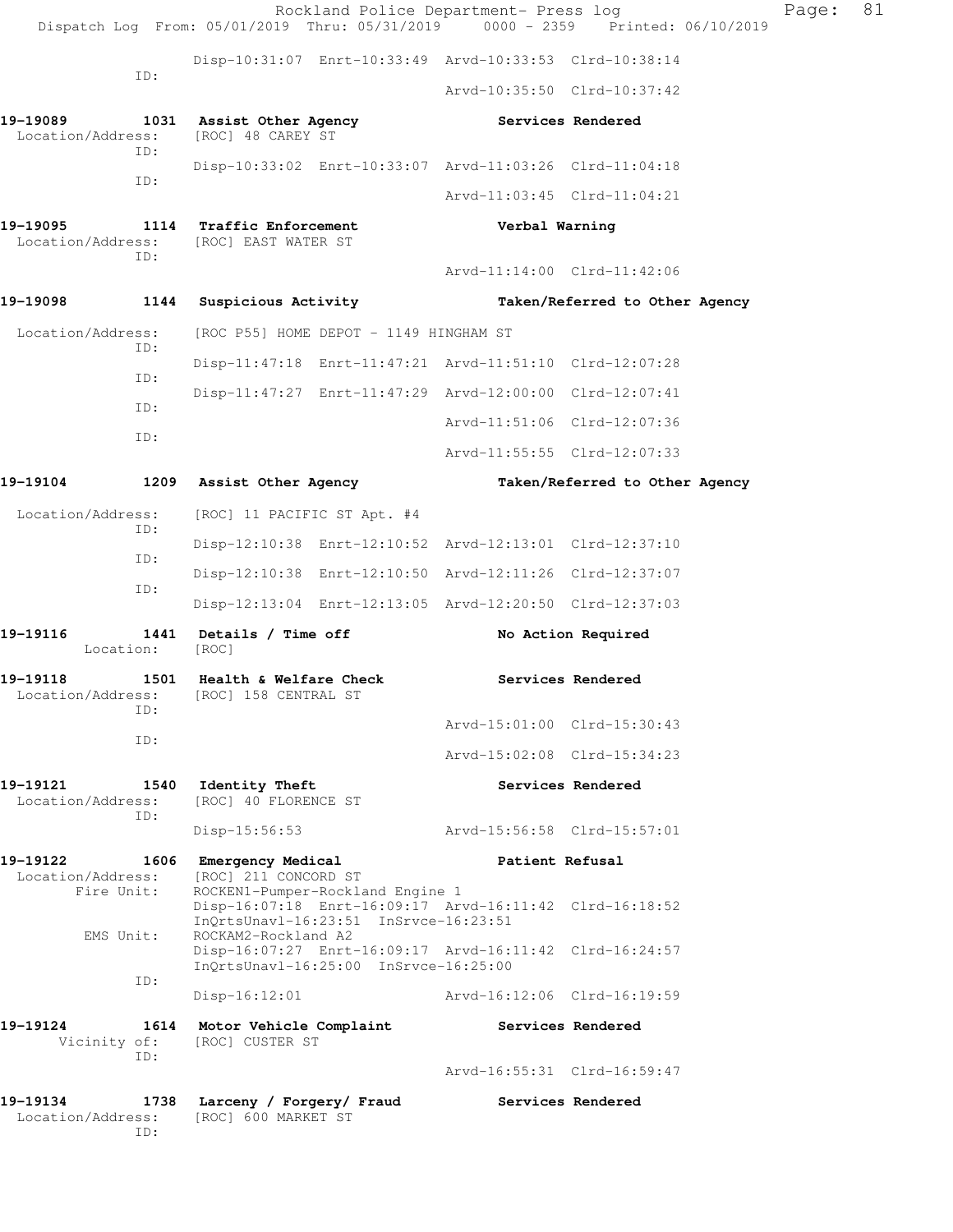Rockland Police Department- Press log Page: 82 Dispatch Log From: 05/01/2019 Thru: 05/31/2019 0000 - 2359 Printed: 06/10/2019 Disp-17:44:49 Clrd-17:47:51 **19-19135 1750 Abandoned MV Services Rendered**  Location/Address: [ROC] 92 VERNON ST ID: Disp-17:50:58 Enrt-17:52:16 Arvd-17:55:56 Clrd-18:05:25 **19-19136 1750 MVA Property Damage Only Services Rendered**  Location/Address: [ROC P77] BURGER KING - 157 MARKET ST ID: Disp-17:51:08 Enrt-17:52:14 Arvd-17:53:56 Clrd-17:55:18 ID: Disp-17:55:50 Arvd-17:55:54 Clrd-18:05:48 **19-19145 1904 Larceny / Forgery/ Fraud Investigated**  Location/Address: [ROC] ALSO HOLY FAMILY CHURCH - 71 UNION ST ID: Disp-19:13:20 Clrd-19:14:39 **19-19148 1934 911 Hang Up Investigated**  Location/Address: [ROC 55] 100 RESERVOIR PARK - BUSINESS CONDO - 100 RESERVOIR PARK DR ID: Arvd-19:34:00 Clrd-19:40:54 **19-19155 2006 Vandalism/ TENANTS Advised to Court**  Location/Address: [ROC] 199 VERNON ST ID: Disp-20:18:09 Clrd-20:21:12 **19-19153 2008 Motor Vehicle Stop Citation/Warning Issued**  Location/Address: [ROC] HINGHAM ST ID: Arvd-20:08:00 Clrd-20:16:13 **19-19156 2026 Motor Vehicle Stop Citation/Warning Issued**  Location/Address: [ROC] 565 HINGHAM ST ID: Arvd-20:26:00 Clrd-20:32:11 **19-19158** 2039 Larceny / THEFT OF MOPED Services Rendered Location/Address: [ROC] 266 PLAIN ST [ROC] 266 PLAIN ST ID: Disp-20:43:45 Clrd-20:46:37 19-19160 2100 Burglar Alarm **Investigated** Location/Address: [ROC] 707 SUMMER ST [ROC] 707 SUMMER ST ID: Arvd-21:00:00 Clrd-21:04:17 ID: Disp-21:02:17 Arvd-21:02:23 Clrd-21:07:30 ID: Disp-21:02:33 Arvd-21:02:38 Clrd-21:09:00 ID: Disp-21:04:43 Arvd-21:04:47 Clrd-21:07:07 **19-19161 2102 Emergency Medical Transported to Hospital**  Location/Address: [ROC 69] SOUTH SHORE REHAB & NURSING - 115 NORTH AVE Apt. #7 Fire Unit: ROCKEN1-Pumper-Rockland Engine 1 Disp-21:03:36 Enrt-21:04:48 Arvd-21:06:29 Clrd-21:27:26 InQrtsUnavl-21:29:10 InSrvce-21:29:10 EMS Unit: ROCKAM1-Rockland A1 Disp-21:03:40 Enrt-21:04:48 Arvd-21:06:29 Clrd-21:27:09 Hosp-21:35:54 ClrHosp-22:04:35 InQrtsUnavl-22:34:06 InSrvce-22:34:06 ID: Disp-21:05:36 Enrt-21:05:41 Clrd-21:07:24 ID: Disp-21:07:12 Arvd-21:07:20 Clrd-21:12:03 19-19165 2130 Building Check **Appears Secure** Location/Address: [ROC] SHERIDAN SQ APARTMENTS - GROVE ST ID: Arvd-21:31:50 Clrd-21:34:14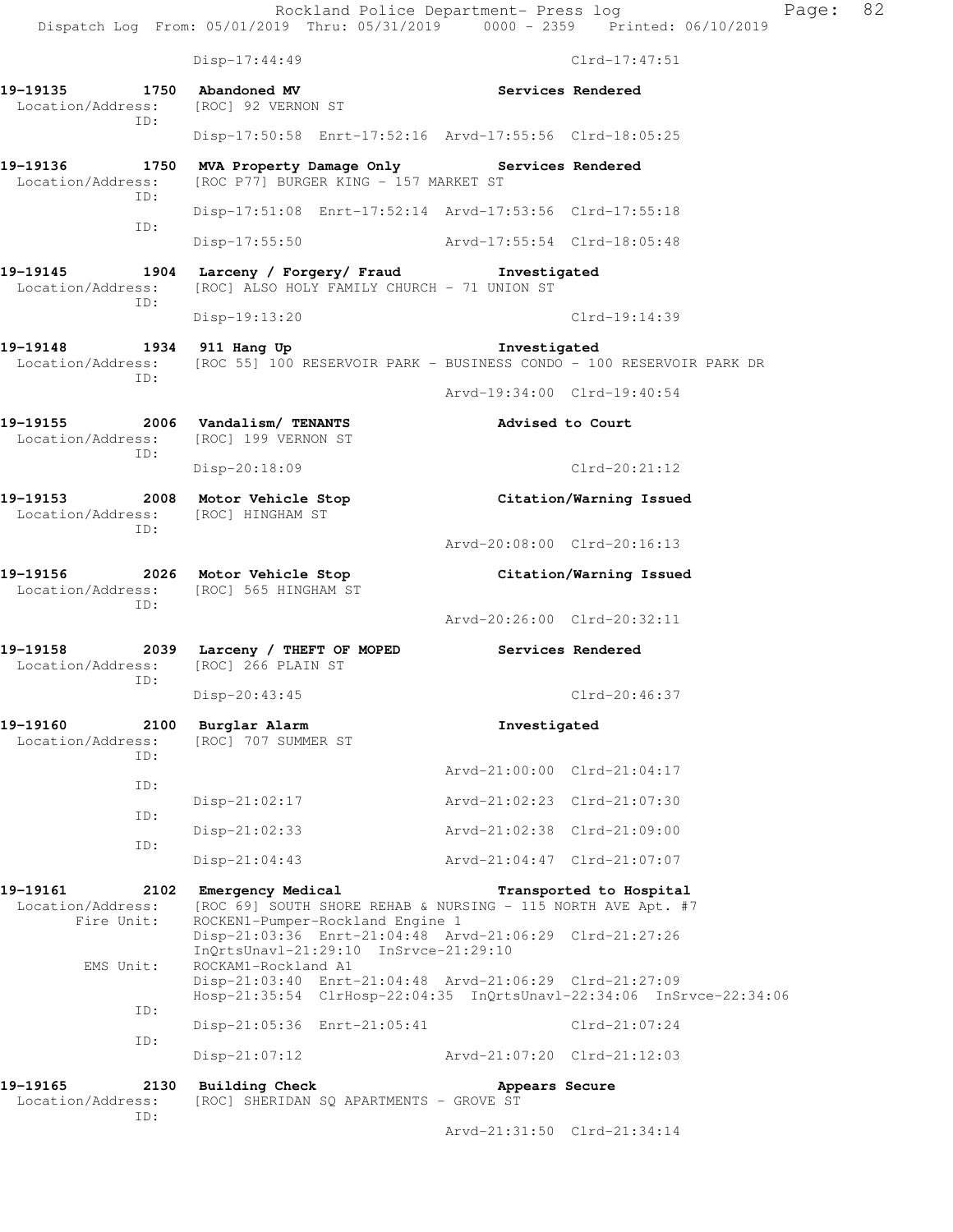## **For Date: 05/31/2019 - Friday**

| 0100                                                    |                 | No Service                                                                                                                                                                                                                                                       |                                                                                                                                                                                                                                                                                                                                                                                                                                                                                                                                                                                                                                                                                                                                                                                                                                                                                                                                                                                                                                                                                                                                                                                                                                                                                       |
|---------------------------------------------------------|-----------------|------------------------------------------------------------------------------------------------------------------------------------------------------------------------------------------------------------------------------------------------------------------|---------------------------------------------------------------------------------------------------------------------------------------------------------------------------------------------------------------------------------------------------------------------------------------------------------------------------------------------------------------------------------------------------------------------------------------------------------------------------------------------------------------------------------------------------------------------------------------------------------------------------------------------------------------------------------------------------------------------------------------------------------------------------------------------------------------------------------------------------------------------------------------------------------------------------------------------------------------------------------------------------------------------------------------------------------------------------------------------------------------------------------------------------------------------------------------------------------------------------------------------------------------------------------------|
|                                                         |                 |                                                                                                                                                                                                                                                                  | Arvd-01:00:00 Clrd-01:05:21                                                                                                                                                                                                                                                                                                                                                                                                                                                                                                                                                                                                                                                                                                                                                                                                                                                                                                                                                                                                                                                                                                                                                                                                                                                           |
|                                                         |                 |                                                                                                                                                                                                                                                                  |                                                                                                                                                                                                                                                                                                                                                                                                                                                                                                                                                                                                                                                                                                                                                                                                                                                                                                                                                                                                                                                                                                                                                                                                                                                                                       |
|                                                         |                 |                                                                                                                                                                                                                                                                  |                                                                                                                                                                                                                                                                                                                                                                                                                                                                                                                                                                                                                                                                                                                                                                                                                                                                                                                                                                                                                                                                                                                                                                                                                                                                                       |
|                                                         |                 |                                                                                                                                                                                                                                                                  |                                                                                                                                                                                                                                                                                                                                                                                                                                                                                                                                                                                                                                                                                                                                                                                                                                                                                                                                                                                                                                                                                                                                                                                                                                                                                       |
| [ROC] MARKET ST                                         |                 |                                                                                                                                                                                                                                                                  | Citation/Warning Issued                                                                                                                                                                                                                                                                                                                                                                                                                                                                                                                                                                                                                                                                                                                                                                                                                                                                                                                                                                                                                                                                                                                                                                                                                                                               |
|                                                         |                 |                                                                                                                                                                                                                                                                  | Arvd-01:20:00 Clrd-01:30:53                                                                                                                                                                                                                                                                                                                                                                                                                                                                                                                                                                                                                                                                                                                                                                                                                                                                                                                                                                                                                                                                                                                                                                                                                                                           |
| $Disp-01:21:44$                                         |                 |                                                                                                                                                                                                                                                                  |                                                                                                                                                                                                                                                                                                                                                                                                                                                                                                                                                                                                                                                                                                                                                                                                                                                                                                                                                                                                                                                                                                                                                                                                                                                                                       |
|                                                         |                 |                                                                                                                                                                                                                                                                  |                                                                                                                                                                                                                                                                                                                                                                                                                                                                                                                                                                                                                                                                                                                                                                                                                                                                                                                                                                                                                                                                                                                                                                                                                                                                                       |
|                                                         |                 |                                                                                                                                                                                                                                                                  | Arvd-01:44:00 Clrd-02:04:58                                                                                                                                                                                                                                                                                                                                                                                                                                                                                                                                                                                                                                                                                                                                                                                                                                                                                                                                                                                                                                                                                                                                                                                                                                                           |
|                                                         |                 |                                                                                                                                                                                                                                                                  | Transported to Hospital                                                                                                                                                                                                                                                                                                                                                                                                                                                                                                                                                                                                                                                                                                                                                                                                                                                                                                                                                                                                                                                                                                                                                                                                                                                               |
|                                                         |                 |                                                                                                                                                                                                                                                                  |                                                                                                                                                                                                                                                                                                                                                                                                                                                                                                                                                                                                                                                                                                                                                                                                                                                                                                                                                                                                                                                                                                                                                                                                                                                                                       |
|                                                         |                 |                                                                                                                                                                                                                                                                  |                                                                                                                                                                                                                                                                                                                                                                                                                                                                                                                                                                                                                                                                                                                                                                                                                                                                                                                                                                                                                                                                                                                                                                                                                                                                                       |
|                                                         |                 |                                                                                                                                                                                                                                                                  |                                                                                                                                                                                                                                                                                                                                                                                                                                                                                                                                                                                                                                                                                                                                                                                                                                                                                                                                                                                                                                                                                                                                                                                                                                                                                       |
|                                                         |                 |                                                                                                                                                                                                                                                                  |                                                                                                                                                                                                                                                                                                                                                                                                                                                                                                                                                                                                                                                                                                                                                                                                                                                                                                                                                                                                                                                                                                                                                                                                                                                                                       |
| 0545 Building Check<br>Location/Address: [ROC] UNION ST |                 |                                                                                                                                                                                                                                                                  | Building Checked/Secured                                                                                                                                                                                                                                                                                                                                                                                                                                                                                                                                                                                                                                                                                                                                                                                                                                                                                                                                                                                                                                                                                                                                                                                                                                                              |
|                                                         |                 |                                                                                                                                                                                                                                                                  | Arvd-05:45:52 Clrd-06:07:21                                                                                                                                                                                                                                                                                                                                                                                                                                                                                                                                                                                                                                                                                                                                                                                                                                                                                                                                                                                                                                                                                                                                                                                                                                                           |
|                                                         |                 |                                                                                                                                                                                                                                                                  | Citation/Warning Issued                                                                                                                                                                                                                                                                                                                                                                                                                                                                                                                                                                                                                                                                                                                                                                                                                                                                                                                                                                                                                                                                                                                                                                                                                                                               |
|                                                         |                 |                                                                                                                                                                                                                                                                  | Arvd-06:47:00 Clrd-06:54:44                                                                                                                                                                                                                                                                                                                                                                                                                                                                                                                                                                                                                                                                                                                                                                                                                                                                                                                                                                                                                                                                                                                                                                                                                                                           |
| 0704                                                    |                 | Verbal Warning                                                                                                                                                                                                                                                   |                                                                                                                                                                                                                                                                                                                                                                                                                                                                                                                                                                                                                                                                                                                                                                                                                                                                                                                                                                                                                                                                                                                                                                                                                                                                                       |
|                                                         |                 |                                                                                                                                                                                                                                                                  | Aryd-07:04:00 Clrd-07:07:18                                                                                                                                                                                                                                                                                                                                                                                                                                                                                                                                                                                                                                                                                                                                                                                                                                                                                                                                                                                                                                                                                                                                                                                                                                                           |
| 0713<br>Sudden Death                                    |                 |                                                                                                                                                                                                                                                                  | Taken/Referred to Other Agency                                                                                                                                                                                                                                                                                                                                                                                                                                                                                                                                                                                                                                                                                                                                                                                                                                                                                                                                                                                                                                                                                                                                                                                                                                                        |
|                                                         |                 |                                                                                                                                                                                                                                                                  |                                                                                                                                                                                                                                                                                                                                                                                                                                                                                                                                                                                                                                                                                                                                                                                                                                                                                                                                                                                                                                                                                                                                                                                                                                                                                       |
|                                                         |                 |                                                                                                                                                                                                                                                                  |                                                                                                                                                                                                                                                                                                                                                                                                                                                                                                                                                                                                                                                                                                                                                                                                                                                                                                                                                                                                                                                                                                                                                                                                                                                                                       |
|                                                         |                 |                                                                                                                                                                                                                                                                  |                                                                                                                                                                                                                                                                                                                                                                                                                                                                                                                                                                                                                                                                                                                                                                                                                                                                                                                                                                                                                                                                                                                                                                                                                                                                                       |
|                                                         |                 |                                                                                                                                                                                                                                                                  | Clrd-07:16:37                                                                                                                                                                                                                                                                                                                                                                                                                                                                                                                                                                                                                                                                                                                                                                                                                                                                                                                                                                                                                                                                                                                                                                                                                                                                         |
|                                                         |                 |                                                                                                                                                                                                                                                                  |                                                                                                                                                                                                                                                                                                                                                                                                                                                                                                                                                                                                                                                                                                                                                                                                                                                                                                                                                                                                                                                                                                                                                                                                                                                                                       |
|                                                         |                 |                                                                                                                                                                                                                                                                  |                                                                                                                                                                                                                                                                                                                                                                                                                                                                                                                                                                                                                                                                                                                                                                                                                                                                                                                                                                                                                                                                                                                                                                                                                                                                                       |
|                                                         | $Disp-07:16:21$ | SHIFT ASSIGNMENTS<br>19-19177 0103 Suspicious Activity<br>[ROC] 135 UNION ST<br>0120 Motor Vehicle Stop<br>19-19188 0243 Emergency Medical<br>[ROC] 437 FOREST ST<br>ROCKAM1-Rockland A1<br>Motor Vehicle Stop<br>[ROC] 37 WILLOW POND DR<br>ROCKAM1-Rockland A1 | Location/Address: [ROC P72] ROCKLAND POLICE DEPARTMENT - 490 MARKET ST<br>Gone on arrival<br>Disp-01:05:31 Enrt-01:05:44 Arvd-01:05:57 Clrd-01:15:28<br>Disp-01:05:49 Enrt-01:05:51 Arvd-01:05:57 Clrd-01:14:27<br>Arvd-01:21:48 Clrd-01:26:02<br>0144 Suspicious Activity <b>Example 12 Server 11 State</b> 1 and 1980<br>Location/Address: [ROC P51] HOLIDAY INN - 929 HINGHAM ST<br>ROCKEN1-Pumper-Rockland Engine 1<br>Disp-02:44:53 Enrt-02:47:29 Arvd-02:50:32 Clrd-03:13:07<br>InQrtsUnavl-03:13:07 InSrvce-03:13:07<br>Disp-02:46:37 Enrt-02:46:40 Arvd-02:50:32 Clrd-03:10:19<br>Disp-02:47:56 Enrt-02:48:00 Arvd-02:50:32 Clrd-03:10:16<br>Disp-02:43:00 Enrt-02:44:15 Arvd-02:50:21 Clrd-03:19:43<br>Hosp-03:25:43 ClrHosp-04:23:02 InQrtsUnavl-04:23:02 InSrvce-04:23:02<br>0647 Motor Vehicle Stop<br>Location/Address: [ROC] 248 SUMMER ST R @ 22 HARLOW RD<br>[ROC] 720 BEECH ST @ 63 MORNINGSIDE DR<br>ROCKEN1-Pumper-Rockland Engine 1<br>Disp-07:14:35 Enrt-07:15:50 Arvd-07:18:15 Clrd-07:28:55<br>InOrtsUnavl-07:28:55 InSrvce-07:28:55<br>Disp-07:14:35 Enrt-07:15:50 Arvd-07:18:15 Clrd-07:28:54<br>InQrtsUnavl-07:28:54 InSrvce-07:28:54<br>Disp-07:16:48 Enrt-07:16:56 Arvd-07:18:35 Clrd-07:33:53<br>Disp-07:16:52 Enrt-07:16:56 Arvd-07:18:35 Clrd-07:53:21 |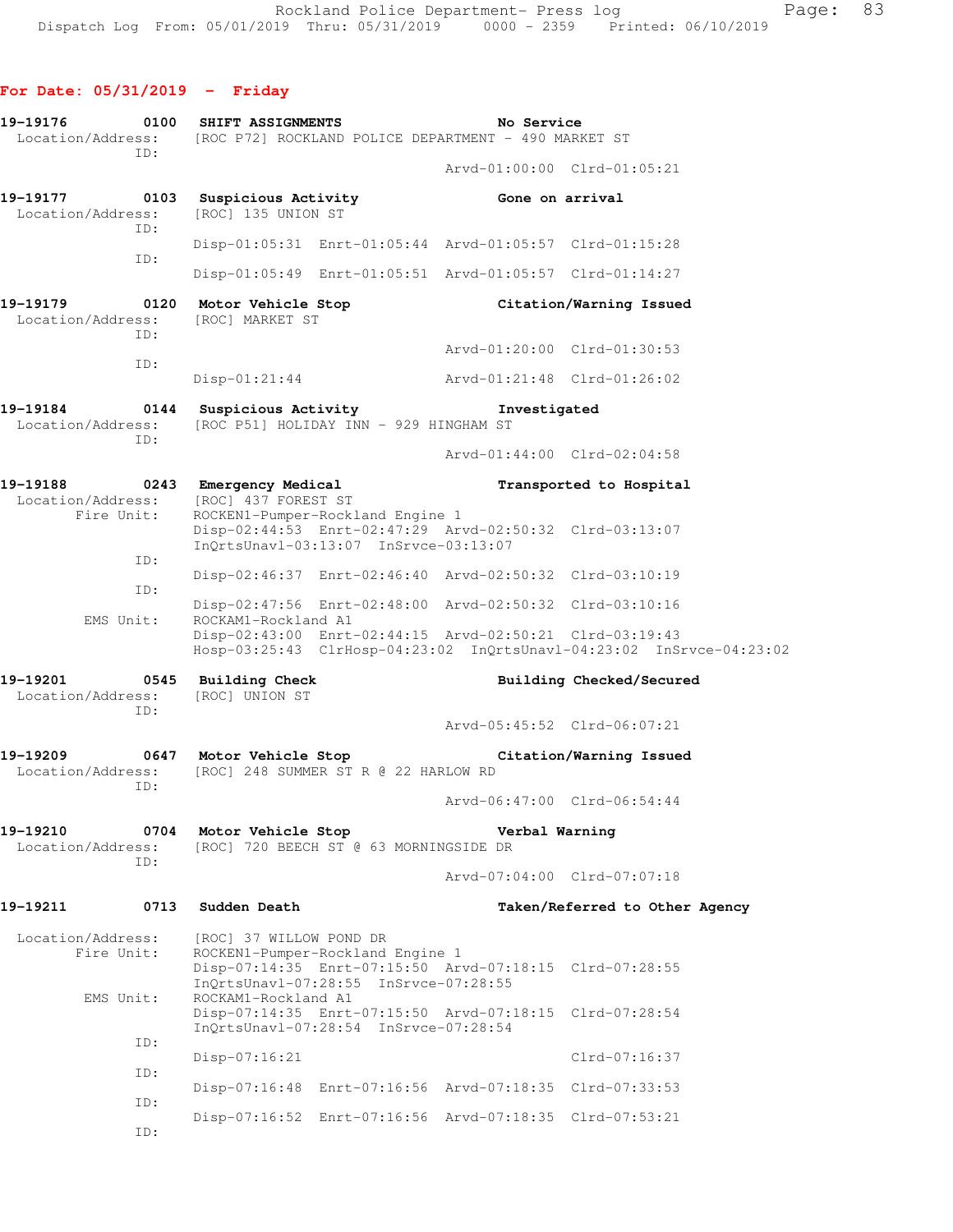|                                                                    | Rockland Police Department- Press log<br>Dispatch Log From: 05/01/2019 Thru: 05/31/2019 0000 - 2359 Printed: 06/10/2019 |                             |                         | Page: | 84 |  |  |
|--------------------------------------------------------------------|-------------------------------------------------------------------------------------------------------------------------|-----------------------------|-------------------------|-------|----|--|--|
|                                                                    | Disp-07:52:11 Enrt-07:52:16 Arvd-07:52:27 Clrd-09:46:12                                                                 |                             |                         |       |    |  |  |
| 19-19213<br>Location/Address:<br>TD:                               | 0734 911 Accidental<br>[ROC] 51 MAPLE ST                                                                                | Investigated                |                         |       |    |  |  |
|                                                                    | Disp-07:36:25 Enrt-07:36:30 Arvd-07:38:29 Clrd-07:41:01                                                                 |                             |                         |       |    |  |  |
| 19-19216  0823 SHIFT ASSIGNMENTS                                   | Location/Address: [ROC P72] ROCKLAND POLICE DEPARTMENT - 490 MARKET ST                                                  |                             | Services Rendered       |       |    |  |  |
| 19-19228 0957 Building Check<br>Location/Address: [ROC] HINGHAM ST |                                                                                                                         |                             | Services Rendered       |       |    |  |  |
| ID:                                                                |                                                                                                                         | Arvd-09:59:12 Clrd-10:00:29 |                         |       |    |  |  |
| ID:                                                                | 19-19239 1112 Building Check<br>Location/Address: [ROC] BILL DELAHUNT PKWY                                              |                             | Services Rendered       |       |    |  |  |
|                                                                    |                                                                                                                         | Arvd-11:18:46 Clrd-11:30:52 |                         |       |    |  |  |
| Location/Address:<br>ID:                                           | 19-19244 1136 Motor Vehicle Stop<br>[ROC] RESERVOIR PARK DR                                                             |                             | Citation/Warning Issued |       |    |  |  |
|                                                                    | Disp-11:36:37 Enrt-11:36:41 Arvd-11:36:44 Clrd-11:40:04                                                                 |                             |                         |       |    |  |  |
| 19-19254<br>Location/Address:<br>ID:                               | 1257 General Incident<br>[ROC] 204 STANDPIPE DR                                                                         | Services Rendered           |                         |       |    |  |  |
| ID:                                                                | $Disp-13:00:05$                                                                                                         | Arvd-13:01:37 Clrd-13:05:37 |                         |       |    |  |  |
|                                                                    | $Disp-13:00:05$                                                                                                         |                             |                         |       |    |  |  |
| ID:                                                                | 19-19255 1259 General Incident<br>Location/Address: [ROC 65] ROGERS MIDDLE SCHOOL - 100 TAUNTON AVE                     | Services Rendered           |                         |       |    |  |  |
|                                                                    | Disp-13:05:24 Enrt-13:05:48 Arvd-13:05:56 Clrd-13:06:20                                                                 |                             |                         |       |    |  |  |
| 19-19259 1311 Building Check<br>Location/Address:<br>ID:           | [ROC] HINGHAM ST                                                                                                        |                             | Services Rendered       |       |    |  |  |
|                                                                    |                                                                                                                         | Arvd-13:12:31 Clrd-13:12:54 |                         |       |    |  |  |
| 1326<br>19-19262<br>Location/Address:<br>ID:                       | 911 Accidental<br>[ROC P83] ROCKLAND GOLF COURSE - 276 PLAIN ST                                                         |                             | Services Rendered       |       |    |  |  |
|                                                                    | Disp-13:28:48 Enrt-13:28:53 Arvd-13:31:11 Clrd-13:35:26                                                                 |                             |                         |       |    |  |  |
| 19-19265<br>1341<br>Location/Address:<br>ID:                       | MVA Property Damage Only<br>[ROC] 458 MARKET ST @ 31 LIBERTY ST                                                         | Paper Exchange              |                         |       |    |  |  |
| ID:                                                                | Disp-13:42:35 Enrt-13:42:39 Arvd-13:51:06 Clrd-13:51:09                                                                 |                             |                         |       |    |  |  |
|                                                                    | Disp-13:46:40 Enrt-13:46:44 Arvd-13:46:47 Clrd-13:51:01                                                                 |                             |                         |       |    |  |  |
| 19-19274<br>Location/Address:<br>ID:                               | 1508 Building Check<br>[ROC] HINGHAM ST                                                                                 |                             | Services Rendered       |       |    |  |  |
|                                                                    |                                                                                                                         | Arvd-15:11:32 Clrd-15:12:01 |                         |       |    |  |  |
| 19-19284<br>Location/Address:<br>ID:                               | 1600 SHIFT ASSIGNMENTS<br>No Service<br>[ROC P72] ROCKLAND POLICE DEPARTMENT - 490 MARKET ST                            |                             |                         |       |    |  |  |
|                                                                    | $Disp-16:18:00$                                                                                                         |                             | $Clrd-16:19:07$         |       |    |  |  |
| 19-19282<br>1604<br>Location/Address:<br>ID:                       | Motor Vehicle Complaint<br>[ROC] RESERVOIR PARK DR                                                                      | Gone on arrival             |                         |       |    |  |  |
|                                                                    | Disp-16:18:35 Enrt-16:18:45 Arvd-16:18:49 Clrd-16:18:53                                                                 |                             |                         |       |    |  |  |
| 19-19286<br>1646<br>Location/Address:<br>ID:                       | MVA Property Damage Only<br>[ROC] ESTEN SCHOOL - 733 SUMMER ST                                                          | Paper Exchange              |                         |       |    |  |  |